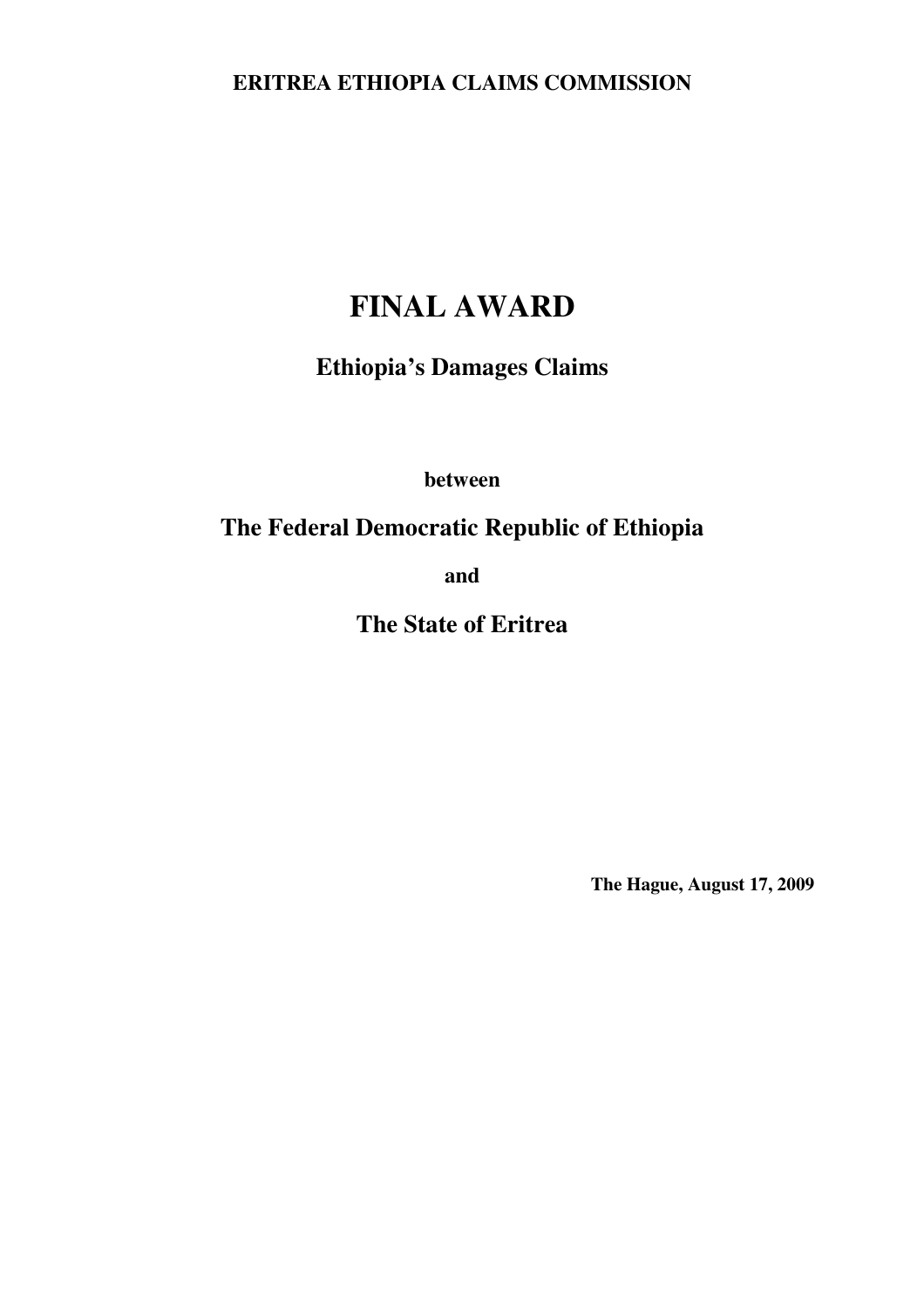phone: +31 (0) 70 302 4165<br>fax: +31 (0) 70 302 4167

c/o International Bureau phone: +31 (0) 70 302 4165<br>fax: +31 (0) 70 302 4167 Permanent Court of Arbitration<br>Email: claimscommission@pca-cpa.org 2517 KJ The Hague - The Netherlands

# **FINAL AWARD**

# **Ethiopia's Damages Claims**

between

# The Federal Democratic Republic of Ethiopia

and

The State of Eritrea

By the Claims Commission, composed of: Hans van Houtte, President George H. Aldrich John R. Crook James C.N. Paul Lucy Reed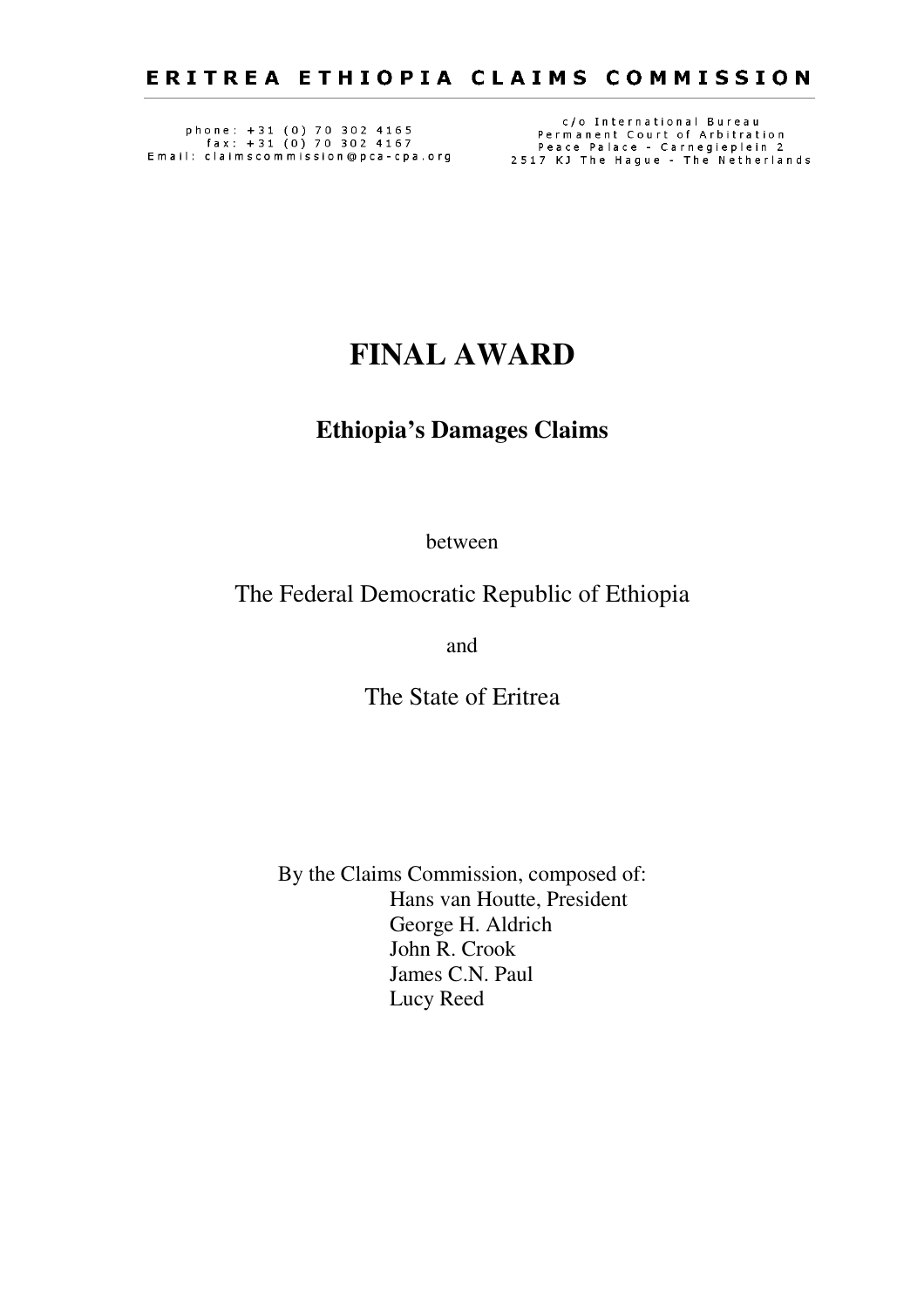#### **FINAL AWARD –– Ethiopia's Damages Claims between the Claimant, The Federal Democratic Republic of Ethiopia, represented by:**

#### Government of Ethiopia

H.E. Ambassador Fisseha Yimer, Permanent Representative of the Federal Democratic Republic of Ethiopia to the United Nations, Geneva

Mr. Reta Alemu, First Secretary (Legal Advisor), Coordinator, Claims Team, Ministry of Foreign Affairs of the Federal Democratic Republic of Ethiopia, Addis Ababa

Mr. Girma Kassaye, First Secretary, Ministry of Foreign Affairs of the Federal Democratic Republic of Ethiopia, Addis Ababa

Ms. Firdosa Abdulkadir, Third Secretary, Ministry of Foreign Affairs of the Federal Democratic Republic of Ethiopia, Addis Ababa

Mr. Addis Barega, Attaché, Ministry of Foreign Affairs of the Federal Democratic Republic of Ethiopia, Addis Ababa

Mr. Ephrem Bezuayhue, Attaché, Ministry of Foreign Affairs of the Federal Democratic Republic of Ethiopia, Addis Ababa

#### Counsel and Consultants

Mr. B. Donovan Picard, Picard Kentz & Rowe LLP, Washington, D.C.; Member of the Bar of the District of Columbia; Member of the Bar of the Supreme Court of the United States

Professor Sean D. Murphy, George Washington University School of Law, Washington, D.C.; Member of the State Bar of Maryland

Mr. Edward B. Rowe, Picard Kentz & Rowe LLP, Washington, D.C.; Member of the Bar of the District of Columbia; Member of the State Bar of Colorado

Mr. Thomas R. Snider, Dewey & LeBoeuf LLP, Washington, D.C.; Member of the Bar of the District of Columbia; Member of the State Bar of Massachusetts

Mr. Won Kidane, Pennsylvania State University Dickinson School of Law, University Park, Pennsylvania; Member of the Bar of the District of Columbia; Member of the State Bar of Illinois

Mr. David G. McConkie, Washington, D.C., Consultant

Mr. Bijan Ganji, Washington, D.C., Consultant

Mr. Brian Burnor, Washington, D.C., Information Technology Consultant

Ms. Donna Edmonds, Picard Kentz & Rowe LLP, Washington, D.C., Coordinator

Ms. Leyla Myers, Hunton & Williams LLP, Washington, D.C., Professional Assistant

Ms. Elizabeth Rghebi, Dewey & LeBoeuf LLP, Washington, D.C., Professional Assistant

#### **and the Respondent, The State of Eritrea, represented by:**

#### Government of Eritrea

H. E. Mr. Mohammed Sulieman Ahmed, Ambassador of the State of Eritrea to The Netherlands

Professor Lea Brilmayer, Co-Agent, Legal Advisor to the Office of the President of Eritrea; Howard M. Holtzmann Professor of International Law, Yale Law School

Ms. Lorraine Charlton, Deputy Legal Advisor to the Office of the President of Eritrea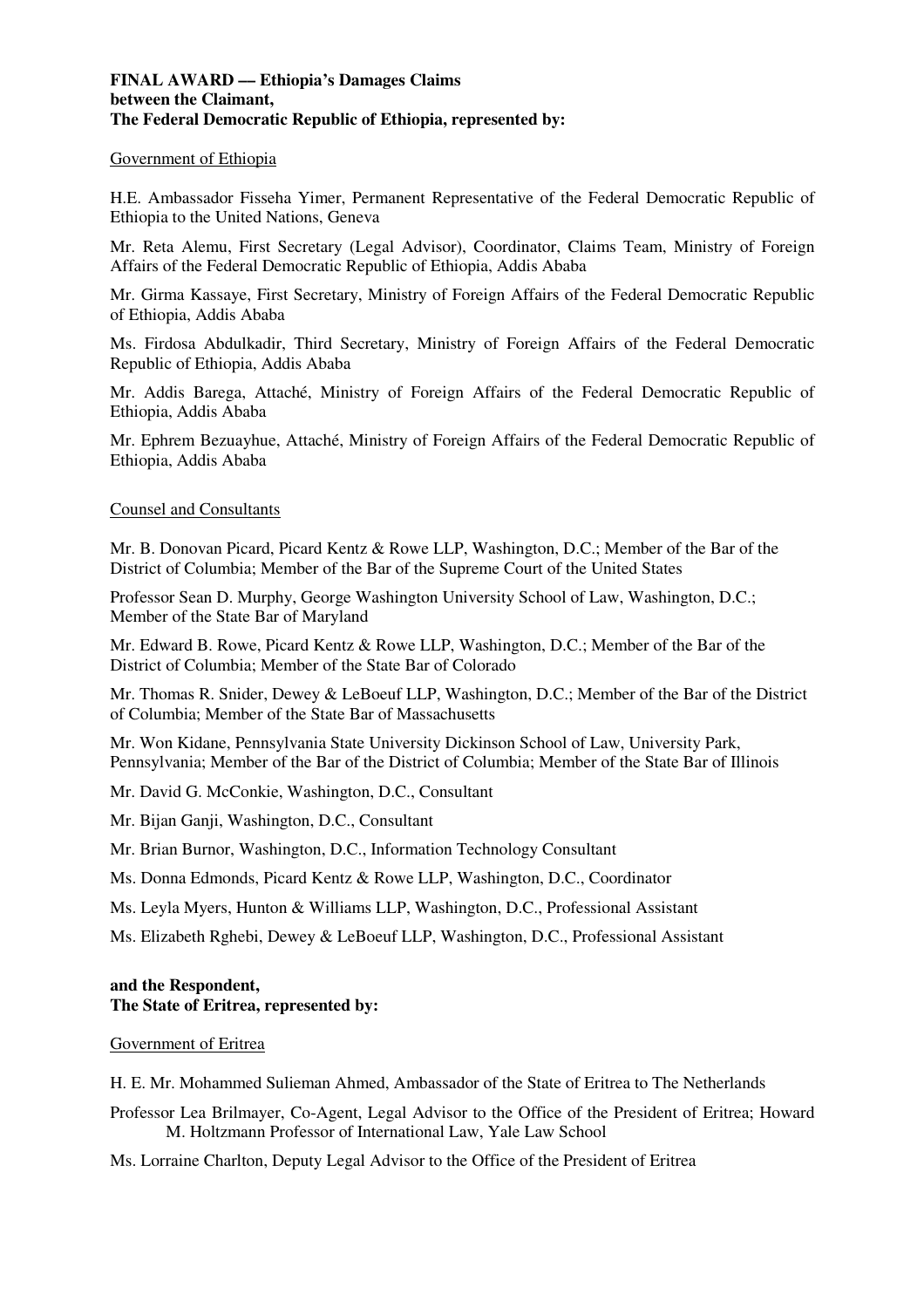#### Counsel and Advocates

Professor James R. Crawford, SC, FBA, Whewell Professor of International Law, University of Cambridge; Member of the Australian and English Bars; Member of the Institute of International Law

#### Counsel and Consultants

Ms. Hidat Berhe

- Ms. Aurora Bewicke, Esq.
- Mr. Geoffrey Chepiga
- Ms. Anna Engelmann
- Ms. Helen Fisseha, Esq.
- Ms. Hillary Forden, Esq.
- Ms. Julie Frey
- Ms. Chiara Giorgetti, Esq.
- Ms. Jennifer Hanson, Esq.
- Mr. James Hook
- Ms. Johanna Klein-Kranenberg, Esq.
- Ms. Amanda Costikyan Jones
- Mr. Jeffrey Jordan
- Mr. Yohannes Sium
- Mr. Isaias Yemane Tesfalidet, Esq.
- Mr. Parker Wise, Esq.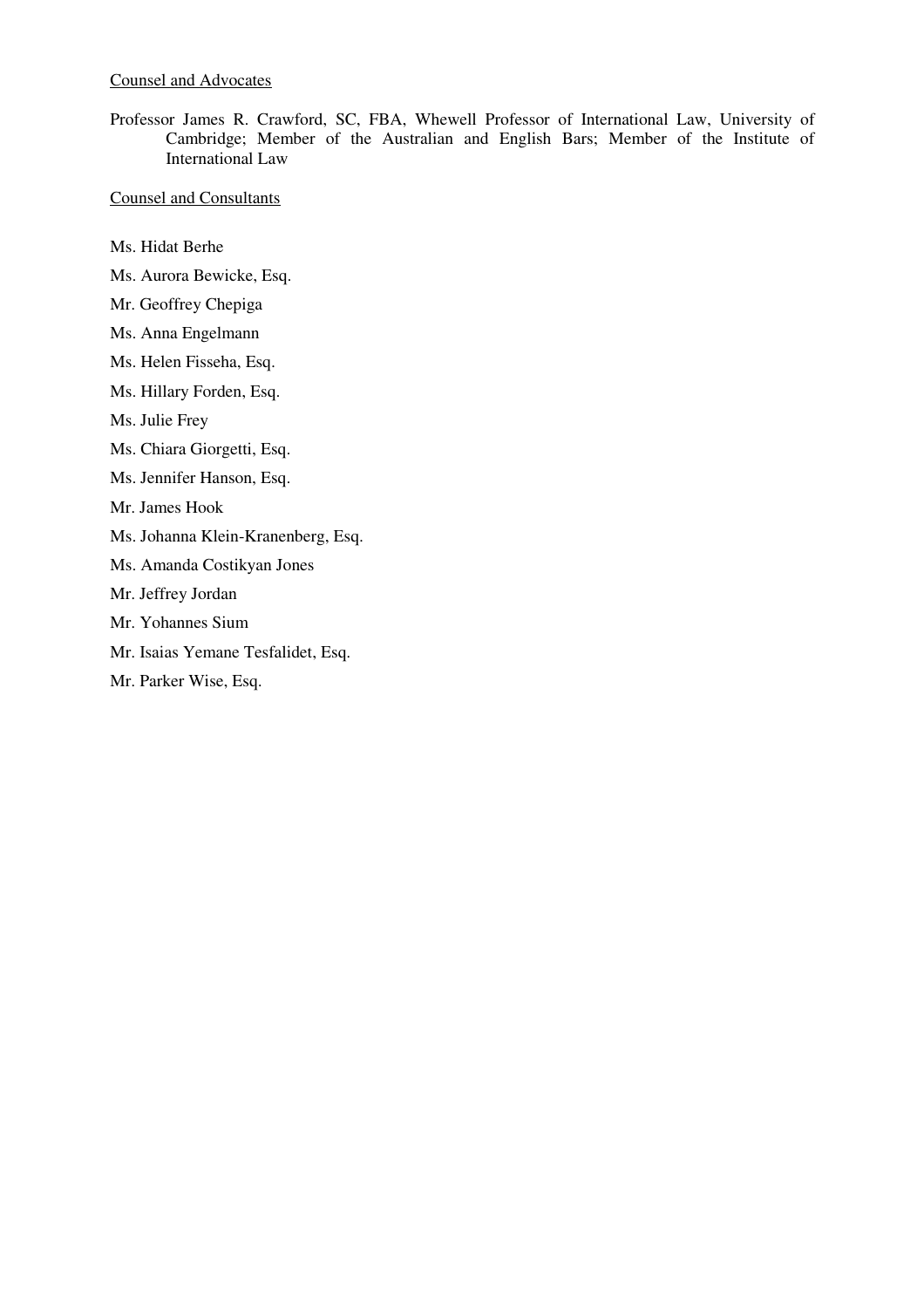# **TABLE OF CONTENTS**

| I.      |                 |                                                           |  |  |
|---------|-----------------|-----------------------------------------------------------|--|--|
| $\Pi$ . |                 |                                                           |  |  |
| III.    |                 |                                                           |  |  |
| IV.     |                 |                                                           |  |  |
|         | $A_{-}$         |                                                           |  |  |
|         | <b>B.</b>       | Evidence and the Burden of Proof at the Damages Phase  10 |  |  |
|         | $C_{\cdot}$     |                                                           |  |  |
| V.      |                 | ASSESSING COMPENSATION AND TECHNICAL FINANCIAL ISSUES 12  |  |  |
|         | A.              |                                                           |  |  |
|         | B.              |                                                           |  |  |
|         | $\mathcal{C}$ . |                                                           |  |  |
| VI.     |                 | THE COMMISSION'S LIABILITY FINDINGS AND THE STRUCTURE OF  |  |  |
|         | $\mathsf{A}$ .  |                                                           |  |  |
|         | <b>B.</b>       |                                                           |  |  |
|         | $C_{\cdot}$     |                                                           |  |  |
|         | D.              |                                                           |  |  |
| VII.    |                 |                                                           |  |  |
|         | A.              |                                                           |  |  |
|         | <b>B.</b>       |                                                           |  |  |
|         | $\mathcal{C}$ . |                                                           |  |  |
| VIII.   |                 |                                                           |  |  |
|         | A.              |                                                           |  |  |
|         | <b>B.</b>       |                                                           |  |  |
|         | $\mathbf{C}$ .  |                                                           |  |  |
| IX.     |                 |                                                           |  |  |
|         | A.              |                                                           |  |  |
|         | <b>B.</b>       |                                                           |  |  |
|         | $\mathbf{C}$ .  |                                                           |  |  |
|         | D.              |                                                           |  |  |
| X.      |                 | ETHIOPIA'S OTHER JUS IN BELLO COMPENSATION CLAIMS 47      |  |  |
|         | A.              |                                                           |  |  |
|         | <b>B.</b>       |                                                           |  |  |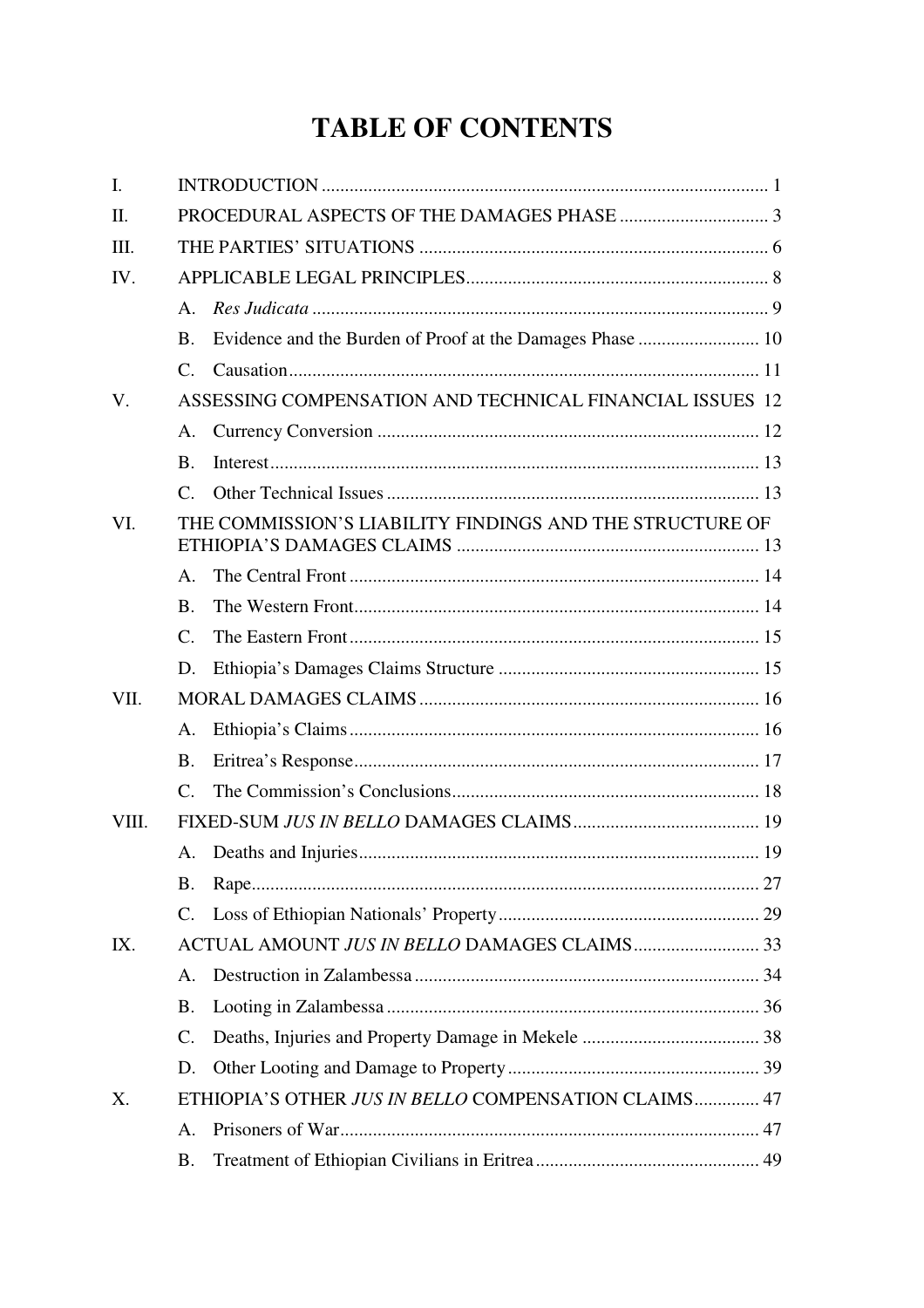|      | C. |                                                                        |  |
|------|----|------------------------------------------------------------------------|--|
| XI.  |    | ETHIOPIA'S CLAIMS FOR COMPENSATION FOR ERITREA's VIOLATION             |  |
|      | А. |                                                                        |  |
|      | Β. |                                                                        |  |
|      | C. |                                                                        |  |
|      | D. |                                                                        |  |
|      | Ε. | Damage to Civilian Property, Primarily From Shelling (Category 4)  79  |  |
|      | F. |                                                                        |  |
|      | G. | Business Losses and Other Actual Amount Damages (Category 6) 87        |  |
|      | Η. | Harm to Natural Resources and the Environment (Category 7)  92         |  |
|      | I. |                                                                        |  |
|      | J. |                                                                        |  |
|      | Κ. |                                                                        |  |
|      | L. |                                                                        |  |
|      | М. |                                                                        |  |
|      | N. | Loss of Tourism, International Development Assistance, and Foreign and |  |
|      | О. |                                                                        |  |
| XII. |    |                                                                        |  |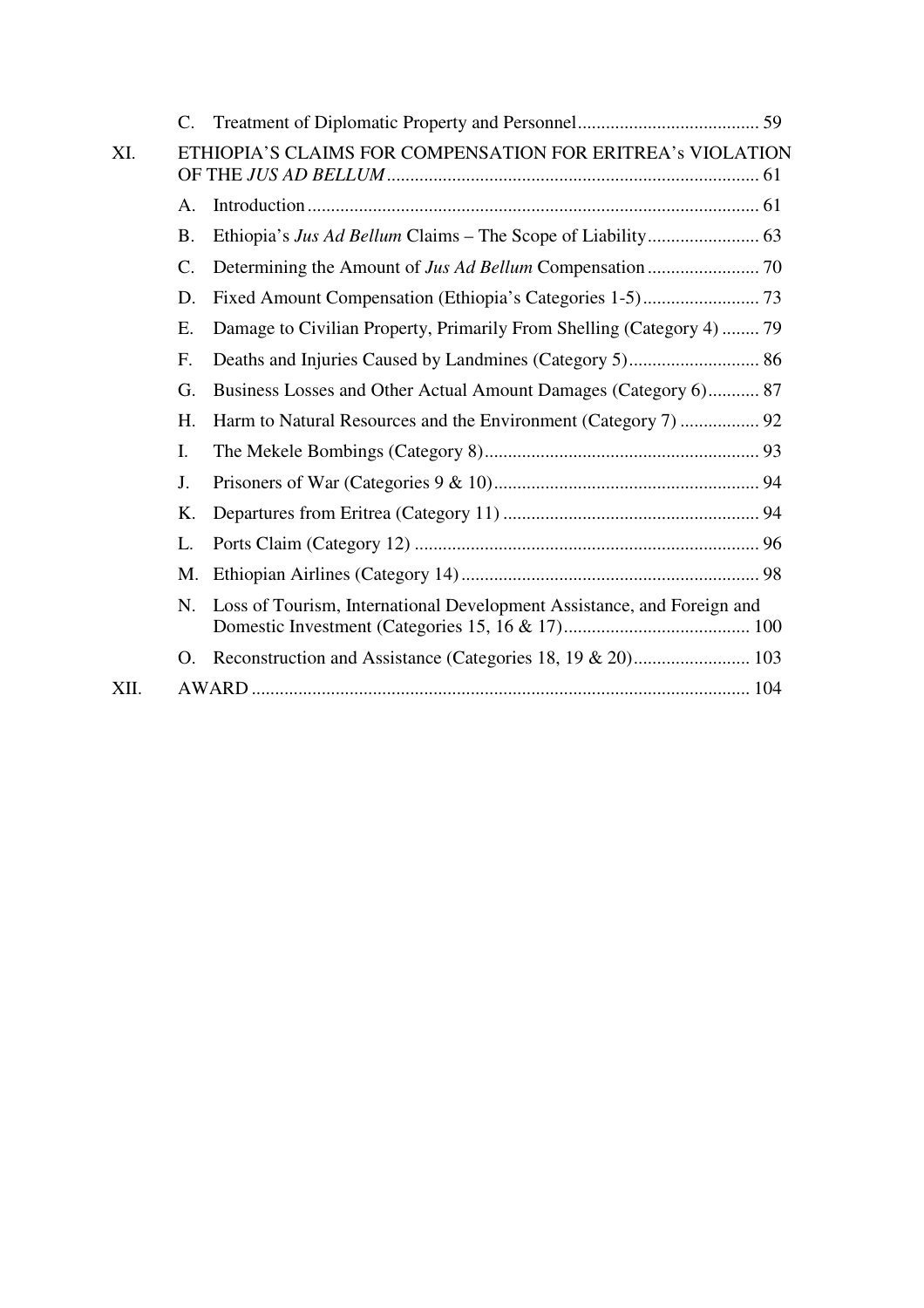#### I. INTRODUCTION

1. With this Final Award in Ethiopia's claims for damages, and its companion Final Award in Eritrea's damages claims, the Eritrea-Ethiopia Claims Commission largely completes its work. 1 The Commission appreciates the cooperation it has received from both Parties and their counsel throughout the damages phase of these proceedings, as in the earlier liability phase. Nevertheless, this phase has involved enormous challenges. Through their counsel, the States of Eritrea and Ethiopia have sought to quantify the extent of damage resulting from violations of international law previously found by the Commission. As discussed below, the Commission has sought to apply procedures and standards of evidence that take account of the challenges facing both Parties. Nevertheless, these are legal proceedings. The Commission's findings must rest on evidence. As the Commission has emphasized throughout, compensation can only be awarded where there is evidence sufficient in the circumstances to establish the extent of damage caused by conduct the Commission previously found to have violated international law.<sup>2</sup>

2. Accordingly, the Commission notes that its awards of monetary compensation for damages are less – probably much less – than the Parties believe to be due. The Commission thus stands in the tradition of many other past claims commissions that have awarded only a fraction of the total amounts claimed.<sup>3</sup> Its awards probably do not reflect the totality of damages that either Party suffered in violation of international law. Instead, they reflect the damages that could be established with sufficient certainty through the available evidence, in the context of complex international legal proceedings carried out by the Parties with modest resources and under necessary pressures of time.

3. In that connection, the Commission notes that evidence of the extent of physical damage to buildings and infrastructure is more readily gathered and presented than is evidence of the extent of injuries, including physical, economic and moral injuries, to large numbers of individuals. That fact may well have led to the lesser extent of evidence that often was offered in support of claims based on injuries to individuals. Moreover, as the claims addressed in this Award are entirely claims by the State Party for compensation for violations of law that it has suffered, rather than claims on behalf of its nationals, the Commission has been compelled to make judgments not as to appropriate compensation for individual victims, but instead as to the relative seriousness of those violations of law and the effects they had on the Claimant State Party.

4. The Commission's Awards provide compensation in respect of claims both for losses of property and for deaths and various forms of personal injury. However, it would be wrong to draw a sharp distinction between the two types of claims. In poor countries like Ethiopia and Eritrea, with low incomes and life expectancies, security of property often is vital to survival. Property such as livestock, farmers' tools, utensils and houses has a direct impact on one's possibility to survive. Thus, awards of compensation for loss or destruction of property frequently stem from serious threats to physical integrity.

<sup>&</sup>lt;sup>1</sup> Various administrative matters, including the final disposition of the Commission Archive, as well as any post-Award matters potentially arising under the Commission's Rules of Procedure, remain to be completed.

<sup>2</sup> *See* Eritrea-Ethiopia Claims Commission Decision No. 4 ("Evidence") (July 24, 2001) ("The Parties are reminded that under Article 5(13) of the Agreement of December 12, 2000, the Commission is bound to apply the relevant rules of international law and cannot make decisions *ex aequo et bono*. The rules that the Commission must apply include those relating to the need for evidence to prove or disprove disputed facts.") <sup>3</sup> MANLEY O. HUDSON, INTERNATIONAL TRIBUNALS p. 197 (1944).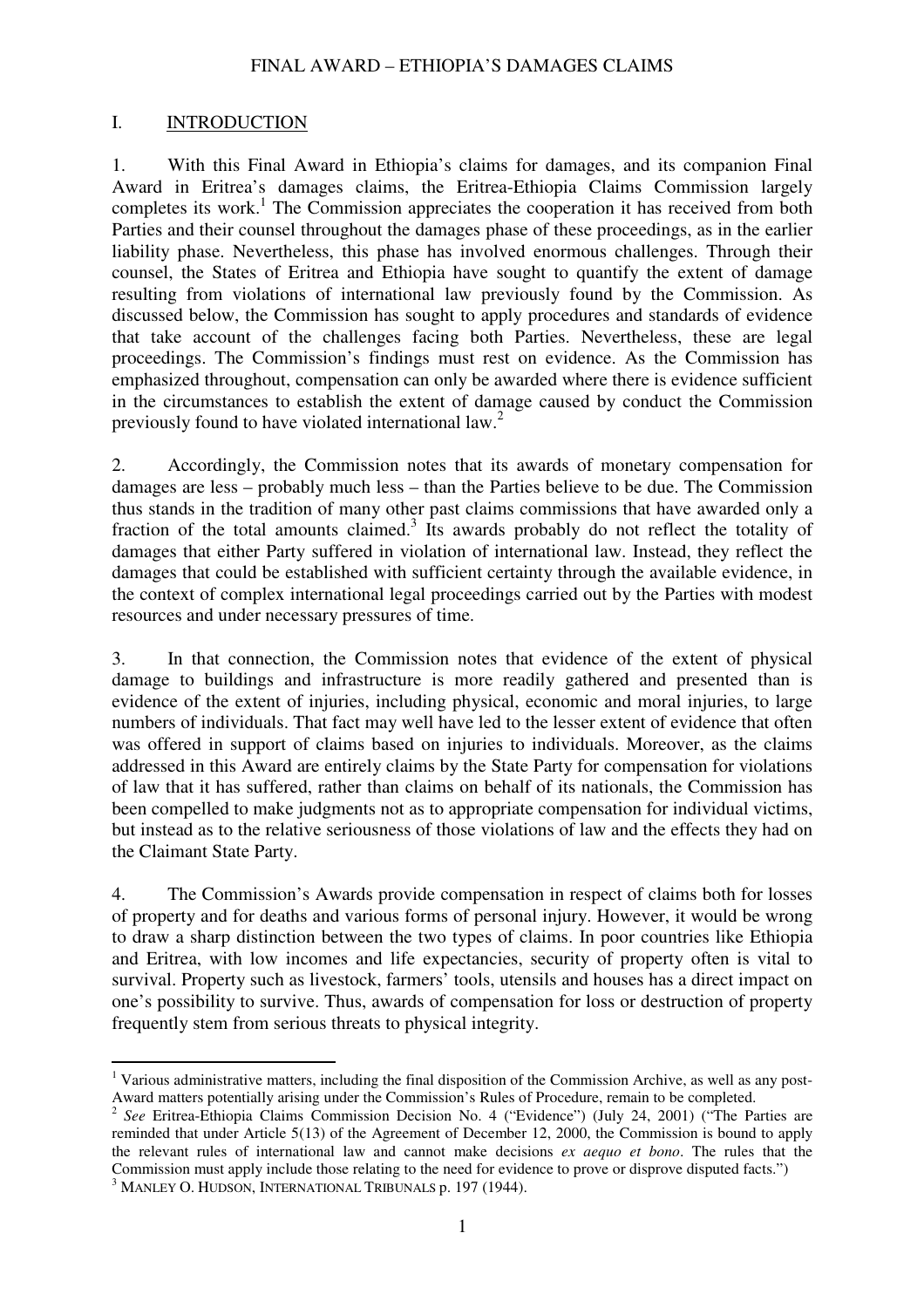5. As described in its earlier Partial Awards, this Commission was created by Article 5 of the Agreement between the Government of the Federal Democratic Republic of Ethiopia and the Government of the State of Eritrea of December 12, 2000 ("the Agreement" or "December 2000 Agreement"). 4 The Agreement was a wide-ranging document concluded by the Parties to bring about a comprehensive settlement of the May 1998-June 2000 war between them. Under Article 5(1), "[t]he mandate of the Commission is to decide through binding arbitration all claims for loss, damage or injury by one Government against the other" related to the 1998-2000 conflict that "result from violations of international humanitarian law, including the 1949 Geneva Conventions, or other violations of international law."

6. Beginning in 2001, and continuing throughout the proceedings, the Commission engaged in extensive consultations with the Parties. Following such consultations, it decided at an early stage first to decide the merits of the Parties' liability claims. Then, if liability were established and the Parties, or either of them, wished to do so, the Commission would hold further proceedings regarding the amount of damages. Accordingly, the Commission held four rounds of hearings on the merits of both Parties' claims between November 2002 and April 2005. Between July 1, 2003 and December 19, 2005, it issued four groups of Partial and Final Awards addressing claims of both Parties. The Commission rendered the following Awards on Ethiopia's claims:

– Prisoners of War (Ethiopia's Claim 4) (Partial Award, July 1, 2003);

- Central Front (Ethiopia's Claim 2) (Partial Award, April 28, 2004);
- Civilians Claims (Ethiopia's Claim 5) (Partial Award, December 17, 2004);
- *Jus Ad Bellum* (Ethiopia's Claims 1-8) (Partial Award, December 19, 2005);
- Western and Eastern Fronts (Ethiopia's Claims 1 & 3) (Partial Award, December 19, 2005);
- Ports (Ethiopia's Claim 6) (Final Award, December 19, 2005);
- Economic Loss Throughout Ethiopia (Ethiopia's Claim 7) (Partial Award, December 19, 2005); and
- Diplomatic Claim (Ethiopia's Claim 8) (Partial Award, December 19, 2005).

7. The Commission's liability findings on Ethiopia's claims are reproduced at relevant points in the text below. The Awards listed above resolved the extent of Eritrea's liability with respect to all of Ethiopia's claims for Eritrea's violation of the *jus in bello*, that is, the international law governing the conduct of the armed conflict by the Parties. The extent of

<sup>&</sup>lt;sup>4</sup> The Commission's previous work is described in its Awards, available on the website of the Permanent Court of Arbitration, www.pca-cpa.org. Throughout this process, the Secretary-General and staff of the Permanent Court of Arbitration have provided highly professional and efficient support for the Commission, which records its sincere appreciation for all that has been done on its behalf. The Commission expresses particular thanks to Ms. Belinda Macmahon, who has served as its Registrar since 2004 with unstinting efficiency and professionalism.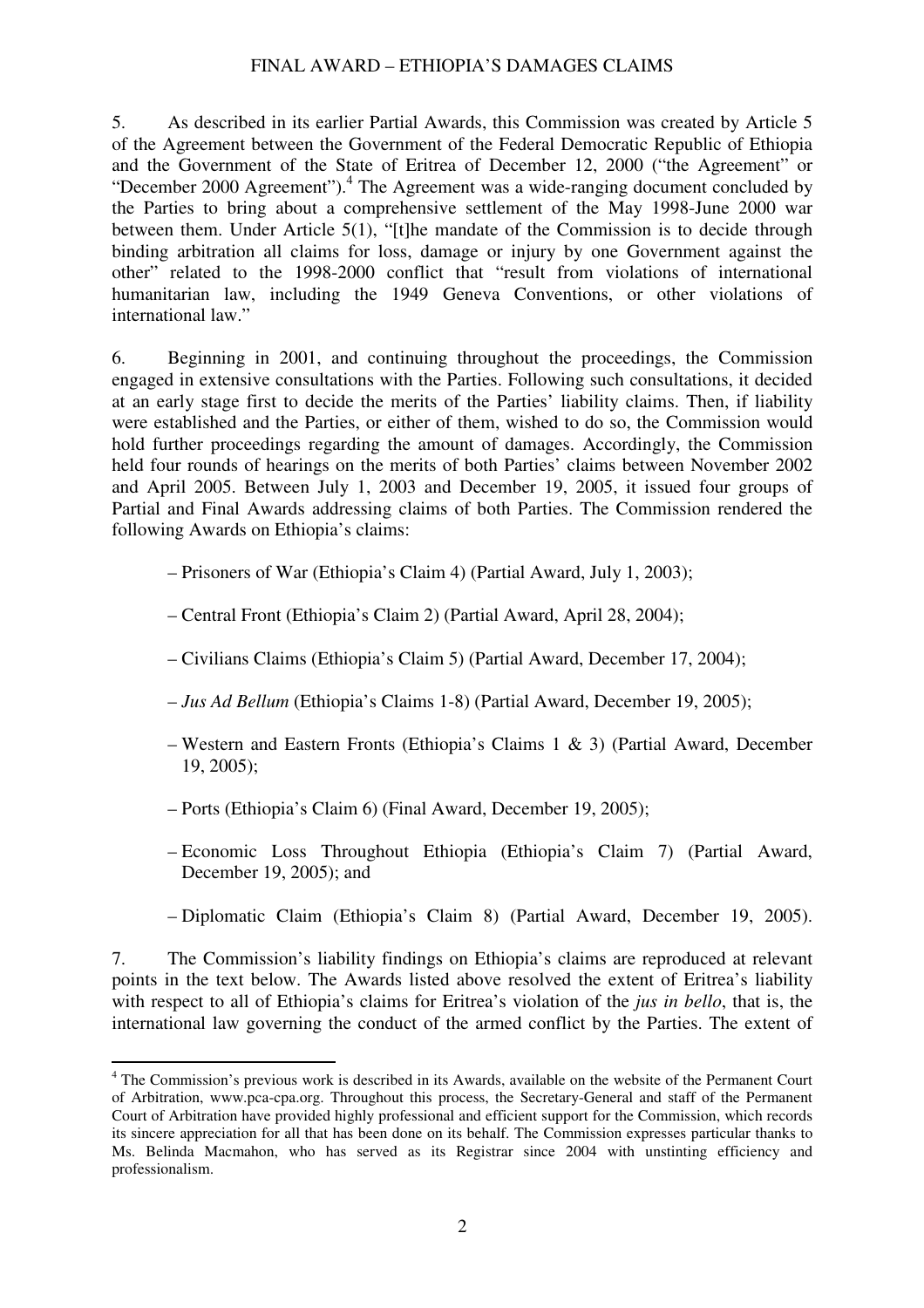liability for Eritrea's violation of the *jus ad bellum*, that is, the international law governing the resort to armed force by a State, was not fully resolved by the Commission's Partial Award on that subject. The scope of those *jus ad bellum* damages, and the amounts of compensation appropriate for both *jus in bello* and *jus ad bellum* liability, are decided in this Award.

# II. PROCEDURAL ASPECTS OF THE DAMAGES PHASE

8. Beginning in the summer of 2005, the Commission and the Parties consulted further, utilizing correspondence, conference calls and an informal meeting, regarding the possibility of further proceedings following completion of the merits of the Parties' claims. While the Parties indicated that they did not want the proceedings to end following the Awards on liability, these consultations highlighted a fundamental challenge. A damages phase involving precise assessment of the extent of injuries allegedly suffered by large numbers of persons, entities and government bodies would require years of additional difficult, burdensome and expensive proceedings.

9. The Parties chose to proceed despite concerns aired by the Commission. Among other possibilities, the Parties and the Commission discussed a proposal by Ethiopia that, in lieu of further legal proceedings on damages, the Commission should be converted into a mechanism working to increase the flow of relief and development funds from international donors to alleviate the consequences of the war in both countries. Eritrea expressed serious reservations regarding this proposal. The Commission also viewed it as unlikely to be productive in the circumstances, as it came at the compensation phase of the proceedings, following formal findings of liability against both Parties for violations of international law. In the absence of agreement by the Parties, this proposal to change the Commission's mandate was not pursued, and it was not possible to terminate the proceedings without a damages phase.

10. As the Commission considered options for proceedings to assess damages, it took account of its responsibilities under Article 5(12) of the Agreement, requiring the Commission to endeavor to complete its work within three years of the filing of the Parties' claims, that is, by December 2004. (This was extended in February 2003 in response to both Parties' requests for additional time.) The Commission was also mindful of the complexity and cost of the proceedings to date, and of the significant financial and other burdens they imposed upon both Parties. 5 Following careful consideration, in an Order dated April 13, 2006, the Commission directed the Parties to proceed with a simplified "fast-track" damages phase, involving a limited number of filings of legal pleadings and evidence, and a tight schedule of hearings. This Order indicated the Commission's recurring concern that proceeds accruing from the damages proceedings be used by the Parties to assist civilian victims of the conflict.

11. Because of the significance of the April 13, 2006 Order to the subsequent proceedings, its operative portions are set out here:

<sup>&</sup>lt;sup>5</sup> All of the costs of these proceedings, including the costs of both Parties' legal teams, have been borne by the Parties themselves. The Commission has sought to limit its own costs by minimizing travel and PCA support, by making extensive use of the Internet, and through other measures. Nevertheless, it is mindful that the proceedings have been a financial burden for both Parties.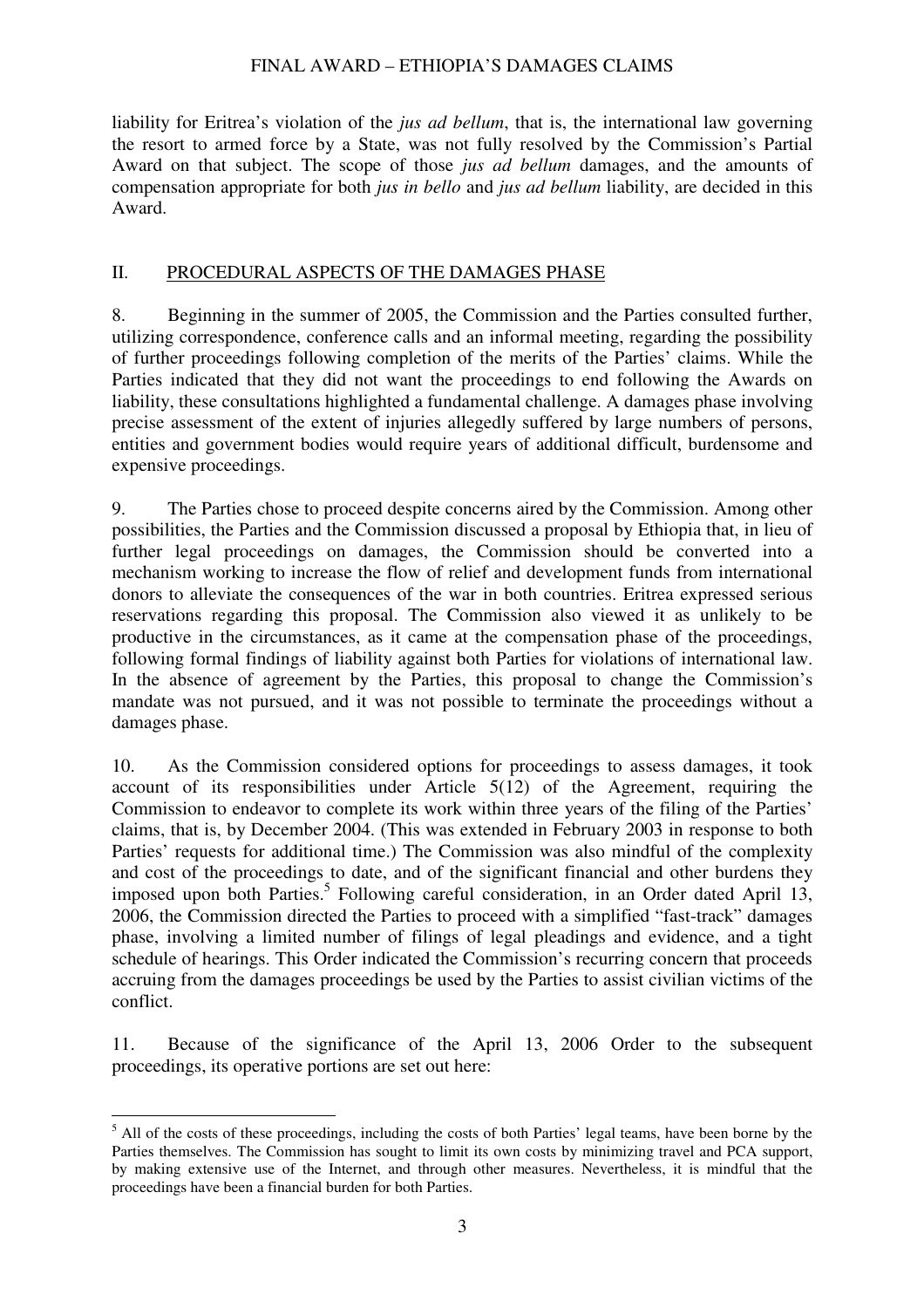1. In order to permit the earliest possible assistance to individuals who have suffered injury or loss and to reduce the cost of the proceedings, the Commission will seek to complete the damages phase before the end of 2008. In view of the humanitarian purposes set forth in Article 5(1) of the December 12 Agreement, the Commission requests that the Parties inform it in their first filings how they intend to ensure distribution of damages received to civilian victims, including presently available information on existing or anticipated structures and procedures for this purpose.

2. The Commission welcomes the fact that the Parties are in general agreement on a considerable number of the issues they have discussed.

3. The Commission recognizes that there are a few legal issues, such as the scope of damages for breach of the *jus ad bellum*, that could usefully be addressed as preliminary issues to be decided prior to the filing of briefs on any category of claimed damages. However, the Commission has decided that the additional months required for separate proceedings to hear and decide those preliminary issues would unduly extend the time required to complete the Commission's work on damages. Consequently, the Commission has decided that all such issues should be briefed as part of the first group of claimed damages.

4. Again, for reasons of expeditious resolution of all claimed damages, the Commission has decided to divide the claimed damages into two groups only. Group Number 1 includes the War Front Claims, the Prisoner of War Claims, the Displaced Persons Claims and the preliminary issues the Parties may raise, including the scope of damages for breach of the *jus ad bellum*, which is an element of all of Ethiopia's claims. Thus, Group Number 1 comprises Eritrea's Claims 1, 3, 4, 5, 7, 9, 13, 17, 21 and 22, Ethiopia's Claims 1, 2, 3 and 4, as well as any preliminary issues raised by either Party. Group Number 2 is composed of all remaining claims, including the Civilians or Home Front claims. Thus, Group Number 2 comprises Eritrea's Claims 15, 16, 20, 23, 24, 27, 28, 29, 30, 31 and 32 and Ethiopia's Claims 5, 6 (*jus ad bellum* aspects only), 7 and 8.

5. The Parties shall file their briefs and supporting evidence on Group Number 1 Claims by November 15, 2006 and their reply briefs and evidence by February 15, 2007. The Parties may file any additional documents and evidence, together with a brief (not to exceed 10 pages) explanation of the relevance of the additional material filed, at least 21 days prior to the Hearing. The Hearing will take place on the Group 1 Claims as soon as possible after April 15, 2007, on dates to be set following consultations between the Commission and the Parties. The Commission does not envisage authorizing additional pleadings or extending these filing deadlines.

6. A similar schedule will be established for Group Number 2 Claims following the Hearing on Group Number 1 Claims.

7. A single final Award will be issued on all Claims following the second Hearing. Nevertheless, the Commission will issue guidance on preliminary issues and on other issues as appropriate, following the Hearing on Group Number 1 Claims, in order to assist the Parties in preparing the Group Number 2 Claims.

8. The Commission intends to consult closely with the Parties regarding implementation of this Order through the President's conference calls with the Parties and other means, and may create a Working Group for this purpose. The modalities and schedule in this regard will be established following consultations between the Commission and the Parties.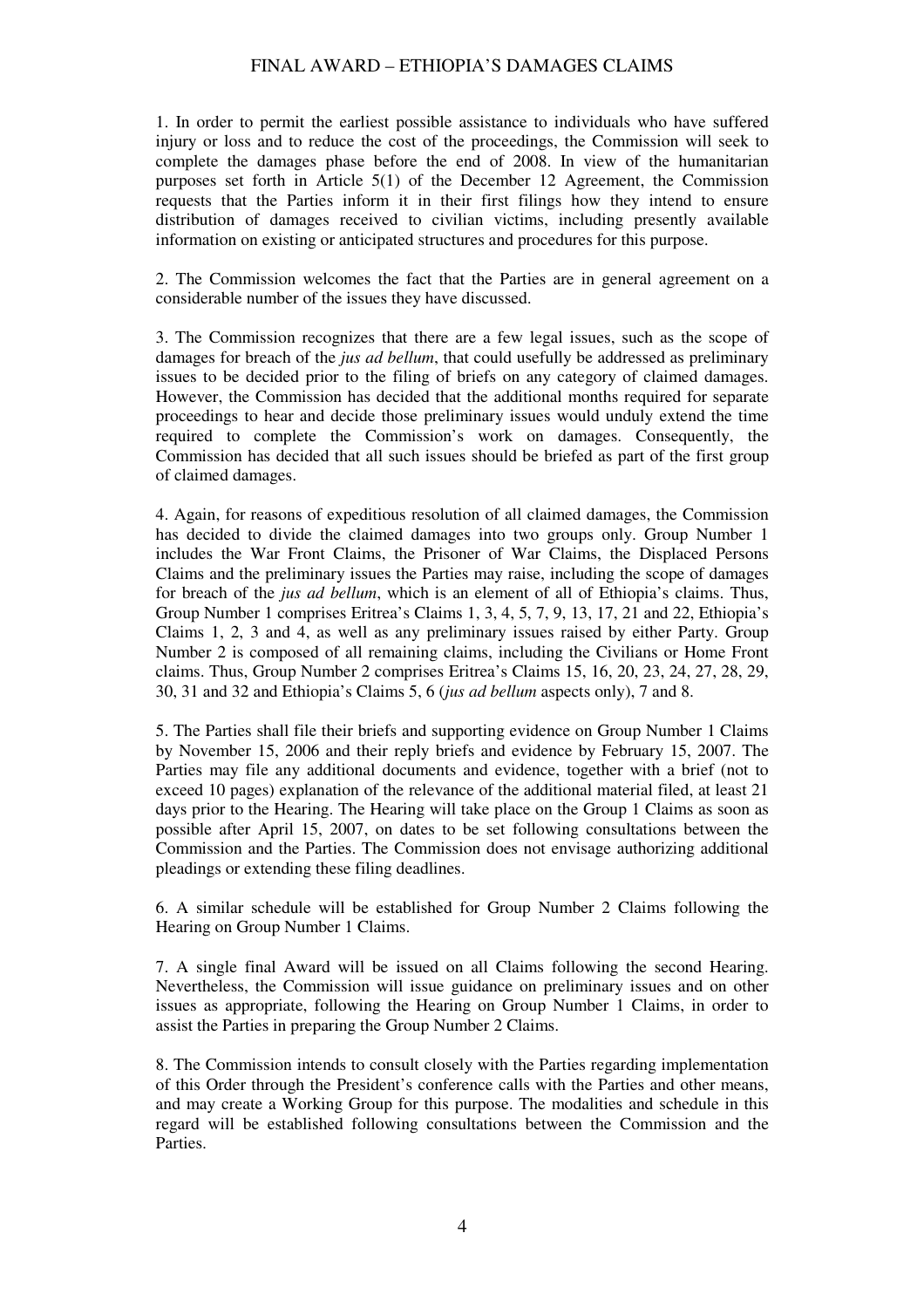12. As envisioned in this Order, the Commission created a working group of three members (Commissioners Crook, Paul and Reed) who met informally with the Parties' representatives on July 29, 2006 regarding procedural questions. At that meeting, the Parties both asked to defer to a later stage certain issues they characterized as involving technical, financial and accounting matters. As requested, on August 16, 2006 the Commission issued the following instruction:

Taking account of the recent discussions between the Commission and the Parties, the following matters will not be addressed at the April 2007 hearing and should not be addressed in the Parties' written submissions prior to that hearing:

(a) Effect of third party donations for replacement or rebuilding: the legal effect to be given to third party payments (including grants, loans, and insurance payments) to compensate for damage illegally caused during the war.

(b) Technical financial questions. This category might include choosing an approach toward currency conversion, the legal effect (if any) of inflation, interest calculations, etc.

(c) Attorney's fees (whether they were to be allowed, disallowed, capped, netted out, etc.)

As appropriate, the Commission will provide guidance regarding the handling of these matters at a later time.

13. The Group Number One damages proceedings took place as specified in the Commission's April 13, 2006 Order. Hearings on the Group Number One damages claims were held at the Peace Palace from April 16 to 27, 2007. On April 28, 2007, the Commission met informally with counsel for the Parties, and offered informal guidance intended to assist in preparation of their Group Number Two damages claims.

14. On July 27, 2007, the Commission provided further guidance by means of Decision Number 7 ("Guidance Regarding *Jus Ad Bellum* Liability") and Decision Number 8 ("Relief to War Victims").

15. On May 16, 2007, the Commission set the schedule for the Group Number Two damages claims, culminating in hearings held at the Peace Palace from May 19 to May 27, 2008. After those hearings, on May 28, 2008, the Commission again met informally with counsel for the Parties to discuss remaining procedural issues. The Parties addressed all the deferred issues noted in paragraph 12 above in written or oral submissions.

16. The Commission was keenly aware that the expedited procedures established for the two groups of damages claims would put great pressure on the Parties and their counsel. It also recognized that the Parties' preparation and presentation of their claims, and its own assessment of those claims, would likely be less informed and precise than might be possible following longer, more elaborate, and more expensive proceedings. Nevertheless, the Commission believed that these procedures were appropriate in the circumstances, given the Parties' situations and the Commission's obligation to complete its task within a reasonably short period, as indicated in the December 2000 Agreement.

17. The Commission is pleased to record that both Parties did what was asked of them. All pleadings were filed on time, and both sets of hearings were conducted in a professional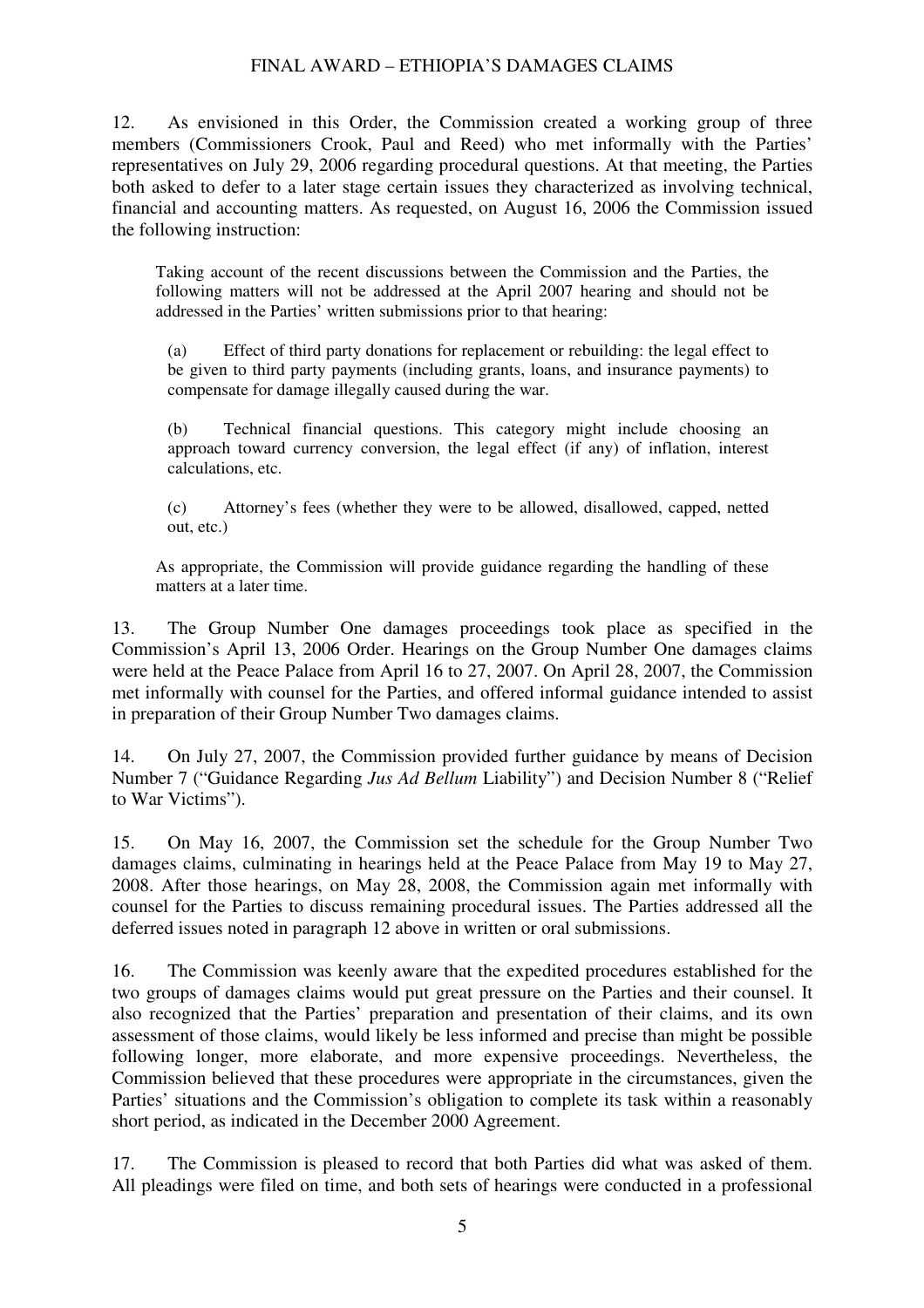and efficient manner. Notwithstanding the great difficulties they faced, both Parties' legal teams carried out the Group Number One and Group Number Two damages proceedings, like previous Commission proceedings, with vigor and in full cooperation with the Commission. The Commission records its appreciation to both Parties and their legal teams for their continued good will and cooperation in this final stage of its work.

# III. THE PARTIES' SITUATIONS

18. In assessing both Parties' damages claims, the Commission has been mindful of the harsh fact that these countries are among the poorest on earth. In both rounds of damages proceedings, both Parties sought amounts that were huge, both absolutely and in relation to the economic capacity of the country against which they were directed. Ethiopia calculated its Group Number One damages claims against Eritrea to equal nearly 7.4 billion U.S. dollars and its Group Number Two damages claims to equal approximately 6.9 billion U.S. dollars. These amounts are more than three times Eritrea's estimated total national product in 2005, measured on a purchasing power parity basis.<sup>6</sup> Eritrea's claims against Ethiopia, while less dramatic in relation to Ethiopia's larger size and economy, approached 6 billion U.S. dollars.

19. The size of the Parties' claims raised potentially serious questions involving the intersection of the law of State responsibility with fundamental human rights norms. Both Ethiopia and Eritrea are parties to the International Covenant on Economic, Social and Cultural Rights ("ICESCR")<sup>7</sup> and the International Covenant on Civil and Political Rights.<sup>8</sup> Both Covenants provide in Article I(2) that "[i]n no case may a people be deprived of its own means of subsistence." During the hearings, it was noted that early drafts of the International Law Commission's ("ILC") Draft Articles on State Responsibility included this qualification, but that it was not retained in the Articles as adopted. That does not alter the fundamental human rights law rule of common Article  $I(2)$  in the Covenants, which unquestionably applies to the Parties.

20. Similarly, Article 2(1) of the ICESCR obliges both Parties to take steps to achieve the "full realization" of rights recognized by that instrument. The Commission is mindful that in its General Comments, the Committee on Economic, Social and Cultural Rights has identified a range of steps to be taken by States where necessary, *inter alia*, to improve access to health care, education (particularly for girls) and resources to improve the conditions of subsistence. These General Comments have been endorsed and taken as guides to action by many interested observers and the United Nations' development agencies.<sup>9</sup> Such measures

<sup>6</sup> *See* HUMAN DEVELOPMENT REPORT 2007/2008 (United Nations Development Programme), *available at* www.undp.org. The Report includes an index of human development trends ("Human Development Index") in all countries. The "indicators" measure, for example, "public spending," "commitments" to realize the "right to education," or improvements in the "standard of living measured by the PPP [purchasing power parity]." Each country is ranked in accordance with a process that combines these and other indices.

<sup>7</sup> International Covenant on Economic, Social and Cultural Rights, Dec. 16, 1966, 993 U.N.T.S. p. 3.

<sup>&</sup>lt;sup>8</sup> International Covenant on Civil and Political Rights, Dec. 16, 1966, 999 U.N.T.S. p. 171.

<sup>&</sup>lt;sup>9</sup> United Nations Committee on Economic, Social and Cultural Rights, General Comment No. 3, The Nature of States Parties Obligations under Art. 2(1) of the International Covenant on Economic, Social and Cultural Rights [ICESCR], U.N. Doc. E/1991/23, Annex III, at p. 86 (1991). A number of subsequent General Comments spell out the obligations of States Parties to achieve "progressive realization" of the particular rights guaranteed by other articles of the ICESCR, such as "the right to education." All of these can be found in The Compilation of General Comments Adopted by Human Rights Treaty Bodies, U.N. Doc. HRI/GEN/1/Rev. 9 (2006). Examples of these General Comments include General Comment No. 16, The equal right of men and women to the enjoyment of all economic, social and cultural rights (ICESCR, art. 3); General Comment No. 15,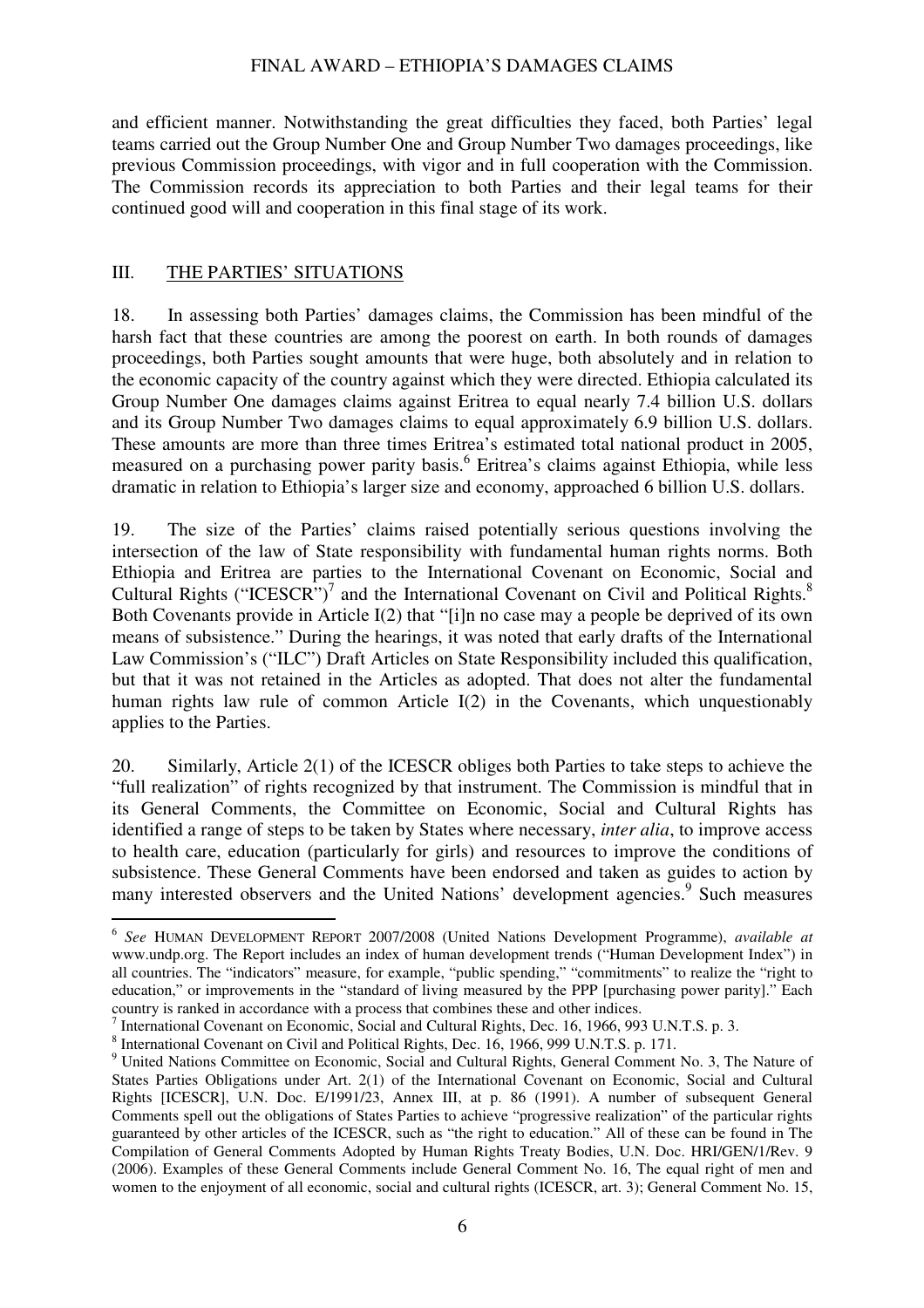are particularly relevant to the needs of the rural poor in countries like Eritrea and Ethiopia. These matters are considered further in the Commission's Decision Number  $7<sup>10</sup>$  and in its discussion below of compensation owed to Ethiopia for Eritrea's violation of the *jus ad bellum*.

21. Awards of compensation of the magnitude sought by each Party would impose crippling burdens upon the economies and populations of the other, notwithstanding the obligations both have accepted under the Covenants. Ethiopia urged the Commission not to be concerned with the impact of very large adverse awards on the affected country's population, because the obligation to pay would fall on the government, not the people. The Commission does not agree. Huge awards of compensation by their nature would require large diversions of national resources from the paying country – and its citizens needing health care, education and other public services – to the recipient country. In this regard, the prevailing practice of States in the years since the Treaty of Versailles has been to give very significant weight to the needs of the affected population in determining amounts sought as post-war reparations.<sup>11</sup>

22. Article 5(13) of the December 2000 Agreement directs that, "[i]n considering claims, the Commission shall apply relevant rules of international law," which include rules of human rights law applicable as between the Parties. Accordingly, the Commission could not disregard the possibility that large damages awards might exceed the capacity of the responsible State to pay or result in serious injury to its population if such damages were paid.<sup>12</sup> It thus considered whether it was necessary to limit its compensation awards in some manner to ensure that the ultimate financial burden imposed on a Party would not be so excessive, given its economic condition and its capacity to pay, as to compromise its ability to meet its people's basic needs.

23. In the circumstances, the Commission concluded that it need not decide the question of possible capping of the award in light of the Parties' obligations under human rights law.

The right to water; General Comment No. 14, The right to the highest standard of health (ICESCR, art. 12); and General Comment No. 13, The right to education (ICESCR, art. 13). *See also* MAGDALENA SEPULVEDA, THE NATURE OF THE OBLIGATIONS UNDER THE INTERNATIONAL COVENANT ON ECONOMIC, SOCIAL AND CULTURAL RIGHTS (2003); CORE OBLIGATIONS: BUILDING A FRAMEWORK FOR ECONOMIC, SOCIAL AND CULTURAL RIGHTS (Audrey Chapman & Sage Russell eds., 2002); MATTHEW CRAVEN, THE INTERNATIONAL COVENANT ON ECONOMIC, SOCIAL AND CULTURAL RIGHTS: A PERSPECTIVE ON ITS DEVELOPMENT (Ian Brownlie ed., 1995); Judith V. Welling, *International Indicators and Economic, Social, and Cultural Rights*, 30(4) HUM. RTS. Q. p. 933 (2008). The Secretary General urged all UN development agencies to adopt a common "Human Rights Based Approach" to their development missions and, working together, common rights-focused country plans. *See* Strengthening of the United Nations: An Agenda for Further Change, Report of the Secretary-General, U.N. GAOR, 57<sup>th</sup> Sess., U.N. Doc. A/57/387 (2002).

<sup>10</sup> Eritrea-Ethiopia Claims Commission Decision No. 7 ("Guidance Regarding *Jus ad Bellum* Liability") (July

<sup>27,</sup> 2007). 11 *Id*., pp. 6-7 .

<sup>12</sup> *See* William W. Bishop, *General Course of Public International Law, 1965*, *in* II RECUEIL DES COURS, Tome 115 p. 403 (1965); Richard Falk, *Reparations, International Law, and Global Justice*, *in* THE HANDBOOK OF REPARATIONS p. 492 (Pablo de Greiff ed., 2006); Christian Tomuschat, *Reparations in Favour of Individual Victims of Gross Violations of Human Rights and International Humanitarian Law*, *in* PROMOTING JUSTICE, HUMAN RIGHTS AND CONFLICT RESOLUTION THROUGH INTERNATIONAL LAW/*LA PROMOTION DE LA JUSTICE, DES DROITS DE L'HOMME ET DU REGLEMENT DES CONFLITS PAR LE DROIT INTERNATIONAL*, LIBER AMICORUM LUCIUS CAFLISCH p. 569, at pp. 581 *et seq*. (Marcelo G. Kohen ed., 2007).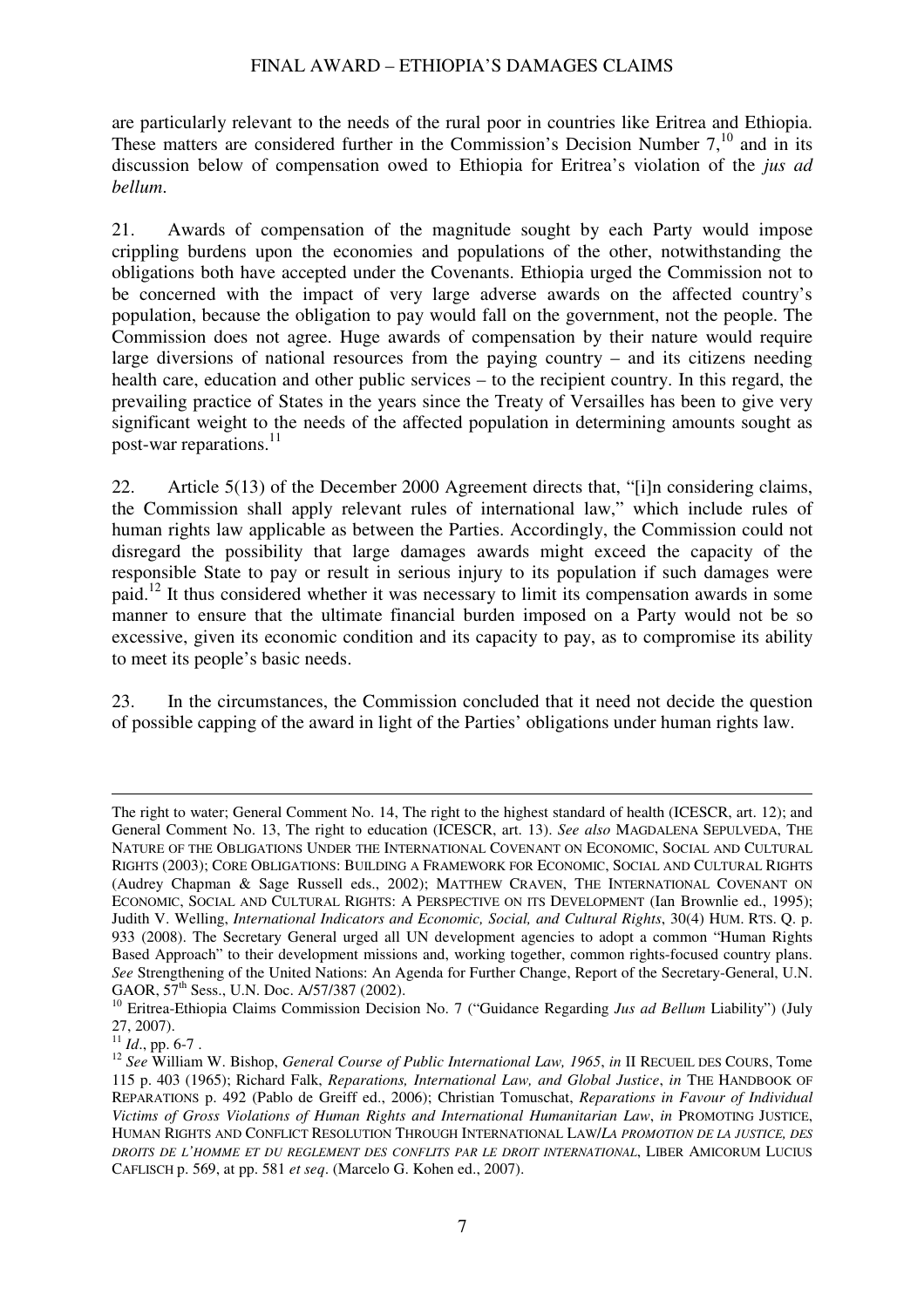24. The Parties' overall economic positions are relevant to determining compensation in another manner as well. In considering both Parties' claims for violation of the *jus in bello*, the Commission has been mindful of the principle, set out by the Permanent Court of International Justice in *Chorzów Factory*, that the purpose of compensation payable by a responsible State is "to seek to wipe out all the consequences of the illegal act and reestablish the situation which would, in all probability, have existed if that act had not been committed."<sup>13</sup> This notion underlies Article 31 of the ILC's Articles on State Responsibility, that "[t]he responsible State is under an obligation to make full reparation for the injury caused by the internationally wrongful act."

25. *Chorzów Factory* offers an important reference point for assessing both Parties' compensation claims. For reasons that are readily understandable, given limits of time and resources, both Parties filed their claims as inter-State claims. Although Eritrea filed claims on behalf of six individuals, neither Party utilized the option, available under Article 5(8) of the Agreement and the Commission's Rules of Procedure, of presenting claims directly on behalf of large numbers of individuals. Nevertheless, some of both States' claims are made in the exercise of diplomatic protection, in that they are predicated upon injuries allegedly suffered by numbers of the Claimant State's nationals.<sup>14</sup> While the injury in such cases is injury to the State, the extent of injury to affected individuals – insofar as it can be quantified – can play a significant role in assessing the State's injury. In this regard, in its Decision Number 8<sup>15</sup> and elsewhere in this Final Award, the Commission has encouraged the Parties to consider how, in the exercise of their discretion, compensation can best be used to accomplish the humanitarian objectives of Article 5(1) of the Agreement.

26. *Chorzów Factory* teaches that compensation has a limited function. Its role is to restore an injured party, in so far as possible, to the position it would have occupied but for the injury. This function is remedial, not punitive. Accordingly, in situations involving diplomatic protection, compensation must be assessed in light of the actual social and economic circumstances of the injured individuals in respect of whom the State is claiming. The difficult economic conditions found in the affected areas of Ethiopia and Eritrea must be taken into account in assessing compensation there. Compensation determined in accordance with international law cannot remedy the world's economic disparities.

27. Both Parties recognized this, and generally framed their claims in ways that, in the first instance at least, took account of the low incomes and limited property of most of those affected by the war.

# IV. APPLICABLE LEGAL PRINCIPLES

28. Under Article 5(13) of the Agreement, the Commission must "apply relevant rules of international law" and "shall not have the power to make decisions *ex aequo et bono*." The following sections consider three elements of general international law affecting these

<sup>&</sup>lt;sup>13</sup> Factory at Chorzów, Merits, 1928 P.C.I.J. (Ser. A.) No. 17, p. 47.

<sup>&</sup>lt;sup>14</sup> Under Article 5(9) of the Agreement, "[i]n appropriate cases, each party may file claims on behalf of persons of Ethiopian or Eritrean origin who may not be its nationals. Such claims shall be considered by the Commission on the same basis as claims submitted on behalf of that party's nationals." This unusual provision was not utilized. While Eritrea sought to bring claims predicated upon injuries to Ethiopian nationals, it did so on behalf of the State of Eritrea, and not on behalf of the injured individuals.

<sup>&</sup>lt;sup>15</sup> Eritrea-Ethiopia Claims Commission Decision No. 8 ("Relief to War Victims") (July 27, 2007).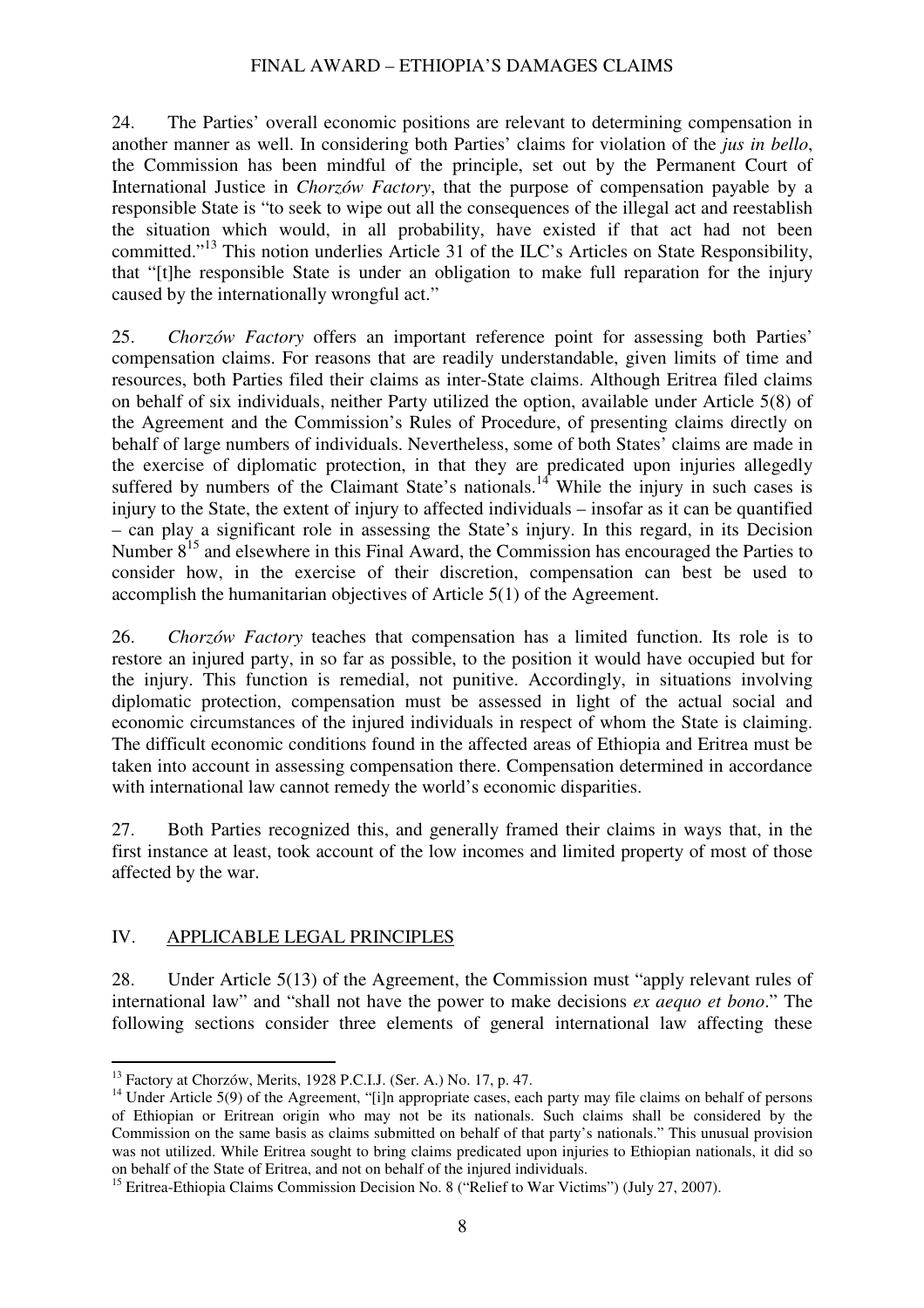proceedings: (a) the preclusive effect of the Commission's earlier decisions on liability (*res judicata*); (b) the role of evidence and the burden of proof; and (c) the requirement of a legally sufficient connection between wrongful conduct and injury for which damage is claimed.

# A. *Res Judicata*

29. The international law rule giving binding effect to matters already authoritatively decided (*res judicata*) has particular relevance at this stage of the proceedings. In its earlier Partial Awards, the Commission found that some claims of violations of applicable international law had been proved, and it dismissed other claims. These findings are final and binding, and define the extent of possible damages. It is not possible at this stage to re-litigate claims that the Commission has decided, or to present new ones. Compensation can only be awarded for injuries now if those injuries bear a sufficiently close causal connection with conduct that the Commission previously found to violate international law.

30. The Commission's affirmative findings of liability are set out in the *dispositifs* at the end of each Partial Award. While some argument about the scope and meaning of those findings is inevitable in the context of a bifurcated proceeding, both Parties have sometimes sought to limit their potential liability (or to broaden the other's liability) by construing the *dispositifs* in artificial ways, advancing technical or restrictive interpretations to narrow the Commission's findings, or urging broad and flexible readings to expand them. The task of the Commission at this phase of the proceedings is not to revise or expand its prior findings on liability, but to apply those findings in determining the appropriate compensation to be awarded. In doing so, the Commission is guided principally by the *dispositifs* of those Awards, construed in accordance with the ordinary meaning of the terms contained therein,<sup>16</sup> taking account of the Parties' claims and arguments leading to the findings and the Commission's appreciation of the facts and legal reasoning as explained in the body of the Awards.<sup>17</sup>

31. In pleading their damages claims, the Parties filed a broad range of new evidence bearing on the quantum of damage associated with the Commission's liability findings. Although the Parties presented these damages claims in broad terms that did not always correspond to the Commission's liability findings, the Commission has considered this evidence strictly within the scope of its liability Awards. In some cases, the Commission has found it necessary to measure the damages phase claims also against evidence offered at the liability phase, leading to discussion of the evidence underlying the liability Awards throughout this Award. The Commission has been cautious to remain within the limits of its liability findings in making its awards of compensation.

<sup>16</sup> *See, e.g.*, The *Laguna del Desierto* Arbitration (Arg./Chile), (Award), 113 I.L.R. 1, 194, at para. 70 (1995) ("International law provides rules for interpretation of any legal instrument, whether it be a treaty, a unilateral act, an arbitral award or a resolution of an international organization. They include: the natural and ordinary meaning of the words used; their context; and their *effet util*.").

 $17$  As noted in a recent judgment of the International Court of Justice, "if any question arises as to the scope of *res judicata* attaching to a judgment, it must be determined in each case having regard to the context in which the judgment was given." Application of the Convention on the Prevention and Punishment of the Crime of Genocide (Bosn. & Herz. v. Serb. & Mont.), 2007 I.C.J. p. 48, at para. 125 (Feb. 26). *See also* SHABTAI ROSENNE, III THE LAW AND PRACTICE OF THE INTERNATIONAL COURT 1920–2005 p. 1603 (4th ed. 2006) (discussing the importance attached to written and oral pleadings in ascertaining the scope of *res judicata*).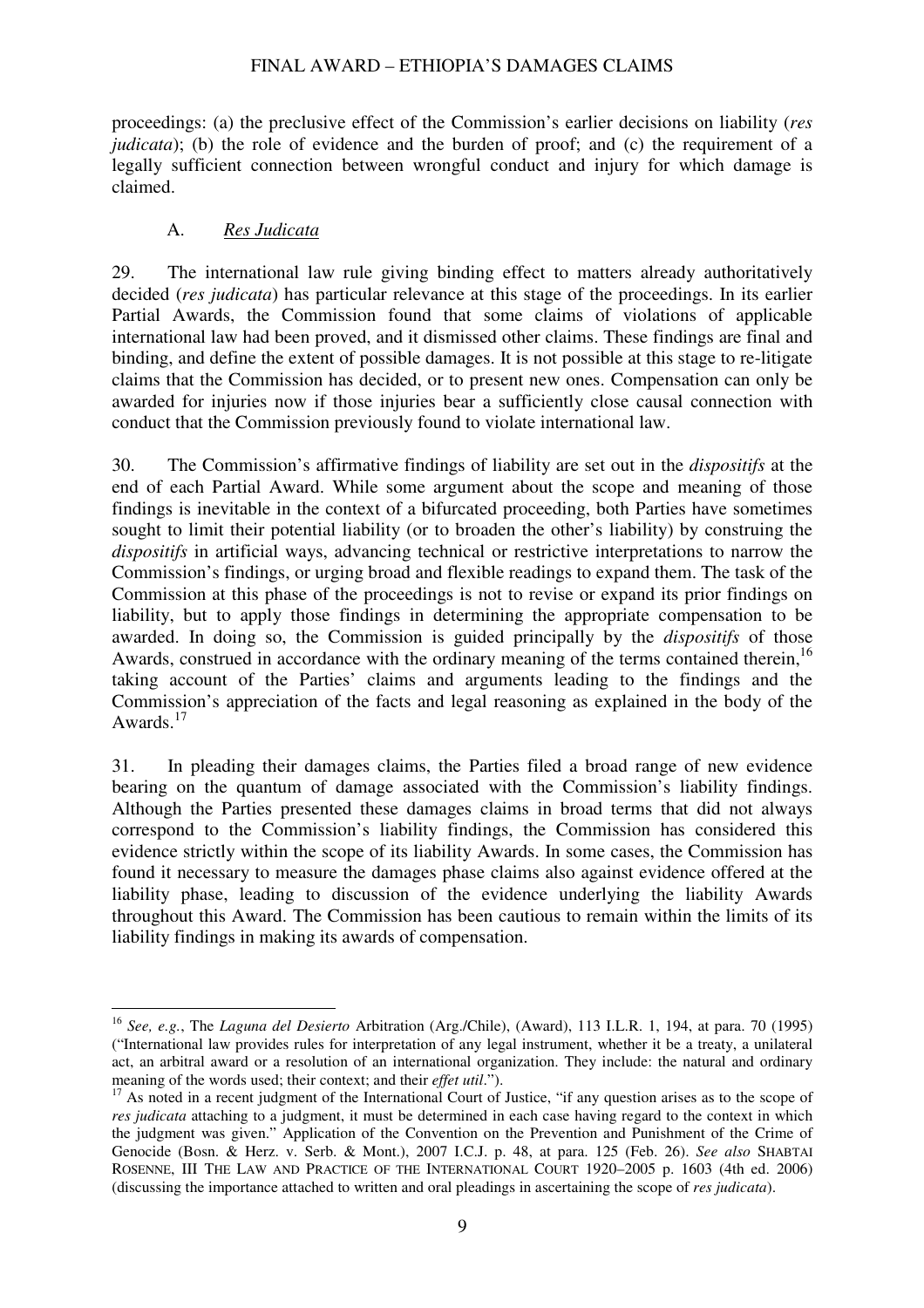32. Unlike the Commission's findings of liability, its dismissals of claims, except dismissals for lack of jurisdiction, are not restated in the *dispositifs*. Nevertheless, they also are definitive resolutions of those claims, with *res judicata* effect.

33. The Commission dismissed claims, by both Parties, for failure of proof. These dismissals are conclusive dispositions of these claims for the purpose of these proceedings, but their effect is otherwise limited. Both Parties sometimes have urged that these dismissals reflected an affirmative decision by the Commission that certain events did not occur. This is not correct. Except as indicated in its Awards, the Commission did not make such factual judgments, finding instead only that the claimant Party had not presented sufficient evidence to prove its claim. These findings do not reflect affirmative factual determinations by the Commission that particular events did or did not occur.

# B. Evidence and the Burden of Proof at the Damages Phase

34. Evidence necessarily has played a central role in these proceedings. Key issues often have boiled down to proof of facts, not issues of law. It is fundamental to the legal process that judgments regarding facts must be based upon sufficient evidence. This posed special challenges in these proceedings. Both the Parties and the Commission recognize that conclusive proof of facts in a war that began eleven years ago often is not feasible. However, the difficulties of proof do not relieve the Commission of its obligation to make decisions only on the basis of sufficient evidence.

35. At the liability phase, the Commission required clear and convincing proof of liability. It did so because the Parties' claims frequently involved allegations of serious – indeed, sometimes grave – misconduct by a State. A finding of such misconduct is a significant matter with serious implications for the interests and reputation of the affected State. Accordingly, any such finding must rest upon substantial and convincing evidence. This is why the International Court of Justice and other international tribunals require that facts be established with a high degree of certainty in such circumstances.<sup>18</sup>

36. In the hearings on the Group Number One damages claims, Ethiopia argued that decisions relating to damages should be based on the preponderance of the evidence. Eritrea urged that the Commission continue to utilize a standard of "clear and convincing" evidence. Like some other courts and tribunals, the Commission believes that the correct position lies in an amalgam of these positions.<sup>19</sup> The Commission has required clear and convincing evidence to establish that damage occurred, within the liability parameters of the Partial Awards. However, for purposes of quantification, it has required less rigorous proof. The considerations dictating the "clear and convincing standard" are much less compelling for the less politically and emotively charged matters involved in assessing the monetary extent of injury. Moreover, the Commission recognizes the enormous practical problems faced by both Parties in quantifying the extent of damage following the 1998-2000 war. Requiring proof of

<sup>&</sup>lt;sup>18</sup> See, e.g., Application of the Convention on the Prevention and Punishment of the Crime of Genocide, 2007 I.C.J. pp. 76-77, paras. 209-210 ("The Court has long recognized that claims against a State involving charges of exceptional gravity must be proved by evidence that is fully conclusive …. In respect of the Applicant's claim that the Respondent has breached its undertakings to prevent genocide and to punish and extradite persons charged with genocide, the Court requires proof at a high level of certainty appropriate to the seriousness of the allegation.").

<sup>&</sup>lt;sup>19</sup> MARK KANTOR. VALUATION FOR ARBITRATION: COMPENSATION STANDARDS, VALUATION METHODS AND EXPERT EVIDENCE pp. 72-73 (2008).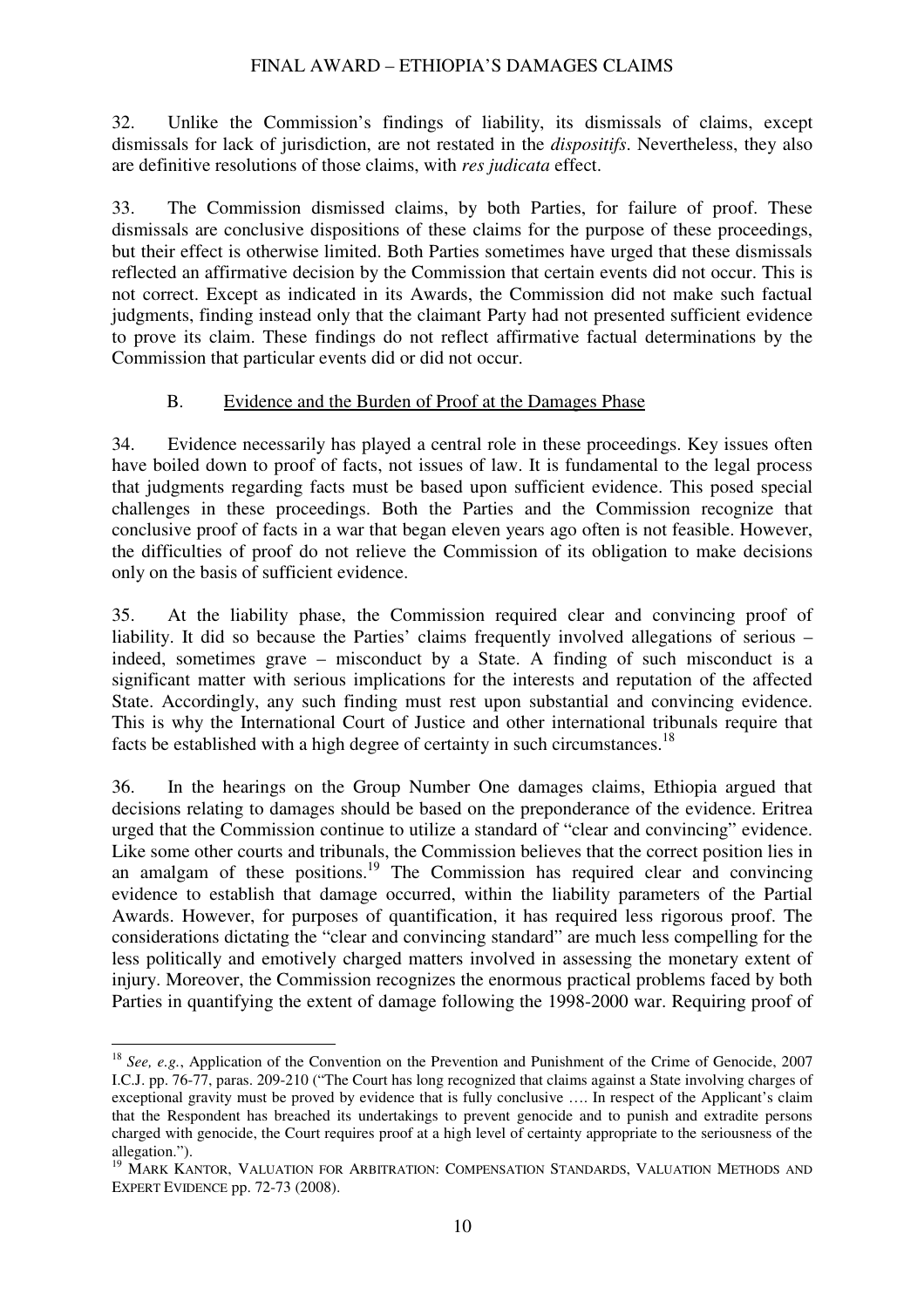quantification of damage by clear and convincing evidence would often – perhaps almost always – preclude any recovery. This would frustrate the Commission's agreed mandate to address "the socio-economic impact of the crisis on the civilian population" under Article 5(1) of the Agreement.<sup>20</sup>

37. The present task is not to assess whether the two State Parties committed serious violations of international law. That has been done. Now, the Commission must determine, insofar as possible, the appropriate compensation for each such violation. This involves questions of a different order, requiring exercises of judgment and approximation. As discussed below in connection with particular claims, the evidence regarding such matters as the egregiousness or seriousness of the unlawful action, the numbers of persons injured or property destroyed or damaged by that action, and the financial consequences of such injury, destruction or damage, is often uncertain or ambiguous. In such circumstances, the Commission has made the best estimates possible on the basis of the available evidence. Like some national courts<sup>21</sup> and international legislators,<sup>22</sup> it has recognized that when obligated to determine appropriate compensation, it must do so even if the process involves estimation, or even guesswork, within the range of possibilities indicated by the evidence. Nevertheless, in some cases the evidence has not been sufficient to justify any award of compensation.

38. The Commission also has taken account of a trade-off fundamental to recent international efforts to address injuries affecting large numbers of victims. Institutions such as the United Nations Compensation Commission ("UNCC") and various commissions created to address bank, insurance and slave labor claims stemming from the Nazi era have adopted less rigorous standards of proof, either to show that an individual suffered injury or regarding the extent of that injury. As a trade-off, compensation levels also have been reduced, balancing the uncertainties flowing from the lower standard of proof.<sup>23</sup> While the claims addressed in this Award are State claims, not mass claims, the Commission has in some instances applied similar analysis with respect to claims for injuries or damages that were suffered by large, but uncertain, numbers of victims and where there is limited supporting evidence.

# C. Causation

39. Compensation can only be awarded in respect of damages having a sufficient causal connection with conduct that violates international law. In their written pleadings, and in the Group Number One damages hearings in April 2007, the Parties addressed the nature of the causal connection required by international law between a delict and compensable injury. In Decision Number 7 of July 2007, the Commission addressed the issue of causation, and has been guided in the current proceedings by the principles articulated there. In that Decision, the Commission determined that:

<sup>20</sup> *See* CHITTHARANJAN AMERASINGHE, EVIDENCE IN INTERNATIONAL LITIGATION pp. 241-242 (2005).

<sup>&</sup>lt;sup>21</sup> See Chaplin v. Hicks [1911] 2 K.B. 786, 972 C.A. (where precision or accuracy is not possible in assessing contract damages, "the jury must do the best they can, and it may be that the amount of their verdict will really be a matter of guesswork. But the fact that damages cannot be assessed with certainty does not relieve the wrongdoer of the necessity of paying damages for his breach….").

<sup>22</sup> *See* UNIDROIT Principles of International Commercial Contracts, *available at* www.unidroit.org, art. 7.4.3, para. (3) ("Where the amount of damages cannot be established with a sufficient degree of certainty, the assessment is at the discretion of the court.").

<sup>23</sup> *See* Jacomijn J. van Haersolte-van Hof, *Innovations to Speed Mass Claims, New Standards of Proof*, *in* REDRESSING INJUSTICES THROUGH MASS CLAIMS PROCESSES: INNOVATIVE RESPONSES TO UNIQUE CHALLENGES p. 13 (Permanent Court of Arbitration ed., 2006).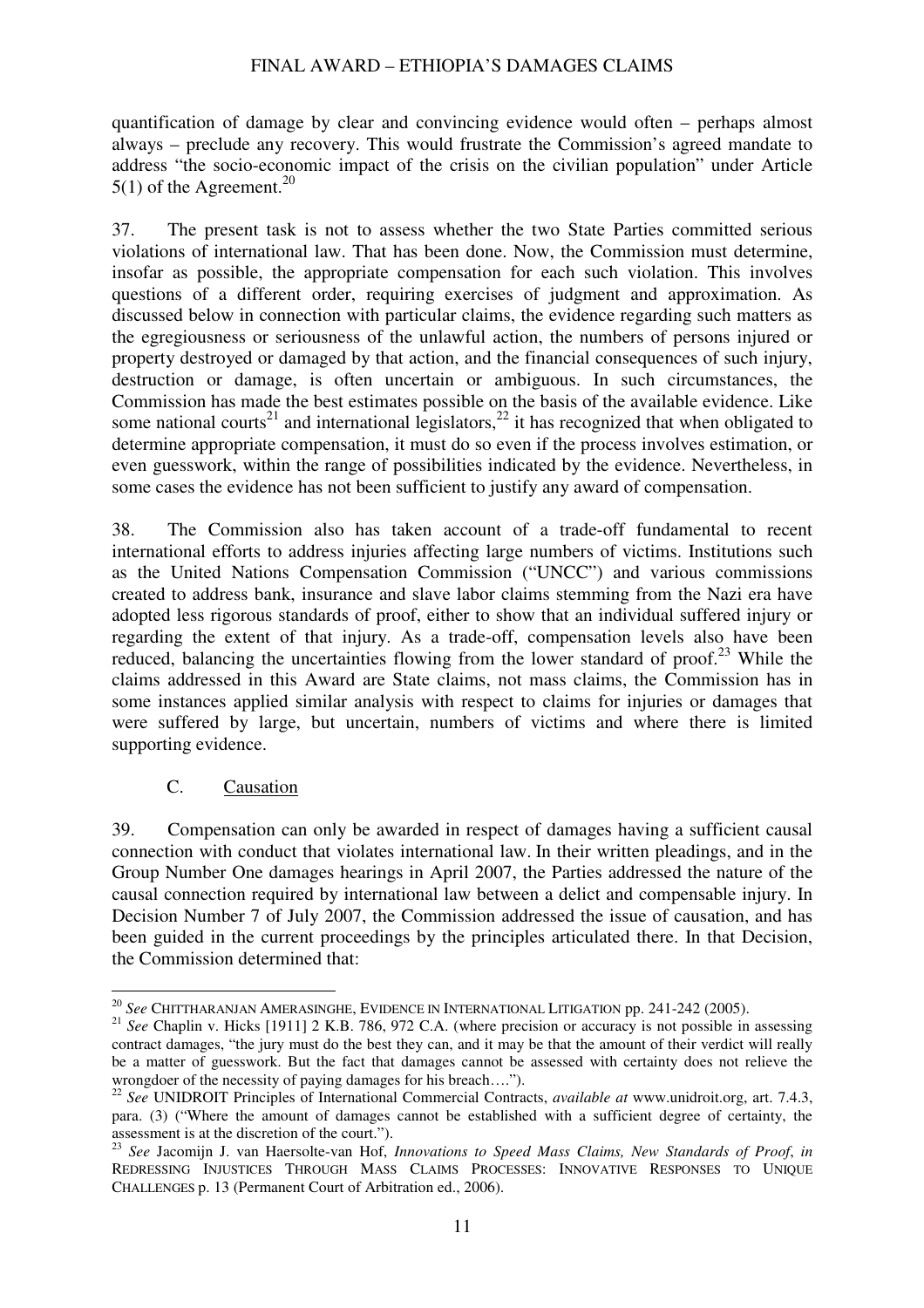the necessary connection is best characterized through the commonly used nomenclature of "proximate cause." In assessing whether this test is met, and whether the chain of causation is sufficiently close in a particular situation, the Commission will give weight to whether particular damage reasonably should have been foreseeable to an actor committing the international delict in question. The element of foreseeability, although not without its own difficulties, provides some discipline and predictability in assessing proximity. Accordingly, it will be given considerable weight in assessing whether particular damages are compensable.

The Commission notes that, in many situations, the choice of verbal formula to describe the necessary degree of connection will result in no difference in outcomes. In this regard, both Parties agreed that a significant range of possible damages related to war lie beyond the pale of State responsibility. …<sup>24</sup>

# V. ASSESSING COMPENSATION AND TECHNICAL FINANCIAL ISSUES

40. As their claims demonstrate, both Parties recognized that the violations of international law identified by the Commission give rise to an obligation to pay compensation. <sup>25</sup> Determining the amount of such compensation, particularly in large inter-State claims such as these, cannot be a mechanical process. In weighing its awards of compensation for damages, the Commission has had to take into account multiple factors, often not subject to precise quantification. It has weighed the nature, seriousness and extent of particular unlawful acts. It has examined whether such acts were intentional, and whether there may have been any relevant mitigating or extenuating circumstances. It has sought to determine, insofar as possible, the numbers of persons who were victims of particular violations, and the implications of these victims' injuries for their future lives.

#### A. Currency Conversion

41. The Parties agreed that the Final Awards rendered by the Commission should denominate compensation in United States dollars, and Ethiopia's claims for compensation are expressed largely in terms of the U.S. currency.<sup>26</sup> The Commission generally has made conversions to U.S. dollars utilizing the official exchange rate prevailing at the time of the injury underlying the compensation claim. In a few cases, where evidence quantifying losses (for example, estimates of rebuilding costs) was prepared some time after the injury, and where there were significant changes in exchange rates, the Commission has utilized the exchange rate prevailing when the evidence was prepared. This has been necessary in order to prevent windfalls to either Party resulting from changes in exchange rates. As a practical matter, this made separate assessments of inflation unnecessary.

<sup>24</sup> Decision No. 7, *supra* note 10, at paras. 13-14.

<sup>&</sup>lt;sup>25</sup> See Hague Convention (IV) Respecting the Laws and Customs of War on Land, Oct. 18, 1907, 36 Stat. p. 277, 1 Bevans p. 631, art. 3 ("A belligerent party which violates the provisions of the said Regulations shall, if the case demands, be liable to pay compensation."); Protocol Additional to the 1949 Geneva Conventions of Aug. 12, 1949, and Relating to the Protection of Victims of International Armed Conflicts, June 8, 1977, 1125 U.N.T.S. p. 3, art. 91 ("A Party to the conflict which violates the provisions of the Conventions or of this Protocol shall, if the case demands, be liable to pay compensation") [hereinafter Protocol I].

<sup>&</sup>lt;sup>26</sup> Any reference in this Award to amounts claimed in U.S. dollars, where the underlying claim involves amounts denominated in nakfa or birr, is solely for purposes of illustration. Except where otherwise stated, conversions of claimed amounts into U.S. dollars are those provided by a Party, and do not reflect any judgment by the Commission regarding the appropriateness of the exchange rate employed or related matters.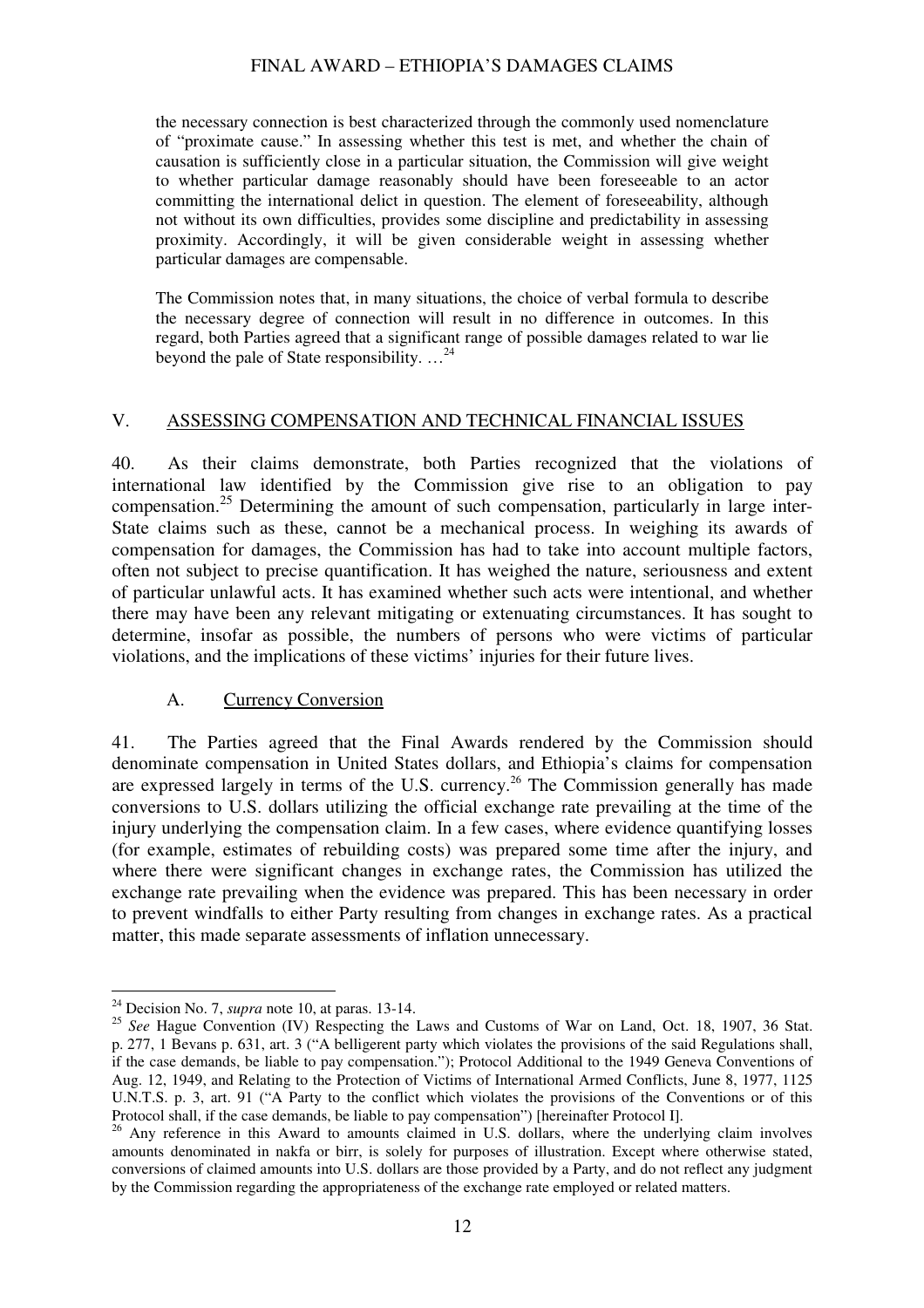42. While Ethiopia presented its claims in dollars, it often submitted evidence denominated in Ethiopian birr. Eritrea pointed out that the exchange rate Ethiopia used to convert those values into dollars was 6.8819 birr to the dollar, which Eritrea contended was unrealistic and inflated the dollar amounts indicated by the evidence. The Commission agrees, noting that the applicable official rate during the period of the war, from May 1998 to December 2000, was approximately 8:1. Consequently, in the case of Ethiopia's claims based on evidence denominated in birr, Ethiopia's presentations of the claimed dollar amounts reflect an exchange rate more favorable to the Claimant than the rates utilized by the Commission.

# B. Interest

43. Article 5(14) of the December 2000 Agreement provides "interest … may be awarded." Thus, the Commission has discretion whether or not to award interest. Both Parties asked the Commission to do so. However, the Commission has decided, in the exceptional circumstances presented by these claims, not to calculate and award interest on the amounts awarded to either Party.

44. The Commission has particularly taken into account the fact that the Parties' claims, and the amounts awarded in respect of those claims, are broadly similar. Accordingly, this is a rare case in which interest on the compensation awarded would not materially alter the Parties' economic positions following the timely payment by each of the amounts due the other. Further, the amounts awarded in many cases reflect estimates and approximations, not precise calculations resting upon clear evidence. Like some other commissions, the Commission believes that this element of approximation reinforces the decision against awarding interest. Finally, the Commission notes that these proceedings have taken several years, reflecting the magnitude and complexity of the task. Both Parties have been diligent, and the period required does not reflect a lack of cooperation on the part of either. Accordingly, there is no need for pre-award interest to protect either Party from prejudice resulting from dilatory conduct by the other.

# C. Other Technical Issues

45. The Parties agreed not to request payment of attorneys' fees or costs against each other.

46. The Commission has addressed the effect of third party donations or other third party payments for replacement or rebuilding where such issues arise in specific claims. With few exceptions, the Commission has not awarded amounts reflecting donations or payments not required or expected to be repaid.

# VI. THE COMMISSION'S LIABILITY FINDINGS AND THE STRUCTURE OF ETHIOPIA'S DAMAGES CLAIMS

47. In its Partial Awards rendered during the earlier liability proceedings, the Commission decided the extent of Eritrea's liability to Ethiopia with respect to the latter's claims for violation of the *jus in bello* on the Central, Western and Eastern Fronts of the war. The Commission also found Eritrea to be liable for violation of the *jus ad bellum*. On the basis of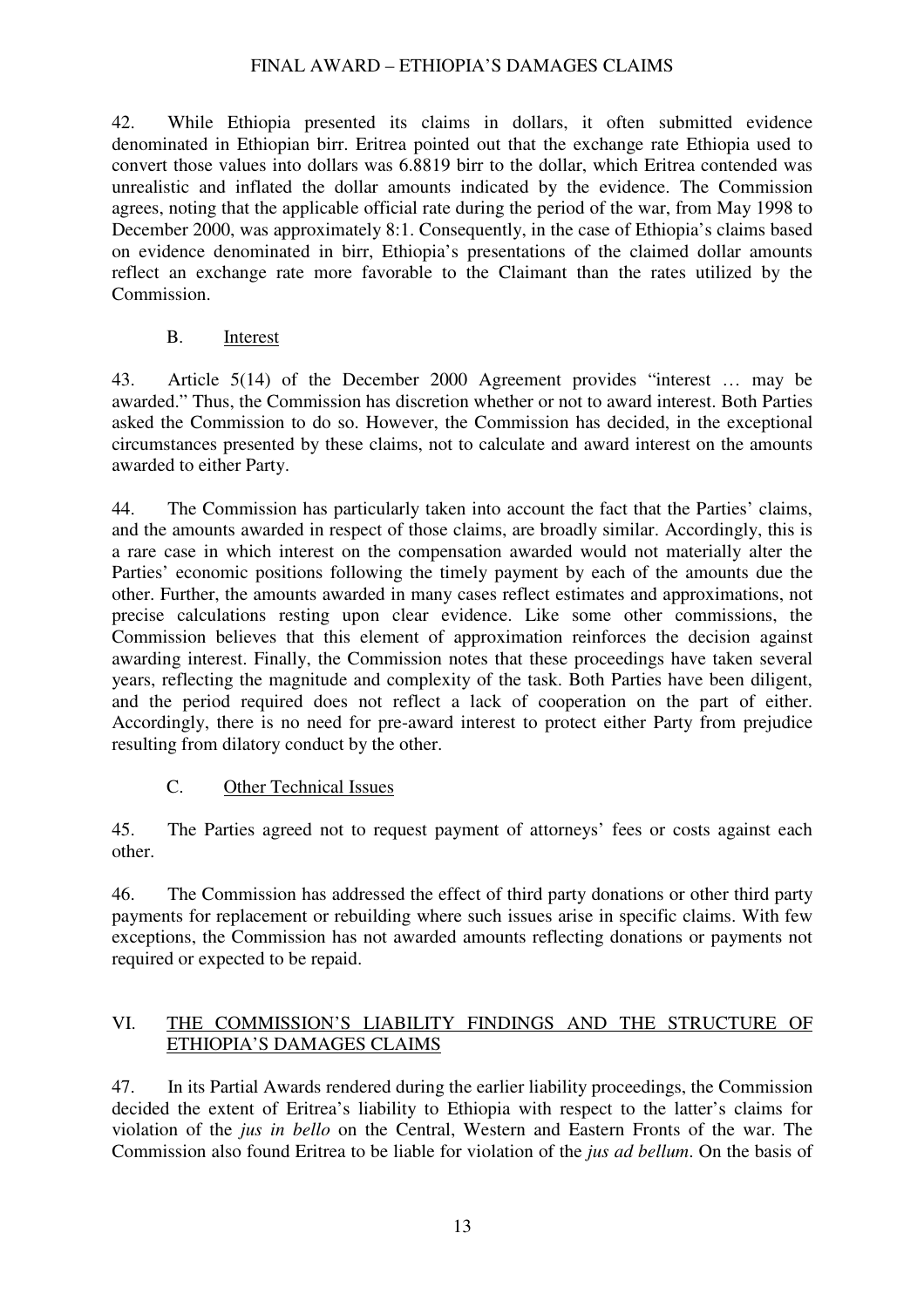those decisions, this Final Award decides the damages appropriate to compensate Ethiopia for each of the Commission's findings of liability.

# A. The Central Front

48. In its Partial Award dated April 28, 2004, the Commission decided Eritrea's liability with respect to Ethiopia's Claim 2, involving the Central Front. It found Eritrea liable to Ethiopia for nine specific "violations of international law committed by its military personnel or by other officials of the State of Eritrea:"

1. For permitting in Mereb Lekhe Wereda frequent physical abuse of civilians by means of intentional killings, beatings and abductions, as well as widespread looting and property destruction in the areas that were occupied by its armed forces from May 1998 to May 2000;

2. For permitting in Ahferom Wereda frequent physical abuse of civilians by means of intentional killings, beatings, abductions and wounds caused by small-arms fire, as well as widespread looting and property destruction in the areas that were occupied by its armed forces from May 1998 to May 2000;

3. For permitting in Gulomakheda Wereda frequent physical abuse of civilians by means of intentional killings, beatings and abductions during the invasion in June 1998 and less frequent, but recurring, physical abuse of civilians and frequent looting and destruction of civilian property in the areas that were occupied by its armed forces from June 1998 to June 2000;

4. For permitting the looting and stripping of Zalambessa Town;

5. For the deliberate, unlawful destruction of 75% (seventy-five percent) of the structures in Zalambessa Town;

6. For permitting in Irob Wereda a recurring pattern of excessive violence by Eritrean soldiers against civilians, including frequent beatings and intentional killings, and frequent severe beating and other abuse of civilians taken into custody, as well as widespread looting and property destruction in the areas that were occupied by its armed forces from May 1998 to June 2000;

7. For failing to take effective measures to prevent rape of women by its soldiers in Irob Wereda;

8. For failing to release civilians taken into custody in Irob Wereda and to provide information regarding them; and

9. For failing to take all feasible precautions to prevent two of its military aircraft from dropping cluster bombs in the vicinity of the Ayder School and its civilian neighborhood in the town of Mekele on June 5, 1998, and for the resulting deaths, wounds and suffering by civilians and the physical damage to civilian objects.

# B. The Western Front

49. In its Partial Award dated December 19, 2005, the Commission decided Eritrea's liability with respect to Ethiopia's Claim 1, involving the Western Front. The Commission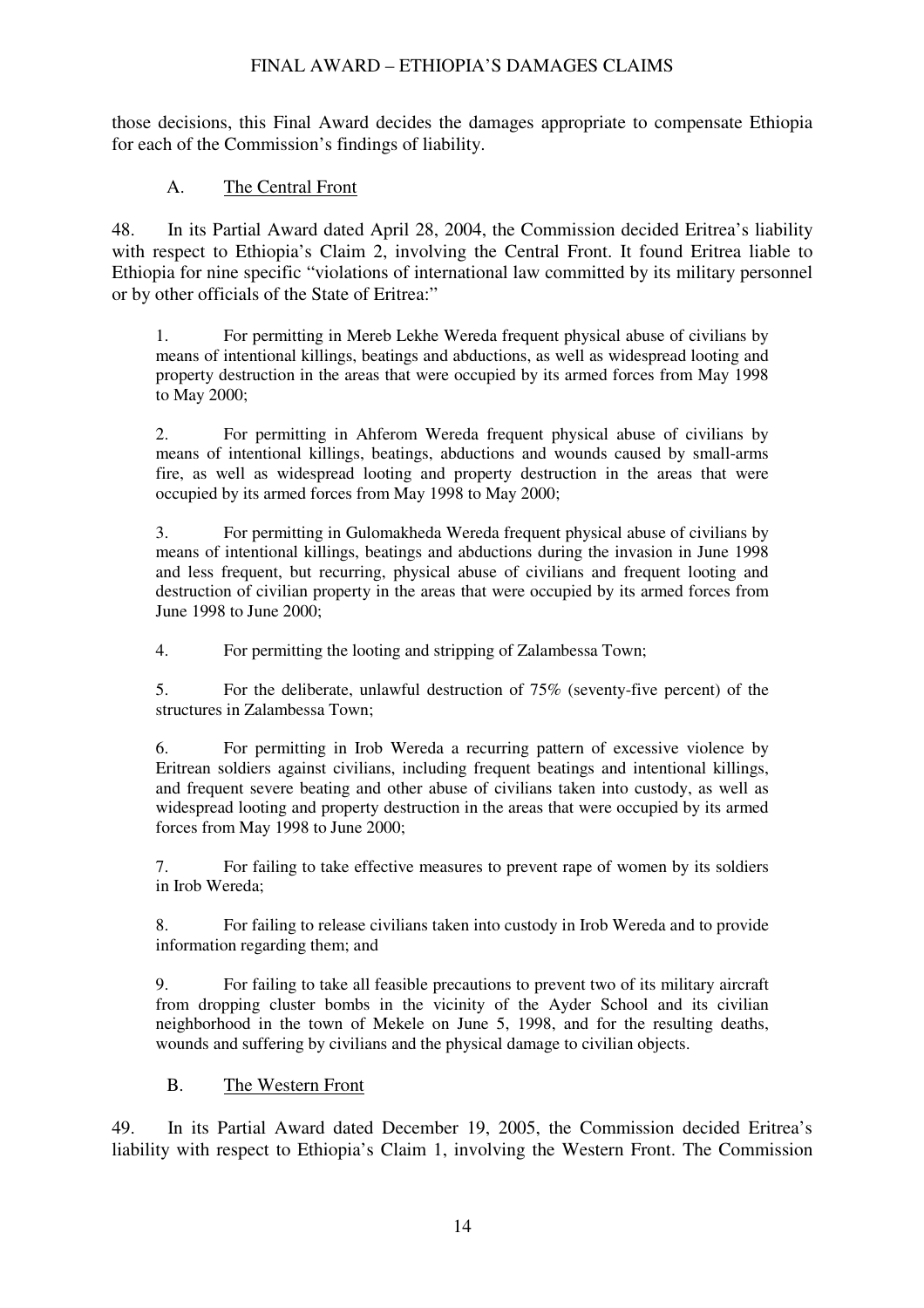found Eritrea liable to Ethiopia for seven specific "violations of international law committed by its military personnel or by other officials of the State of Eritrea:"

a. For permitting frequent beatings of civilians in Tahtay Adiabo Wereda;

b. For permitting the frequent abduction of Ethiopian civilians from Tahtay Adiabo Wereda to Eritrea and for unexplained disappearances;

c. For permitting the looting of property in areas in Tahtay Adiabo Wereda occupied by Eritrean armed forces;

d. For permitting the frequent abduction of Ethiopian civilians from Laelay Adiabo Wereda to Eritrea and for unexplained disappearances;

e. For permitting the looting of property, in particular livestock, in areas in Laelay Adiabo Wereda occupied by Eritrean armed forces;

f. For permitting the frequent abduction of Ethiopian civilians from Kafta Humera Wereda to Eritrea and for unexplained disappearances; and

g. For permitting the looting of property and livestock in areas in Kafta Humera Adiabo Wereda where Eritrean armed forces were present.

# C. The Eastern Front

50. The Commission also decided Eritrea's liability with respect to Ethiopia's Claim 3, involving the Eastern Front, in its Partial Award dated December 19, 2005. The Commission found Eritrea liable to Ethiopia for five specific "violations of international law committed by its military personnel or by other officials of the State of Eritrea:"

a. For permitting intentional and indiscriminate killings of civilians in Dalul and Elidar Weredas from June 11, 1998 to December 12, 2000;

b. For failure to take effective measures to prevent the rape of women in Dalul and Elidar Weredas;

c. For permitting beatings of civilians in Dalul and Elidar Weredas;

d. For permitting the looting and destruction of property in Dalul and Elidar Weredas; and

e. For abduction, forced labor and conscription of civilians in Dalul Wereda.

#### D. Ethiopia's Damages Claims Structure

51. Ethiopia did not present its pleadings with respect to compensation for damages individually for each of these liability findings. In its Damages Group One Memorial, Ethiopia assembled these *jus in bello* liability findings, along with others, into six large groups, claiming fixed-sum damages in some groups and actual amount damages in others. (Ethiopia also claimed large amounts for Eritrea's violation of the *jus ad bellum*. These claims are discussed below in Section XI.)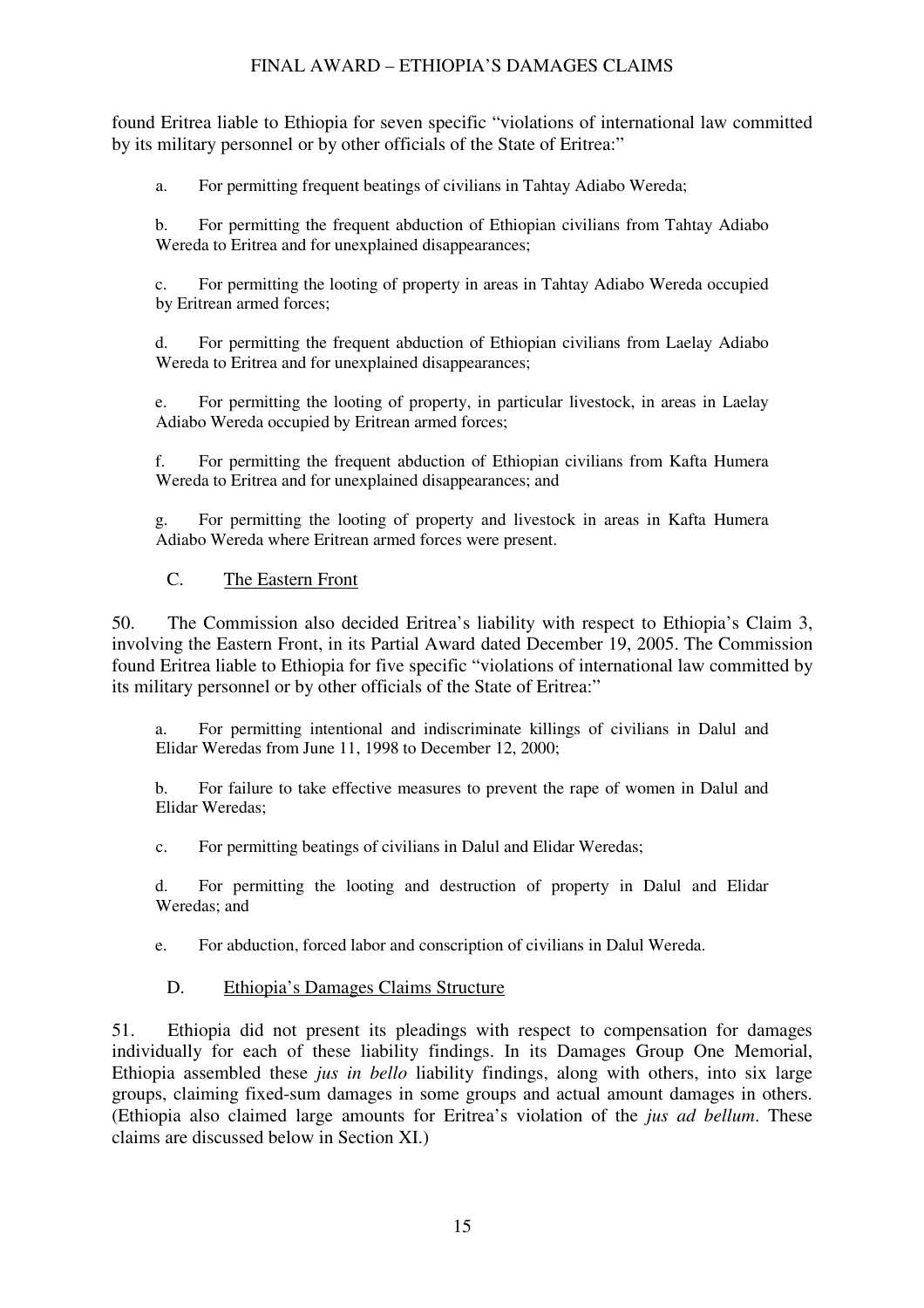52. Ethiopia's six groups of claims are for:

– Fixed-sum damages for injuries and deaths inflicted upon Ethiopian nationals;

– Fixed-sum damages for loss of Ethiopian nationals' property;

– Actual amount damages for damage to the town of Zalambessa, damage to hundreds of churches and government facilities in Ethiopia, and damages allegedly suffered by numerous Ethiopian entities and government agencies;

– Material damages resulting from Eritrea's aerial operations in Mekele, use of landmines, and harm to natural resources and the environment;

- Damages in respect of prisoners of war; and
- Moral damages.

53. The Commission first addresses Ethiopia's claims for moral damages in Section VII below. The Commission then addresses the fixed-sum damages claims in Section VIII; the actual amount claims, including claims for *jus in bello* damage to public property, in Section IX; and Ethiopia's other *jus in bello* compensation claims, that is, those with respect to prisoners of war, Ethiopian nationals in Eritrea, and Ethiopian diplomatic agents and facilities, in Section X. Ethiopia's *jus ad bellum* claims are addressed in Section XI.

# VII. MORAL DAMAGES CLAIMS

# A. Ethiopia's Claims

54. Ethiopia contended that, in addition to damages determined in accordance with these general principles, the Commission should award an enormous separate increment of damages to reflect moral injury. In its Group Number One damages claims, Ethiopia claimed an amount it converted to equal more than US\$5.1 billion as moral damages, roughly 70% of its total Group Number One claims. In its Group Number Two damages claims, Ethiopia combined its claims for actual and moral damages, and generally did not clearly set out or summarize the amounts sought as moral damages. To the extent they can be identified, moral damages appear to constitute more than US\$600 million of the total Group Number Two claims.

55. Ethiopia alleged that "[m]oral injuries were suffered by hundreds of thousands of Ethiopians and by the State itself." In its view, each of these individuals experienced physical pain and suffering, mental anguish or other interference with their "ability to enjoy life and to function normally in the world" because of Eritrea's actions. It also urged the Commission to consider Ethiopia's national interests and international standing in assessing the moral injury inflicted upon its nationals. These included such factors as the seriousness of Eritrea's illegal use of force (described as "the launching of an aggressive war"), "the refusal of the responsible State to acknowledge wrongfulness of the action," harm to Ethiopia's "integrity, unity and standing in the international community," and "the continuing threat to the population and State of Ethiopia from Eritrea's threats of force."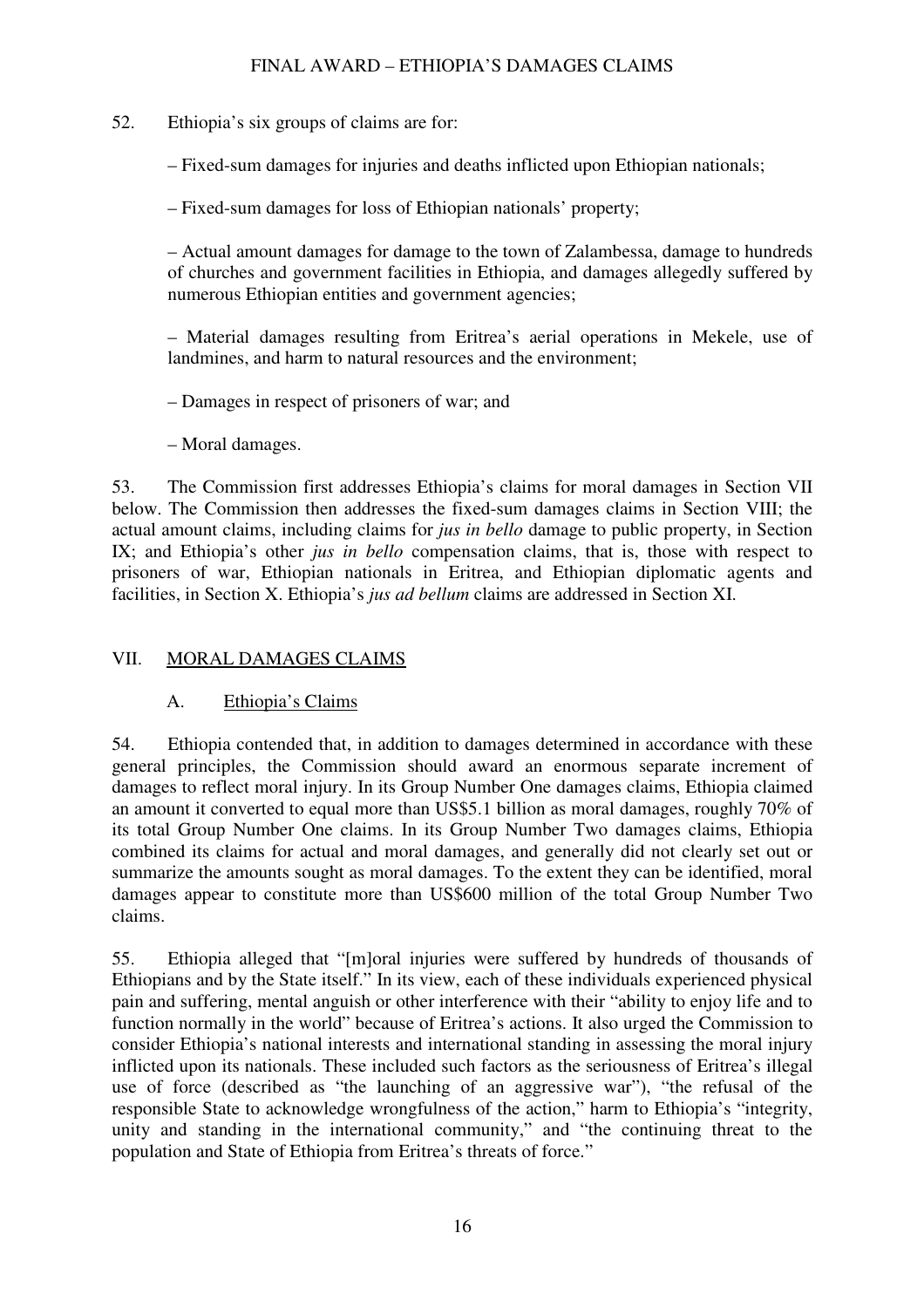56. Ethiopia claimed moral damages with respect to a very large number of people, perhaps as many as one and a half million. It calculated the claim by multiplying together several components, beginning with Ethiopia's estimates of the number of victims of selected breaches of international law.<sup>27</sup> (As discussed below, the Commission questions many of these estimates.) The population estimates were multiplied by the average number of persons in families in the affected areas (either 4.4 or 5.8), on the theory that all of a victim's family members suffered moral injury equivalent to that of the original victim. The result, the number of persons said to experience moral injury, was multiplied by "a base impact value" of US\$374, said to equal the weighted average of incomes in Tigray and Afar for the two years of the war.

57. The resulting sum was then multiplied another time, by the sum of several "severity factors" with assigned numerical values ranging from a "7" to a "15." The severity factors were weightings that in Ethiopia's view reflected the relative severity of Eritrea's offenses. For each of the large number of people for whom it claimed moral damages, Ethiopia added together severity factors of "2" (for Eritrea's illegal use of force) and "3" (for Eritrea's "refusal to acknowledge wrongfulness; refusal to agree to non-repetition"), plus at least one other factor. Other severity factors involved killing ("4"); offenses that were frequent and pervasive, indicating an intent to inflict moral injury ("3"); offenses "shocking to the conscience" ("3"); or that involved affronts to the person involving honor and reputation ("2"). A few groups had aggregate severity factors of only "7," but most groups' severity factors ranged from "10" to "15." This process resulted in enormous claims.

58. Ethiopia contended that moral damages for victims and their families are a wellestablished element of the law of State responsibility. It emphasized the jurisprudence of the Inter-American Court of Human Rights, noting that Court's role as a proponent of substantial reparation for victims of rights violations.<sup>28</sup> Ethiopia cited numerous cases in which the Inter-American Court awarded substantial moral damages to individual victims, and also to family members in death or disappearance cases. It also cited the practice of the UNCC, which allowed compensation for certain types of moral injury where there was proof of underlying injury. Ethiopia maintained that the per capita totals calculated using its approach were "extremely modest" in comparison with awards rendered by other tribunals.

# B. Eritrea's Response

59. Eritrea contended that Ethiopia's moral damages claims were unprecedented and lacked foundation in fact or law. Eritrea agreed that moral damages sometimes can be an element of compensation for a breach of international law affecting individual dignity and rights. However, in its view, such damages must be assessed as part of a tribunal's overall assessment of the nature and extent of the injury wrought by a violation. For Eritrea, moral injury is personal, and requires assessment of individual circumstances or, at most, of the circumstances of identifiable groups (such as prisoners of war) known to have had similar experiences. Moral damages cannot be added as an additional element to reflect the supposed egregiousness of a State's conduct, in the manner of treble damages under some national laws. Doing so makes them punitive damages, which are not available in international law.

<sup>&</sup>lt;sup>27</sup> In Ethiopia's Group Number One damages claims, these included all persons allegedly affected by Eritrea's *jus in bello* violations involving injuries to persons; persons killed or injured by the bombings near the Ayder School; almost 350,000 internally displaced persons; and other deaths and injuries Ethiopia attributed to Eritrea's violation of the *jus ad bellum*, such as casualties from landmines.

<sup>28</sup> *See* Tomuschat, *supra* note 12, at pp. 579, 582-84.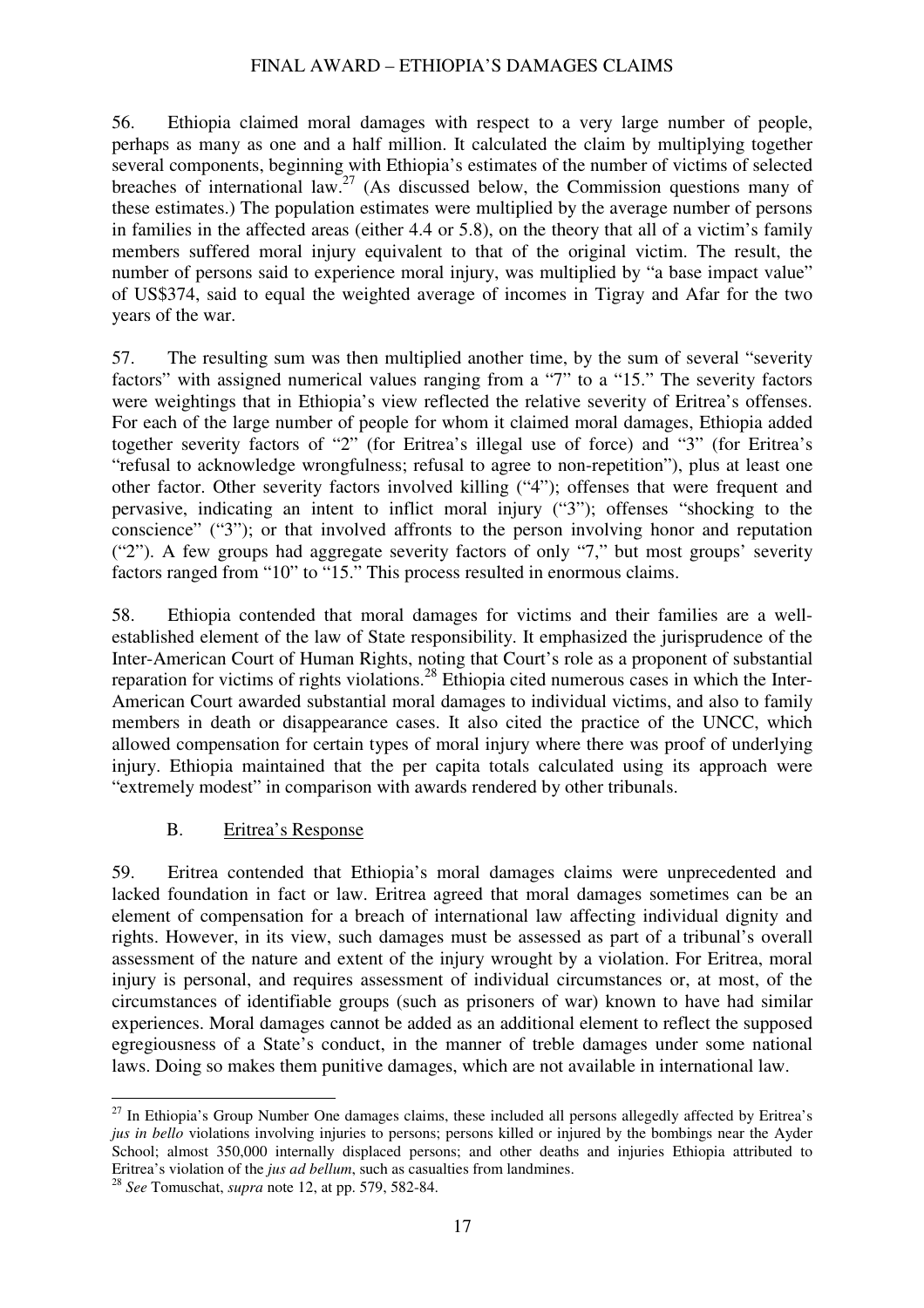60. Eritrea denied that claims could be based on "unnamed, unidentified, percentagebased victims and their unnamed, unidentified statistically-generated next of kin." Ethiopia's "severity factors" were said to lack legal or logical foundation. Eritrea also responded to Ethiopia's suggestion that it had experienced moral injury in its own right (as opposed to in the right of diplomatic protection), arguing that international law does not authorize monetary compensation for moral injury to the State. As Ethiopia did not claim a separate amount of compensation for any moral damage to the State in its own right, the Commission need not make any decision in this regard.

# C. The Commission's Conclusions

61. The Commission has great reservations regarding Ethiopia's moral damages claims. These claims seek billions of dollars, amounts wholly disproportionate to Eritrea's limited economic capacity. They realistically could not be paid, or could be paid only at unacceptable cost to Eritrea's population for years to come. Large per capita awards of moral damages may be logical and appropriate in some contexts involving significant injuries to an individual or to identifiable members of small groups. The concept cannot reasonably be expanded to situations involving claimed moral injury to whole populations of large areas.<sup>29</sup>

62. In any case, as explained below, the Commission does not accept many of the estimates of populations and of the frequency of injuries underlying these claims. It also rejects the use of "family multipliers" to increase the claims five-fold. Not every family member suffers moral injury equal to that of a victim, without reference to the type of injury or other individual circumstances. Such assessments must be fact-based, reflecting particular circumstances, as the jurisprudence of the Inter-American Court of Human Rights illustrates. That Court's decisions frequently differentiate among family members, reflecting variable factors such as the degree of relationship and dependency.

63. The Commission also does not accept the mechanical use of "severity factors" to swell the claim. This system has no precedent in international law. The factors themselves, and the manner of their application, are questionable. Two of the factors (Eritrea's illegal use of force and its supposed refusal to acknowledge wrongfulness) involve matters bearing upon inter-State relations. These might be relevant to certain claims for damage purely to the State, but not to assessing moral injury to individuals; in any case, the unlawful use of force is the basis for Ethiopia's separate *jus ad bellum* claim. Some of Ethiopia's other factors might be germane to assessing moral injury to individuals, but the numeric values given them, and the mechanical addition of multiple factors, are arbitrary and without legal foundation.

64. Ethiopia denied that it sought punitive damages, but its moral damages claims, at the very least, bear the appearance of such a request. It is true, as Ethiopia argues, that the amounts generated by its system are no larger per capita than some moral damages awards made by the Inter-American Court and other tribunals in cases involving many fewer people. However, Ethiopia claims these high damages in respect of every one of more than a million unidentified persons. The moral damages awards of the courts and tribunals Ethiopia cites reflect a painstaking assessment of detailed records in individual cases. There can be no such assessment in a claim involving huge numbers of hypothetical victims.

<sup>29</sup> *Id*., p. 584.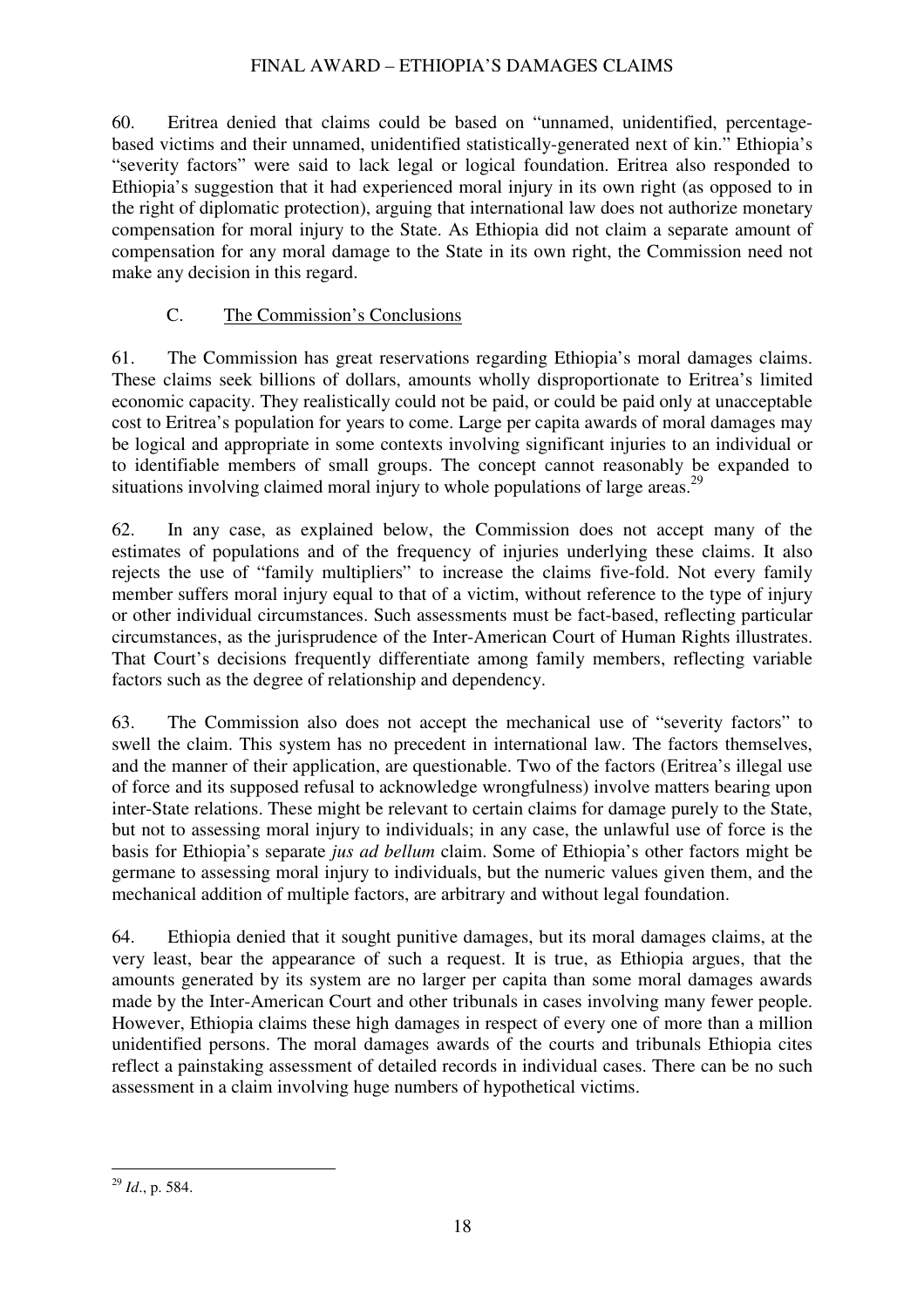65. In appropriate cases, the Commission has weighed some of the considerations identified by Ethiopia, such as the gravity of a particular type of violation, and the extent and consequences of the resulting human injury, in determining the damages to be awarded. However, it has done so as an integral element of its damages awards, not by using a separate calculus of "moral damage." Accordingly, Ethiopia's multiple claims for moral damages as an additional and separate increment of damages are dismissed.

# VIII. FIXED-SUM *JUS IN BELLO* DAMAGES CLAIMS

# A. Deaths and Injuries

66. This section addresses Ethiopia's first group of claims, for fixed-sum damages for injuries and deaths suffered by Ethiopian nationals in violation of the *jus in bello*. Ethiopia claimed US\$434,726,251 for such injuries, on the three fronts of the war (Western, Central and Eastern). Ethiopia presented this claim in a manner that did not directly correspond to the Commission's liability Awards. The Commission regards its specific findings of liability as the necessary starting point for assessing liability. Accordingly, here, as with some other claims, it has had to "deconstruct" the claims to assess whether they are covered by the earlier liability findings.

67. Ethiopia contended that many thousands of individual Ethiopians were victims of wrongful conduct. Their injuries occurred years ago, often in remote locations. In Ethiopia's view, it was not financially or practically feasible – either for the claimant State or for the Commission – to assemble and assess evidence regarding each of thousands of individual events. Instead, Ethiopia urged a damages assessment methodology involving a degree of approximation.

68. Ethiopia's claims (like Eritrea's) are inter-State claims. However, Ethiopia (like Eritrea) contended that the compensation due to a claimant State often could be assessed by establishing a fixed-sum with respect to each person suffering a particular violation. This sum would then be multiplied by the number of victims, giving the total compensation allegedly due for each type of violation. Ethiopia contended that where individuals suffered multiple types of violations, additional fixed-sums should be available in respect of each type. Ethiopia adopted this approach for its damages claims for deaths and injuries, for certain property losses, for moral damages, and for injuries to prisoners of war.

69. In formulating its fixed-sum compensation claims, Ethiopia made several interconnected judgments. Depending on the type of claim, these could include judgments regarding:

– the amount of fixed-sum compensation per victim for various violations (i.e., killings, beatings, rapes, etc.);

– the populations in the areas in Ethiopia where particular violations occurred;

– the percentage of each such population suffering a particular violation;

– in the case of claims for moral damages, the extent of increases to reflect the impact of violations on members of victims' families.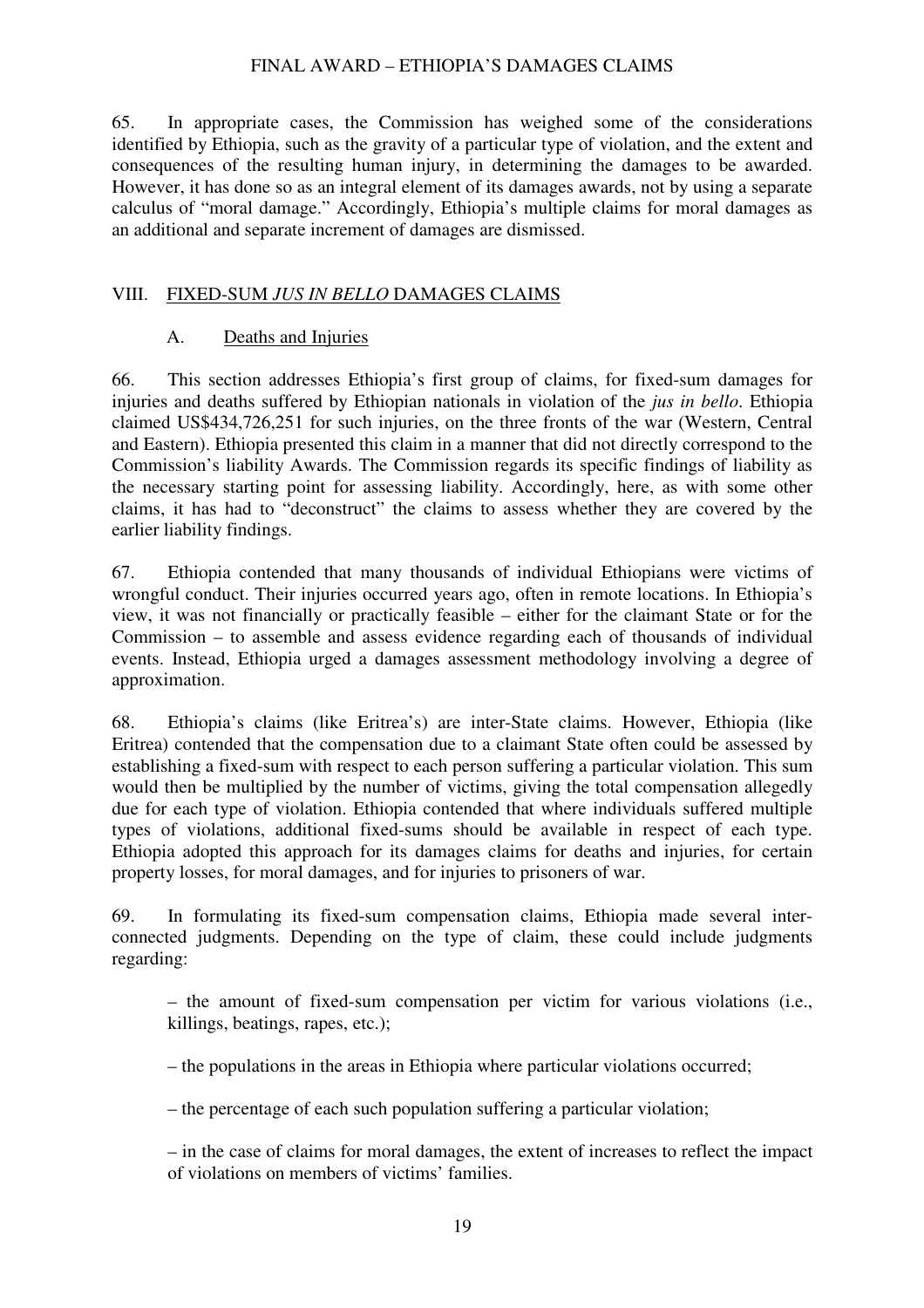70. Ethiopia indicated that the Commission could modify any of these judgments as to any particular claim, but urged that its basic approach was reasonable and legally appropriate in the circumstances, not as a "mass claims technique," but rather as an appropriate method to quantify compensation for the claiming State.

# 1. Ethiopia's Claims

71. To calculate its claim for offenses against persons, Ethiopia divided the Commission's relevant liability findings into groups it believed involved offenses of similar gravity warranting the same fixed per capita sum. Ethiopia identified five such groups: (a) intentional killings; (b) rape; (c) beatings and wounds caused by small arms fire; (d) abductions; and (e) forced labor and conscription.

72. Fixed Compensation Amounts*.* Ethiopia claimed varying percentages of projected lifetime earnings of rural people in Tigray or Afar as fixed compensation amounts. Lifetime earnings were calculated starting with the average annual per capita income in each region, as derived from census data. They were said to be 1,255 birr (which Ethiopia converted to equal US\$182) for Tigray or 1,385 birr (US\$201) for Afar. Ethiopia then estimated victims' average remaining life span, by subtracting the median age of all Ethiopians from the average projected life span of all Ethiopians of median age. The difference was multiplied by per capita annual income, giving a notional lifetime earnings figure said to equal US\$5,060 for persons in Tigray and US\$5,588 in Afar. These amounts were not discounted to present value or adjusted in any other manner.

73. Ethiopia next estimated the impact of various violations on projected lifetime earnings. It estimated fixed compensation for a killing to equal a lifetime's earnings. A rape was estimated to cause injury equal to 50% of lifetime earnings; beatings and wounds were also estimated at 50%; abductions at 75%; and forced labor and conscription at 85%. Accordingly, the base amount sought in respect of a death in Tigray was US\$5,050, and for a beating, US\$2,530. Ethiopia maintained that these estimated percentages were "reasonable" in light of the evidence in earlier proceedings and the nature of each type of injury. However, it presented no new evidence or analysis to support these estimates, nor did it relate them to evidence previously on record.

74. Frequency of Injuries*.* Ethiopia next estimated the number of victims of each type of injury, based on the pre-war populations of the geographic areas covered by the Commission's liability findings. Ethiopia's liability claims were often presented on the geographic basis of weredas, and the Commission's liability Awards typically found that in a particular wereda, certain types of violations occurred. (Weredas are local governmental entities described by Ethiopia as roughly comparable to U.S. counties. They are divided into kebeles, smaller areas of perhaps one hundred square kilometers, said roughly to correspond to a U.S. township or smaller area. Kebeles are divided into tabias.)

75. Ethiopia began by identifying the weredas where the Commission found specific types of violations. It then identified the kebeles within each wereda where it believed these occurred. These included both kebeles near the front lines, and others away from the lines that allegedly suffered from depredations by Eritrean patrols or other conduct unlawful under the *jus in bello*. Ethiopia estimated the population of each affected kebele, taking population figures from Ethiopia's 1994 census, increasing them to reflect nation-wide average increases in population since 1994, and making further adjustments to reflect some changes in kebele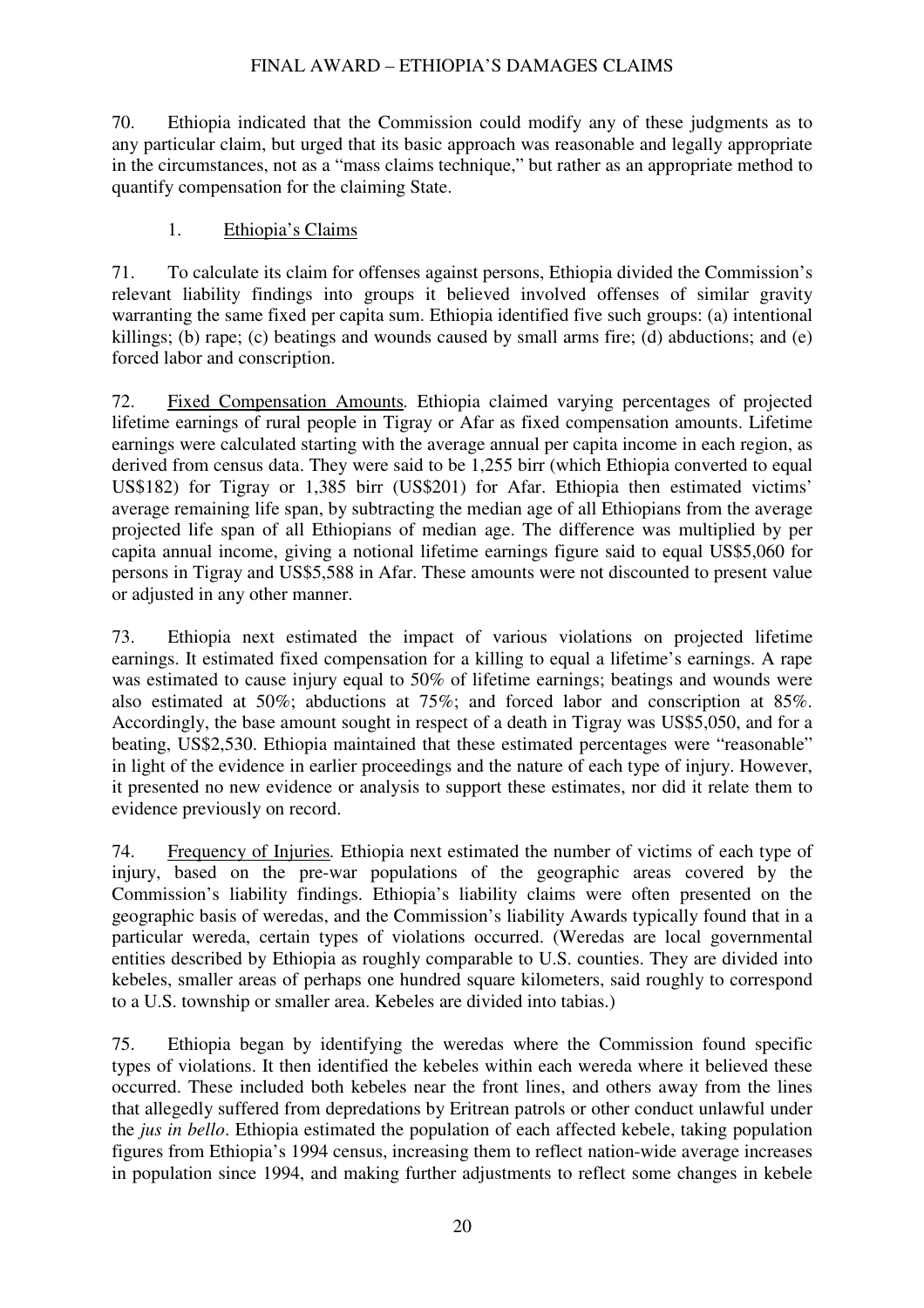boundaries. In the aggregate, Ethiopia contended that almost 242,000 people were potentially exposed to Eritrean violations of one kind or another.

76. After estimating the populations of areas affected by the war, Ethiopia estimated the percentage of each such population that suffered specific types of violations. Ethiopia maintained that significant proportions of each population suffered abuses, although its estimates varied to reflect differences in the Commission's findings regarding particular weredas. Thus, Ethiopia contended that in most affected kebeles, Eritrean forces unlawfully killed fully 9% of the pre-war population. The percentage of alleged killings was lower (7%) in Gulomakheda Wereda, and higher (12%) in Irob Wereda. In all, Ethiopia calculated that Eritrean forces unlawfully killed 13,394 people. It asserted that for the Commission to find fewer unlawful killings would "render its awards regarding this violation virtually meaningless."

77. In a similar vein, Ethiopia asserted that over a third of the relevant populations (almost 83,000 persons) suffered beating or wounding at the hands of Eritrean forces. (Half of the people in Ahferom Wereda were said to have been beaten or wounded, but only 30% in Gulomakheda Wereda.) Ethiopia also claimed that 1% of the pre-war female population suffered rape in those areas where the Commission found Eritrea liable for allowing rape to occur (236 women); and that many thousands of people suffered abductions, forced labor or conscription.

78. Ethiopia presented no new evidence supporting its allegations that there were well over 100,000 victims, nor did it directly relate them to specific evidence previously in the record. Instead, it argued that the Commission's previous liability findings authoritatively established that various violations were frequent and pervasive in kebeles affected by the war. In Ethiopia's view, these findings established "serious violations of the law by the parties, which are usually illegal acts or omissions that were frequent or pervasive and consequently affected significant numbers of victims." Ethiopia contended that this was sufficient to establish that violations occurred over wide areas and with the frequency it asserted.

# 2. Eritrea's Response

79. Eritrea vigorously disputed all aspects of Ethiopia's damages claim, beginning with Ethiopia's proposed compensation amounts. Eritrea questioned both the manner in which Ethiopia calculated lifetime earnings, and the appropriateness of using them as a measure of compensation. Eritrea urged that Ethiopia's proposals to calculate damages based upon percentages of lifetime earnings were wholly arbitrary and without foundation in the record.

80. Regarding the frequency of injury, Eritrea vigorously contested Ethiopia's population estimates, maintaining, *inter alia*, that Ethiopia significantly overstated the areas where Eritrean forces were present, and that the areas Ethiopia now claimed in the damages phase to have been occupied by Eritrea were larger than those cited in the earlier liability proceedings. Eritrea also contended that populations near the front had been greatly reduced because tens of thousands of Ethiopians were internally displaced on account of the fighting, and because thousands of ethnic Eritreans were forcibly expelled from border regions of Ethiopia, or left of their own accord. Eritrea attacked Ethiopia's estimate of the percentage of the population suffering particular types of injuries, viewing them as artificial and without foundation in the record.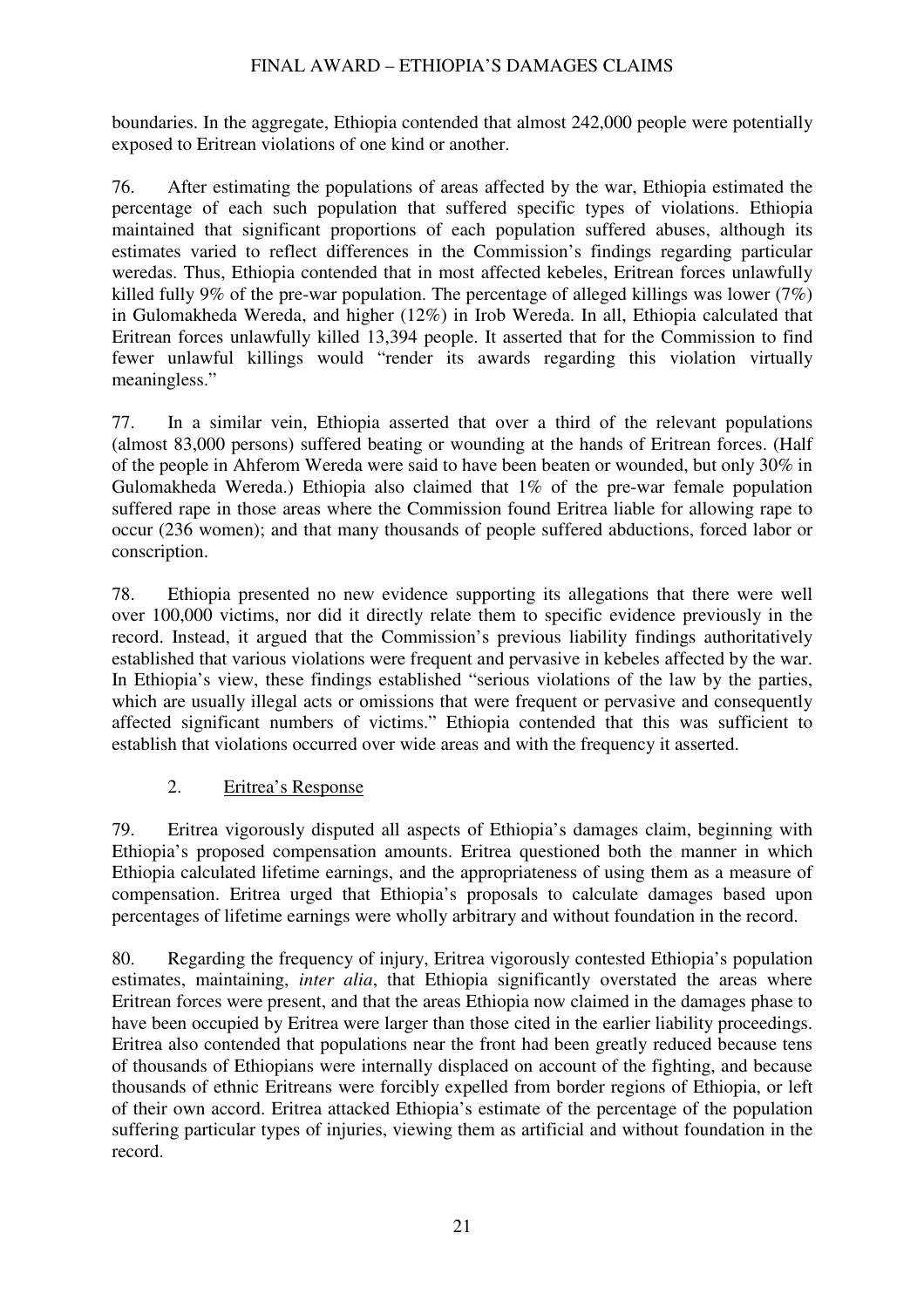81. In Eritrea's view, particularly given the much-reduced populations remaining in affected areas following the expulsions of ethnic Eritreans and departures for camps for internally displaced persons ("IDPs") and other locations in Ethiopia, Ethiopia's estimates of thousands of killings, beatings and other violations were wholly implausible. Eritrea cited several reports prepared by Ethiopian officials included in Ethiopia's earlier liability phase evidence listing far fewer violations than those now claimed. It also presented a detailed review of the hundreds of declarations, signed claims forms and other evidence submitted by Ethiopia in the earlier proceedings. Eritrea contended that this earlier evidence often contained few – if any – references to violations in many locations where Ethiopia now claimed they were frequent, many times indicating only one or two violations in areas where Ethiopia now claimed hundreds.

# 3. The Commission's Conclusions

82. The claims here are inter-State claims, not claims on behalf of specific individuals. Any compensation goes to the claimant State, not to injured individuals (although the Commission remains confident that the Parties are mindful of their responsibility, within the scope of the resources available to them, to ensure that their nationals who are victims of the conflict receive relief). Thus, the Commission's task differs from that facing, for example, the UNCC, which considered claims on behalf of named individuals.

83. The Commission recognizes that the overall approach described by Ethiopia may be a useful reference for assessing compensation in inter-State claims, if properly applied in appropriate cases. It may provide a rough measure of a State's injury where a group of its nationals of known size has suffered similar injuries. Some of the techniques proposed by Ethiopia have been used in modern mass claims processes designed to compensate individuals involving widespread injury, utilizing relaxed standards of evidence combined with reduced compensation amounts reflecting these lower evidentiary burdens.<sup>30</sup> In recognition of this, Chapter Three of the Commission's Rules of Procedure, covering "Mass Claims Procedures," gave the Parties the option of filing large numbers of individual claims for fixed amount damages, although neither Party did so.

84. However, Ethiopia proposed something different. It did not claim reduced compensation amounts reflecting a lesser burden of proof. Instead, it sought fixed amounts said to reflect the full extent of the injuries suffered by its nationals. This creates many difficulties. The amounts claimed per individual largely rest on estimate and hypothesis. Further, the approach does not permit verification or checking regarding the claimed number of victims (the "claimant class"). Other modern procedures, such as those of the UNCC and in Chapter Three of this Commission's Rules of Procedure, require that members of the claimant class be identified in a way that allows later random sampling of the evidence or other measures to verify whether class members suffered the qualifying injury or otherwise were properly included. Ethiopia, however, defined its claimant classes in the abstract, multiplying population estimates by estimates of the percentages of those populations thought to have suffered particular violations. This leaves the Commission with no way to verify the analysis. It cannot sample the evidence regarding the particular individuals said to belong to a claimant class, because no individuals were identified, and there was no supporting evidence.

<sup>&</sup>lt;sup>30</sup> See REDRESSING INJUSTICES THROUGH MASS CLAIMS PROCESSES: INNOVATIVE RESPONSES TO UNIQUE CHALLENGES (Permanent Court of Arbitration, ed., 2006).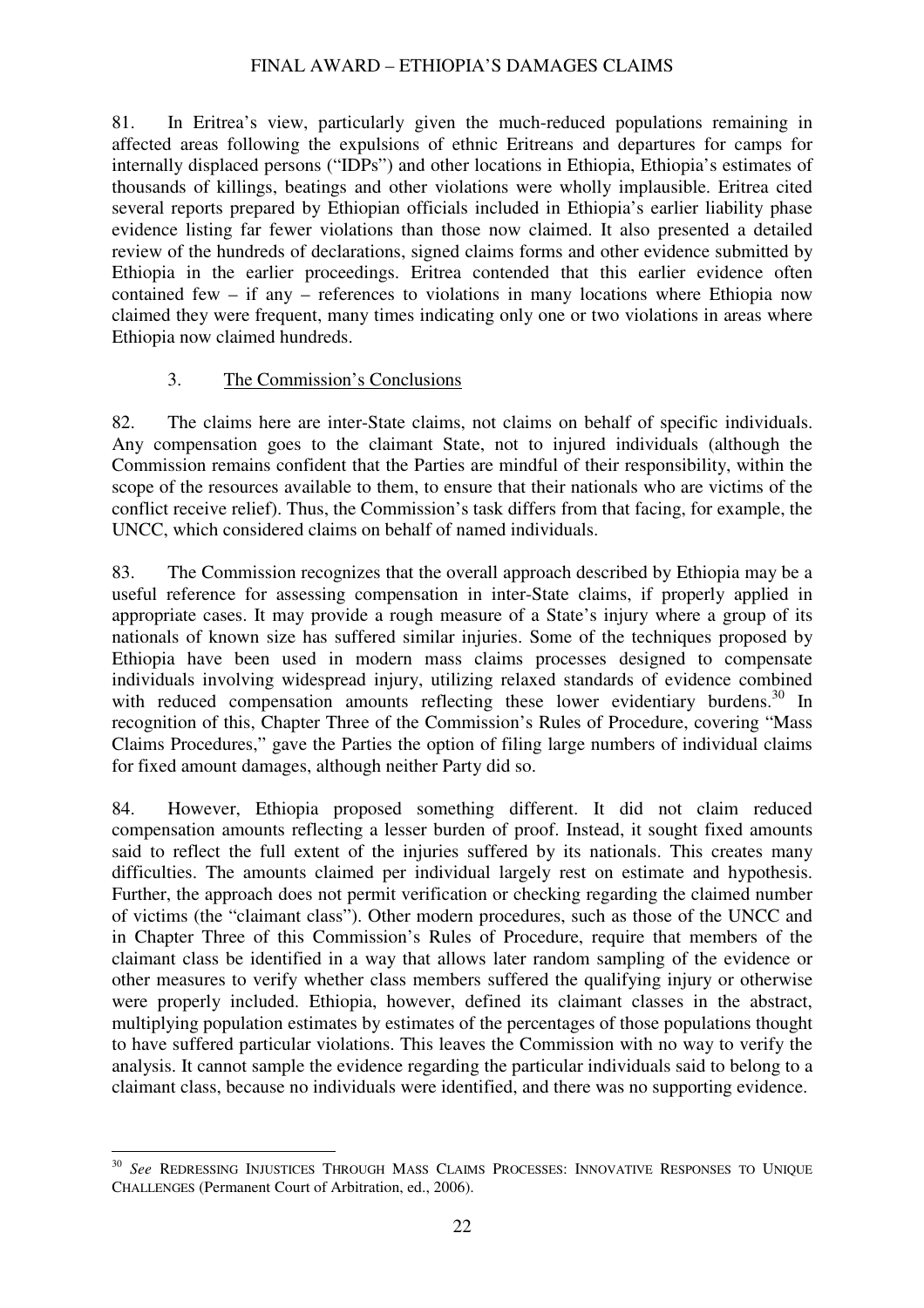85. The Commission accepts that a system involving fixed amount compensation in respect of multiple victims requires approximation, but – particularly in claims seeking many millions of dollars – approximation must be based on more than subjective assertions of "reasonableness."

86. Base Compensation Amounts*.* The Commission also has doubts regarding specific elements of Ethiopia's analysis, beginning with the use of estimated lifetime earnings as a basis for determining compensation for offenses involving persons. In the case of deaths or lifelong disabilities, projected lifetime earnings may be an appropriate reference. The case for using them is far less compelling for injuries such as a beating that leaves no physical impairment, a few hours or days of forced labor, or other similar violation without lasting physical effects. Moreover, Ethiopia's estimates of the value of lifetime earnings in Tigray and Afar appear significantly inflated. The estimates of future income were not discounted to present value, nor were they adjusted for factors such as the possible effect of aging on earning power.

87. The Affected Population*.* Ethiopia's population estimates also appear to overstate significantly the number of persons potentially at risk. For example, the relevant population must be reduced to take account of the approximately 15,000 rural Ethiopians of Eritrean ancestry who were expelled from border areas, most of them early in the war.<sup>31</sup> It also must be reduced to reflect the tens of thousands of persons internally displaced from locations near the fighting fronts, and for whom Ethiopia separately claimed compensation in its *jus ad bellum* claims. IDPs may have suffered greatly on account of their displacement to places away from the front, but their relocation significantly reduced their risk of injuries or abuses at the hands of Eritrean forces.

88. In its *jus ad bellum* damages claims, Ethiopia contended that, at its peak, internal displacement in the Western and Central Front areas in Tigray totaled about 316,000 persons. Thousands more were internally displaced in Irob and Afar. There is a fundamental incongruity between Ethiopia's *jus ad bellum* claim of massive internal displacement, and the present claim that the entire pre-war population remained in areas close to the front, exposed to abuses by Eritrean forces. The large numbers of victims asserted in both claims cannot be correct. In this regard, the Commission notes that Ethiopia presented much detailed evidence in its *jus ad bellum* claim, showing significant internal displacement, including much documentation from international organizations and other outside observers. Given this evidence, the Commission believes that a large proportion of the populations of the kebeles at or near the front lines joined the ranks of the internally displaced, and were largely absent from their homes when Ethiopia contended they were at risk of Eritrean violations. Moreover, the Commission believes that Ethiopia claimed large numbers of violations in areas that were at substantial remove from the fighting fronts, and that were exposed – at most – only to episodic raids by small groups of Eritrean forces.

89. Ethiopia's rebuttal arguments – that IDPs might have suffered injury before they left their homes, while they were fleeing, or while returning to their homes to check on their livestock or other property – did not resolve these difficulties. The record indicated that some IDPs were injured in these circumstances, but it did not show that such events were so frequent as to alter the overall picture. In this regard, the evidence included several accounts

<sup>&</sup>lt;sup>31</sup> Partial Award, Civilians Claims, Eritrea's Claims 15, 16, 23 & 27–32 Between the State of Eritrea and The Federal Democratic Republic of Ethiopia (December 17, 2004) [hereinafter Partial Award in Eritrea's Civilian Claims], at p. 20.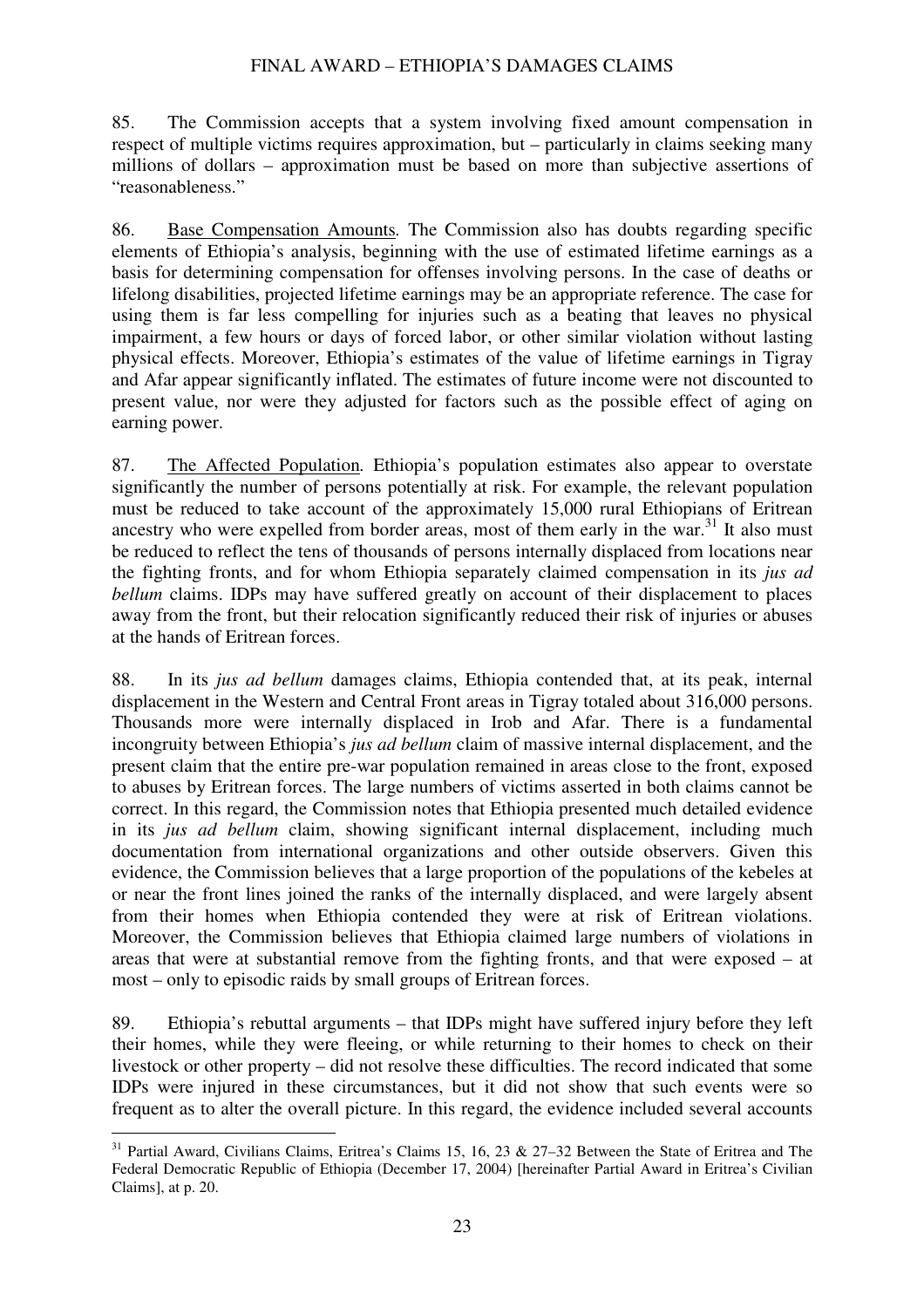of men who were shot by soldiers during hours of darkness while nearing Eritrean positions or attempting to re-enter occupied villages. These circumstances raise questions about whether those deaths involved a *jus in bello* violation.

90. The available evidence permits only rough judgments as to how many Ethiopians may have remained in villages and farms close to the fighting fronts, at risk of Eritrean *jus in bello* violations against their persons. The numbers clearly were much smaller than Ethiopia now claims. The population potentially exposed to such violations was far smaller than the 242,000 persons claimed by Ethiopia – perhaps half, but probably fewer.

91. The Commission also does not accept Ethiopia's estimates of the large percentages of the vulnerable population who allegedly experienced violations against their persons. These estimates are not supported by the record or by the Commission's liability findings. The Commission did sometimes conclude that particular types of violations were "frequent" in particular weredas, but this is far short of finding that 40% of the total pre-war population of a large area was beaten or shot, or  $9\%$  killed.<sup>32</sup> "Frequent" is a term whose meaning depends upon context. The frequency of violations falling within the Commission's liability findings must be based on evidence, not assertion or artificial exegesis of liability Awards.

92. The Commission also notes that Ethiopia's population is predominantly made up of women and children. With the exception of rape (discussed separately below), the accounts of killings or attacks on persons contained in the record overwhelmingly involved attacks involving adult or adolescent males. Whatever the frequency of attacks may have been on men and adolescents, the record did not support Ethiopia's claim that women and children suffered similar rates of deaths or injuries.

93. Lacking additional evidence to support Ethiopia's claims that Eritrean violations resulted in thousands of deaths or injuries, the Commission has had to make its own appraisal of the evidence previously adduced. The Commission found Eritrea to be liable for the following relevant violations on the Central Front in areas occupied by its armed forces from May 1998 to May 2000:

1. For permitting in Mereb Lekhe Wereda frequent physical abuse of civilians by means of intentional killings, beatings and abductions…;

2. For permitting in Ahferom Wereda frequent physical abuse of civilians by means of intentional killings, beatings, abductions and wounds caused by small-arms fire …;

3. For permitting in Gulomakheda Wereda frequent physical abuse of civilians by means of intentional killings, beatings and abductions during the invasion in June 1998 and less frequent, but recurring, physical abuse of civilians …;

…

 $32$  Counsel for Ethiopia also contended that the Commission found that certain violations were "pervasive," but the *dispositifs* of the Commission's Partial Awards only used the term once, concerning a violation involving Eritrea's treatment of prisoners of war.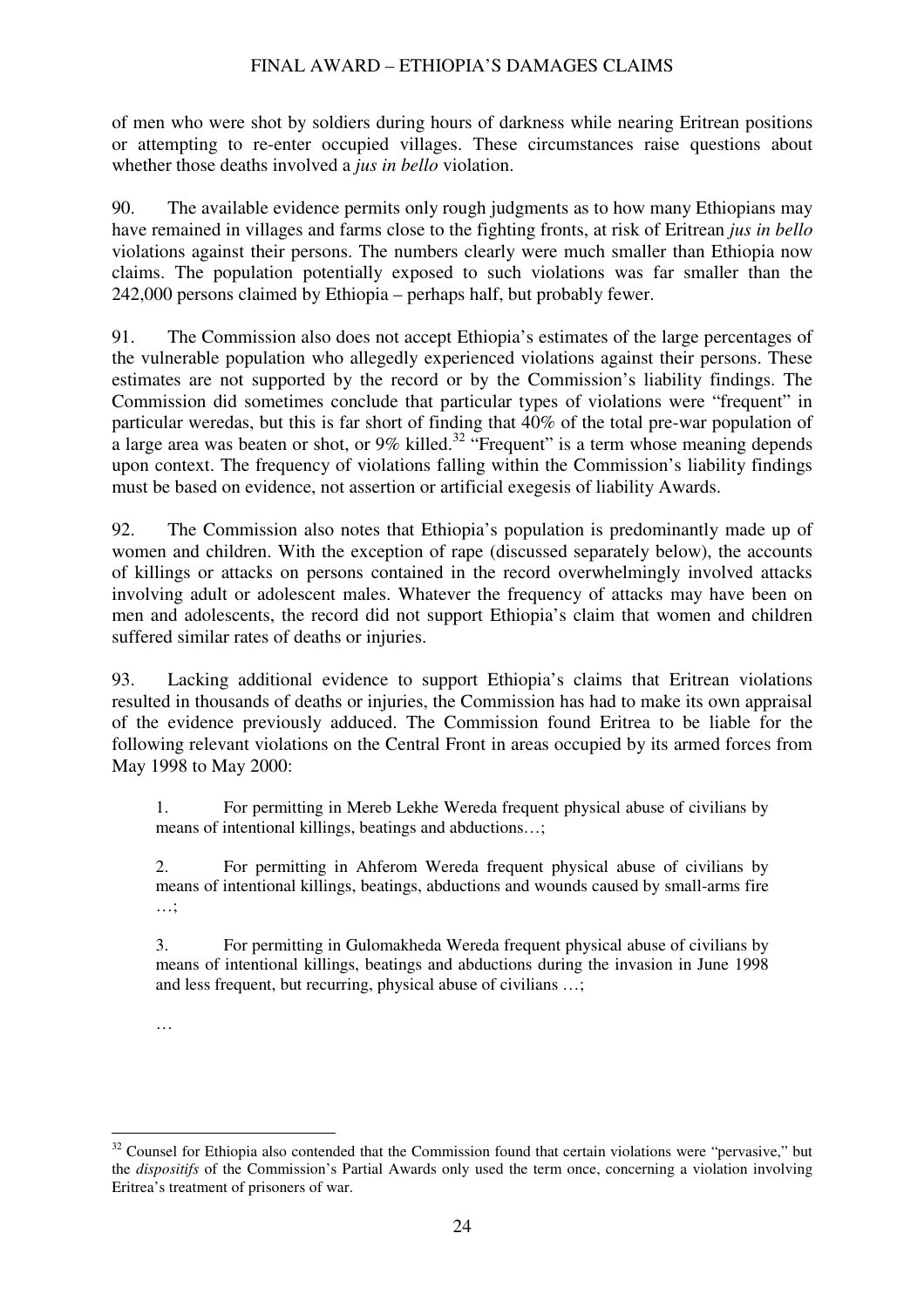6. For permitting in Irob Wereda a recurring pattern of excessive violence by Eritrean soldiers against civilians, including frequent beatings and intentional killings, and frequent severe beating and other abuse of civilians taken into custody  $\ldots$ ;<sup>33</sup>

94. On the Western Front, Eritrea was found liable for permitting "frequent beatings of civilians in Tahtay Adiabo Wereda." 34 For the Eastern Front, the Commission found liability:

a. For permitting intentional and indiscriminate killings of civilians in Dalul and Elidar Weredas from June 11, 1998 to December 12, 2000;

- …
- c. For permitting beatings of civilians in Dalul and Elidar Weredas; and
- …
- e. For abduction, forced labor and conscription of civilians in Dalul Wereda.<sup>35</sup>
- a. Killings

95. The Commission begins with the most serious of these violations, Ethiopia's claim that 13,935 civilians were killed intentionally or otherwise in violation of the *jus in bello* on the three fronts of the war. There is no doubt that unlawful, intentional and indiscriminate killings of civilians occurred, as the Commission found. Men or boys caring for livestock in the fields appear to have been particularly frequent victims. There were multiple accounts in the record, many by eyewitnesses, describing how raiding parties of Eritrean soldiers shot named individuals and stole their animals. Such killings were very serious offenses, and deserve an award of significant damages, as well as universal condemnation.

96. Nevertheless, Ethiopia's claim regarding the frequency or extent of such killing was fundamentally at odds with the numbers of civilian deaths from all causes reported by relief organizations and Ethiopian officials in evidence submitted previously. These reports often referred in general terms to deaths of civilians, usually from artillery fire or landmines (for which Ethiopia made separate *jus ad bellum* claims discussed below). They made no mention of thousands of civilians supposedly killed intentionally or indiscriminately by Eritrean soldiers. The Commission would have expected Ethiopian officials and relief organizations to have investigated and described such mass killings in detail, had they occurred to anything like the extent now claimed.

97. Reports by Ethiopian officials and Ethiopian and international aid agencies that address casualty figures indicated a quite different picture regarding the number of civilian deaths – from all causes – related to the war. A report by an international aid group cited in Ethiopia's Central Front Memorial described five hundred civilian deaths from all causes in Tigray as of August 2000. Another report cited a total of forty civilian deaths in Gulomakheda. A third from June 1999 cited 241 civilian deaths caused by artillery fire; there was no mention of intentional killings by Eritrean soldiers. Numerous declarations by kebele

<sup>&</sup>lt;sup>33</sup> Partial Award, Central Front, Ethiopia's Claim 2 Between the Federal Democratic Republic of Ethiopia and the State of Eritrea (April 28, 2004) [hereinafter Partial Award in Ethiopia's Central Front Claims], *dispositif*, Section V.D.

<sup>&</sup>lt;sup>34</sup> Partial Award, Western and Eastern Fronts, Ethiopia's Claims 1 & 3 Between the Federal Democratic Republic of Ethiopia and the State of Eritrea (December 19, 2005) [hereinafter Partial Award in Ethiopia's Western and Eastern Front Claims], *dispositif*, Section VI.F.2.

<sup>35</sup> *Id*., *dispositif*, Section VII.F.2.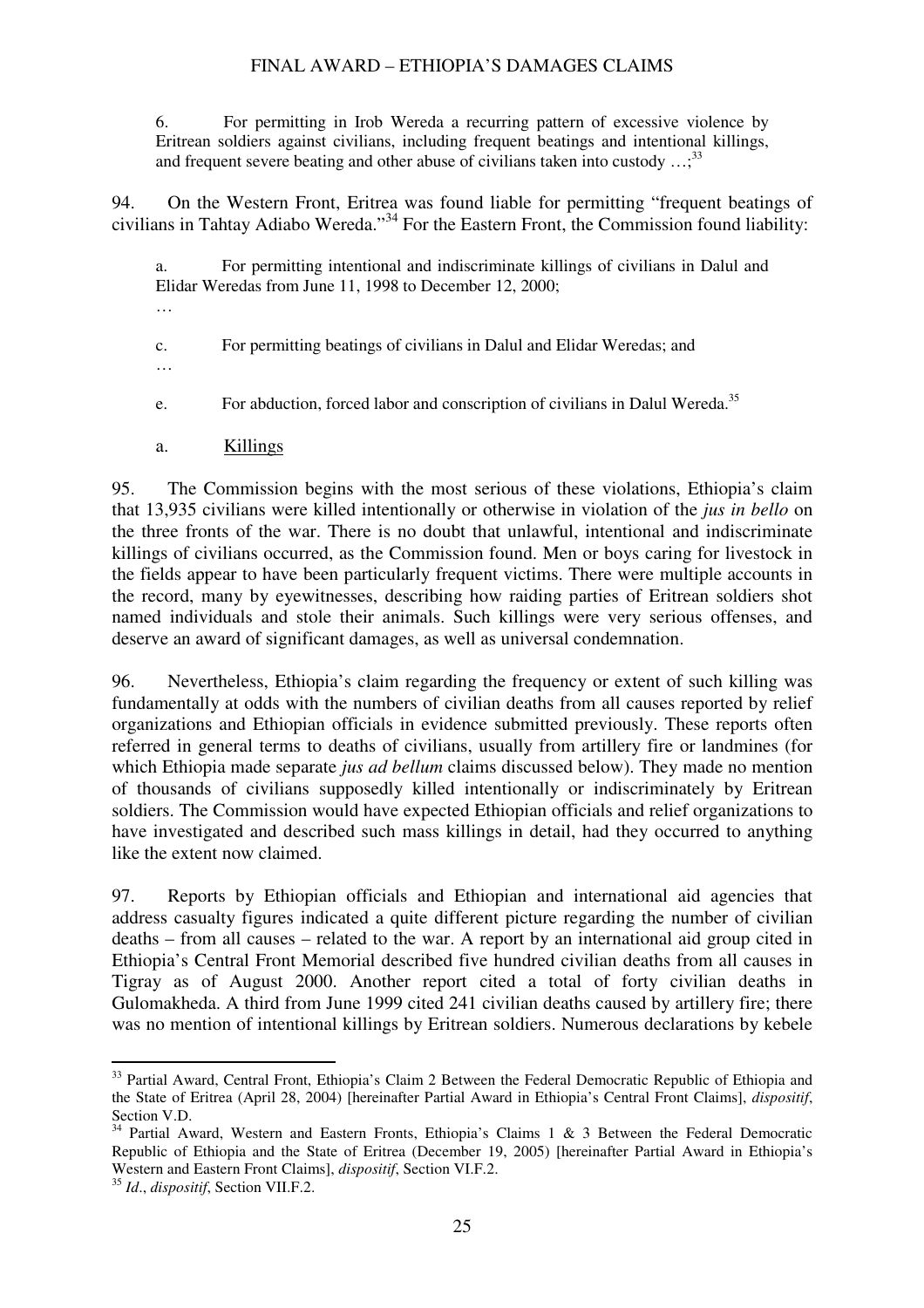or tabia administrators or other Ethiopian local officials described wartime casualties in their areas of responsibility; these are discussed further below in connection with Ethiopia's *jus ad bellum* claims. With few exceptions (particularly in Irob), these local officials' accounts made no mention of intentional killings of civilians by Eritrean soldiers. Taken together, the reports and accounts of Ethiopian officials indicated that the total number of civilian deaths was far below the number Ethiopia now claims were intentionally killed.

# b. Beatings and Woundings

98. Ethiopia claimed that 82,223 people suffered from beating, wounding or other forms of physical abuse at the hands of Eritrean forces. The evidence in the record again fell far short of supporting this claim. There was a sufficient number of credible accounts by local residents describing persons being beaten or wounded to justify the Commission's holdings that such beatings were frequent. However, there were no reports suggesting physical assaults on more than 80,000 Ethiopians, or describing large numbers of people receiving medical care or suffering lasting disabilities on account of such events. A few witness statements by local priests or officials listed much smaller numbers of victims; one such document listed eighty-five persons who were "injured or tortured" in Irob over the course of the war. Taken as a whole, the evidence again fell far short of supporting the enormous numbers of victims claimed by Ethiopia.

# c. Abductions and Disappearances

99. Ethiopia claimed that 20,354 people were abducted on the Western, Central and Eastern Fronts. As noted above, the Commission found that civilians were abducted in Mereb Lekhe, Ahferom and Gulomakheda Weredas. In Irob Wereda, the Commission found Eritrea to be liable for "frequent severe beating and other abuse of civilians taken into custody," and for "failing to release civilians taken into custody in Irob Wereda and to provide information regarding them." For the Eastern Front, the Commission found liability for "abduction, forced labor and conscription of civilians in Dalul Wereda." On the Western Front, the Commission found Eritrea liable for permitting the frequent abduction of Ethiopian civilians, and for unexplained disappearances, from Tahtay Adiabo, Laelay Adiabo and Kafta Humera Weredas.

100. The evidence again identified numbers of abductions and disappearances far short of those now claimed. An official from the town of Zalambessa listed seventeen persons "disappeared" or abducted from the town, which had a pre-war population the Commission estimated at 7,000 to 10,000. A June 1999 assessment by the Tigray Regional Bureau of Planning and Economic Development stated that 641 civilians were abducted from Tigray. Some accounts by local officials and priests provided additional detail; a declaration by a priest in Irob Wereda listed twenty-nine named individuals said to have been abducted. Not all abductions resulted in disappearances. Several accounts described how groups of persons taken away by Eritrean forces during the war subsequently returned, either with the assistance of the International Committee of the Red Cross ("ICRC") or on their own. The evidence fell far short of sustaining Ethiopia's claim that over 20,000 persons were abducted.

# d. Forced Labor and Conscription

101. As noted above, the Commission found liability for the "abduction, forced labor and conscription of civilians in Dalul Wereda," located in the north of the Afar region. Ethiopia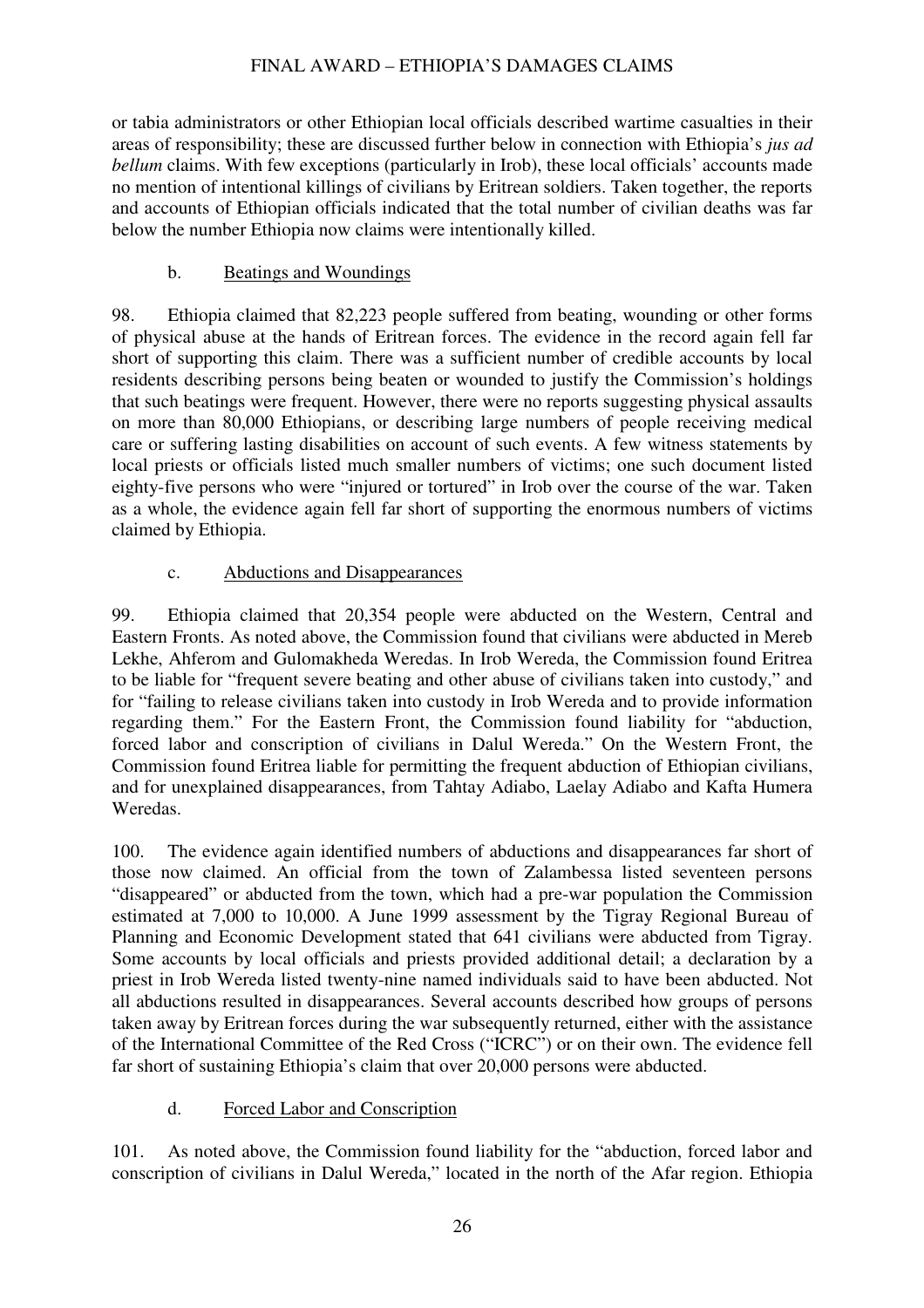claimed that 9,443 persons were made to perform forced labor or were forcibly conscripted there, based on the assumption that 40% of the population in the occupied areas of that wereda were subject to these violations. Ethiopia weighted the value of these harms separately, seeking one year's earnings for those forced to perform labor and 85% of lifetime earnings for those forcibly conscripted, contending that a higher amount was justified to account for the risk to one's life of being conscripted to military service. Ethiopia estimated that two-thirds of this population group was required to do forced labor and that one-third was conscripted.

102. At the liability phase, Ethiopia submitted testimony of several witnesses who performed forced labor, some for brief periods of a few days and others for up to a year. This included a broad range of labor, including cooking for soldiers, building roads, digging trenches, building fortifications and farming. Ethiopia similarly submitted testimony of Ethiopians who alleged they were taken to Eritrea's military training camp at Sawa and forced to serve in the Eritrean military. Eritrea had claimed much of the territory it had occupied in this region as its own and by some witness accounts locals were told they were Eritrean citizens prior to and at the time of conscription. Many of those who testified that they were conscripted stated that they were also required to perform labor either prior to or during the period of conscription. While the liability phase evidence showed that forced labor and conscription occurred, it does not support Ethiopia's claim of over 9,000 victims. In the Commission's view, this evidence indicated a considerably smaller quantum of persons subject to forced labor and conscription.

# e. Award

103. Given the manner in which Ethiopia presented its claims, the Commission has had to make its best estimates of the gravity and extent of Eritrea's *jus in bello* violations on the three fronts involving death, physical injury, disappearance, forced labor and conscription of civilians based on the evidence previously in the record. In doing so, it has given important weight to the seriousness of the offenses against life and human dignity proved at the liability phase. Based on its analysis of the evidence, the Commission awards Ethiopia US\$11,000,000 in respect of these claims.

# B. Rape

104. As it did in connection with its limited findings in both Parties' claims of liability for rape, the Commission considers that the question of damages connected to incidents of rape deserves separate general comment. Although the Commission reiterates its gratification that "there was no suggestion, much less evidence, that either Eritrea or Ethiopia used rape, forced pregnancy or other sexual violence as an instrument of war,"<sup>36</sup> the Commission did find evidence that both Parties failed to impose effective measures, as required by international humanitarian law, to prevent "several" rapes of civilian women and girls in certain areas. The Commission, which acknowledged the cultural sensitivities surrounding rape in both countries and the unwillingness of victims to come forward, has no illusion that the record before it reveals the full scope of rape during the extended armed conflict. The Commission is acutely aware that the full number of victims and the full magnitude of the harm they suffered cannot and will not ever be known.

<sup>36</sup> *E.g.*, Partial Award in Ethiopia's Central Front Claims, para. 24; Partial Award, Central Front, Eritrea's Claims 2, 4, 6, 7, 8 & 22 Between the State of Eritrea and The Federal Democratic Republic of Ethiopia (April 28, 2004) [hereinafter Partial Award in Eritrea's Central Front Claims], para. 36.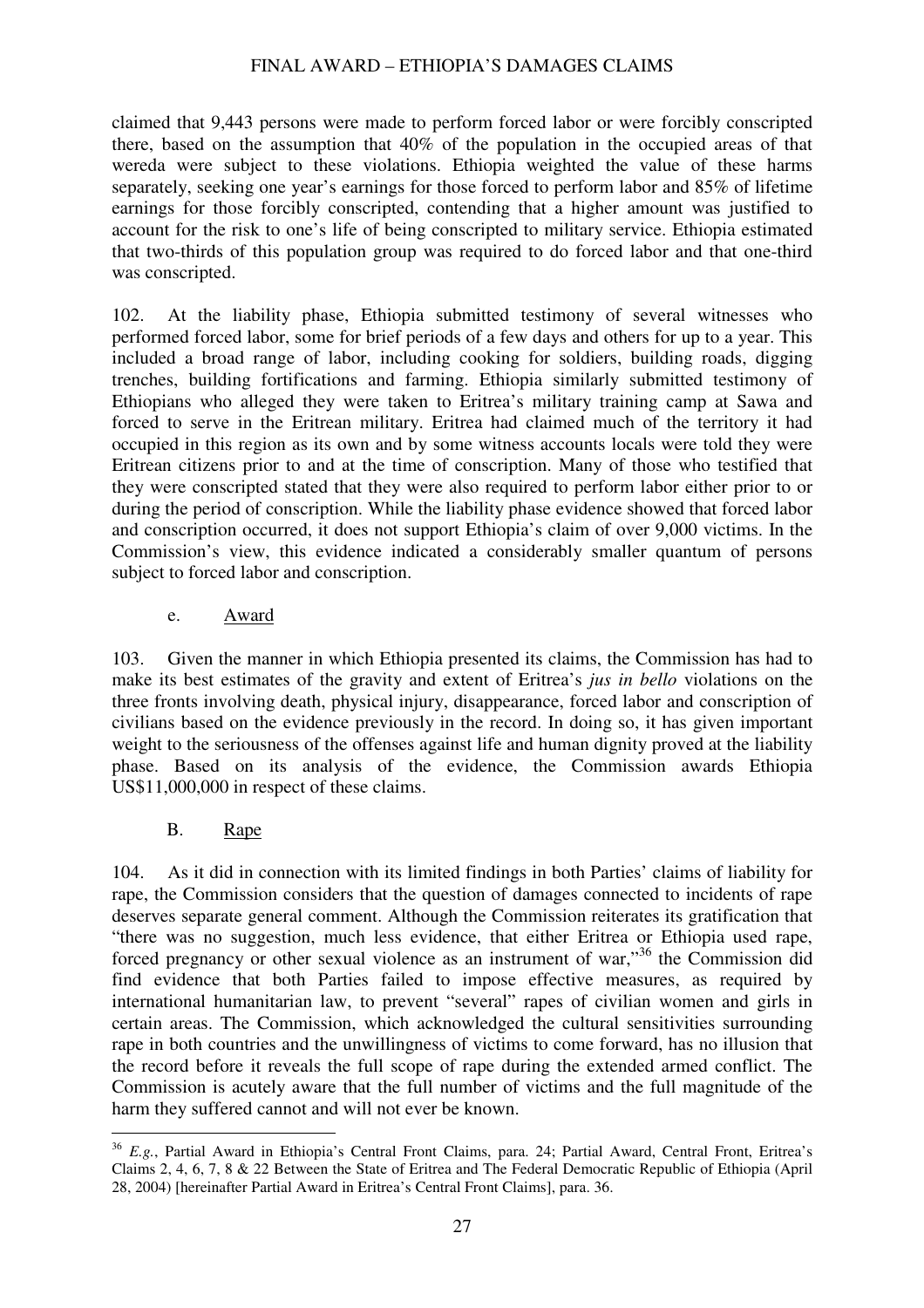105. It is therefore perhaps predictable that each Party failed to prove its damages claim for rape, either as to a reasonable number of victims or as to a reasonable measure of economic harm. Nor did the Parties provide the Commission with an agreed or useful methodology for assessing compensation.

106. Ethiopia used its general methodology to liquidate its *jus in bello* damages claims for Eritrea's liability, as found by the Commission in its Partial Awards, for "failing to take effective measures to prevent rape of women by its soldiers in Irob Wereda<sup>37</sup> and for "failure to take effective measures to prevent the rape of women in Dalul and Elidar Weredas."<sup>38</sup> In a three-step process, Ethiopia (a) estimated that 1% of the pre-war female population suffered rape in Irob, Dalul and Elidar Weredas, totaling 236 women; (b) estimated the resultant injury at 50% of the total average lifetime lost earnings in Tigray and Afar; and (c) added large moral damages intended to reflect the gravity of the injury to victims and their families. On this basis, Ethiopia sought material damages of US\$637,821 and moral damages of US\$6,101,820, for a total award of US\$6,739,641 for damages connected to rape. (In Section VII above, the Commission addresses and dismisses Ethiopia's claims, calculated using a legally unjustified and mechanistic methodology, for large separate awards of moral damages in this and other claims.)

107. Even with the extremely rough approximations necessarily underlying the damages phase, the Commission is surprised that Ethiopia claims that only 1% of the relevant female population suffered rape. This percentage appears unduly low in light of the social stigma of reporting rape and the comparatively large number of women and girls in the vulnerable population. Nor can the Commission accept that estimated lifetime earnings have any usefulness in this context, or equate the financial impact of a rape with that of a beating. The relevant population is also impossible to ascertain, as it would be that which remained in occupied areas.

108. Eritrea originally proposed that each Party set aside US\$500,000 to US\$1,000,000 of its own funds for its own locally administered programs for women's health care and support services in the areas where the Commission found liability for rape. When Ethiopia did not agree to this proposal, Eritrea requested an award of US\$6,750,000, without explanation of the amount. As set out in the parallel Final Award for Eritrea, the Commission cannot assess Eritrea's unexplained methodology, but can only assume the amount was intended to mirror Ethiopia's.

109. Despite the shortcomings of both Parties' damages methodologies, the Commission considers that this serious violation of international humanitarian law demands serious relief. Neither symbolic nor nominal damages will suffice in the face of the physical, mental and emotional harm known to be suffered by rape victims.

110. Accordingly, the Commission awards Ethiopia (as it does Eritrea in its parallel Award) US\$2,000,000 in damages for failing to prevent the rape of known and unknown victims in Irob, Dalul and Elidar Weredas. In so doing, the Commission expresses the hope that Ethiopia (and Eritrea) will use the funds awarded to develop and support health programs for women and girls in the affected areas.

<sup>37</sup> Partial Award in Ethiopia's Central Front Claims, *dispositif*, Section V.D.7.

<sup>38</sup> Partial Award in Ethiopia's Western and Eastern Front Claims, *dispositif*, Section VII.F.2.b.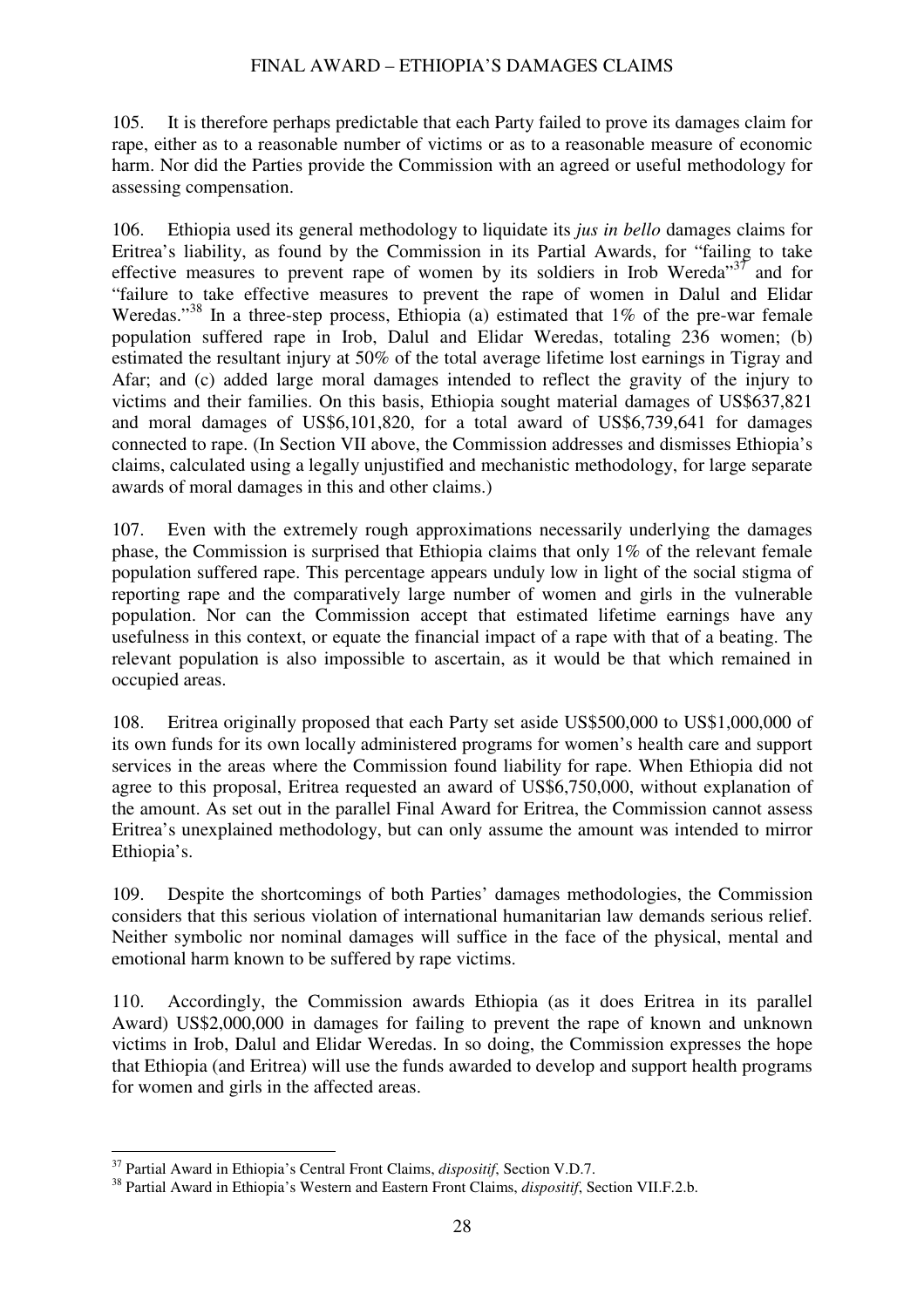# C. Loss of Ethiopian Nationals' Property

111. In the liability phase, the Commission found that Ethiopian civilians frequently lost property to looting or unlawful destruction by Eritrean forces. On the Central Front, Eritrea was found liable for "widespread looting and property destruction in the areas that were occupied" by Eritrean armed forces from May 1998 to May 2000 in Mereb Lekhe, Ahferom and Irob Weredas. The Commission found such looting and property destruction to have been "frequent" in Gulomakheda Wereda.

112. On the Western Front, Eritrea was found liable for permitting the looting of property in areas in Tahtay Adiabo Wereda occupied by Eritrean armed forces; for permitting looting, in particular of livestock, in such areas in Laelay Adiabo Wereda; and for permitting looting of property and livestock in areas in Kafta Humera Adiabo Wereda where Eritrean armed forces were present. On the Eastern Front, Eritrea was found liable for permitting the looting and destruction of property in Dalul and Elidar Weredas. Thus, the Commission found Eritrea liable for frequent destruction of property in six weredas, and for looting in nine.

# 1. Ethiopia's Claims

113. Ethiopia claimed US\$30,073,424 on account of looting in the areas covered by the Commission's liability findings described in the preceding paragraphs, estimating that 75% of the population in the "front line" kebeles in all nine weredas lost all of their property to looting by Eritrean forces. It also claimed US\$24,879,342 on account of destruction involving real property, estimating that 35% of the population of the "front line" kebeles in the six weredas where the Commission found property destruction suffered such damage.

. 114. Ethiopia calculated its *jus in bello* property claims in a manner similar to that used in its corresponding claims for injury to persons. Ethiopia began with the same estimates of the populations of the "front line" kebeles. It estimated that 75% of these persons lost all of their personal property to Eritrean looting. No additional evidence was offered to support this estimate. Instead, Ethiopia contended that Eritrean forces were present in the affected areas for substantial periods, giving them ample opportunity to loot. Ethiopia also estimated that 35% of these persons had all of their houses and other real property destroyed. Again, no new evidence was offered to support this estimate. Ethiopia instead argued that Eritrea destroyed "the vast majority" of the social and economic infrastructure in affected areas, and "there is no evidence to suggest that Eritreans destroyed a significantly lesser amount" of civilian property.

115. Ethiopia estimated per capita losses of property from looting based upon official government statistics. These indicated average individual holdings of personal property (including livestock, a major form of wealth, and crucial for many families' survival) to be US\$78 per capita in Tigray and US\$683 in Afar. Ethiopia calculated the value of damaged or destroyed real property based on pre-war government data indicating the average value of houses in Tigray (17,753,70 birr, said to equal US\$2,580) and Afar (14,325,14 birr, said to equal US\$2,082). These averages were multiplied by the number of houses in the kebeles where real property was damaged, giving the total value of all houses in these areas. Ethiopia then divided this amount by the areas' populations, giving a per capita amount reflecting the value of real property, which Ethiopia converted to equal US\$506 per person in Tigray and US\$339 in Afar. These per capita amounts were later multiplied by the estimated number of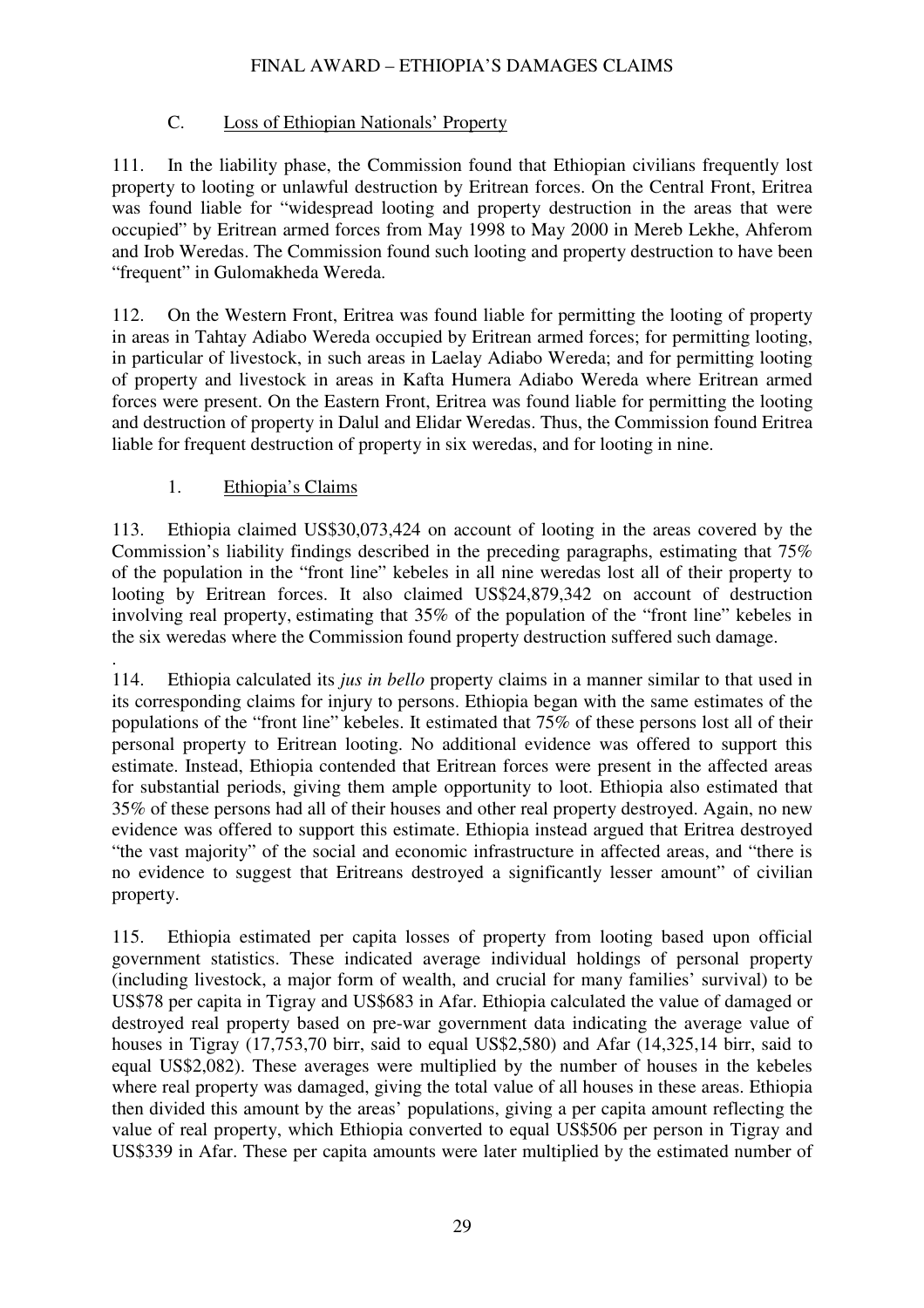injured individuals (that is, the 35% of the total population in the affected areas) to give the amount claimed for damage to property.

116. Ethiopia's Damages Group One Memorial contended that there were 71,301 houses in Tigray "in the areas where destruction occurred," with another 5,707 in Afar. This totaled slightly over 77,000 houses in the affected areas. Ethiopia estimated that 35% of the total value of all these houses was destroyed by conduct found to violate the *jus in bello*; it offered no new evidence to support this estimate. The estimate did not allocate the assumed damage among houses that were wholly destroyed, partially destroyed, or suffered only modest damage. Ethiopia claimed US\$24,879,342 for this damage, equaling approximately US\$925 per house.

# 2. Eritrea's Response

117. Eritrea vigorously contested the amount of Ethiopia's claims for property damage, *inter alia*, recalling its earlier objections to Ethiopia's portrayal of the relevant areas and populations, and maintaining that the estimated frequency of injuries rested on assumption and conjecture, not evidence.

# 3. The Commission's Conclusions

118. The Commission will not repeat its earlier comments regarding Ethiopia's method for calculating its *jus in bello* claims for injury to persons. Similar concerns apply here. Ethiopia claimed large amounts, but key factors in computing them – particularly, the assumed frequency of losses attributable to Eritrean conduct – were not based upon evidence in the record. The Commission also has substantial doubts regarding Ethiopia's estimates of housing values. In the areas of rural Tigray and Afar most affected by the war, occupants often build their own houses, using local materials; damage often could be repaired or replaced by the occupants' labor utilizing local materials. Losses of livestock and agricultural implements could pose a much greater threat to victims' welfare and security, but, in the case of Tigray, such losses seemed to be a small part of Ethiopia's claim.

119. Given these difficulties, the Commission again made its own review of Ethiopia's evidence in the earlier proceedings, seeking to approximate the extent of losses caused by looting, or involving damage to or destruction of real property, falling under the Commission's *jus in bello* liability findings.

# a. Looting

120. The available evidence regarding the extent of losses from looting by Eritrean forces was fragmentary and imprecise. However, the number of IDPs provides one reference point for assessing how many people may have been affected. Many thousands of IDPs left behind property such as livestock, metal roofs, household goods, furniture, hand tools, farm implements, grain stores and beehives, all vulnerable to looting. The record included many accounts describing how IDPs left their farms and villages to avoid the conflict, frequently under conditions making it difficult to safeguard property and livestock. Many returned home to find that all of their goods were gone.

121. Such losses of property could be devastating for those affected. Many looting victims lost their means of subsistence and were left destitute, with overwhelming economic and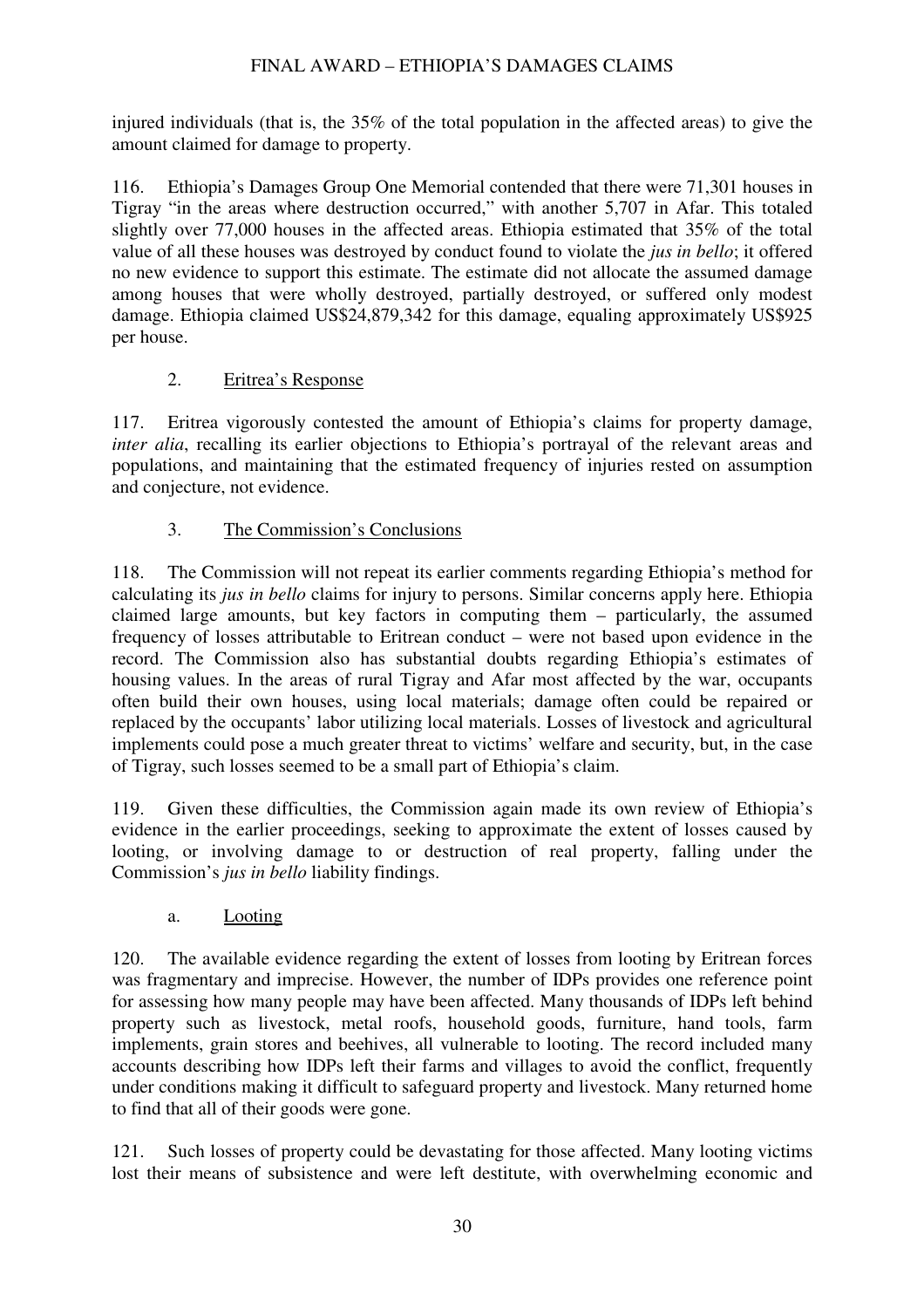psychological consequences. At best, such victims were left wholly dependent on assistance from government agencies or international relief agencies, which were themselves struggling to meet needs with limited resources.

122. However, not all IDPs lost everything. The record includes accounts of IDPs who brought along at least some of their livestock and goods, or who were able to move their livestock to more secure areas. In this connection, the evidence showed that many thousands of IDPs in Tigray left homes in areas potentially exposed to shelling at government urging in late 1998 or early 1999, when there was no heavy fighting in the vicinity and both people and property could be evacuated in an orderly way.

123. The pre-war population of areas exposed to looting provides another, albeit imprecise, reference point. The Commission previously addressed Ethiopia's contentions regarding the number of persons potentially exposed to *jus in bello* violations involving killings or other abuse by Eritrean forces.<sup>39</sup> Ethiopia contended that this group numbered about 242,000 people. However, the Commission concluded that this estimate had to be reduced to remove thousands of rural expellees of Eritrean origin. The same adjustment is necessary here. Ethiopia should not be able to claim for looted property left behind by persons with Eritrean antecedents who were expelled from Ethiopia. The number must be further reduced to reflect many thousands of people living in areas at some distance from the fighting fronts, where looting by Eritrean soldiers – if it occurred – was less frequent and extensive. However, it is not necessary to make adjustments to take account of displaced persons. As discussed above, much IDP property remained after the owners departed, leaving it at risk of looting.

124. Estimating the extent of looting damage is further complicated because many property losses by IDPs and by persons who remained in their homes resulted from other causes. There was evidence that many animals were lost to starvation, shelling or other causes unrelated to looting. Much property was lost to shelling or other battle damage, for which there is no *jus in bello* liability. And, Ethiopian civilians and soldiers surely engaged in some looting. In its Partial Award on Eritrea's claim for looting losses in the largely deserted border town of Tserona, the Commission addressed this problem by finding Ethiopia to be liable for only a percentage of losses from looting. 40 The Commission will adopt a similar approach here. Overall, however, the Commission concludes that IDPs in particular lost much property to looting by Eritrean forces.

125. Estimating the Value of Looted Property. The available evidence is also sketchy regarding the value of personal property and livestock lost, although it underscores the poverty of many residents of rural Tigray and Afar. In calculating its looting claim, Ethiopia utilized government data indicating that the average person in Tigray had property, including livestock, worth 535.69 birr, which Ethiopia converted to equal US\$78. This suggests property worth roughly 3,200 birr for a family of six in Tigray. This is broadly consistent with other evidence in the record. A 2000 World Bank/International Development Association document described a package of basic household items provided to beneficiary households in Tigray and Afar, including dining utensils, sleeping materials and water containers, all valued at about 600-800 birr. An Ethiopian government study of damage to residents of Zalambessa estimated average property losses at 10,268 birr per household. These were town dwellers, who typically had larger and better-equipped houses, with more

<sup>39</sup> *See* Section VIII.A *supra*.

<sup>&</sup>lt;sup>40</sup> Partial Award in Eritrea's Central Front Claims, paras. 67 & 69.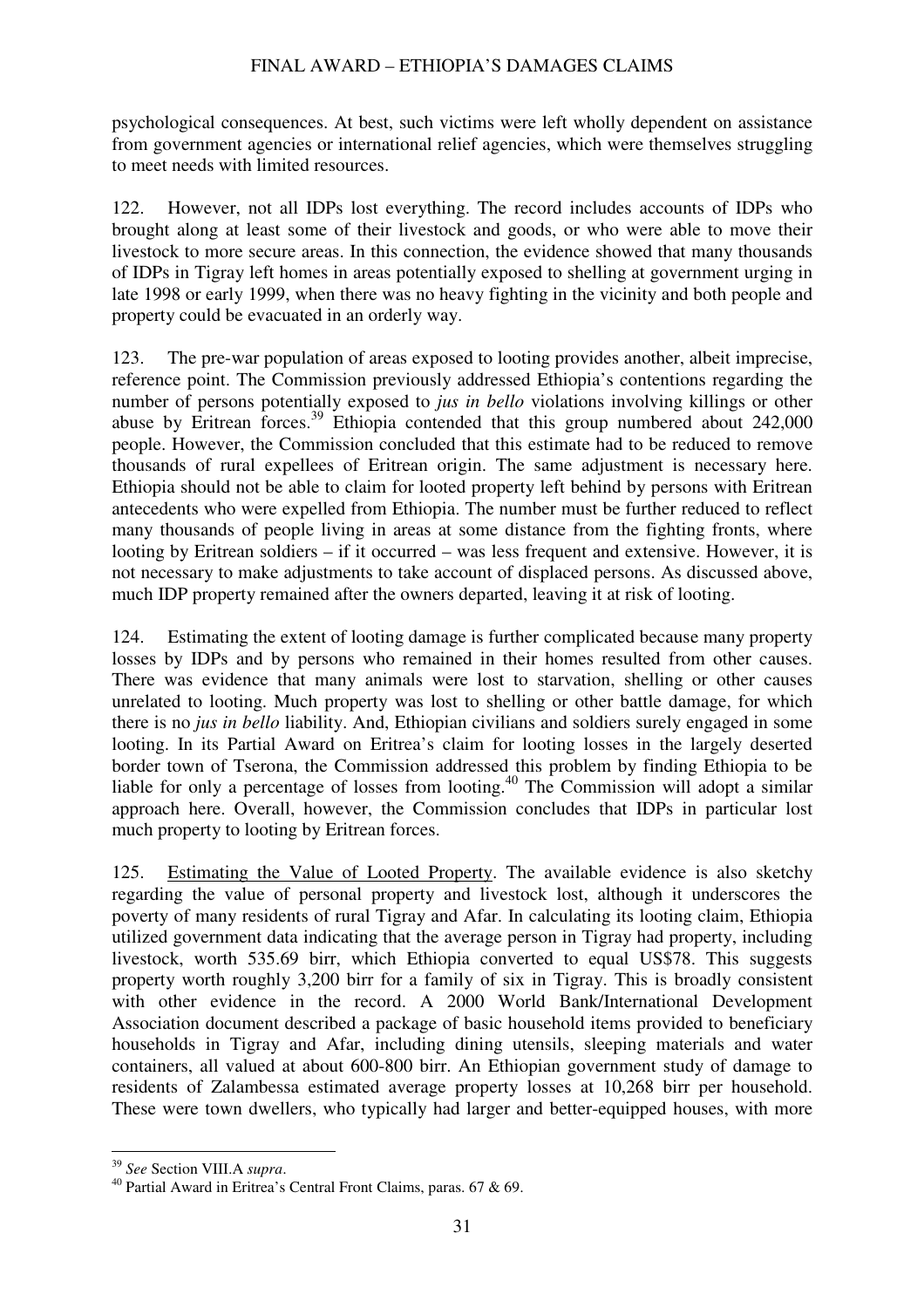furniture, electrical appliances, and other forms of valuable property not owned by rural people. A June 1999 Ethiopian government damage assessment estimated the value of looted or destroyed property of displaced persons up to that time at 33.9 million birr. This estimate appears not to have included animals or farm implements, which were significant elements of the IDPs' total losses.

126. As noted above, loss of livestock, tools and other property required for subsistence placed many poor rural families in dependency and despair. Taking this into account, and in light of the gaps and uncertainties in the evidence, the Commission concludes that US\$12,000,000 fairly reflects the value of property lost to looting by Eritrean soldiers.

## b. Destruction of and Damage to Houses and Real Property

127. The Commission has sought throughout to treat Ethiopia's damages claims based on the *jus in bello* separately from those based on the *jus ad bellum*. This has been difficult in the case of Ethiopia's claims for damage to housing and real property. Ethiopia made parallel claims for such injury based on both legal grounds, but did not allocate particular damage to one or the other. Further, the geographic areas covered by Ethiopia's parallel claims for damage to housing and real property largely overlapped, as do the claims' factual foundations.

128. The Commission did not make liability findings explicitly addressing damage to houses or real property, although it made several findings of liability for destroying property. On the Central Front, Eritrea was found liable for "widespread … property destruction" in areas occupied by Eritrean armed forces from May 1998 to May 2000 in Mereb Lekhe, Ahferom and Irob Weredas. Property destruction was found to be "frequent" in Gulomakheda Wereda. On the Western Front, the Commission found insufficient evidence of unlawful property destruction. On the Eastern Front, Eritrea was found liable for permitting destruction of property in Dalul and Elidar Weredas. Thus, the Commission found Eritrea liable for property destruction in six weredas on the Central and Eastern Front. Ethiopia did not address the Commission's specific findings in framing its *jus in bello* compensation claim for damage to houses and real property.

129. The Commission rejected as unproven Ethiopia's claim that Eritrea engaged in shelling that was indiscriminate or otherwise contrary to the *jus in bello*. Accordingly, destruction of property due to shelling is not compensable under the *jus in bello*.

130. Ethiopia described both its *jus in bello* and *jus ad bellum* claims as embracing damage to houses and to other forms of real property. However, the relevant discussion in Ethiopia's Damages Group One Memorial and at the hearing focused on houses, and the Commission's analysis responds to the claims as Ethiopia pleaded them. Accordingly, the Commission sought to assess the extent of damage to houses falling within the scope of its *jus in bello* liability findings for the Central and Eastern Fronts.

131. Ethiopia's Damages Memorial contended that there were 71,301 houses in Tigray "in the areas where destruction occurred," with another 5,707 in Afar. This totaled slightly over 77,000 houses in the affected areas. Ethiopia estimated that 35% of the total value of all these houses was destroyed by conduct found to violate the *jus in bello*; it offered no new evidence to support this estimate. The estimate did not allocate the assumed damage among houses that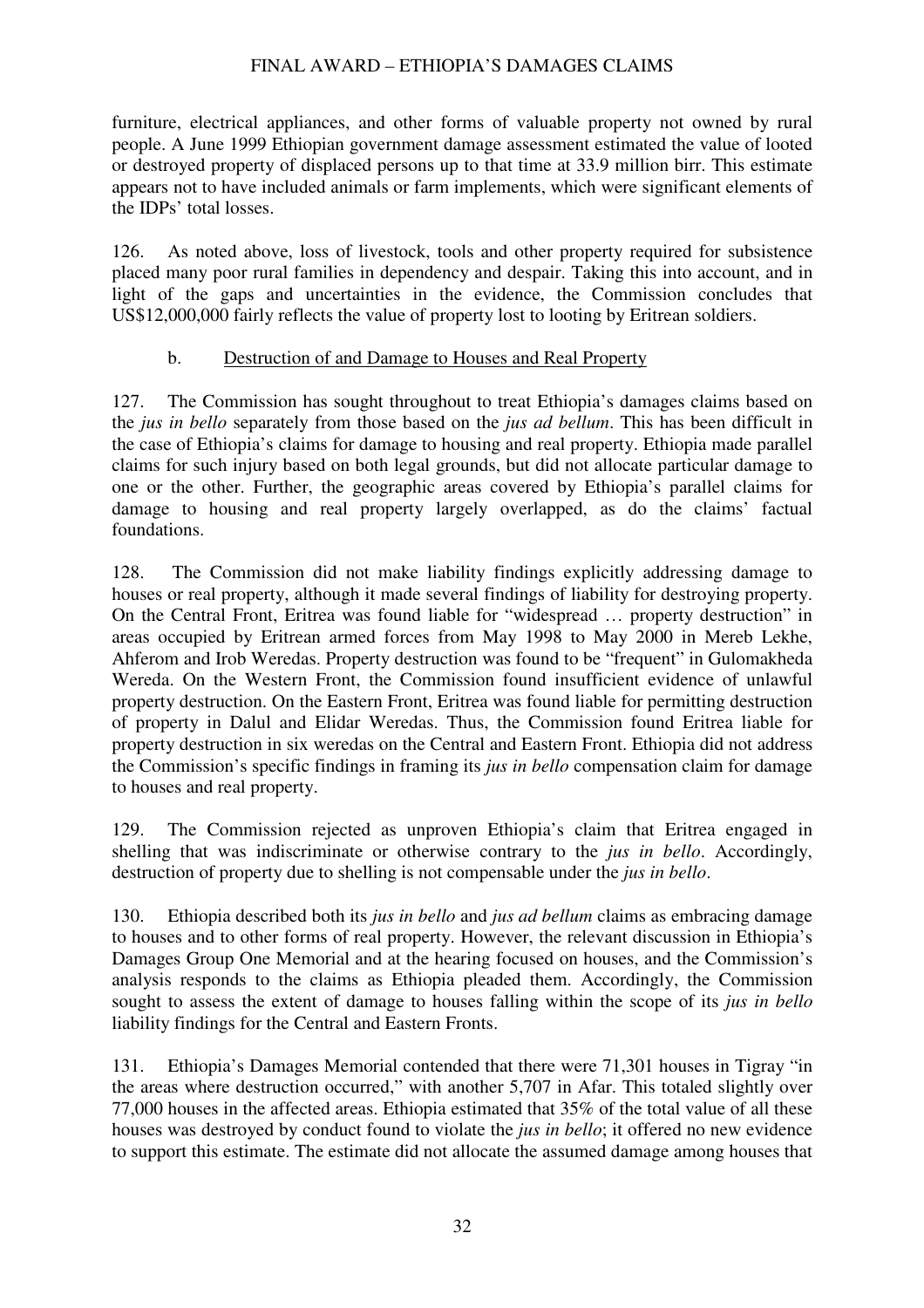were wholly destroyed, partially destroyed or suffered only modest damage. Ethiopia claimed US\$24,879,342 for this damage.

132. Ethiopia's earlier evidence, including reports from Ethiopian government sources and damage assessments by international relief agencies, shows that wartime damage to houses, while substantial, was far less extensive than Ethiopia now claims. An August 1999 assessment cited in Ethiopia's Central Front Memorial identified 7,684 destroyed homes. Post-war assessments by United Nations and international relief agencies frequently referred to a World Bank assessment identifying about 16,400 houses in Tigray as having been damaged or destroyed by all causes; a January 2002 UN Emergencies Unit for Ethiopia assessment estimated that about 35% of these 16,400 were completely destroyed. However, later assessments suggested that initial estimates of the number of houses damaged or destroyed may have been high. The January 2002 assessment mission reported "that only 33% (5,586 houses) of the housing units counted in the preliminary assessment (16,848) were in fact eligible for repair or reconstruction."

133. As noted, Ethiopia did not allocate particular housing damage to either its *jus in bello* or *jus ad bellum* claims. However, Ethiopia's *jus ad bellum* housing claims, discussed *infra*, 41 indicated that shelling caused by far the largest amount of damage to housing. Given this, damage to or destruction of housing by Eritrean forces in areas where the Commission found liability would have to be less – indeed, substantially less – than half of the total number of houses damaged or destroyed.

134. Moreover, not all damage to housing resulted from actions for which Eritrea is liable. Some houses decayed from lack of maintenance during their owners' absences; traditional houses were particularly at risk of this. Some houses lost components such as structural supports, roofs and doors, to civilian looters, or to Ethiopian soldiers seeking building materials for trenches or fortifications. In addition, in its *jus in bello* claim for the destruction of Zalambessa (considered below), Ethiopia claimed for the destruction of 1,220 houses. Absent any contrary indication in the record, the Commission must assume that those houses, or some significant proportion of them, were included in UN and other estimates of the extent of housing damage in Tigray.

135. The extensive gaps and ambiguities in the record, and the limited geographic scope of the Commission's liability findings, compel the Commission to estimate the extent of damage to housing for purposes of Ethiopia's *jus in bello* claim. In doing so, the Commission has given considerable weight to international agencies' estimates of the number of damaged or destroyed houses prepared during and after the war. It has also given weight to evidence indicating that shelling was a major cause of damage to housing. Such damage from shelling can only be considered in connection with Ethiopia's *jus ad bellum* housing claim. The Commission accordingly awards Ethiopia the sum of US\$1,900,000 for the *jus in bello* component of its claims for damage to housing.

# IX. ACTUAL AMOUNT *JUS IN BELLO* DAMAGES CLAIMS

136. This portion of Ethiopia's *jus in bello* claims included multiple elements. Ethiopia claimed an amount it converted to approximately US\$120 million for damage to the town of

<sup>41</sup> *See* Section XI.E.1 *supra*.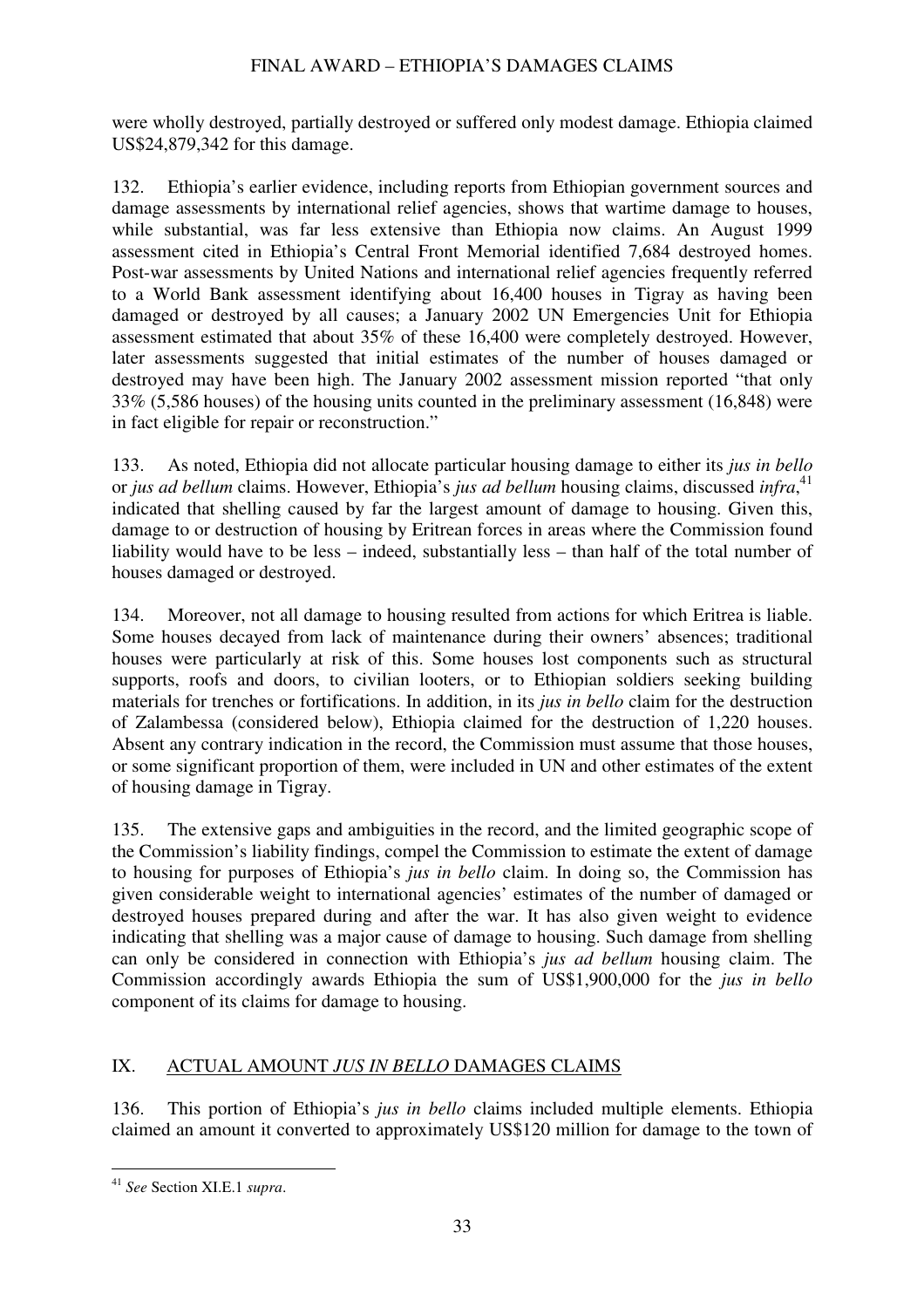Zalambessa, to churches and government facilities, and to numerous Ethiopian enterprises and government agencies. Ethiopia also claimed actual amounts of damages said to result from Eritrea's bombing at the Ayder School in Mekele. Ethiopia's Damages Group One Memorial presented these *jus in bello* claims alongside certain *jus ad bellum* claims for specific amounts of actual damages, including claims for deaths and injuries caused by landmines and for injury from the bombing of the Mekele airport. These claims will be treated separately below, together with Ethiopia's other *jus ad bellum* claims.

## A. Destruction in Zalambessa

137. Zalambessa, an Ethiopian border town with a pre-war population of seven to ten thousand, lies on the main road between Asmara and Addis Ababa. It was a focal point of the war on the Central Front. The town was occupied for almost all of the war by Eritrean forces, and suffered massive physical damage and extensive looting. In its Central Front Partial Award, the Commission found that Eritrea was liable for 75% of the physical damage and for 100% of the looting. Ethiopia claimed an amount it converted to equal US\$29,489,000 as material damages for the destruction and looting, reflecting the full amount of damage allegedly inflicted. In this regard, Ethiopia contended that Eritrea should be responsible both for the 75% of physical damage the Commission attributed to the *jus in bello* violation, and for the remaining 25% because of Eritrea's violation of the *jus ad bellum*.

138. Ethiopia alleged that 1,489 buildings were severely damaged or destroyed in Zalambessa. In all (including both the *jus in bello* and *jus ad bellum* elements of its claim), Ethiopia claimed an amount it converted to equal US\$23,677,400 for the full amount of this physical damage, equaling about US\$15,900 per building. The claim included a mosque and several churches and their associated structures, as well as 1,220 "residential houses;" average damage to houses was said to be US\$10,266 each. This amount was considerably larger than the average amount claimed by Ethiopia for destruction of houses in rural Tigray. However, the evidence (including a number of declarations and signed statements by former Zalambessa residents filed with Eritrea's Counter-Memorial) indicated that many houses in Zalambessa were substantial, multi-roomed structures. An April 2002 study on the reconstruction of Zalambessa prepared by the Tigray Emergency Recovery Programme gave further credence to the amount claimed for houses. The 2002 study used a slightly higher perhouse figure, 81,000 birr, or about US\$11,740 at the exchange rate used in Ethiopia's pleadings.

139. The primary evidence for Ethiopia's claims for damage to structures in Zalambessa was an extensive and detailed engineering survey prepared for the Tigray Works and Urban Development Bureau. A team of engineers, assistant engineers, surveyors, local elders and others prepared this survey in October through December 2000, before this Commission was created. The survey was supplemented by evidence showing actual reconstruction costs of some public buildings. The engineering survey estimated total rebuilding costs at 149,441,206 birr. At birr 6.9:\$1 (the favorable exchange rate Ethiopia used in its pleadings), this was approximately US\$21.66 million, roughly US\$2 million less than Ethiopia claimed. The difference was not clearly explained, although the evidence included a declaration by a senior Ethiopian public works official stating that, because of price increases, "the actual costs of rebuilding these structures would be substantially higher than our initial estimate."

140. The Commission finds the engineering study to be thorough, reasonable and credible. It involved a building-by-building assessment of damaged structures, often including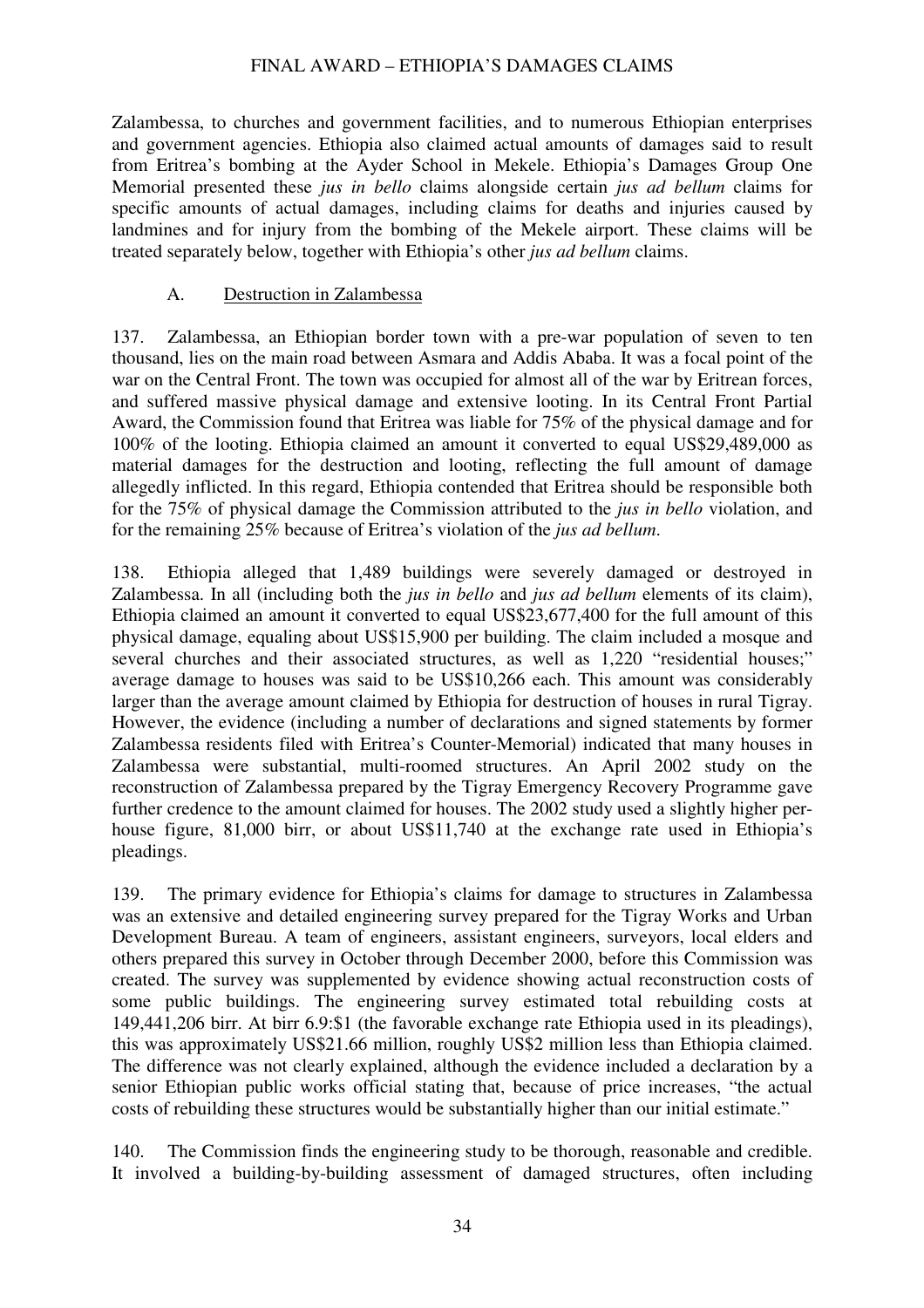drawings showing each building's type, location and size. The evidence included numerous individual building worksheets prepared to estimate rebuilding costs. There were careful estimates of the costs of repairing or replacing each, based upon the extent of damage, type of construction, and surface area. These cost estimates were developed soon after Ethiopia recovered Zalambessa, for governmental purposes unrelated to litigation. The estimates appear reasonable to the Commission in the circumstances. They were more detailed and professional than much of the other evidence adduced by either Party in other claims involving damage to structures. The specified costs were typically well within (or below) the range of per-square-meter repair or replacement costs cited in other claims for some similar structures.

141. Eritrea's principal defense to Ethiopia's claim for damages to structures was that the claim should be significantly reduced because more than three hundred persons said to be Eritrean nationals owned many of the destroyed structures. In Eritrea's view, Ethiopia could not assert a claim for damage to these structures in the exercise of diplomatic protection. Eritrea's Damages Group One Counter-Memorial evidence included numerous short preprinted forms completed and signed by persons living in Senafe who previously lived in Zalambessa, or their relatives. These forms recited that the signer was an Eritrean, and had been "since Eritrea became independent." They then described in a few handwritten words properties the signer or the signer's relative allegedly owned in Zalambessa. This evidence also included lists of Eritreans said to have owned property in Zalambessa, including one listing 289 owners.

142. Ethiopia responded with the declaration of a senior Tigray security official alleging that family members or agents of many persons on Eritrea's lists remained in Ethiopia, and had received government housing reconstruction grants and rehabilitation funds. This was accompanied by the official's rebuttal list of the 289 properties, said to show that, for many, Ethiopian owners or agents had obtained Ethiopian government construction or rehabilitation funds. Ethiopia added that, in any case, any Eritrean owners would have been dual nationals, since Ethiopian law limits real property ownership to nationals. Ethiopia also argued that it was claiming in its own right for injury incurred on account of the destruction of an Ethiopian town, as well as for expenses incurred or to be incurred in rebuilding that town, not in the exercise of diplomatic protection.

143. The Commission has not reconciled the Parties' dueling lists of hundreds of properties in Zalambessa that were, or were not, owned by Eritreans. It agrees with Ethiopia's characterization of its claim as being based upon damage directly falling upon the State of Ethiopia, in the form of substantial public expenditure required to repair or replace damaged public structures and to assist private owners. The Commission also believes that the consideration of damages due must take account of the nature of the underlying violation, which involved massive and deliberate destruction of a town by Eritrean forces without military justification.

144. The engineering survey documenting the extent of physical damage to Zalambessa estimated the costs of repair and reconstruction of churches, houses and various public buildings as of December 2000 to be 149,441,206 birr. As noted above, a senior Ethiopian public works official projected that the actual costs of reconstruction after December 2000 would be higher, because of post-war increases in construction costs. In determining compensation for Eritrea's claims for damage to or destruction of a large number of identified buildings, the Commission has taken account of documented post-war shifts in exchange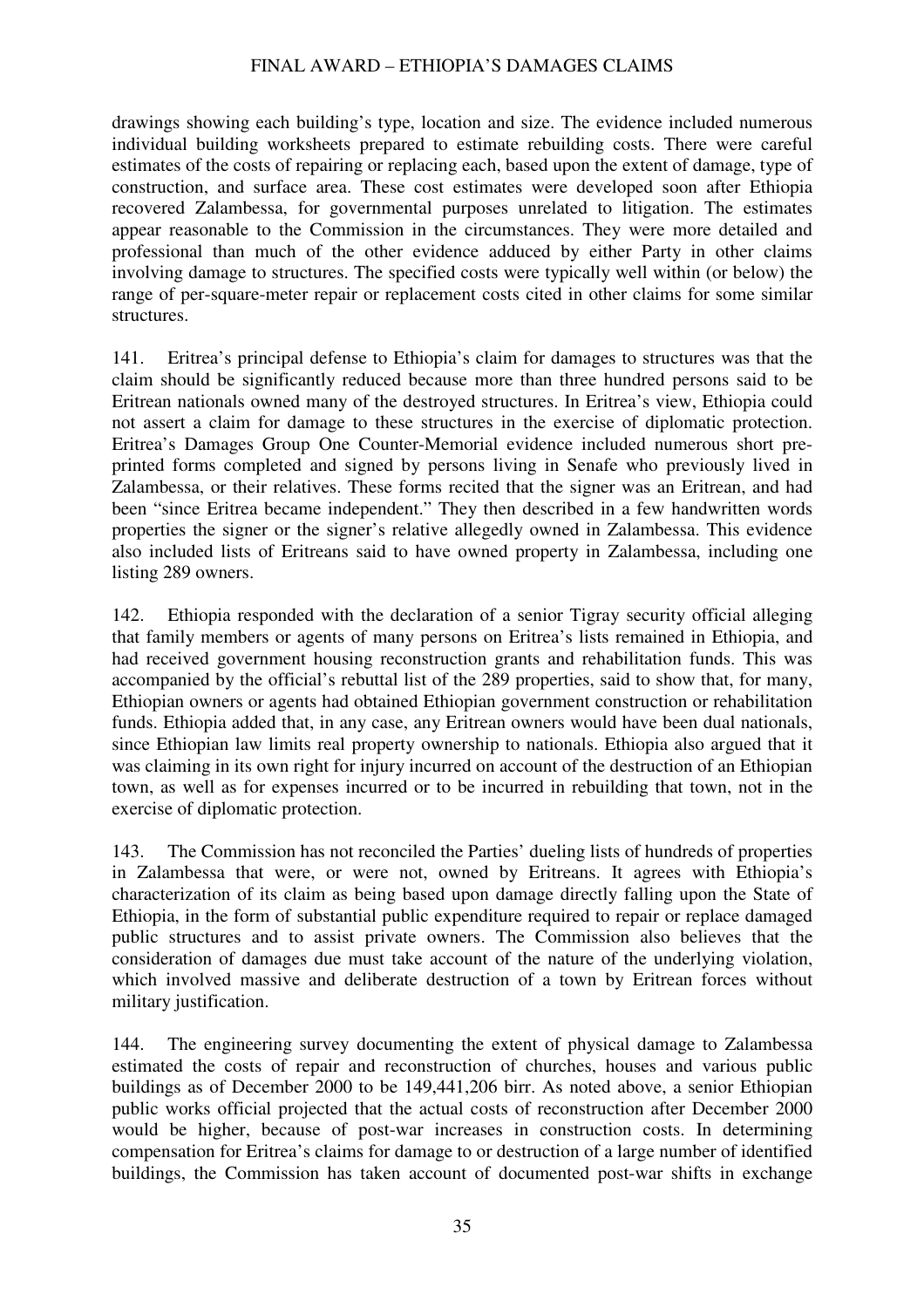rates and increases in construction costs in Eritrea. In order to treat the Parties equally, it should accord similar treatment to Ethiopia's claim. As the record did not clearly indicate the amount of post-war increases in construction costs in Ethiopia, the Commission estimates them to have been 20%. Increasing the December 2000 engineering study's estimate by 20% equals 179,329,400 birr. The Commission awards 75% of this amount, or US\$16,815,000, as compensation for damage to and destruction of buildings in Zalambessa in violation of the *jus in bello*.

145. Ethiopia's claim for the remaining 25% is treated in Section XI along with Ethiopia's other *jus ad bellum* claims.

## B. Looting in Zalambessa

146. Looting from Private Homes. Pursuant to the Commission's finding that Eritrea was liable for 100% of the looting losses in Zalambessa, Ethiopia claimed US\$3,056,771 for personal property allegedly looted from private homes in Zalambessa. This equals about US\$2,500 per household for each of the 1,220 "residential houses" that allegedly suffered damage. The claimed amount was derived from a survey carried out in October through December 2001 for reconstruction purposes by the Regional State of Tigray. The survey utilized questionnaires administered to, and interviews with, persons displaced from Zalambessa. The dollar amount claimed appears to be a conversion of the estimated value of household property damage identified in the 2001 study (slightly over 21,000,000 birr, 10,268 birr per household), converted at birr 6.9:US\$1. The report did not include the questionnaires, but it contained a reasonable explanation of the questionnaire and interview process used to gather and refine the data. The numbers stated are internally consistent, and appear reasonable to the Commission in the circumstances. While the amounts claimed for looting damage per household were appreciably higher than looting losses Ethiopia claimed in the war zones at large, the claims involved residents of a thriving border community who were typically more prosperous and more likely to own electrical appliances and other vulnerable property.

147. Because the Tigray survey was prepared for governmental purposes other than litigation, utilizing a reasonable methodology, the Commission accepts it as a measure of the losses of personal property suffered by the residents of Zalambessa. However, the report did not distinguish between losses attributable to looting and to other causes. Under the Commission's liability Awards, only 75% of losses of personal property not due to looting are compensable, and some limited adjustment is required to reflect this. Based on the record, the Commission believes that losses of personal property were predominately attributable to looting, and accordingly awards Ethiopia US\$2,500,000 in respect of this damage.

148. Other Looting Losses. Ethiopia also claimed smaller amounts in respect of property allegedly looted from businesses, government agencies and other entities. (For clarity, the amounts of the claimed looting losses have been converted to U.S. dollars by the Commission at the birr 8:US\$1 rate.) Ethiopia claimed:

– US\$11,798 for safes and other property looted from the Commercial Bank office in Zalambessa;

– US\$64,079 for property allegedly looted from two churches and a mosque in the town;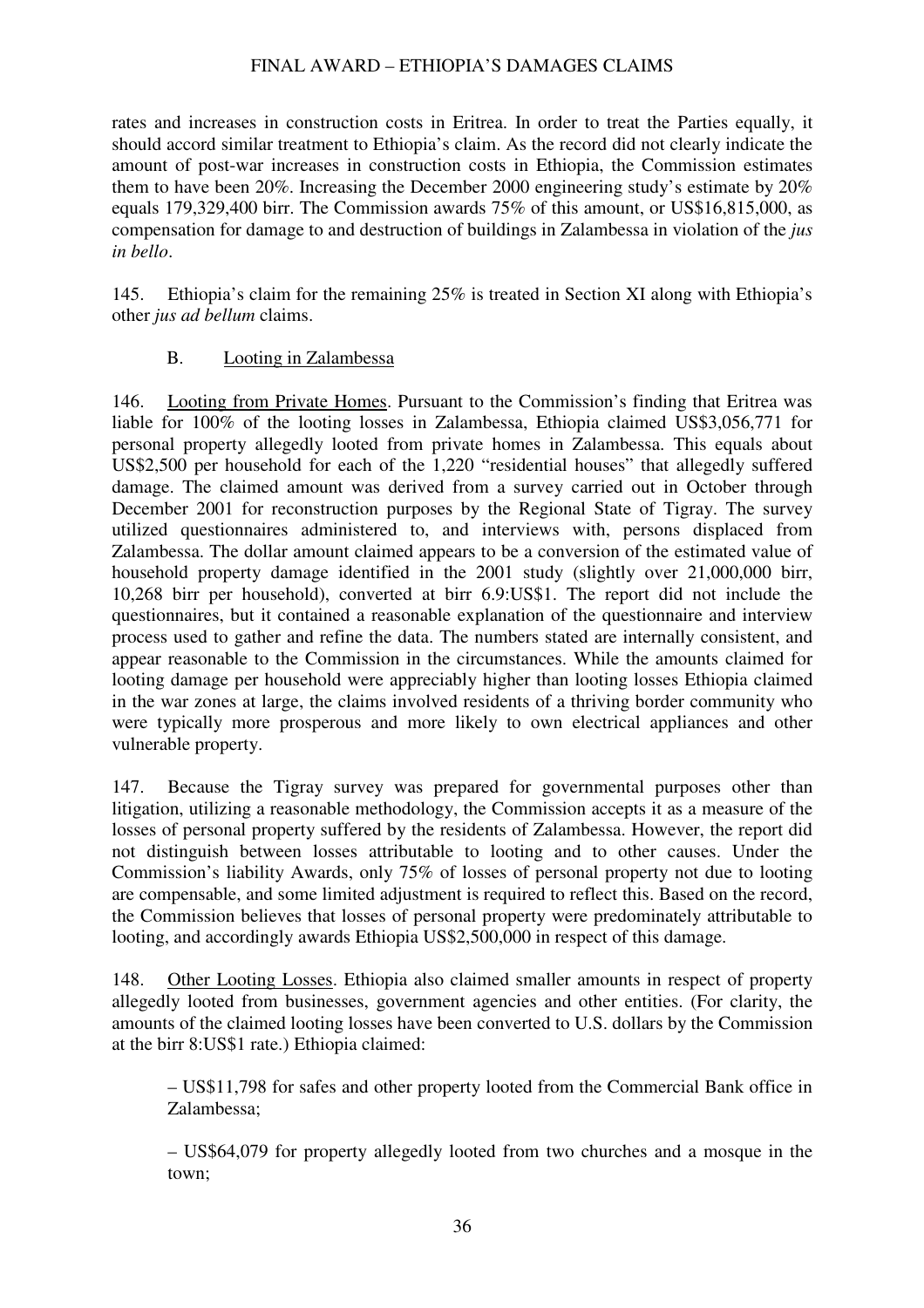– US\$12,945 for property looted from the Zalambessa customs house, including US\$1,000 for a minivan and US\$2,500 for contraband items stored at the customs warehouse;

– US\$7,246 for property lost by the Tigray Regional Disaster Prevention and Preparedness Bureau (the narrative accompanying this claim stated that this amount included 300,000 quintals of grain, a large quantity that presumably reflected a typographical error); and

– US\$3,269 for furniture and recreational equipment taken from the Tigray Youth Association office.

These amounts were appropriately documented and appear reasonable in the circumstances. The Commission awards US\$99,000 as compensation for these looting claims.

149. Ethiopia claimed US\$107,355 for a Rubb hall (a portable grain storehouse) looted from the Relief Society of Tigray. The evidence showed that the Rubb hall was originally donated by Catholic Relief Services in 1993, and was placed on the Society's books in that year at an initial value of 858,840 birr. Given that the property was several years old at the time of its loss, the Commission awards 80% of the amount claimed, or US\$86,000.

150. Ethiopia claimed US\$167,578 for property looted from the Tigray Regional Agriculture Bureau following the invasion of Zalambessa. The valuation was based on the declaration of a senior Agricultural and Natural Resources Development Office official and accompanying lists of property lost at several locations. The official stated that the lists were "compiled based on estimates of the value and inventory of these items as of the time of the war," but did not state a value of property allegedly looted in Zalambessa. The accompanying tables appeared to be based on the authorized levels of supplies, not on amounts actually on hand. They also listed some supplies lost from Badme (and perhaps also other locations) as well as from Zalambessa. The claimed losses do not appear unreasonable in the circumstances. However, as the evidence was based on estimates (albeit by a knowledgeable official), and was imprecise in other respects, the Commission awards 75% of the claimed amount, or US\$126,000.

151. Ethiopia alleged that Eritrea looted construction machinery and material being used by the Tigray Regional Rural Roads Authority in the Zalambessa area at the outbreak of the war, to the value of US\$1,132,694. More than half of this claim was for the original acquisition cost of three bulldozers and two dump trucks allegedly looted. There was no evidence showing that this machinery and material actually was taken by Eritrea; there was evidence showing that, prior to the war, much of it was stored in a facility several kilometers south of Zalambessa. Road building material and heavy construction equipment would have been equally valuable to both armies for building trenches and other military engineering works on the static Zalambessa front. In this regard, there was uncontested evidence that both armies were using bulldozers to dig trenches in the Zalambessa area in mid-May 1998, prior to Eritrea's attack. Given the ambiguities of the evidence, the Commission awards Ethiopia the dollar equivalent of 50% of the amount claimed, or US\$566,000.

152. Finally, Ethiopia claimed US\$3,269 for looting of tables, chairs, a tennis table and rackets, and a pool table from the office of the Tigray Youth Association. While the evidence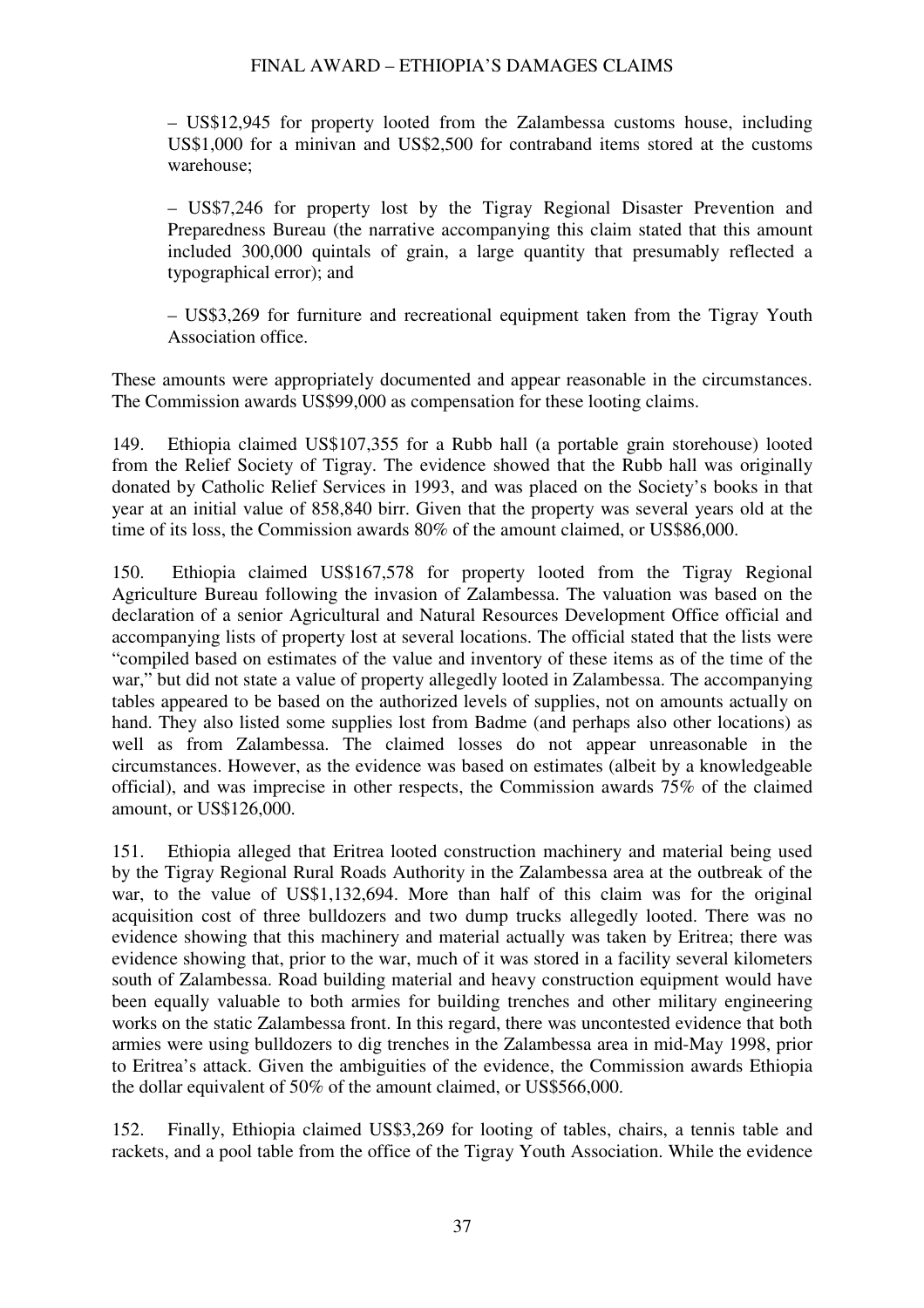for this claim was limited, the character and amount of the claim appear reasonable in the circumstances. The Commission accordingly awards US\$3,000 in respect of this claim.

153. With respect to Ethiopia's claims for looting in Zalambessa as discussed in this subsection, the Commission awards the total of US\$3,380,000.

## C. Deaths, Injuries and Property Damage in Mekele

154. The Commission previously found that Eritrea violated the *jus in bello* in the conduct of its air operations in May 1998, in connection with two attacks that dropped cluster bombs near the Ayder School in Mekele. These events caused extensive deaths and injuries, as well as some property damage. Ethiopia claimed an amount it converted to equal US\$882,539 for deaths, injuries and damage from the bombings. This amount was then increased by about US\$4 million to reflect moral damage to the dead and injured and their families. Ethiopia also claimed damages for death, damage and injury from a strafing attack on the Mekele Airport earlier on the same day. While the Commission previously found the airport to be a legitimate military target, Ethiopia claimed compensation for this attack on *jus ad bellum* grounds. The Commission addresses this claim in Section XI of this Award, in connection with Ethiopia's other *jus ad bellum* claims.

155. Ethiopia claimed US\$322,392 for the deaths of sixty persons in the bombing in the Ayder School vicinity and US\$333,997 for injuries to 168 others. Ethiopia calculated these amounts in the manner used to compute its fixed-sum claims, with adjustments reflecting the ages of those killed and injured and a further adjustment to reflect variations in the extent of injuries received. Thus, Ethiopia sought 100% of projected lifetime earnings for those who were killed, and a percentage of a reduced level of lifetime earnings for those who were injured. As with Ethiopia's fixed amount claims, projected lifetime earnings were not discounted to present value.

156. Eritrea did not contest the numbers of persons killed and injured, but argued that Ethiopia could not recover more than US\$1,500 per victim, the maximum amount indicated in the Commission's 2001 Decisions regarding elements of a possible mass claims system.<sup>42</sup> (As noted previously, that system was not completed or adopted, in light of the Parties' decisions to file their claims as State-to-State claims.) Eritrea also contended, *inter alia*, that Ethiopia's claims for medical care in Ethiopia (approximately US\$43,000 for treating 168 injured persons) were excessive, and that its claims for damage to the Ayder School and surrounding buildings were excessive and unproven.

157. Ethiopia's evidence included death certificates, extensive hospital records, and other contemporaneous documents. These proved numerous deaths and the hospitalization and subsequent treatment of many persons wounded in the bombings. This evidence was not contested. Based on this substantial record, the Commission accepts Ethiopia's contention that sixty persons were killed and 168 injured in the bombings at the Ayder School.

158. However, the Commission does not accept Ethiopia's method of calculating the compensation due on account of the serious loss of life and injury involved here. Ethiopia's method of calculation resulted in a basic award of about US\$5,400 for each death, reflecting

<sup>42</sup> Eritrea-Ethiopia Claims Commission Decision No. 2 ("Claims Categories, Forms and Procedures"); Decision No. 5 ("Multiple Claims in the Mass Claims Process, Fixed-Sum Compensation at the \$500 and \$1500 Levels, Multiplier for Household Claims") (both dated August 2001).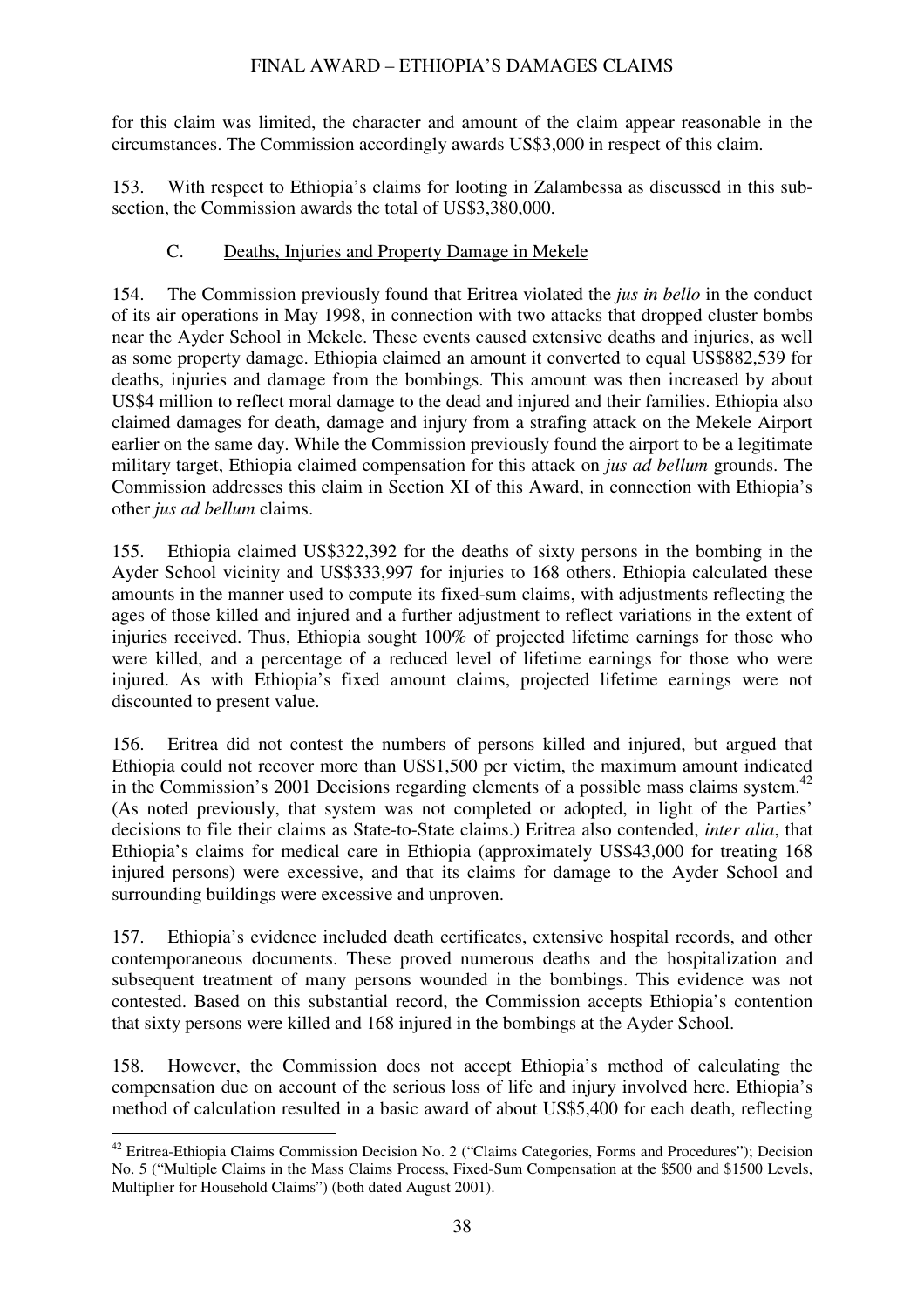the victims' estimated lifetime future earnings, undiscounted and converted at an exchange rate selected by Ethiopia. This amount then was roughly doubled by additional moral damages, calculated using Ethiopia's elaborate matrix of base impact values, family multipliers and severity factors. The Commission previously noted its reservations regarding the use of undiscounted projections of future earnings in computing damages. It also has rejected Ethiopia's mechanistic approach to calculating moral damages, although it believes that some violations of international law, taking account of their seriousness, character and consequences, require an additional measure of damages.

159. Ethiopia also claimed an amount it converted to equal US\$96,326 for medical treatment to persons injured in the bombings including US\$40,050 for costs of treatment provided at the Mekele Hospital and US\$3,087 for treatment in Addis Ababa. The claim for treatment in Mekele and Addis Ababa was adequately documented and reasonable in the circumstances, subject to adjustment of the exchange rate. The balance of US\$53,189 was for expenses incurred in dollars by a single individual who went to Israel for treatment. The Commission approves the claims reflecting this individual's medical expenses and airline tickets, in the amount of US\$15,900. However, the evidence did not permit assessment of the reasonableness of the remaining elements of the claim, which were supported by a one-page letter mentioning the patient's eight annual visits of twenty days to Israel for "medical operation and check up." They are denied.

160. Ethiopia next claimed an amount it converted to US\$42,882 for damage to the Ayder School and its contents (US\$26,974 for repairs, and US\$15,908 to replace books, school desks, other furniture, and various fixtures and educational materials), and US\$86,942 for damage to homes and other buildings and property near the school, including a printing plant that was extensively damaged. Eritrea argued that the claim for damage to the school and its contents was excessive, but the Commission does not find the amount to be unreasonable in the circumstances. It also finds the amounts claimed in regard to damage to homes, businesses and other structures damaged by the bombing to be sufficiently documented and reasonable in the circumstances, all subject to adjustment of the exchange rate for conversion.

161. Taking account of the consequences following from the serious violation of international law involved here, the Commission awards Ethiopia US\$2,500,000 in respect of deaths and injuries, medical expenses and property damage resulting from the dropping of cluster bombs in the vicinity of the Ayder School in Mekele.

D. Other Looting and Damage to Property

## 1. Government Buildings and Infrastructure

162. Ethiopia claimed US\$13,963,982 in damages for the destruction and looting of "at least" 331 administration buildings, schools, clinics, veterinary clinics, water supply systems and agricultural training centers in Tigray on the Central and Western Fronts, including US\$536,765 for moveable property allegedly looted from those locations. Ethiopia also sought US\$2,566,002 for the destruction and looting of at least 35 schools, clinics, veterinary clinics and water supply systems in Afar on the Eastern Front, including US\$93,891 for moveable property allegedly looted from those locations.

163. Ethiopia pleaded entitlement to compensation under either the Commission's *jus in bello* or *jus ad bellum* liability findings and, accordingly, did not specify the liability basis for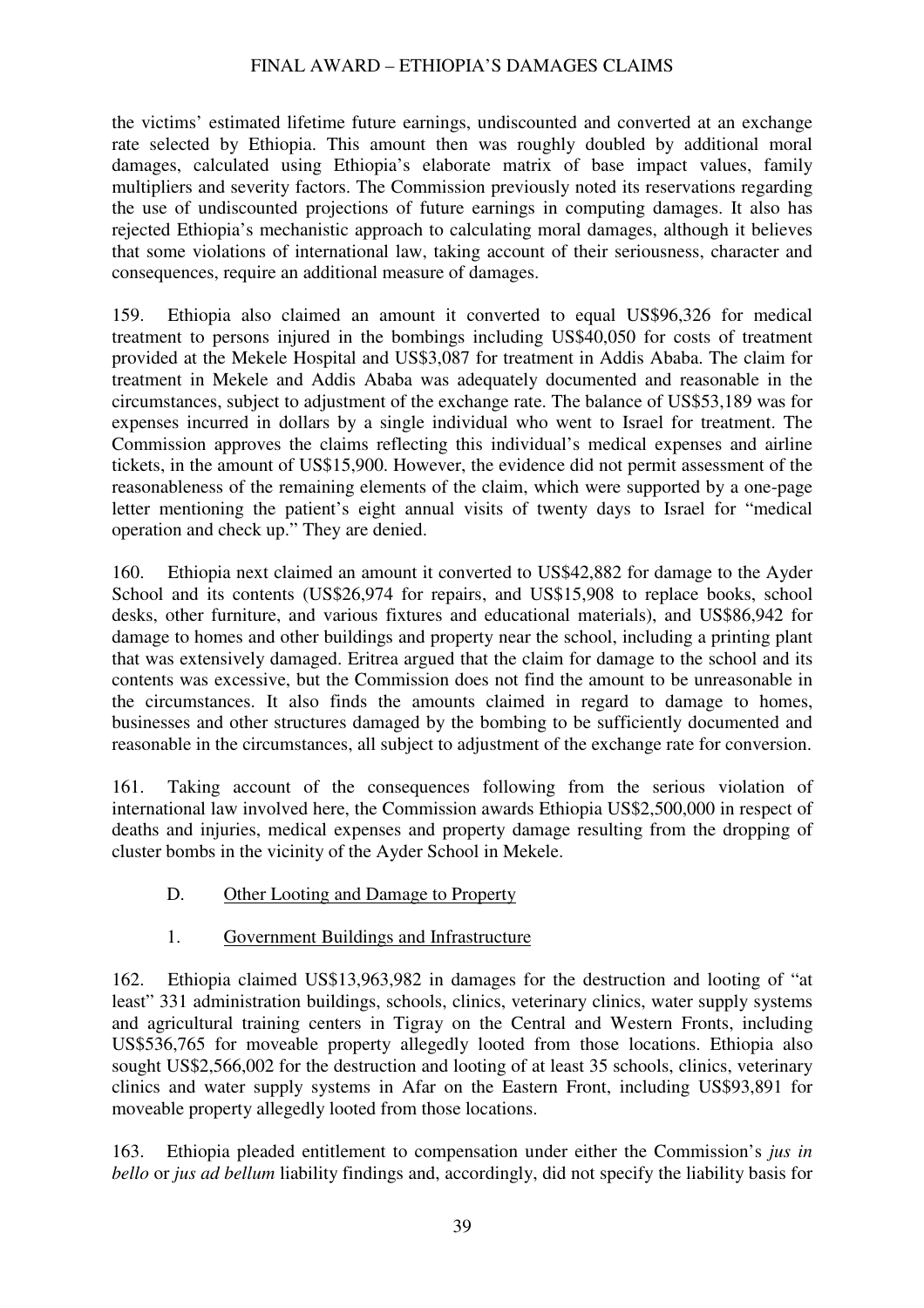its claims for specific property. However, the Commission has sought throughout these proceedings to assess compensation on the basis of liability for either breach of the *jus ad bellum* or the *jus in bello*. Ethiopia's failure to relate its claims to the Commission's specific liability findings has greatly complicated assessment of this claim, and has limited Ethiopia's recovery of *jus in bello* damages.

164. The *jus ad bellum* damages, which comprise a larger component of these claims, are addressed separately in Section XI of this Award. A more extensive review of evidence and argument related to these claims is reserved for that section. A shorter review of the evidence bearing on determining amounts awarded under the *jus in bello* follows here.

165. Eritrea's liability for looting and destruction of public buildings on the three fronts was not uniform. On the Central Front, the Commission found Eritrea liable for violating the *jus in bello* by permitting "widespread looting and property destruction in the areas that were occupied" by Eritrean forces in Ahferom, Irob and Mereb Lekhe Weredas. The Commission also found Eritrea liable for permitting "frequent" looting and destruction in Gulomakheda Wereda.

166. On the Western Front, the Commission did not find *jus in bello* liability for destruction of property. It found liability only for looting in areas occupied by Eritrean troops in Tahtay Adiabo, Laelay Adiabo and Kafta Humera Weredas (the findings in Laelay Adiabo and Kafta Humera Weredas emphasized looting of livestock). Given the limited scope of these findings, the Commission must exclude Ethiopia's *jus in bello* claims for damage to buildings on the Western Front, except insofar as the evidence shows that damage involved looting. As discussed below, the evidence rarely offered such detail.

167. On the Eastern Front, Eritrea was liable for permitting looting and destruction of property in Dalul and Elidar Weredas.

168. In the earlier proceedings, the Commission rejected as unproven both Parties' claims that the other engaged in shelling that was indiscriminate or otherwise contrary to the *jus in bello*. Accordingly, destruction of property due to shelling is not compensable under the *jus in bello*. The *jus ad bellum* liability component of these claims is considered separately in Section XI of this Award.

169. For its claim of damages to the 331 buildings on the Central and Western Fronts, Ethiopia produced in Annex 66 to its Damages Group One Memorial an itemized list of all the claimed government buildings and infrastructure. This list identified their location by wereda and listed values of alleged damage and loss to structures and moveable property. Each entry on the list referred to a separate annex. These annexes contained varying amounts of supporting evidence, such as purchase orders, invoices and construction contracts. For the Eastern Front, Ethiopia produced a similar list in Annex 242 to its Damages Group One Memorial, itemizing alleged losses relating to thirty-five buildings. Annex 242 also referenced separate annexes for each structure, containing payment vouchers and construction contracts for reconstruction work. Ethiopia also submitted declarations of local officials involved with emergency recovery programs attesting that the evidence related to war damage.

170. Eritrea argued that much of the damage for which Ethiopia sought recovery was caused by shelling for which Eritrea was not found liable. Eritrea also argued that it was not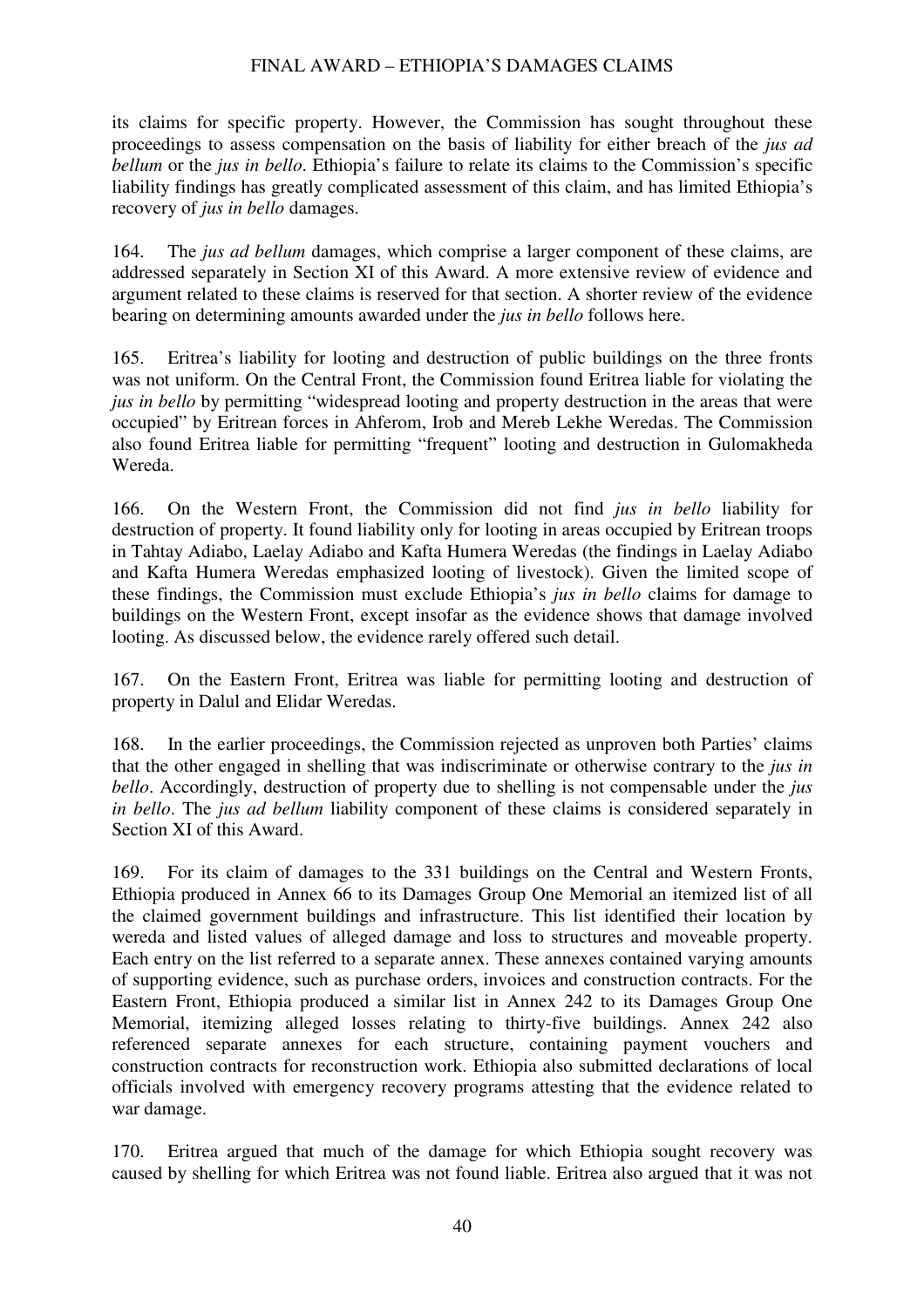possible to determine from Ethiopia's evidence the locations of many structures, and that those that could be located often were far from the battlefronts. Eritrea noted in this context that under the Commission's liability Awards, it was only liable for property destruction in areas of those weredas that it occupied.

171. Eritrea also contended that much of the construction activity for which Ethiopia claimed compensation was not to repair or replace structures damaged during wartime, and instead was new construction relating to Ethiopia's internal development plans. With respect to water supply systems, Eritrea argued that many water points for which Ethiopia claimed were under development because of drought, not the war.

172. Ethiopia's evidence for *jus in bello* damage to public buildings and infrastructure is problematic in several regards. It generally did not show the alleged cause of particular property destruction, whether shelling or otherwise. It often did not identify locations of facilities with sufficient detail to allow Eritrea or the Commission to locate them in order to determine whether alleged damage or reconstruction was related to the war and fell within the scope of the Commission's *jus in bello* liability findings. In view of the impossibility in ascertaining the cause of much of the claimed damage, the Commission cannot assume that it was caused by actions for which Eritrea was liable under the *jus in bello*. In this regard, where the liability evidence did indicate a cause for particular damage, it generally referred to shelling damage. Given the lack of specificity in Ethiopia's evidence, and the absence of liability for property destruction on the Western Front, Ethiopia's claims for *jus in bello* property damage fail on all three fronts.

173. This leaves Ethiopia's claims for *jus in bello* damage resulting from looting. As explained in more detail in Section XI on *jus ad bellum* compensation, the evidentiary inconsistencies and lack of detail in the damages phase evidence for these claims required the Commission to rely on liability phase evidence to corroborate claims of damage to particular structures. Because the damages phase evidence of looting also included purchase orders for new items without further corroboration of actual looting, the Commission referred to the liability phase evidence to determine whether compensation was appropriate for losses claimed to result from looting.

174. During the liability phase proceedings, Ethiopia submitted extensive evidence related to looting of civilian property, churches, health institutions and educational institutions. With respect to the public buildings and infrastructure addressed here, however, the declarations submitted to show looting damage were generally not specific in identifying specific looted properties and/or their value. Although the Commission established liability for these claims in the earlier proceedings, it cannot derive figures for looting damage without evidence.

175. Some of the materials submitted at the liability phase, however, provided sufficient information upon which the Commission can base an award of compensation for looting to public buildings and infrastructure on the Central and Western Fronts.

176. On the Central Front, Ethiopia's liability phase filings included a December 2000 report of the Tigray Regional State Health Department of the Eastern Zone cataloguing looting to health institutions for which Eritrea was found to be liable in Irob Wereda. This report credibly itemized and provided amounts for properties looted in the amount of 1,148,160 birr. A June 1999 Damage Assessment Report of the Tigray Bureau of Regional Planning and Economic Development also noted that materials to be used for a water pump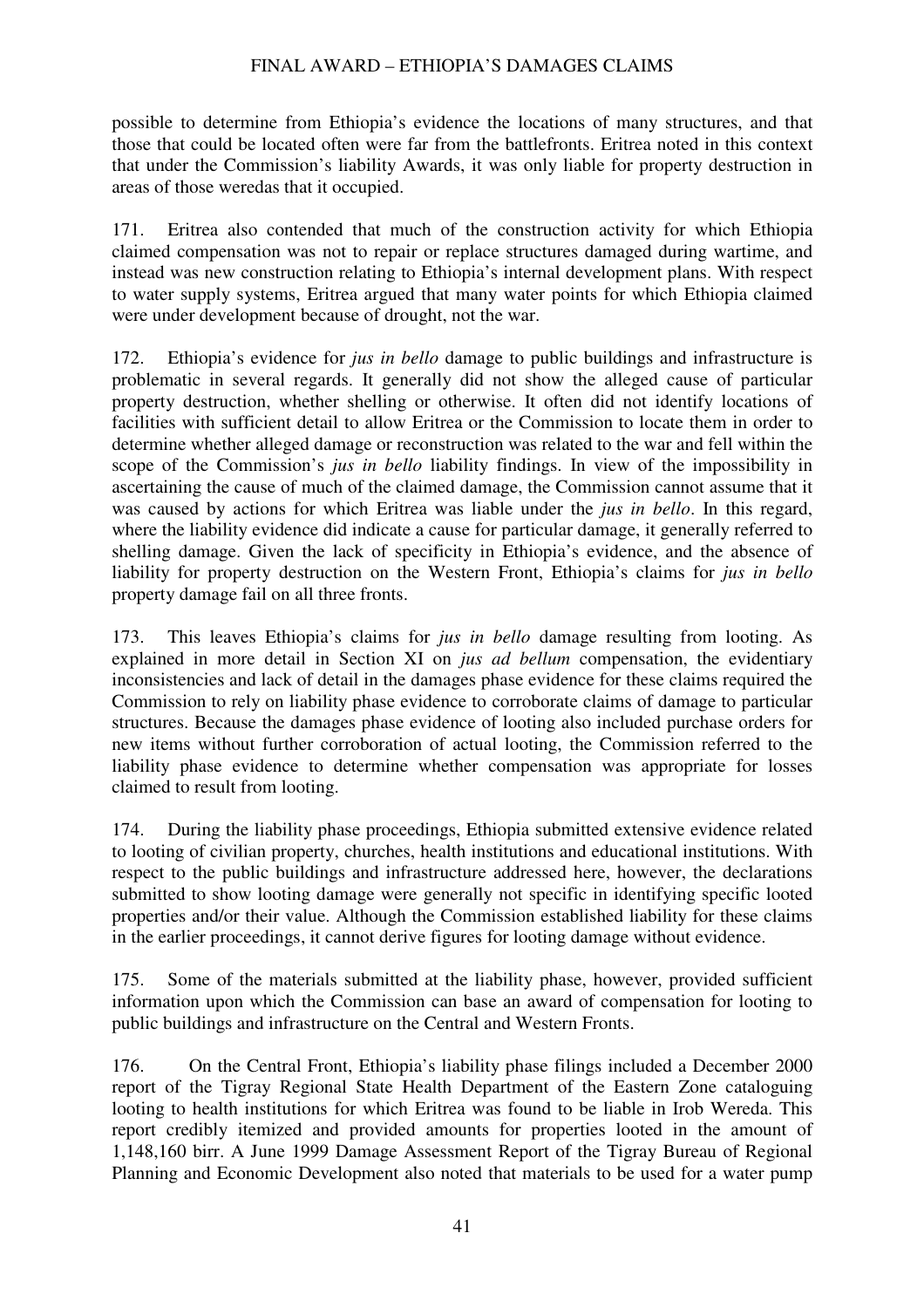in Alitena, in the value of 132,000 birr, were looted during the war. A September 2000 Report of Damages Sustained by Educational Establishments of the Tigray Regional Bureau of Education separately identified 1,040 birr for looting at the Adi Fitaw School in this wereda (but that report did not otherwise provide a sufficient basis separately to identify any other looted properties). Consequently, the Commission finds adequate evidentiary support for the dollar equivalent of 1,281,200 birr in compensation for the looting of public buildings and infrastructure on the Central Front.

177. On the Western Front, the Tigray Regional Bureau of Planning and Economic Development noted in its June 1999 report that a water supply facility in Badme was looted of property in the value of 256,000 birr and another water supply facility in Sheraro Town was burned, causing losses of 125,000 birr. The Commission finds adequate evidentiary support for 381,000 birr in compensation for the looting of public buildings and infrastructure on the Western Front.

178. On the Eastern Front, Ethiopia provided credible witness testimony indicating that Eritrean soldiers set fire to a school, valued at 436,355 Birr, and a health clinic, valued at 413,340 birr, in Bada-Adi Murug. The Commission finds adequate evidentiary support for 849,695 birr in damage for these institutions.

179. The total amount awarded for Ethiopia's *jus in bello* actual amount claims to public buildings and infrastructure on all three fronts is US\$315,000.

## 2. Religious Institutions

180. Ethiopia claimed US\$9,238,669 in compensation for material damages resulting from Eritrea's looting, destruction and damage to "at least" 164 churches, monasteries, mosques, church-run clinics and parochial schools in the regions of Tigray and Afar. Ethiopia pleaded that it is entitled to compensation under either the Commission's *jus in bello* or *jus ad bellum* findings, but did not specify the liability basis for its claims in specific instances. Eritrea's *jus in bello* claim for compensation for damage to religious institutions was generally based on the Commission's findings of property destruction and/or looting on all three fronts. The *jus ad bellum* component of this claim is addressed in Section XI of this Award.

181. At the liability phase, Ethiopia submitted testimony regarding the looting and destruction of religious institutions on all three fronts, portraying a serious disregard of the sanctity of those institutions by Eritrean forces. Credible testimony indicated that many churches had been ransacked, desecrated, destroyed and used for various purposes other than worship. Evidence of such reprehensible conduct comprised a component of the Commission's findings on looting and property destruction at that stage of the proceedings. The Commission is mindful of the central role of religious institutions in the life of Ethiopians and recognizes the concern and distress many congregations experienced from the damage and desecration of their places of worship. The Commission has sought to account for the seriousness of this harm in its assessment of compensation for this claim.

182. The evidence submitted at the damages phase to support this claim consisted generally of reports from Orthodox and Catholic diocesan authorities, as well as letters and claims forms submitted by priests or other officials of individual Orthodox and Catholic churches, charities and other religious institutions regarding damaged and looted properties.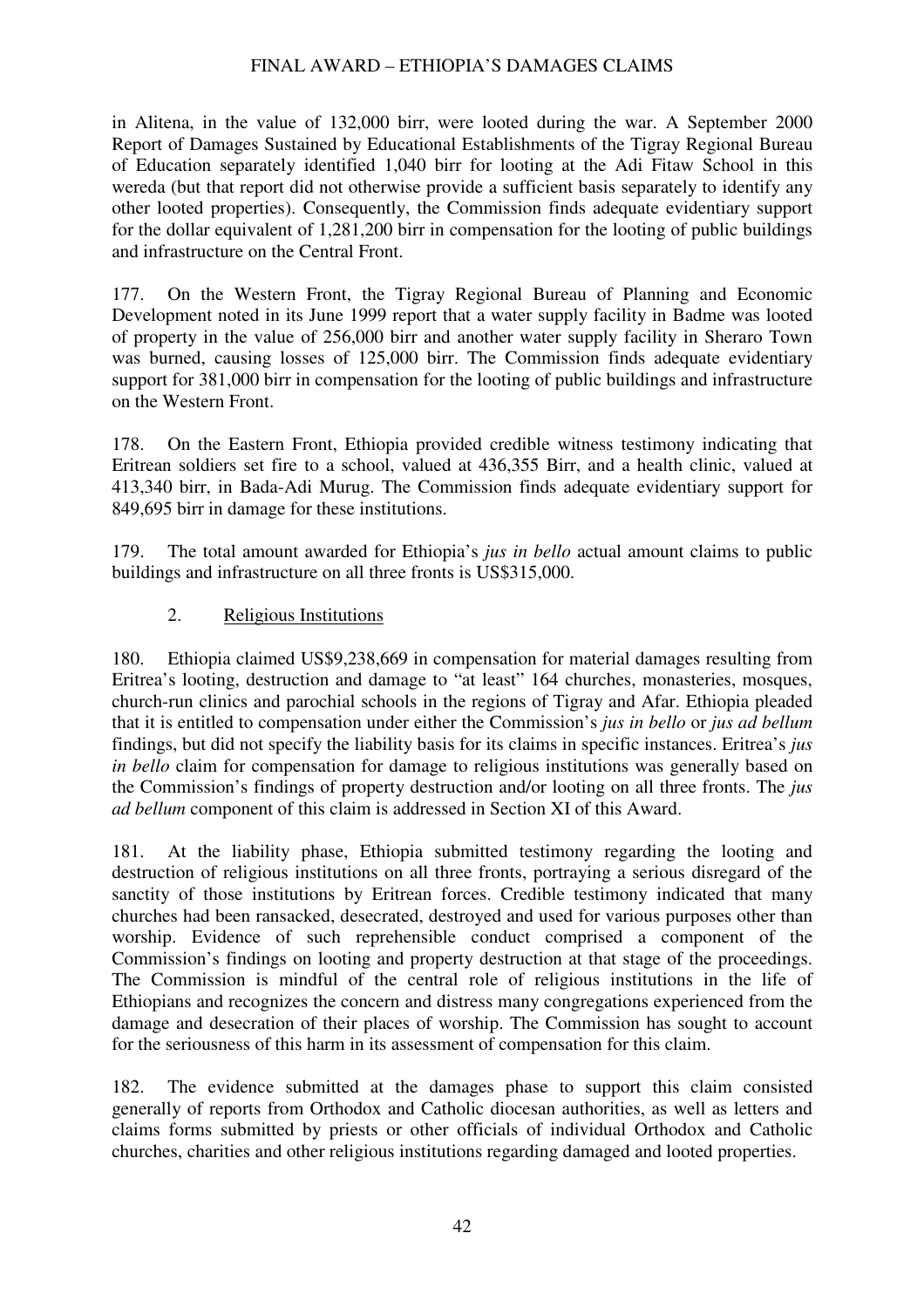183. The nature of the evidence varied widely from claim to claim. Some of the local reports were accompanied by oaths from church officials attesting to damage and amounts, some contained no supporting documentation, and some contained letters from church officials that provided invoices and payment vouchers showing the purchase of new items or construction. In some instances, Ethiopia cited to the declarations of local religious figures submitted at the liability phase to corroborate reports of local officials that contained no supporting documents. Ethiopia indicated at the damages hearings that it had submitted all claims for damage to religious institutions that appeared to be reasonable, but had not otherwise sought to verify the extent or amount of the damages claimed.

184. Eritrea argued that shelling caused much of the claimed damage, so it was not compensable under the Commission's *jus in bello* findings. Eritrea further argued that large portions of the Ethiopian evidence concerned areas that were not occupied by Eritrea during the war and therefore provided no basis for liability. Eritrea alleged that Ethiopia's evidence did not provide enough information and/or corroboration to determine that damage actually occurred, particularly where new construction contracts and purchase invoices were used as evidence. Eritrea noted in this regard that Ethiopia undertook no efforts independently to verify the amounts cited in the reports of local officials.

185. On the Central Front, the Commission found Eritrea liable for widespread looting and property destruction in occupied areas of the Irob, Ahferom and Mereb Lekhe Weredas, and for frequent looting and property destruction in Gulomakheda Wereda. During the liability phase, Ethiopia provided extensive witness testimony of looting and destruction of religious institutions in Irob, Ahferom and Gulomakheda Weredas, indicating a significant loss of valuable religious articles, damage to churches used by Eritrean forces for various activities, and destruction of many of these institutions. In Mereb Lekhe, in comparison, Ethiopia did not provide specific evidence of damage to and looting of religious institutions at the liability phase.

186. On the Western Front, the Commission found Eritrea liable for permitting the looting of property in the Tahtay Adiabo, Laelay Adiabo and Kafta Humera Weredas. The evidence Ethiopia presented at the liability phase regarding Laelay Adiabo and Kafta Humera Weredas emphasized looting of livestock, while, in the Tahtay Adiabo Wereda, Ethiopia presented limited evidence of looting and damage to religious institutions.

187. On the Eastern Front, Eritrea was found liable for permitting the looting and destruction of property in occupied areas of Dalul and Elidar Weredas. The liability phase evidence in those weredas also emphasized looting of livestock. No evidence was put forward for the looting of religious institutions on the Eastern Front at the liability phase.

188. With regard to the assessment of the values of religious items destroyed or looted that may have unique cultural value, the Commission generally accepts that the religious officials who attested to the values of these items would be best positioned to make those valuations.

189. On the Central Front, Ethiopia claimed US\$5,229,389 in compensation for looting, destruction and damage to religious institutions. The liability phase testimony presented for the Central Front, in particular in the Irob, Ahferom and Gulomakheda Weredas, conveyed a serious disregard for the sanctity of religious institutions, many of which were used by Eritrean soldiers during the war for various purposes or otherwise damaged, looted or desecrated.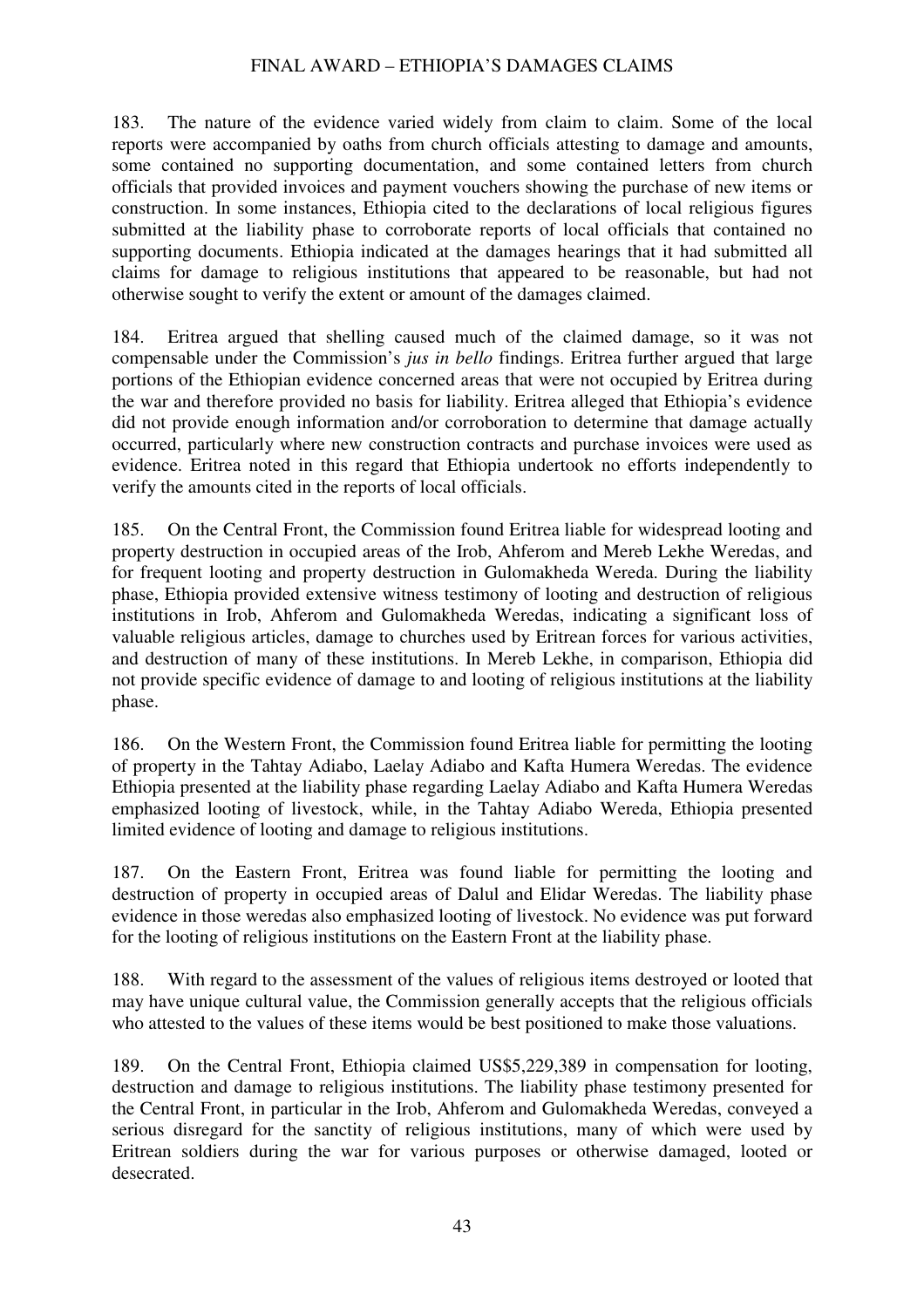190. The evidence presented in support of Ethiopia's damages claims for these three weredas included liability phase declarations, a collection of reports from the Ethiopian Orthodox Church in Ahferom containing individually sworn accounts of damage to particular churches, and a report of the Eastern Tigray Diocese for damage in Irob. Additional reports submitted at the damages phase for these weredas were generally supported by the liability phase testimony; sworn statements from local religious officials attached to the reports provided further corroborative support.

191. The Commission found Eritrea liable for frequent (as opposed to widespread) looting and destruction of property in Gulomakheda Wereda. The damages evidence presented for that wereda duplicated that produced at the liability phase, which the Commission found to be credible evidence of frequent looting and property destruction at that phase of the proceedings. Ethiopia submitted thoroughly documented reports of extensive damage to Catholic churches in Gulomakheda and Irob Weredas prepared by the Adigrat Diocese Catholic Secretariat, including statements from local officials as to the cause of damage and documentation of loss associated with moveable and immoveable property. The Commission finds these materials to be credible and awards such damages that are compensable under violations of the *jus in bello*.

192. In Mareb Lekhe Wereda, Ethiopia relied on a collection of reports submitted at the damages phase from the Ethiopian Orthodox Church, which were sworn by local church officials attesting to damage and looting caused to two churches. The Commission finds the sworn reports of those local officials to be generally credible.

193. Some of the evidence on which the Commission relies for assessing compensation on the Central Front indicated that claimed damage was caused by shelling or provided no basis to determine the cause of damage. Considering that shelling is not compensable under the Commission's *jus in bello* findings, the Commission has segregated those instances for separate treatment under the *jus ad bellum* in Section XI of this Award. In consideration of all of the available evidence and the seriousness of the violations involved, the Commission awards Ethiopia US\$4,000,000 in compensation for damage caused to religious institutions on the Central Front.

194. On the Western Front, Ethiopia claimed US\$3,956,528 in compensation for looting, destruction and damage to religious institutions in Tahtay Adiabo and Kafta Humera Weredas.

195. In Kafta Humera, Ethiopia offered a report of the Humera Diocese itemizing losses associated with the looting of various churches and other damage for which the cause was unclear. The Commission accepts the evidence of looting for the purpose of assessing *jus in bello* compensation in this claim, yet notes that Eritrea was not found liable under the *jus in bello* for property damage on the Western Front and will therefore treat evidence of such damage separately under the *jus ad bellum*. Ethiopia submitted further evidence of damage to the Humera Mosque, which will also be reviewed separately under the *jus ad bellum* component of this claim.

196. In Tahtay Adiabo, Ethiopia relied on a letter of the Manager of the Northwestern Zone of Tigray Diocese of the Orthodox Church listing destroyed and damaged church properties. This letter was not accompanied by sworn reports of local officials, however. In some instances, the claimed damage was corroborated by liability phase declarations. The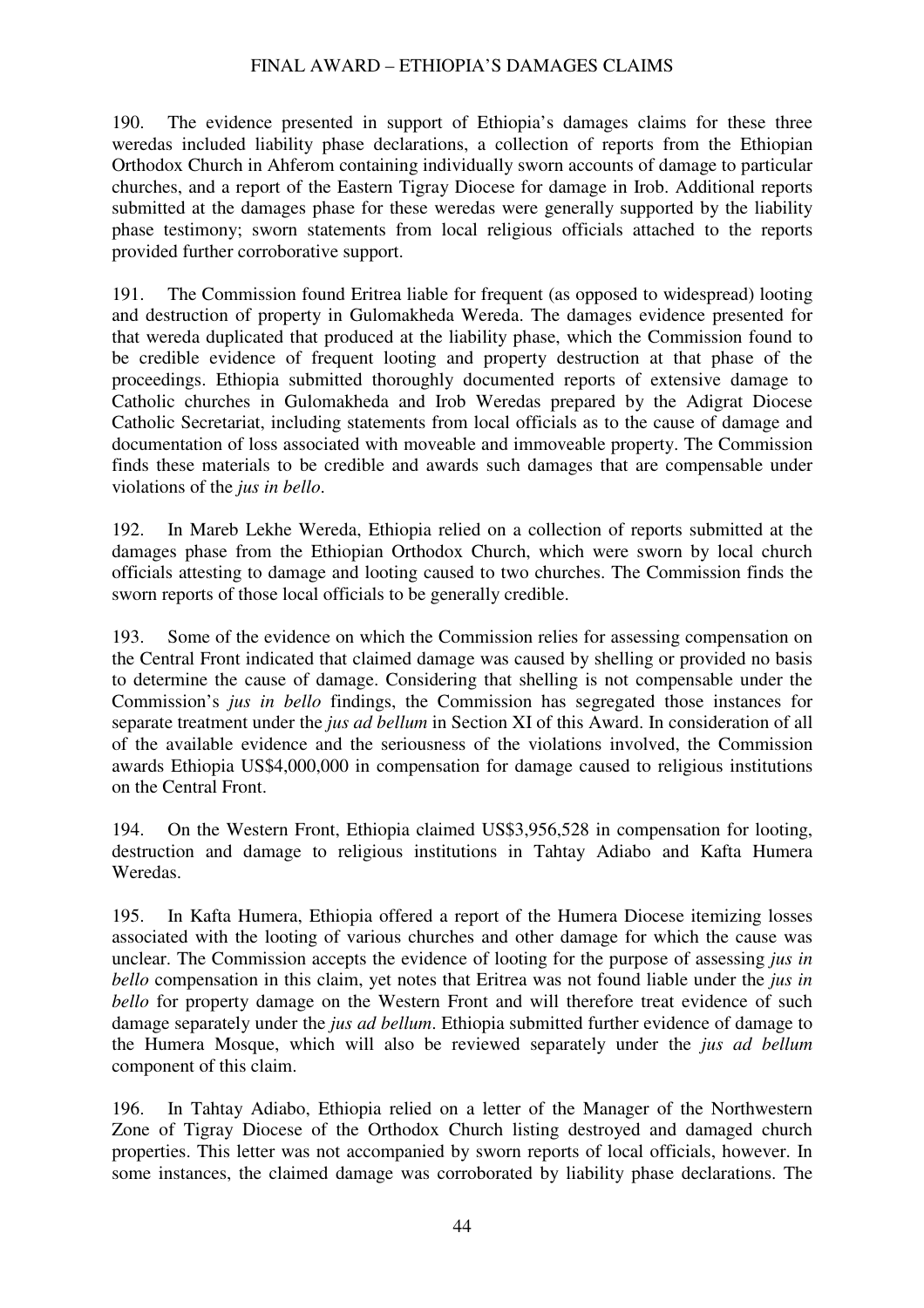cause of the damage in those instances was unclear, however, and will therefore be treated in the *jus ad bellum* component of this claim. In consideration of all of the available evidence and the seriousness of the violations involved, the Commission awards Ethiopia US\$475,000 in compensation for damage caused to religious institutions on the Western Front.

197. On the Eastern Front, Ethiopia claimed US\$52,752 in compensation for looting, destruction and damage to religious institutions in the wereda of Elidar. Ethiopia's evidence consisted of a report of the Afar Diocese Secretariat that summarized its investigation into war damage and provided detailed reports of damage and looting to churches in the region. Ethiopia's liability phase evidence also included witness declarations regarding the destruction of several mosques, although these institutions were not specifically identified in Ethiopia's damages calculations. The cause of damage to those mosques furthermore remained unclear. In consideration of the available evidence and the severity of the violations involved, the Commission awards Ethiopia US\$25,000 in compensation for damage caused to religious institutions on the Eastern Front.

198. The Commission awards a total of US\$4,500,000 in compensation for material damages to religious institutions on all three fronts under *jus in bello* liability.

## 3. Saba Marbles Quarry

199. Ethiopia sought US\$3,252,961 for looted equipment and two years' lost profits on account of Saba Dimensional Stones Share Company ("Saba Marbles"), which had a large marble quarry and associated camp located in the vicinity of Dichinama in Tahtay Adiabo Wereda. The claim is based on allegations of looting in Tahtay Adiabo Wereda, an area where the Commission found Eritrea liable for permitting looting. As the claim falls within the scope of a finding of *jus in bello* liability, the Commission will consider it here.

200. The quarry and camp were in an area entered and occupied by Eritrean forces soon after their attack on Badme in May 2008. Eritrea's evidence recognized that Eritrean forces took the quarry; the statement of an Eritrean officer in Eritrea's Damages Group One Counter-Memorial evidence referred to a "[m]arble factory taken by our side" in the relevant area. The bulk of the claim, US\$3,005,264, was for looted machinery and equipment. Ethiopia also sought approximately 3.5 million birr for lost profits between 1998 and 2000, and 1.7 million birr for salary payments made to retain skilled workers from May 1998 to September 1999.

201. The claim identified the machinery and equipment allegedly looted, and was supported by a witness declaration from the Saba Marbles General Manager and substantial documentation as to the existence and value of the lost machinery and equipment. The evidence also included declarations by four company employees describing how in May 1998 they witnessed Eritrean forces arriving at the quarry and its associated camp, and later looting heavy machinery, equipment, parts and personal property. These witnesses described Eritrean troops removing bulldozers, excavators, trucks, generators, compressors, drills and other types of equipment used in quarrying. Their statements were consistent with each other and with the documentary evidence regarding the equipment at the quarry.

202. In its Statement of Defense at the liability phase, Eritrea asserted that the quarry was located on the front lines, and that any damage there was "incidental war damage" and not compensable. Eritrea further alleged that "the Dichinama marble quarry is in Eritrea, not in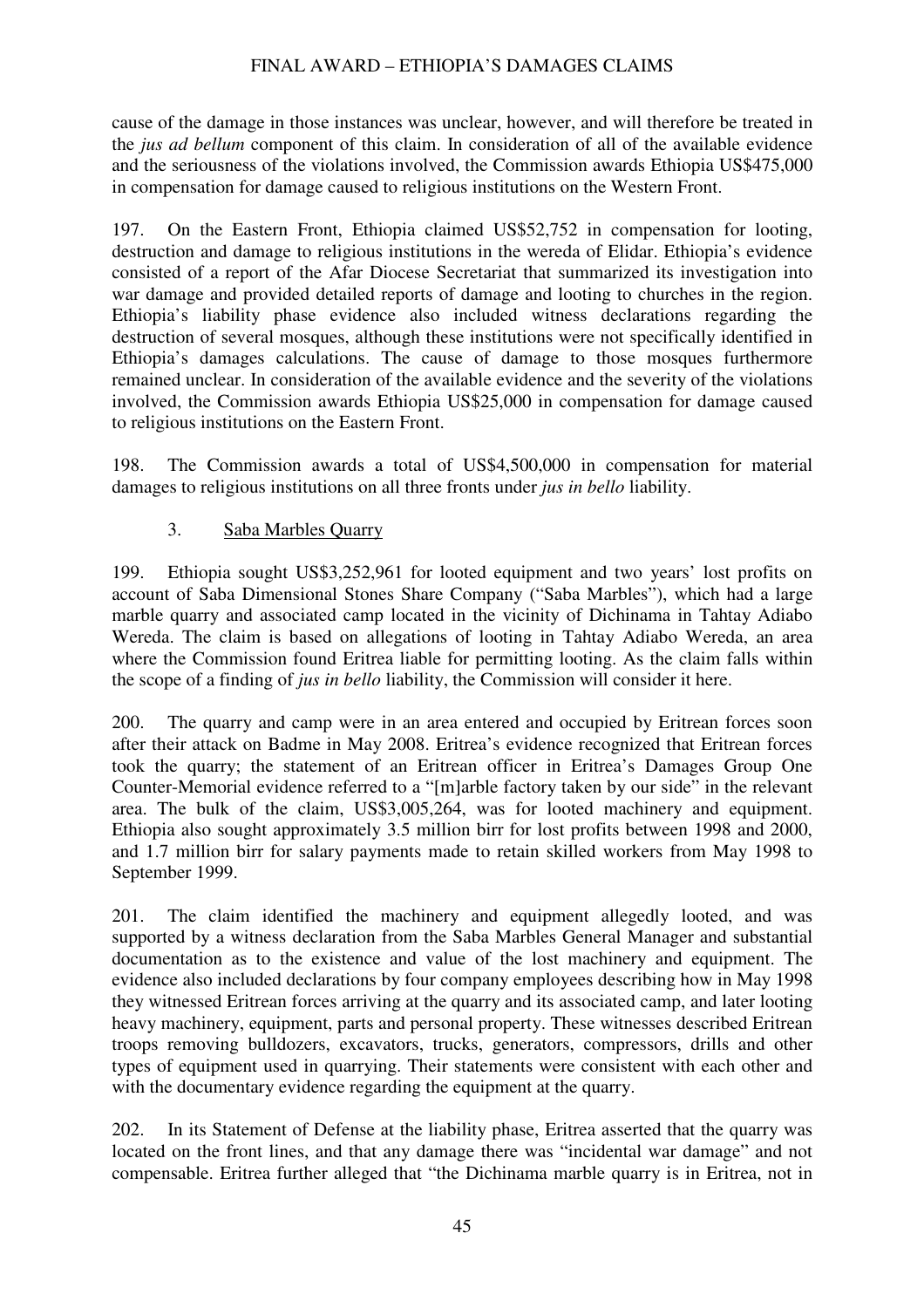Ethiopia," and that "[d]amage suffered at Dichinama is damage to the Eritrean economy, not to the Ethiopian economy." Eritrea submitted no evidence to support these contentions. The Commission sought to clarify the exact location of the quarry during the hearings, but the issue was not resolved. In any event, the claim at issue was for looting of equipment and losses stemming from the interruption of the quarrying business in an area previously under peaceful administration by Ethiopia. For these purposes, regardless of whether the quarry was in Eritrea or Ethiopia, it was not lawful for Eritrean troops to seize the company's equipment and other property and remove it by force in the manner described by the witnesses.

203. The Commission concludes that the evidence supports Ethiopia's claim for twelve categories of looted machinery and equipment in the total amount of US\$2,882,285 (applying the May 12, 1998 U.S. dollar exchange rates provided by Ethiopia for the invoiced Italian, Belgian and Swedish currencies). The Commission disallows the claim for nine allegedly looted tankers and related spare parts worth 844,435 birr as unsupported by the evidence.

204. Turning next to Ethiopia's lost profits claim, the Commission is satisfied from the record in the liability phase and the declaration of the General Manager that Saba Marbles did lose profits from May 1998 until some point in 2000. It is reasonable that, as recounted by the General Manager, the company had to clear landmines after Operation Sunset in February 1999 and so could not resume quarrying operations until September 1999, after which production was limited because of the lack of equipment caused by the looting. However, the evidence offered to support the quantum of those lost profits was sparse. In addition to the General Manager's declaration, it consisted of a one-page Production Plan for 1989-1992 E.C. and invoices showing a sale price for marble of 3,322 birr per cubic meter. Although the Production Plan indicated an anticipated 10% growth in production each year, and the General Manager stated that Saba Marbles had enjoyed a 25% profit rate prior to the war, there was no documentary support for these figures. On balance, the Commission has determined to measure lost profits against the actual pre-war annual production, which was 1,684 cubic meters of marble in 1989 E.C., and to accept the 25% profit rate in light of an active post-war construction market. Applying these criteria, the Commission calculates Ethiopia's lost profits related to Saba Marbles to equal US\$333,446.

205. The Commission denies Ethiopia's claim for salary payments made from May 1998 to September 1999 to retain skilled workers, not for lack of merit but for failure of proof. The General Manager attached to his declaration two undated charts listing the total salary payments allegedly made per month, with references to "Journal voucher No." and "Payment order Letters No.," but without any supporting documentation. This leaves the Commission with no way of assessing how many workers may have been involved or the reasonableness of salary amounts.

206. The Commission awards Ethiopia a total amount of US\$3,216,000 for Eritrea's illegal seizure and looting of Saba Marbles.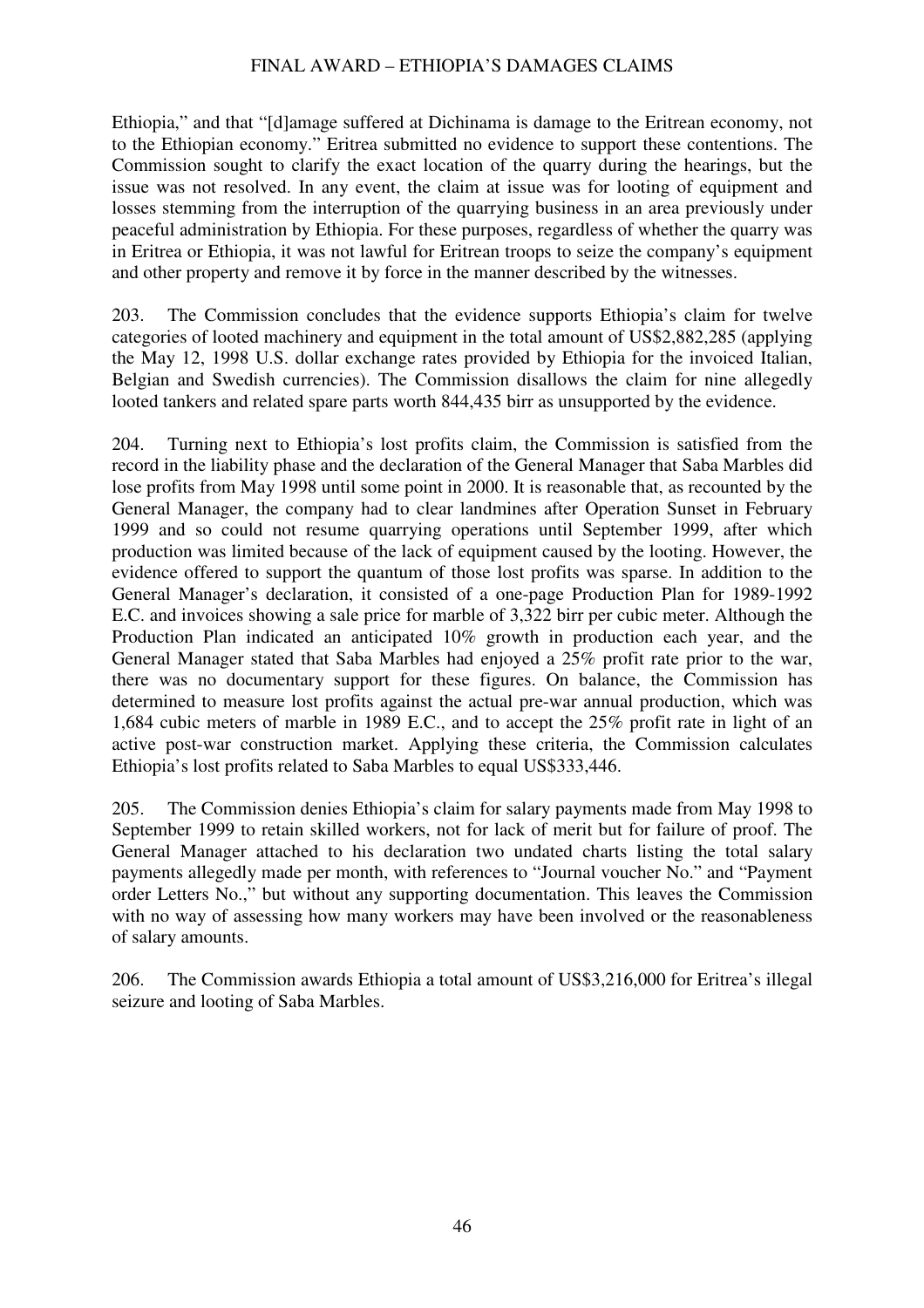#### X. ETHIOPIA'S OTHER *JUS IN BELLO* COMPENSATION CLAIMS

#### A. Prisoners of War

#### 1. The Commission's Liability Findings

207. Eritrea was found liable for the following violations of international law committed by its military personnel and other officials of the State of Eritrea:

1. For refusing permission, from May 1998 until August 2000, for the ICRC to send delegates to visit all places where Ethiopian POWs were detained, to register those POWs, to interview them without witnesses, and to provide them with relief and services customarily provided;

2. For failing to protect Ethiopian POWs from being killed at capture or its immediate aftermath;

3. For permitting beatings or other physical abuse of Ethiopian POWs, which occurred frequently at capture or its immediate aftermath;

4. For depriving all Ethiopian POWs of footwear during long walks from the place of capture to the first place of detention;

5. For permitting its personnel to threaten and beat Ethiopian POWs during interrogations, which occurred frequently at capture or its immediate aftermath;

6. For the general confiscation of the personal property of Ethiopian POWs;

7. For permitting pervasive and continuous physical and mental abuse of Ethiopian POWs in its camps from May 1998 until August 2002;

8. For seriously endangering the health of Ethiopian POWs at the Embakala, Digdigta, Afabet and Nakfa camps by failing to provide adequate housing, sanitation, drinking water, bathing opportunities and food;

9. For failing to provide the standard of medical care required for Ethiopian POWs, and for failing to provide required preventive care by segregating prisoners with infectious diseases and conducting regular physical examinations, from May 1998 until August 2002;

10. For subjecting Ethiopian POWs to unlawful conditions of labor;

11. For permitting unnecessary suffering of POWs during transfer between camps; and

12. For failing to allow the Ethiopian POWs in its camps to complain about their conditions and to seek redress, and frequently punishing POWs who attempted to complain. 43

<sup>&</sup>lt;sup>43</sup> Partial Award, Prisoners of War, Ethiopia's Claim 4 Between the Federal Democratic Republic of Ethiopia and the State of Eritrea (July 1, 2003) [hereinafter Partial Award in Ethiopia's POW Claims], *dispositif*, Section V.D.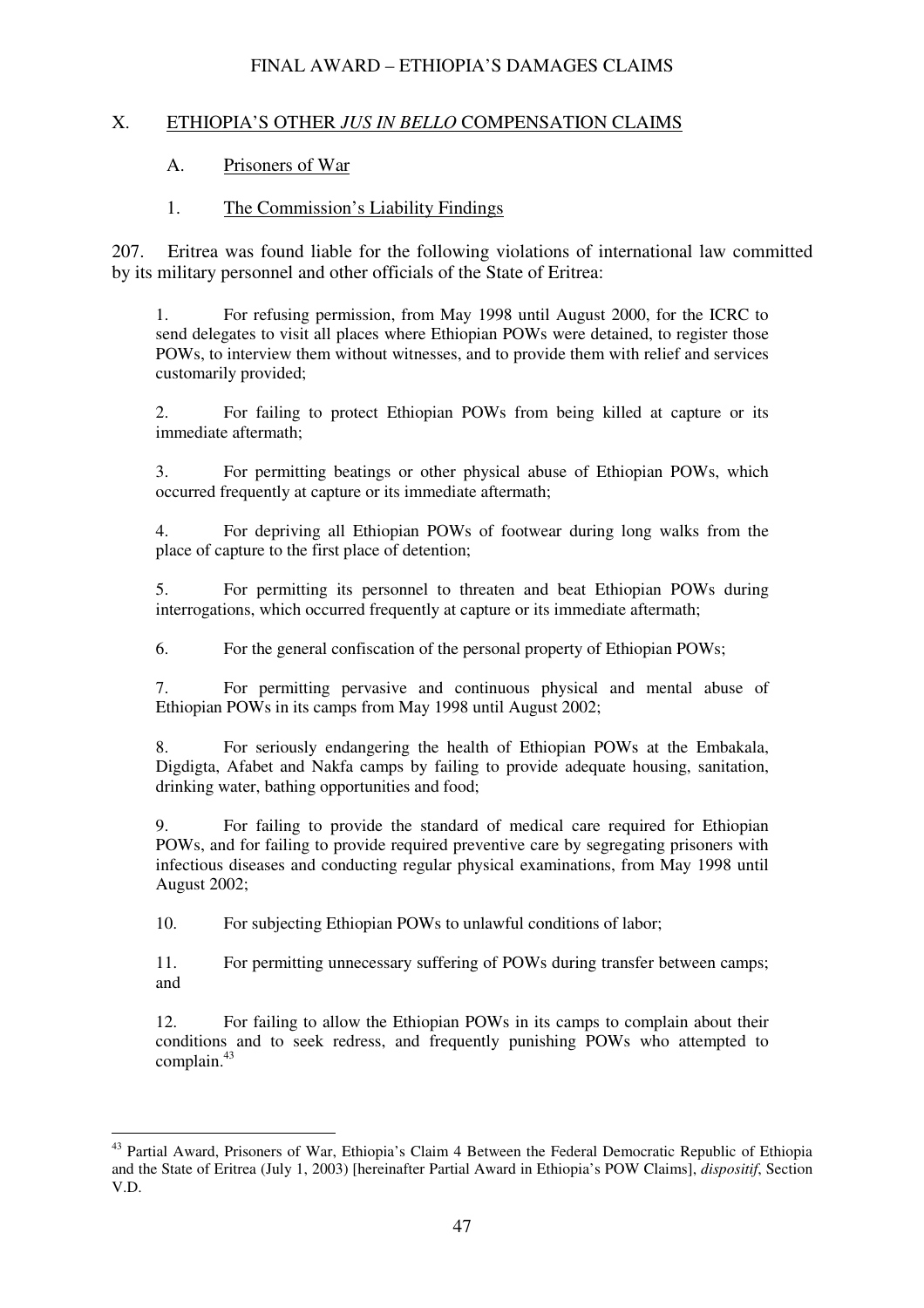#### 2. The Commission's Conclusions

208. While both Parties requested fixed-sum damages as compensation for certain violations of international humanitarian law that the Commission found during the liability phase in relation to POWs, the Commission has decided on a different manner of assessing the appropriate compensation. To a considerable extent, this decision flows from the Commission's general approach to its determinations of liability. The Commission sees its task not as being to determine liability for each individual incident of illegality suggested by the evidence, but rather as being to determine liability for serious violations of the law. These are usually illegal acts or omissions that were frequent or pervasive and consequently affected significant numbers of victims.

209. The claims before the Commission are the claims of the Parties, not the claims of individual victims. Particularly when deciding damages owing for unlawful treatment of POWs, those damages can appropriately be assessed only for the Claimant State, because fixed-sum damages designed to be distributed to each individual who was a prisoner of war would not reflect the proper compensation for that individual. Different POWs were held under different conditions at various camps for various periods of time. Some were injured in the camps, and some died of those injuries. Others were affected adversely in other ways that varied from individual to individual. While the Commission encourages the Parties to compensate appropriately the individual victims of warfare, it calculates the damages owed by one Party to the other, including for mistreatment of POWs, on the basis of its evaluation of the evidence with respect to the seriousness of the unlawful acts or omissions, the total numbers of probable victims of those unlawful acts or omissions (where those numbers can be identified with reasonable certainty) and the extent of the injury or damage suffered because of those unlawful acts or omissions.

210. Seriousness of the Violations*.* While damages must be awarded for all POW violations, the Commission finds that violations 1, 2, 3, 5, 7 and 8 (as quoted above from the *dispositif* in the Partial Award on liability) were the most serious, and require the heaviest damages. The seriousness of the first violation flows from the experience of many wars, which has shown that proper access to POW camps by ICRC officials and by representatives of Protecting Powers is the most effective means of restraining abuses of POWs. The absence of any such external observers makes such abuses more likely. The seriousness of killing POWs needs no explanation, nor does permitting frequent beatings of POWs. Such violations of law, as well as pervasive and continuous physical and mental abuse, seriously and adversely affect all POWs, including those who may have had the good fortune not themselves to be victims. As noted in the Commission's Partial Award on liability, the Commission was also troubled by evidence that Eritrea unlawfully treated some POWs from Tigray worse than others, and unlawfully treated certain other POWs as deserters to whom it gave favored treatment.<sup>44</sup> Failure to provide adequate housing, sanitation, drinking water, bathing opportunities and food at four of the five POW camps, thereby seriously endangering the health of the POWs held in those camps, was a serious violation that adversely affected virtually all Ethiopian POWs.

211. Numbers of Victims*.* The total number of Ethiopians detained as POWs during the armed conflict approached 1,100. Between May 2000 and the final repatriation in August 2002, 1,017 were held in Eritrea's Nakfa Camp, but the evidence indicates that 628 were

<sup>44</sup> *Id*., para 83.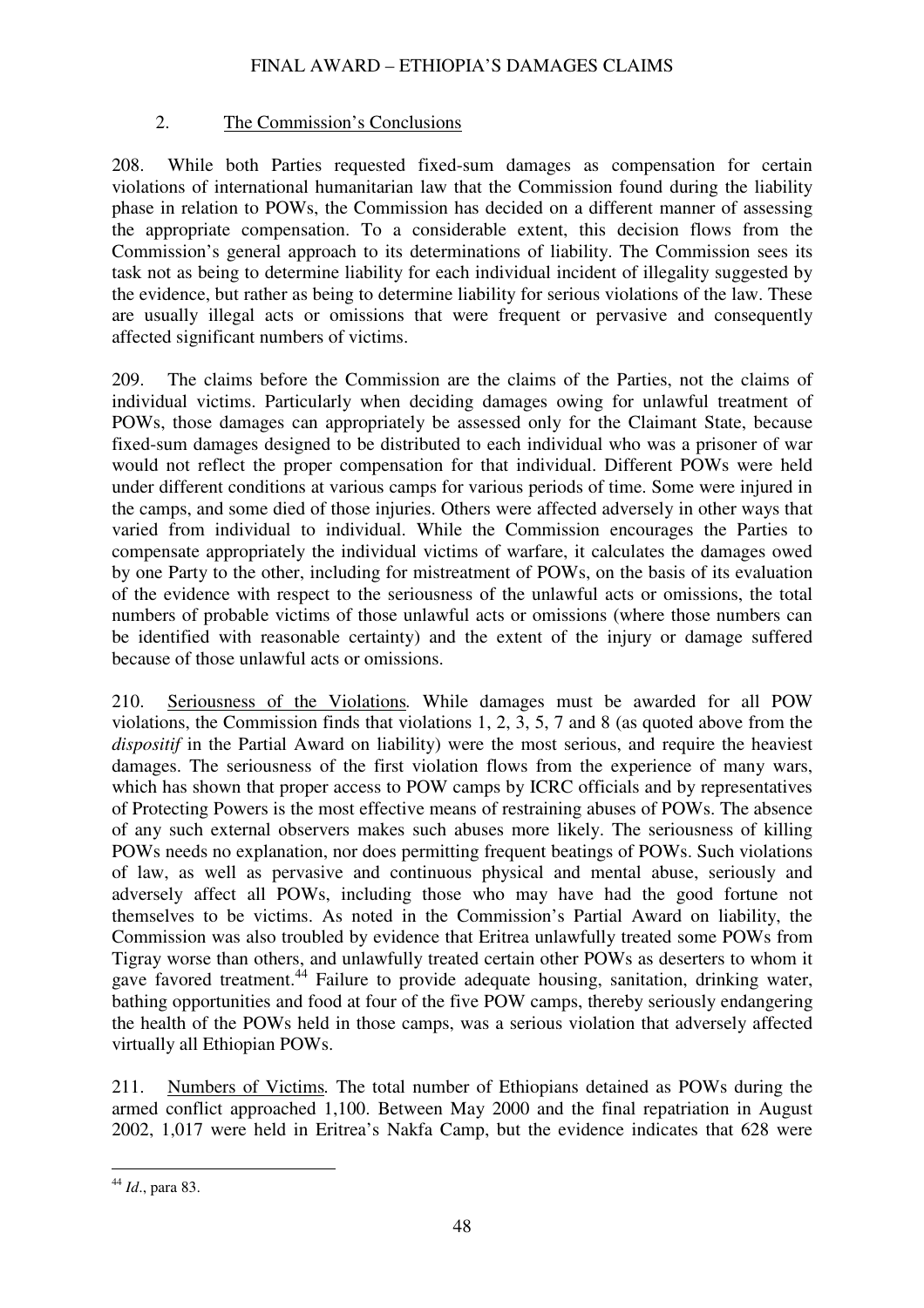released and repatriated between December 2000 and March 2001. The others were not released and repatriated until August, 2002.

212. Seriousness of Injuries*.* The nature of the most serious violations was such that serious and lingering physical and mental injuries were inevitable. The Commission also noted in its Partial Award on liability that it was "sadly impressed" by the high number (said to be approximately fifty) of the Ethiopian POWs who died in the Eritrean POW camps.<sup>45</sup>

213. Award. On the basis of the above considerations, the Commission awards Ethiopia US\$7,500,000 for the unlawful treatment of Ethiopian POWs.

## B. Treatment of Ethiopian Civilians in Eritrea

## 1. The Commission's Liability Findings

214. In its Group Number Two damages claims, Ethiopia claimed US\$2,055,188,660 in respect of injuries, including moral injuries, allegedly inflicted upon more than 120,000 Ethiopian civilians present in Eritrea at some time during the war. As with some of its other claims, Ethiopia blended together claims based on violations of the *jus in bello* and the *jus ad bellum*. The following discussion treats the portions of this claim involving the Commission's *jus in bello* liability findings. The *jus ad bellum* elements are discussed below, together with Ethiopia's other *jus ad bellum* claims. Earlier in this Award, the Commission has discussed and rejected Ethiopia's claims for large separate awards of moral damages. Ethiopia's Group Number Two claims for additional moral damages will not be further considered here.

215. Ethiopia's Claim 5 involved Eritrea's treatment of Ethiopian civilians present in Eritrea during the war. The Commission found Eritrea liable:

for the following violations of international law involving acts or omissions by its civilian officials, military personnel or others for whose conduct it is responsible:

1. For failing to ensure that Ethiopians in Eritrea who were not in detention were protected against acts or threats of violence by civilian and military police and the civilian population as required by Article 27 of Geneva Convention IV;

2. For failing to ensure Ethiopians the right to find paid employment on the same basis as nationals after the June 2000 Cease-Fire Agreement, contrary to Article 39 of Geneva Convention IV;

3. For failing to ensure that Ethiopians were able to receive medical treatment to the same extent as Eritrean nationals as required by Article 38 of Geneva Convention IV;

4. For detaining Ethiopians in police stations, prisons and jails without clear legal basis, without charge or trial or minimum procedural rights, including those under Article 75 of Protocol I, and for concealing some of these Ethiopians from the ICRC in violation of Article 143 of Geneva Convention IV;

5. For permitting Ethiopians so detained to be subjected to physical and psychological abuse and substandard living, sanitary and health conditions contrary to Articles 27 and 37 of Geneva Convention IV;

<sup>45</sup> *Id*., para. 110.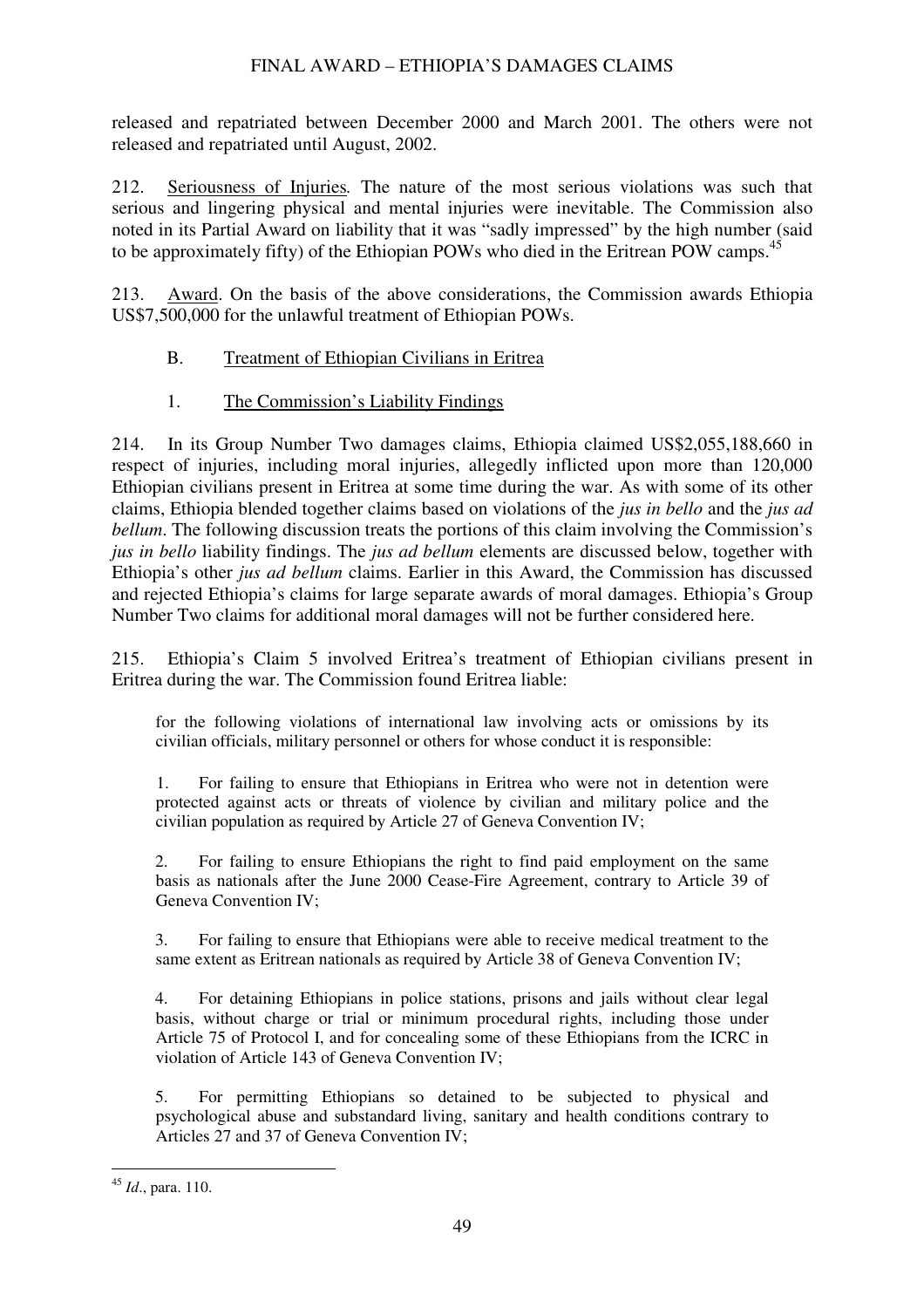6. For detaining Ethiopians at Hawshaite camp in western Eritrea during and after February 1999 without legal justification, and for permitting the Ethiopians so detained to be subjected to inhumane treatment and to inadequate food, sanitary and health conditions contrary to Article 27 and 37 of Geneva Convention IV;

7. For detaining several thousand Ethiopian civilians during and after May 2000 without sufficient justification satisfying Article 42 of Geneva Convention IV;

8. For failing to provide these detainees humane treatment and the minimum standards of food and accommodation in violation of Articles 27, 89 and 90 of Geneva Convention IV;

9. For permitting these detainees to be subjected to acts of violence and physical abuse by camp guards, and in particular, for permitting untrained and undisciplined camp guards to use indiscriminate and excessive lethal force against detainees at Wi'a detention camp in July 2000, causing numerous deaths and serious injuries;

10. For expelling several thousand Ethiopians from Eritrea directly from detention camps, prisons and jails during the summer of 2000 under conditions that did not allow them to protect their property or interests in Eritrea;

11. For failing to ensure the safe and humane repatriation of departing Ethiopians in transports that were not conducted or supervised by the ICRC; and

12. For allowing the seizure of property belonging to Ethiopians departing other than from detention camps, prisons and jails, and otherwise interfering with the efforts of such Ethiopians to secure or dispose of their property.<sup>46</sup>

#### 2. Ethiopia's Claims

216. Ethiopia's Group Number Two compensation claims did not specifically address the Commission's liability findings. Ethiopia instead contended that the Commission's liability findings showed Eritrean violations of international law to have been so serious and pervasive as to establish that every one of the 120,000 Ethiopians in Eritrea experienced some violation. Hence, Ethiopia asserted, it should be awarded additional compensation in respect of every one of the 120,000. Ethiopia did not present new evidence regarding the frequency or extent of violations, but it did submit lists of witness declarations previously in the liability record said to show the severity and extent of violations.

217. Ethiopia calculated its claims using a variant of the approach used in its Group Number One claims. It first divided all of the estimated 120,000 Ethiopians located in Eritrea when the war began into three categories, contending that persons in each category suffered broadly similar levels of mistreatment warranting similar compensation. In devising its three categories, Ethiopia noted that the Commission's liability Award indicated that the nature and extent of Eritrea's violations varied over time, with a significant deterioration of Ethiopians' treatment during and after Ethiopia's invasion of Eritrea in May 2000.

218. Ethiopia's first category ("Category I"), said to contain 35,000 persons, included Ethiopians who left Eritrea before May 2000, including some detained under abusive

<sup>&</sup>lt;sup>46</sup> Partial Award, Civilians Claims, Ethiopia's Claim 5 Between the Federal Democratic Republic of Ethiopia and the State of Eritrea (December 17, 2004) [hereinafter Partial Award in Ethiopia's Civilians Claims], *dispositif*, Section VIII.D.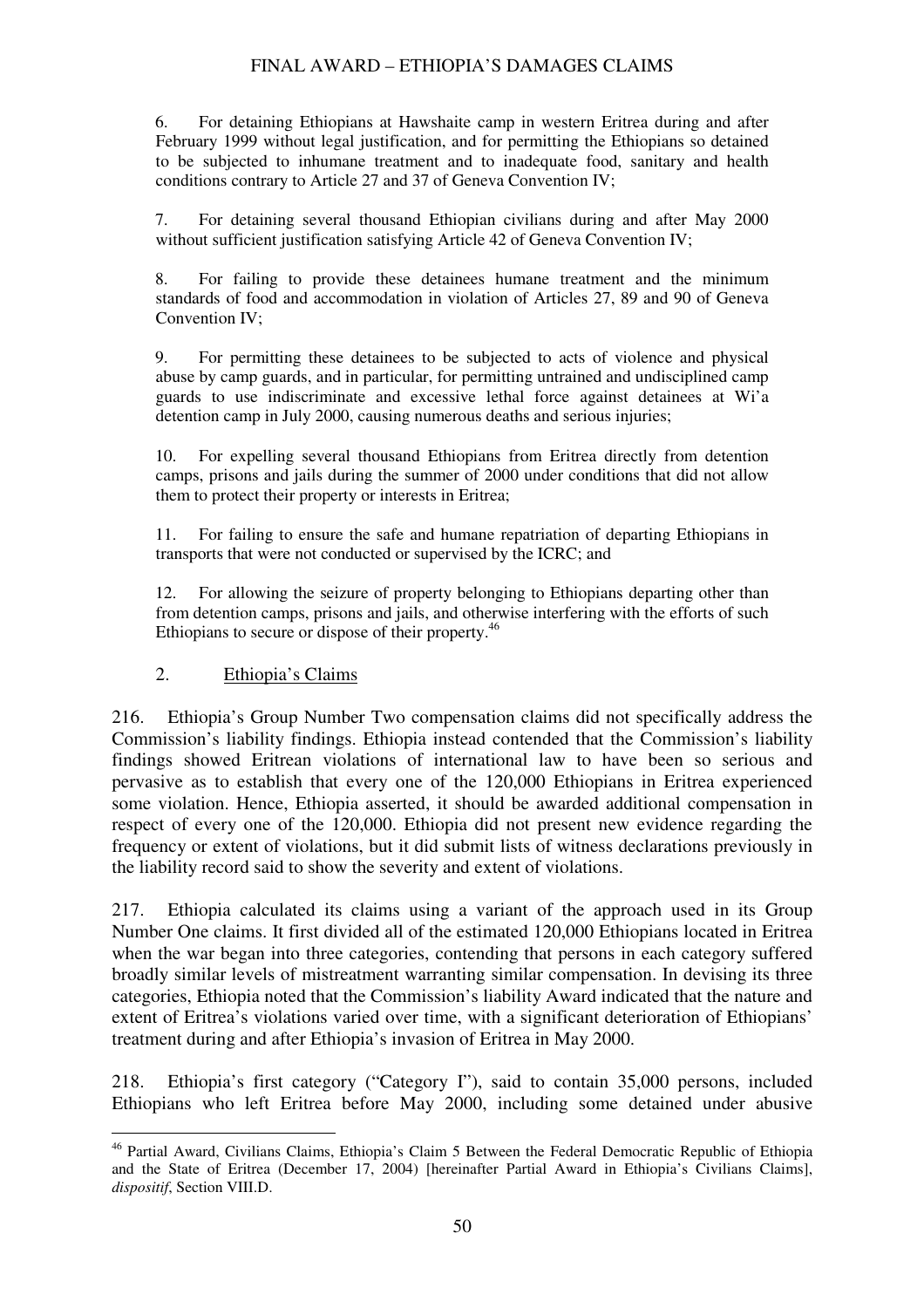conditions at the Hawshaite camp beginning in February 1999. (The Parties dispute the number detained at Hawshaite.) The second category ("Category II"), with 69,700 persons, included all Ethiopians remaining in Eritrea as of May 2000, but who were not detained in Eritrean detention camps. The third category ("Category III"), of 15,300 persons, included Ethiopians remaining in Eritrea as of May 2000 who were detained in such camps. These groups were then further divided in calculating Ethiopia's damages claims, reflecting different departure dates and other variable factors.

219. For all three categories, Ethiopia claimed damages based on an estimate of the lifetime earnings of Ethiopian nationals working in Eritrea, had they worked there all their lives undisturbed by political change, aging or other events. Lifetime earnings were estimated through a complex process. Ethiopia first estimated the occupations of Ethiopians working in Eritrea, based on a statistical sample of 384 persons drawn from 30,073 persons listed in a "Compilation of Ethiopian Nationals Who Suffered Loss, Damage, or Injury Under Statement of Claim No. 5" prepared by Ethiopia's Disaster Prevention and Preparedness Commission (the "DPPC Compilation"). The 384 individuals in the sample then were grouped into nine occupational groups. Salaries for each group were obtained from "a regional government official familiar with the economic conditions of Ethiopians living in Eritrea during the war," and from Ethiopians living in Eritrea when war began.

220. The ensuing calculations produced an estimated weighted average annual income of Ethiopians in Eritrea of US\$1,684, several times the corresponding figure for Ethiopia and the amount of various estimates of per capita gross domestic product in Eritrea. Life expectancies were calculated by determining the average age of a sample of returning Ethiopians (28.9 years), and subtracting this from the average life expectancy of persons of that age (44.3 years), giving a remaining life expectancy of 15.4 years. Average annual income was multiplied by that remaining life expectancy, giving projected lifetime income of Ethiopians in Eritrea of US\$25,934. This amount was not reduced to present value, or otherwise adjusted to reflect factors such as the effect of aging on earning capacity. As with its Group Number One damages claims, Ethiopia contended that various percentages of lost future income reflected the gravity and frequency of particular types of violations.

221. Ethiopia's Category I Claims. Ethiopia claimed US\$509,932,000 with respect to 35,000 persons said to fall in Category I. This included US\$9,012,000 in respect of 3,000 persons held for a period at Hawshaite camp after Ethiopia's success in Operation Sunset, plus claims for material and moral damages and for lost property for the 35,000. These equaled US\$14,312 per individual, including US\$9,077 in material damages (lost income), US\$4,114 in moral damages, and US\$1,121 for lost property. For this category, Ethiopia submitted that 35% of future earnings (US\$9,077 per person) was "an appropriate differential." Ethiopia offered no new evidence or statistical or other analysis to support the estimate of 35%.

222. As indicated above, Ethiopia's claims for moral damages as a separate and additional element of the Commission's damages Awards have been dismissed and will not be considered further. The claim for US\$1,121 per capita for property loss was derived from another statistical sample of property losses claimed by persons listed in the DPPC Compilation.

223. Ethiopia's Category II Claims. Ethiopia claimed US\$1,213,362,700 for its Category II. This group included an estimated 69,700 persons remaining in Eritrea as of May 2000, but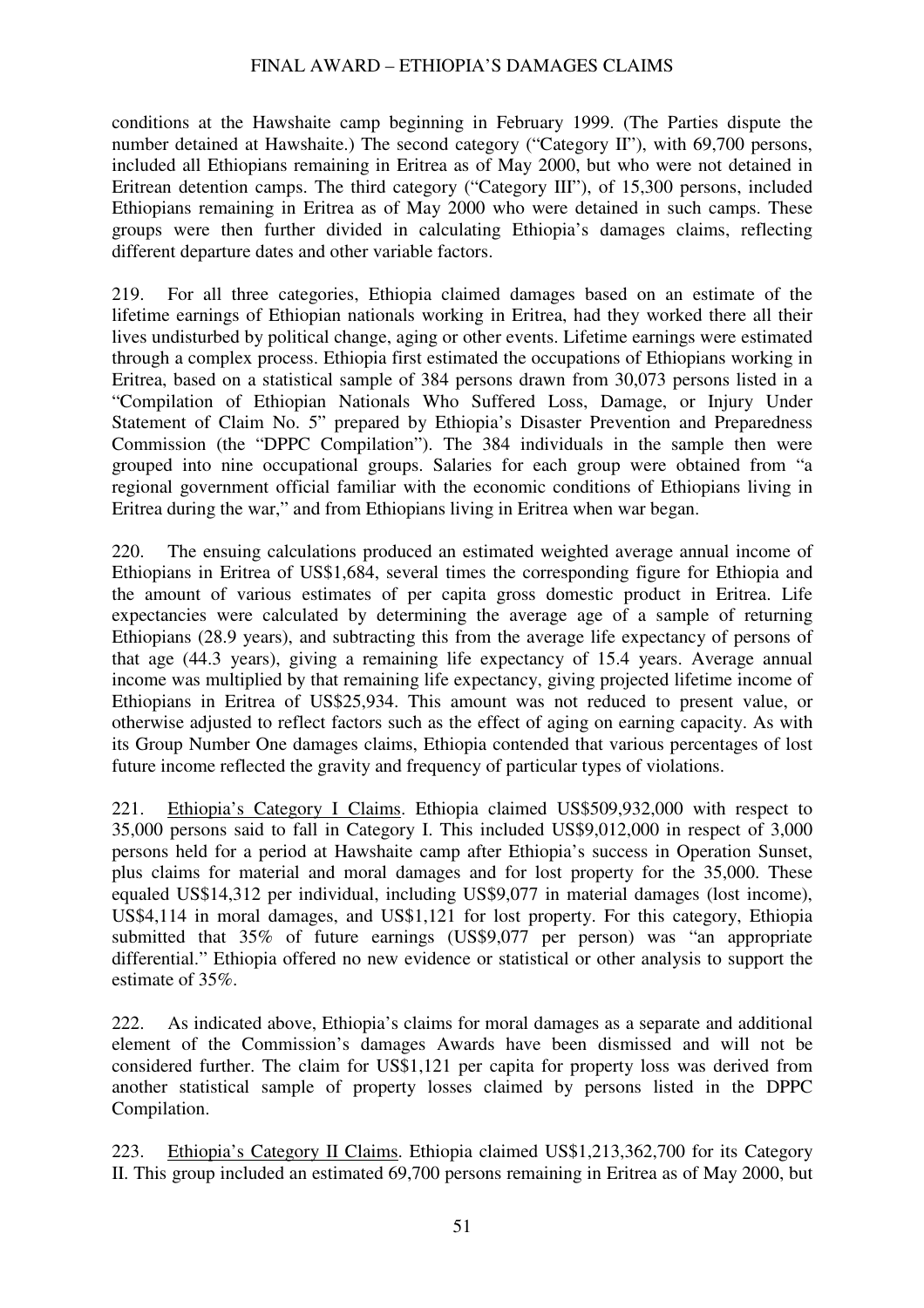who were not detained in Eritrean detention camps. Ethiopia divided this category into subgroups, because some of the Commission's liability findings applied only to limited groups of persons or only during May through December 2000 (which Ethiopia regarded as the end of the Commission's jurisdictional period). Ethiopia contended that every person in Category II experienced one or more of the violations affecting persons in Category I, and was also at risk of additional violations found by the Commission after May 2000.

224. Ethiopia argued that persons in Category II were exposed to more egregious forms of Eritrean behavior and were at risk for a longer period of time, and hence that per capita compensation levels should be increased accordingly. Ethiopia claimed 45% of projected lifetime earnings as material damages in respect of each of 36,700 people in one subgroup (US\$11,670 per person). It claimed 50% (US\$12,967) with respect to each of 33,000 people said to be covered by the Commission's liability finding regarding departure from Eritrea under unsafe and inhumane conditions.

225. Ethiopia again sought large moral damages; these claims have been dismissed. Ethiopia also claimed US\$1,121 per capita for property loss for each of 31,200 persons; the lower number reflects the fact that many departures (and associated property losses) occurred after December 2000.

226. Ethiopia's Category III Claims. Finally, Ethiopia claimed US\$331,893,960 for Category III, involving persons detained under harsh conditions in Eritrean detention camps after May 2000. Ethiopia previously contended that there were 7,000 such detainees; it maintained at this stage that further analysis showed the correct number to be 15,300. Ethiopia claimed different amounts for sub-groups within this category, believing that for jurisdictional reasons it could not claim for property losses and poor conditions of departure for persons who left after December 2000.

227. Ethiopia contended that persons in Category III experienced particularly severe suffering and abuse, and it accordingly sought higher percentages of projected lifetime earnings and larger damages for moral injury for them. By way of illustration, Ethiopia sought US\$21,824 in respect of the losses of each of 13,800 people (the largest single group in Category III). It also sought additional damages for persons killed or injured by the July shootings at Wi'a camp, and for property losses. It also sought substantial moral damages, claims that have been dismissed.

# 3. Eritrea's Response

228. Eritrea vigorously contested the size of Ethiopia's damages claim and much of its analysis. Among other things, Eritrea contended that Ethiopia misconstrued or disregarded the Commission's liability findings, and sought compensation for thousands of people who left Eritrea for reasons for which Eritrea is not legally responsible. It maintained that Ethiopia's percentages of assumed lost future earnings were wholly arbitrary and unproven, and criticized basing the claim on inflated hypothetical annual earnings in Eritrea. It maintained that Ethiopia's evidence did not prove losses of salary income of the magnitude asserted, and that claims forms and other evidence previously filed by Ethiopia showed that the salary levels of Ethiopians in Eritrea were far lower than Ethiopia claimed. Eritrea also urged that evidence previously filed by Ethiopia did not bear out its present claims of widespread unemployment or disability among Ethiopians who left Eritrea.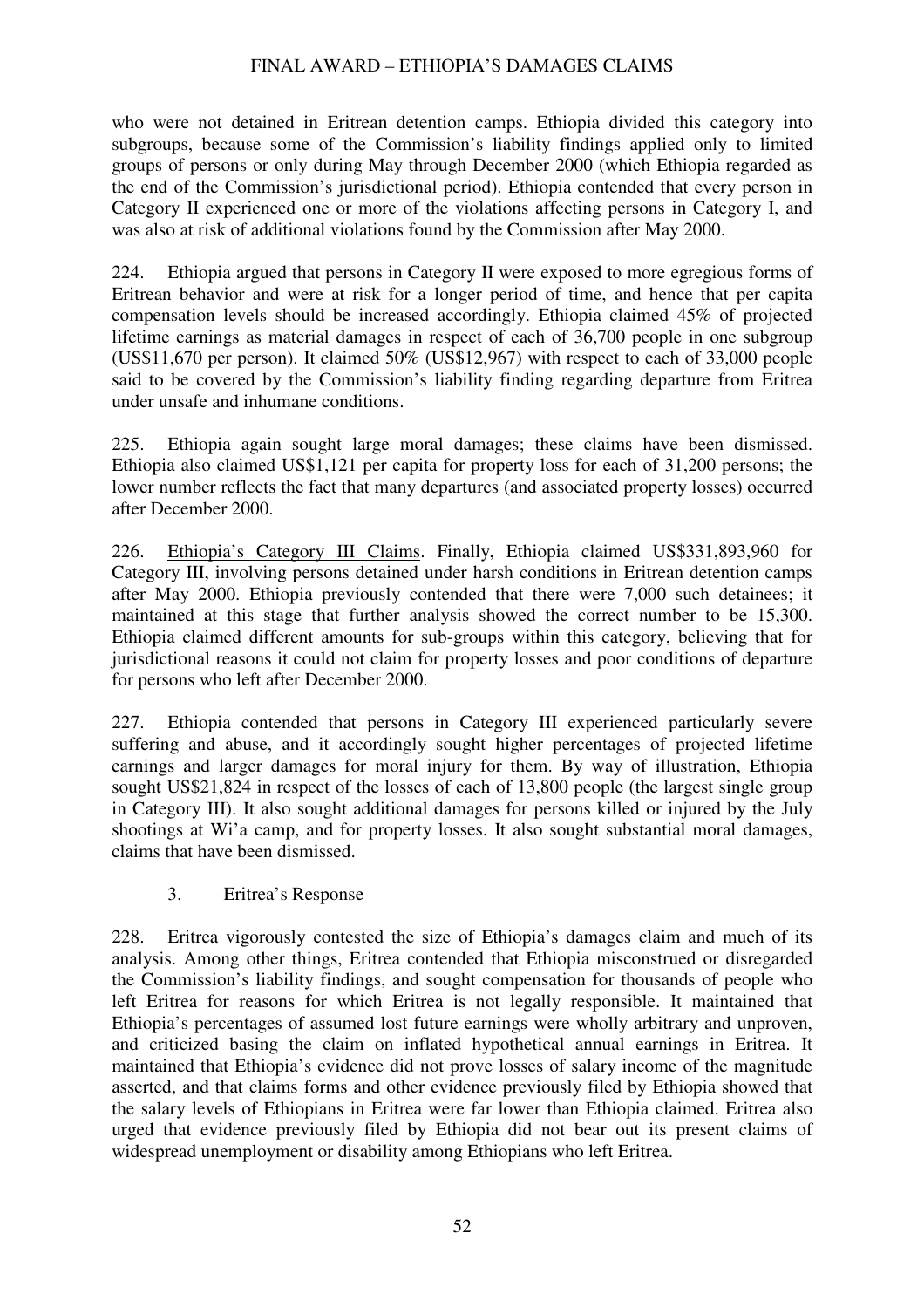229. Eritrea disputed information in the sample Ethiopia used to determine average salary levels, introducing Eritrean government records showing incomes for many persons in the sample that were much lower than Ethiopia claimed. Eritrea also criticized Ethiopia's lists of previous witness declarations said to show the frequency of Eritrea's violations. It contended that Ethiopia mischaracterized many of these declarations, and that it continued to rely upon witnesses who had been impeached during the earlier proceedings. Eritrea also accused Ethiopia of extensive double counting, both in these lists and in calculating its damages claims.

230. Eritrea questioned Ethiopia's doubling of the number of civilians allegedly held in Eritrean detention camps, and responded in considerable detail to Ethiopia's claims for damages for persons who left Eritrea after May 2000 in government transports. Eritrea maintained that the evidence showed that the ICRC played a significant role in most departures, and that only a few people left without ICRC involvement.

## 4. The Commission's Conclusions: Introductory Comments

231. The Commission understands the logic of the manner in which Ethiopia organized its Group Number Two damages claims. Nevertheless, this approach has created difficulties for the Commission. The claims were not directly related to the Commission's actual *jus in bello* liability findings. Key estimates regarding the frequency of violations and the numbers of victims were not connected to the evidence. *Jus in bello* and *jus ad bellum* elements were woven together. Damages were calculated using techniques that did not appear appropriate in the circumstances.

232. As with some of Ethiopia's Group Number One damages claims, the Commission does not accept the use of percentages of projected lifetime earnings in Eritrea as the basis for determining compensation. It does not believe these provide an appropriate reference, absent evidence of permanent or long-lasting loss or impairment of individuals' physical or psychological abilities. Moreover, if projected earnings were to be used, the benchmark would have to be potential earnings in Ethiopia, not in Eritrea. Individual Ethiopians working in Eritrea did not have the assured legal right to remain there permanently, and there was insufficient basis for Ethiopia's seeming premise that "but for" the war, they would have done so. The Commission also doubts the huge differential Ethiopia portrayed between Ethiopians' earnings in Eritrea and their earnings in Ethiopia. The Commission found in its Partial Award in Ethiopia's Civilians Claims that many Ethiopians in Eritrea "had limited financial resources and held low paying jobs."<sup>47</sup> Ethiopia's evidence at the liability phase also suggested a different picture. A 2002 UN report in the record indicated that most returnees from Eritrea were persons with relatively low levels of education and skills. Further, the claimed amounts were not discounted to present value, or otherwise adjusted to reflect factors such as aging that may affect earnings.

233. Given the lack of clear correlation between several of Ethiopia's damages claims and the Commission's specific liability findings, and the lack of persuasive evidence regarding the claimed frequency of violations, the Commission's analysis does not mirror Ethiopia's presentation of its claims. The Commission has instead sought to assess damages due within the framework of its actual liability findings and on the basis of the evidence previously in the record.

<sup>47</sup> *Id*., para. 11.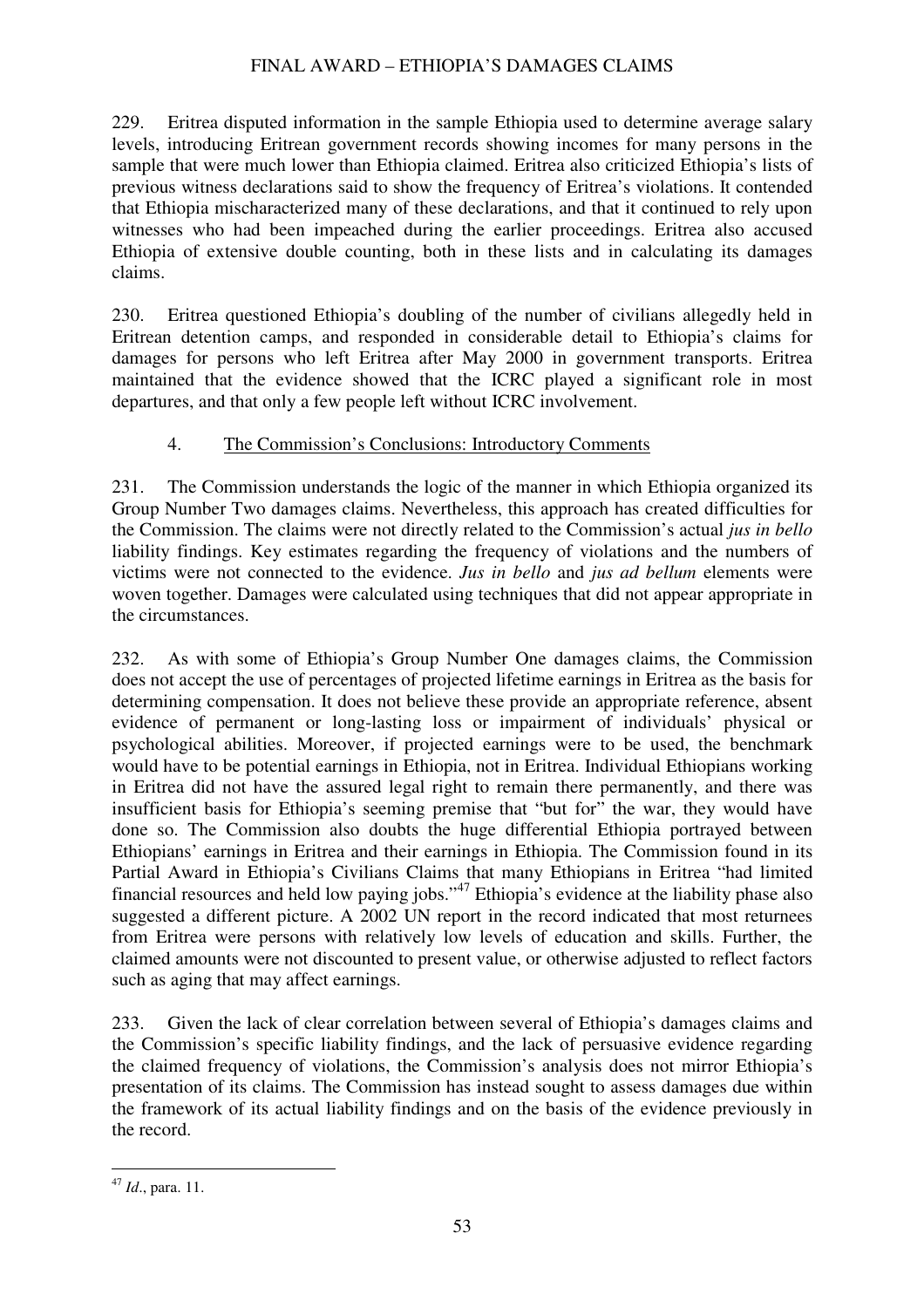234. This assessment must take account of the number of Ethiopians in Eritrea potentially affected by Eritrean violations. In its Partial Award in Ethiopia's Civilians Claims, the Commission estimated a pre-war Ethiopian population in Eritrea in the order of 110,000- 120,000. 48 The Commission estimated that between 20,000 and 25,000 Ethiopians left Eritrea in the summer and fall of 1998, soon after the war began.<sup>49</sup> Indeed, the record included multiple reports suggesting that the number leaving during this early period may have been closer to 30,000.

235. Some Ethiopians leaving Eritrea during the early months of the war doubtless suffered difficulty and discomfort, but the evidence did not indicate frequent abuse of the kinds identified in the Commission's liability findings during this period. Thus, approximately 25,000 persons who left early in the war should be subtracted from the relevant population. The Commission also found that "perhaps 5,000 Ethiopians left Eritrea during 1999,"<sup>50</sup> further reducing the number potentially exposed to the significant violations the Commission identified in the final stages of the war and its aftermath.

## 5. The Commission's Conclusions

236. The Commission found Eritrea liable for a number of violations of the *jus in bello*, of varying gravity and extent. In some cases, it was possible from the record to determine with reasonable certainty the probable number of victims, providing an important reference point in assessing the compensation due. In other cases, the evidence did not support such quantification.

237. Failure to Protect From Threats and Violence*.* The Commission first found Eritrea liable "for failing to ensure that Ethiopians in Eritrea who were not in detention were protected against acts or threats of violence by civilian and military police and the civilian population as required by Article 27 of Geneva Convention IV." As indicated in the Commission's Partial Award, the liability phase evidence included numerous accounts describing such acts.<sup>51</sup> Indeed, a few declarations alleged murders and other extreme violence against Ethiopian civilians, although these were uncorroborated and phrased in ways that led the Commission not to give them much weight. Eritrea presented rebuttal evidence showing that some of these accounts involved barroom brawls or legitimate law enforcement actions, but this was not sufficient to alter the cumulative picture.

238. It is apparent from the record that many threats were directed against Ethiopians, and that threats sometimes turned to official or private violence. Conditions worsened as the war progressed, leading to a widespread climate of anxiety and fear among Ethiopians in Eritrea. This was a serious matter, but it was not possible to determine accurately the number of incidents or the number of Ethiopians affected. The size of the Ethiopian population in Eritrea offered one reference point, particularly the male population who appeared to have been the principal targets of serious abuse on the streets. Taking account of factors such as the size of the vulnerable population and the number of accounts alleging threats or violence, the Commission awards Ethiopia US\$2,000,000 for failure to protect Ethiopian civilians in Eritrea from threats and violence.

<sup>48</sup> *Id*., para. 6.

<sup>49</sup> *Id*., para. 7.

<sup>50</sup> *Id*.

<sup>51</sup> *Id*., paras. 40-43.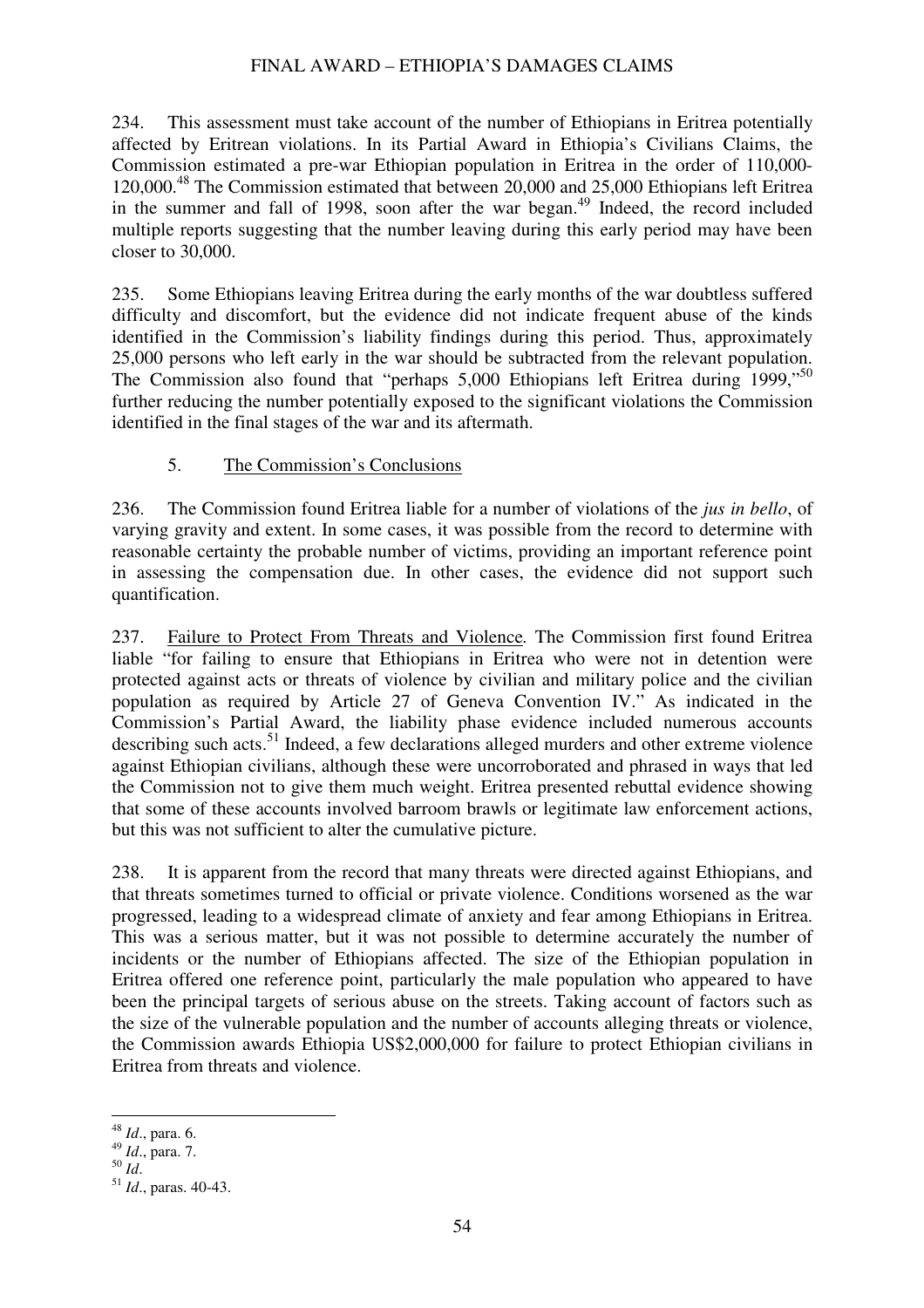239. Failure to Ensure Access to Employment*.* The Commission found Eritrea liable "[f]or failing to ensure Ethiopians the right to find paid employment on the same basis as nationals after the June 2000 Cease-Fire Agreement, contrary to Article 39 of Geneva Convention IV." This finding was based upon the Commission's assessment of the totality of the circumstances after the ceasefire, "including the widespread discharge of Ethiopians by public and private employers, their ejection from public housing and the widespread if not total termination of Ethiopians' business licenses." 52

240. The evidence did not clearly show how many persons lost or could not obtain employment on account of conduct attributable to the Government of Eritrea, although many people apparently were affected. Analysis was further complicated because the period covered by this finding was a time of economic and social turmoil in Eritrea after Ethiopia's invasion in May and June 2000, affecting both Eritreans and Ethiopians. And, while many Ethiopians may have joined the post-war exodus from Eritrea because they were unemployed, others left for other reasons.

241. In assessing the extent of damages, the Commission has taken as one reference point the earnings that individuals might have lost in Ethiopia on account of becoming unemployed in Eritrea and having to return to Ethiopia. It has also taken into account that many Ethiopians in Eritrea were employed in casual or agricultural labor, as domestics, or in other low paying jobs. Taking account of these and other circumstances, the Commission awards Ethiopia US\$1,500,000 for failure to ensure Ethiopian civilians in Eritrea access to employment.

242. Access to Medical Care*.* The Commission found Eritrea liable "for failing to ensure that Ethiopians were able to receive medical treatment to the same extent as Eritrean nationals as required by Article 38 of Geneva Convention IV." This finding was based on a limited amount of evidence indicating that public hospitals, particularly in Asmara where most Ethiopians lived, "often" or "by and large" refused to treat Ethiopians. Several witness declarations indicated that medical care was available to Ethiopians through private clinics and physicians, but that it had to be paid for. Some declarants did not claim to have been denied care in public hospitals, instead indicating they did not seek care in the belief it would be refused. Other declarations complained about the poor quality of care, not that it was unavailable. There was rebuttal evidence showing that some Eritrean hospitals did care for some Ethiopians.

243. The evidence did not show that this violation by Eritrea affected large numbers of people or caused widespread or significant injury, and Eritrea's rebuttal evidence suggested that there was not a uniform government policy of refusing access to care. Accordingly, the Commission awards Ethiopia US\$50,000 for failure to ensure that Ethiopian civilians in Eritrea had equal access to medical care.

244. Wrongful Detention and Abusive Treatment While in Custody*.* The Commission found Eritrea liable for "detaining Ethiopians in police stations, prisons and jails without clear legal basis, without charge or trial or minimum procedural rights," "for concealing some of these Ethiopians from the ICRC," and for permitting those detained "to be subjected to physical and psychological abuse and substandard living, sanitary and health conditions."

<sup>52</sup> *Id*., para. 52.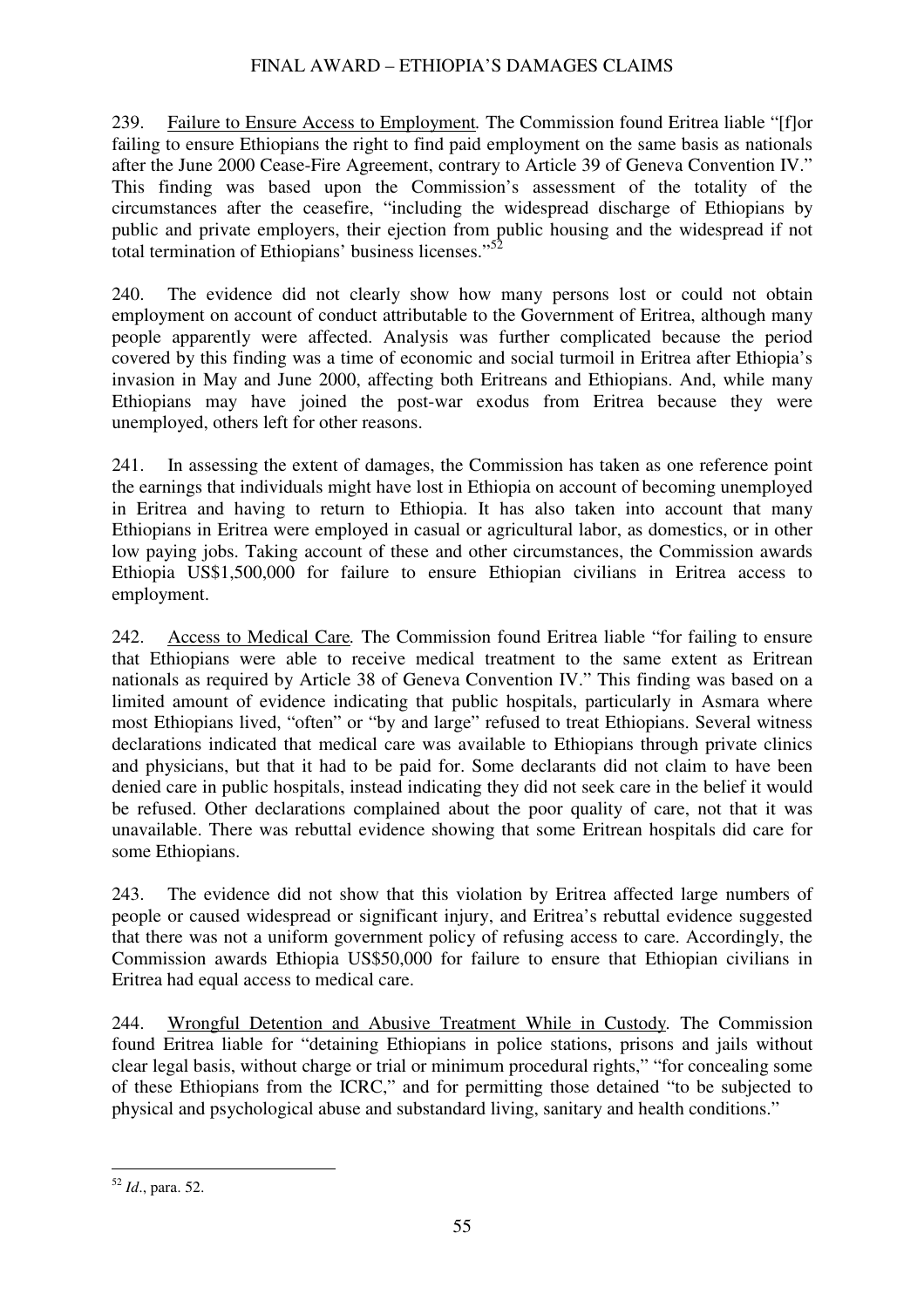245. The Commission found that "an unknown but appreciable number of Ethiopians was detained in Eritrean prisons and jails prior to May 2000" in circumstances covered by these liability findings.<sup>53</sup> These were serious violations of humanitarian law. The Commission was particularly concerned by the credible indications in the record that Ethiopian authorities sometimes moved or hid detainees to prevent access by the ICRC.<sup>54</sup> However, the number of these violations again was unclear, and the record contained conflicting indications. As the Commission noted in its Partial Award, approximately 15% of Ethiopia's 402 declarants claimed that they were detained. Several claimed they were held for long periods on suspicions related to security. Former "Fighters" or members of the Tigrayan People's Liberation Front or Tigrayan Development Authority appeared to have been particularly at risk of protracted and harsh detention on security grounds.<sup>55</sup>

246. However, the U.S. Department of State's 2001 Human Rights Report (covering the sensitive period in 2000) took a cautious position regarding the frequency of improper or abusive detentions. It concluded that "[a]n unknown *but believed to be small number* of Ethiopians, particularly men, are believed to be held in police stations, prisons, and jails in Asmara and possibly in other areas. … International monitors have access to the majority of detainees in police stations and jails."<sup>56</sup> For its part, Eritrea contended that detentions were for ordinary criminal offenses or immigration violations. Eritrea presented evidence that there were 3,000 to 4,000 arrests for immigration law violations, which the Commission found did not violate international law. 57

247. Taking account of the seriousness of the violations involved, but also of the uncertainties regarding their frequency and extent, the Commission awards Ethiopia the sum of US\$2,000,000 for wrongful detention and abusive treatment of Ethiopians in Eritrean custody.

248. Hawshaite Camp*.* The Commission found Eritrea liable "for detaining Ethiopians at Hawshaite camp in western Eritrea during and after February 1999 without legal justification, and for permitting the Ethiopians so detained to be subjected to inhumane treatment and to inadequate food, sanitary and health conditions." The Commission noted that the evidence regarding detentions at Hawshaite, while "not extensive," established an unrebutted *prima facie* case that "a significant number of Ethiopians" was detained there for several months during 1999.<sup>58</sup> In the case of Hawshaite, Ethiopia framed its damages claim on the basis of the Commission's liability finding, claiming US\$3,004 per victim, consisting of US\$2,593 for material damages calculated on the basis of purported lost earnings and US\$411 for a moral damages component. Ethiopia claimed a total of US\$9,012,000 for the 3,000 detainees it alleges were at Hawshaite.

249. In the damages proceedings, the Parties sharply disagreed regarding the number of persons detained at Hawshaite. Eritrea contended that there were far fewer than the 3,000 Ethiopia alleged to be held there. The record regarding Hawshaite, while sparse, was sufficient to show that a considerable number of people were held there, some for substantial

<sup>53</sup> *Id*., para. 75.

<sup>54</sup> *Id*., paras. 74 & 75. *See also* Partial Award in Ethiopia's POW Claims, paras. 55-62.

<sup>55</sup> Partial Award in Ethiopia's Civilians Claims, para. 74.

<sup>&</sup>lt;sup>56</sup> Country Reports on Human Rights Practices for 2001, Eritrea (U.S. Department of State, Mar. 4, 2002), *available at* http://www.state.gov/g/drl/rls/hrrpt/2001/af/8370.htm (visited Aug. 14, 2009). (Emphasis added.) 57 Partial Award in Ethiopia's Civilians Claims, para. 71.

<sup>58</sup> *Id*., para. 78.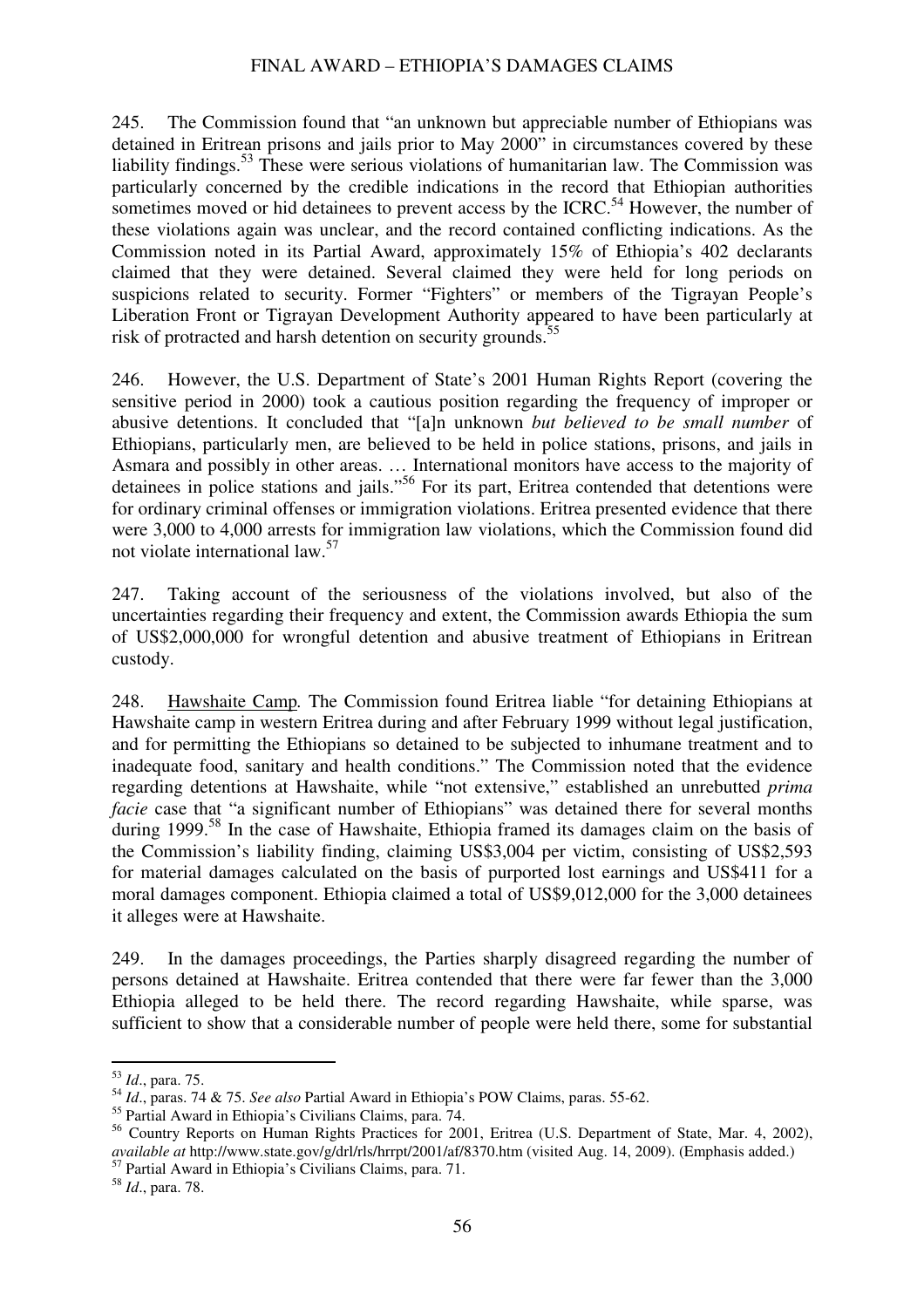periods, under very poor and abusive conditions. Taking account of the available evidence, the Commission awards compensation in the amount of US\$1,500,000 in respect of the harsh treatment of detainees at Hawshaite.

250. Detentions After May 2000*.* The Commission made several related liability findings involving the detention of large numbers of Ethiopian civilians in Eritrea under harsh conditions during and after May 2000. It found Eritrea liable "for detaining several thousand Ethiopian civilians during and after May 2000 without sufficient justification," and for "failing to provide these detainees humane treatment and the minimum standards of food and accommodation." It also found Eritrea liable "for permitting these detainees to be subjected to acts of violence and physical abuse by camp guards, and in particular, for permitting untrained and undisciplined camp guards to use indiscriminate and excessive lethal force against detainees at Wi'a detention camp in July 2000, causing numerous deaths and serious injuries." The Commission addresses its findings relating to the use of force at Wi'a camp separately below.

251. In the current proceedings, the principal disagreement between the Parties involved the numbers of Ethiopians who were detained by Eritrea during this period. At the liability phase, Ethiopia contended that approximately 7,000 Ethiopians were detained, and this claim was noted in the Commission's Partial Award. <sup>59</sup> However, the Partial Award also cited ICRC reports referring to smaller numbers of Ethiopian civilians held in camps (although it was not clear if the ICRC visited all of the locations where detainees were held), as well as a U.S. State Department report citing a range of 10,000 to 20,000 persons in varying forms of confinement or restraint. 60

252. At the damages phase, Ethiopia contended that further study showed that there were approximately 15,000 detainees, more than twice the number previously claimed. Eritrea disputed this claim.

253. The Commission's review of the conflicting evidence suggests that the number of detainees probably was larger than the 7,000 cited by Ethiopia at the liability phase, but was not as large as now claimed. (While the Commission's Partial Award noted Ethiopia's claim that there were 7,000 detainees, it did not make a finding that this was the number, and indeed cited other evidence seemingly inconsistent with that claim. Accordingly, questions of *res judicata* do not arise.) The evidence did show that detainees were held under harsh, improvised conditions, and often experienced brutal treatment.

254. Taking account of the available evidence, and of the harsh conditions under which significant numbers of Ethiopians were detained without sufficient justification, the Commission awards compensation of US\$10,000,000 for these detentions.

255. Deaths and Injuries at Wi'a Camp. The Commission found Eritrea liable for permitting detainees "to be subjected to acts of violence and physical abuse by camp guards, and in particular, for permitting untrained and undisciplined camp guards to use indiscriminate and excessive lethal force against detainees at Wi'a detention camp in July 2000, causing numerous deaths and serious injuries." The award of compensation immediately above takes into account the violence and abuse directed against detainees by

<sup>59</sup> *Id*., para. 100.

<sup>60</sup> *Id*.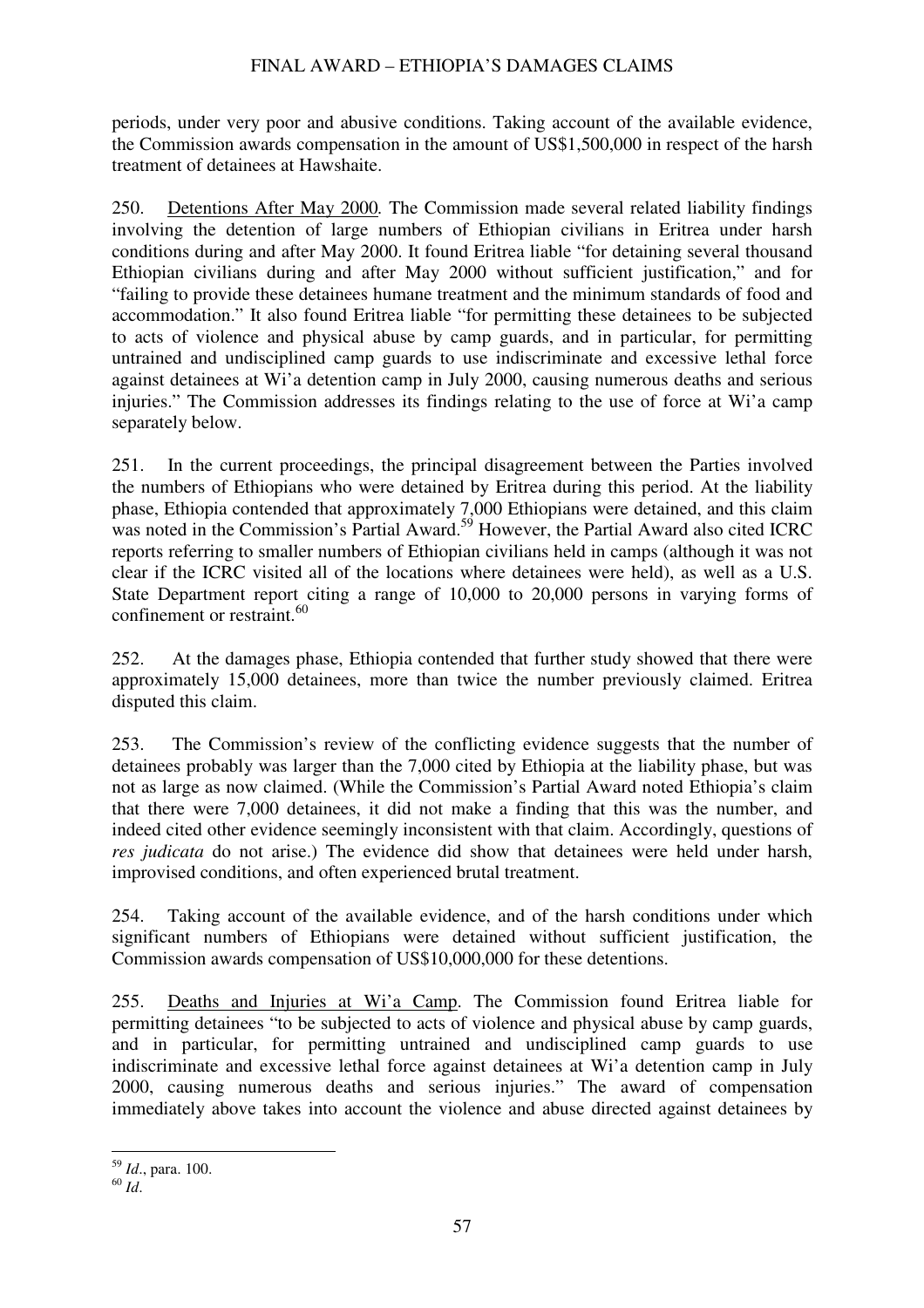some camp guards. However, the Commission was particularly concerned in its liability finding about a serious shooting incident at the Wi' a Camp on July 11, 2000, in which guards killed at least fifteen detainees and injured at least another sixteen. An additional award is required in relation to this incident. In consideration of that incident and other conditions at the camp, the Commission awards compensation in the amount of US\$500,000 for deaths and injuries at Wi' a Camp.

256. Expelled Detainees' Property. The Commission found Eritrea liable "for expelling several thousand Ethiopians from Eritrea directly from detention camps, prisons and jails during the summer of 2000 under conditions that did not allow them to protect their property or interests in Eritrea." The record indicated that most, if not virtually all, of the Ethiopians detained during and after May 2000 were directly expelled to Ethiopia from the places where they were held. Ethiopia contended that these detainees on average suffered property losses it converted to equal US\$1,121 per person, based on a statistical sample of property losses claimed by persons returning to Ethiopia listed in the DPPC Compilation.

257. The Commission questions whether this survey offered a reliable guide to the true amount of property losses experienced by expelled detainees. The claimed amount appears excessive, given the economic position of most Ethiopians in Eritrea, and is inconsistent with other indications in the record. For example, a June 1999 damage assessment report by the Government of Tigray submitted by Ethiopia in the earlier proceedings indicated that 14,600 persons who had left Eritrea and resettled in Tigray as of May 1999 claimed to have lost property estimated at 34,000,000 birr. This self-appraisal of losses equaled about 2,330 birr per capita, roughly US\$290 at an exchange rate of birr 8:US\$1. This figure (while perhaps high, as self-appraisals of losses often are) seemed a more reliable point of reference.

258. Based on its review of a limited record, the Commission awards Ethiopia the sum of US\$2,000,000 for not protecting expelled detainees' property.

259. Other Departing Ethiopians' Property. The Commission found Eritrea liable for "allowing the seizure of property belonging to Ethiopians departing other than from detention camps, prisons and jails, and otherwise interfering with the efforts of such Ethiopians to secure or dispose of their property." Ethiopia again calculated its claim based on an assumed loss of US\$1,121 worth of property per capita, as derived from the DPPC Compilation. Ethiopia claimed this amount in respect of every Ethiopian adult and child who left Eritrea at any time during the Commission's jurisdictional period, including those leaving before May 2000, contending that the Commission's liability finding regarding loss of departees' property applied throughout this period. This is not correct. The Commission's finding related only to Ethiopians who departed between May 2000 and the end of December 2000. The finding was set out in a separate section of the Partial Award captioned "Claims After May 2000," and the related discussion in the text of the Partial Award clearly concerned only events during and after May 2000.<sup>61</sup>

260. Ethiopia provided no additional evidence to support its claim that Ethiopians who left Eritrea during the relevant period possessed and lost significant amounts of property (although there was evidence that many Ethiopians returning to Ethiopia were largely destitute and required assistance from relief agencies). Ethiopia's claim that there were extensive losses of property from actions attributable to Eritrea was at odds with the

<sup>61</sup> *Id*., paras. 132-135.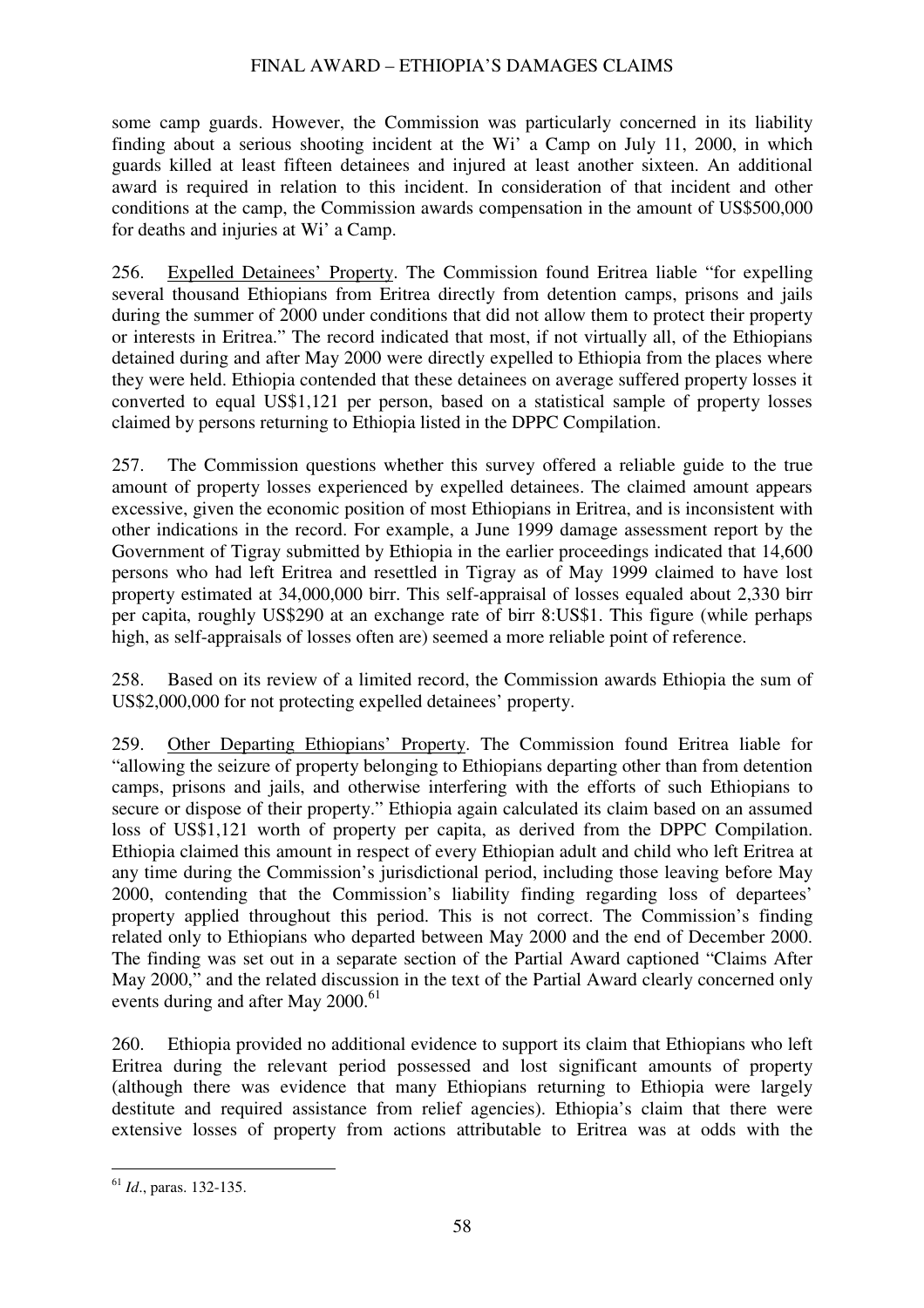observation in the Commission's Partial Award that departing Ethiopians who were not expelled had reasonable opportunity to arrange their affairs prior to departure.<sup>62</sup> Ethiopia's contentions regarding the numbers affected were also unsustainable. To assess the number of persons who potentially lost property, it is necessary to exclude those who left in 1998, 1999 and 2001. Those who were expelled directly from Eritrean detention camps also must be excluded, as their property losses are covered above. The Commission also must take account of the economic situation of Ethiopians in Eritrea, many of whom had low-paying jobs and little opportunity to acquire property. Based on the totality of the record, the Commission awards Ethiopia US\$1,000,000 for not protecting the property of other departing Ethiopians.

261. Failure to Ensure Safe and Humane Repatriation. Finally, the Commission found Eritrea liable "for failing to ensure the safe and humane repatriation of departing Ethiopians in transports that were not conducted or supervised by the ICRC." Ethiopia claimed that this finding covered more than 33,000 people. Eritrea contended that the numbers were much lower, referring, *inter alia*, to evidence previously submitted by Ethiopia suggesting that ICRC personnel frequently organized and assisted Ethiopians returning to their country.

262. The evidence cited by Eritrea did refer to substantial ICRC involvement, but was ambiguous as to time, referring to repatriations occurring through June 2002. Other documents in the record, including the ICRC's own reports and information originating from both governments, indicated that many Ethiopians made the return journey during the period at issue without ICRC involvement. Indeed, the ICRC's Annual Report for 2000 referred to having repatriated only 12,000 Ethiopians from Eritrea during 2000, the year in which the largest number of repatriations occurred. Based on its review of the evidence, the Commission concludes that many thousands of Ethiopians were returned to their country in transports that were not arranged or supervised by the ICRC. Their experiences could be harsh and sometimes dangerous, as illustrated by a video in Ethiopia's evidence showing aged and infirm deportees and small children crossing the Mareb River from Eritrea, some on the backs of Ethiopian soldiers. Nevertheless, the discomforts and distress of the trip were limited in duration, and the evidence did not establish any significant loss of life or physical injury connected with these thousands of repatriations. Accordingly, the Commission awards Ethiopia US\$1,100,000 in respect of these injuries.

# C. Treatment of Diplomatic Property and Personnel

# 1. The Commission's Liability Findings

263. Ethiopia and Eritrea each filed extensive claims for alleged damage suffered from injuries sustained by its diplomatic mission and consular post and personnel as a result of the other's alleged violations of the international law of diplomatic and consular relations.

264. In its Partial Awards in the Diplomatic Claims, the Commission noted the Parties' commendable decisions not to sever diplomatic ties throughout the armed conflict, "despite unavoidable friction and even great personal risk for diplomats and staff." Further noting that "this unusual situation has created unusual challenges for the application of diplomatic law," the Commission, in assessing liability, looked to the "foundational principle of diplomatic reciprocity" and applied the critical standard of "the impact of the events complained about on the functioning of the diplomatic mission." On this basis, the Commission made limited

<sup>62</sup> *Id*., para. 134.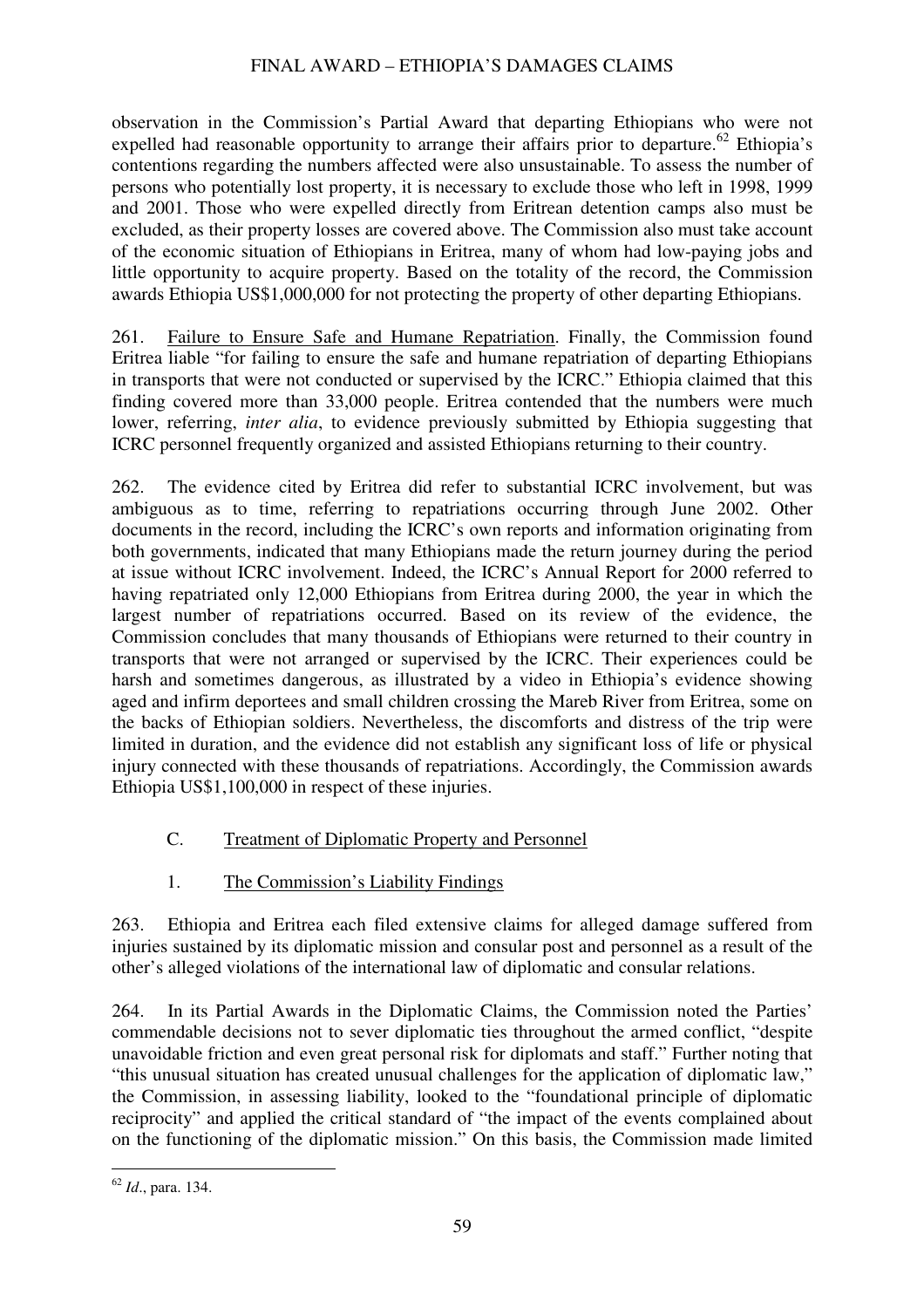findings of liability against each Party for "serious violations impeding the effective functioning of the diplomatic mission."

265. In the case of Ethiopia, the Commission found Eritrea liable for two such serious violations:

a. for violating Article 29 of the Vienna Convention on Diplomatic Relations by arresting and briefly detaining the Ethiopian Chargé d'Affaires in September 1998 and October 1999 without regard to his diplomatic immunity; and

b. having retained a box containing Ethiopian Embassy correspondence including blank passports for five years, for violating official Ethiopian diplomatic correspondence and interfering with the functioning of the mission in breach of Articles 24 and 29 of the Vienna Convention on Diplomatic Relations.

## 2. Ethiopia's Claim

266. At the damages phase, Ethiopia took the position that the Commission's liability findings for the diplomatic claims, for both Parties, "should be regarded as sufficient reparation in the form of satisfaction." Ethiopia noted that the relevant harm was suffered directly by the State or its diplomatic employees and, compared to the harm caused to civilians in other claims, was relatively minor. In the alternative, Ethiopia requested a monetary award commensurate with those awarded for personal injury and property loss. Ethiopia, which presented no new evidence at the damages phase, explicitly withdrew its *jus ad bellum* claim as it related to damages to diplomatic personnel and property.

## 3. Eritrea's Response

267. In response, Eritrea rejected any notion of reciprocal findings of satisfaction without monetary awards. Eritrea argued that Ethiopia could refrain from seeking such damages if it so chose, but Eritrea was entitled to full monetary damages for the comparatively "far greater" diplomatic liabilities assessed by the Commission against Ethiopia.

## 4. The Commission's Conclusions

268. Having reviewed the Parties' submissions and evidence submitted at the liability phase, the Commission agrees with Ethiopia that the harm it suffered was indeed nonmaterial and comparatively minor. Ethiopia failed to prove an economically measurable interference with diplomatic function in either of its successful claims. The arrest and detention of the Chargé, while a serious violation of his immunity, kept him from his official duties only for two short periods. As to the official correspondence retained by Eritrea, there was no suggestion that the Embassy or Ethiopian nationals suffered economic harm; Ethiopia did not claim for the value of the lost blank passports or other documents.

269. As recognized by the International Court of Justice in the *Corfu Channel* case, where injury is non-material and hence not compensable by restitution or compensation, the appropriate form of reparation for a State's wrongful act is satisfaction.<sup>63</sup> In the instant case, given Eritrea's serious but non-material interference with Ethiopia's Chargé and official

 $63$  Corfu Channel Case (U.K. v. Alb.), Judgment, 1949 I.C.J. REP. p. 244 (Dec. 15).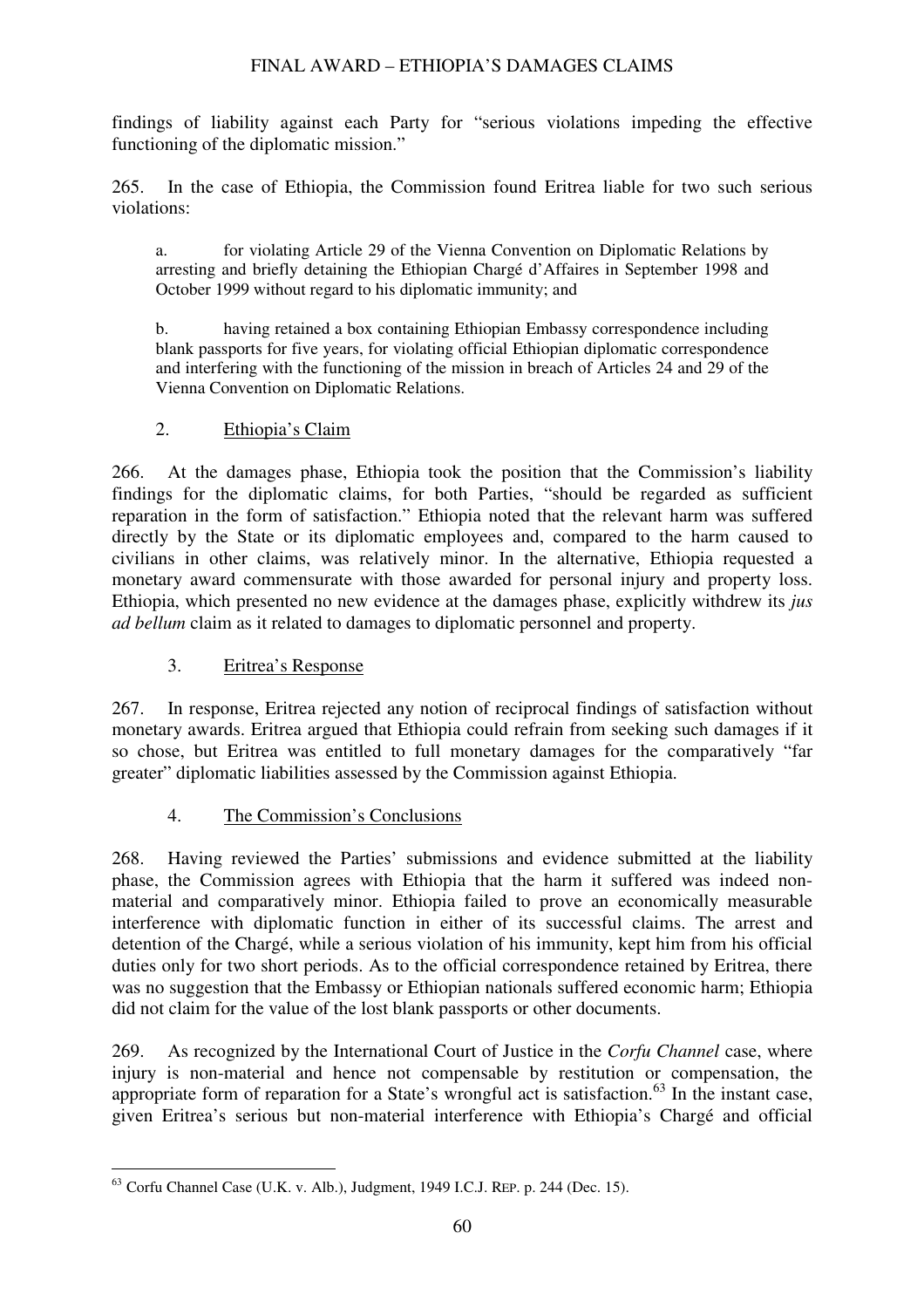correspondence, the appropriate relief is satisfaction in the form of a declaration of wrongfulness.

270. Accordingly, as appropriate reparation, the Commission reiterates its liability findings and declares that Eritrea violated the Vienna Convention on Diplomatic Relations by arresting and detaining the Ethiopian Chargé d'Affaires in September 1998 and October 1999 without regard to his diplomatic immunity, and by violating official Ethiopian diplomatic correspondence and interfering with the functioning of the Ethiopian diplomatic mission.

## XI. ETHIOPIA'S CLAIMS FOR COMPENSATION FOR ERITREA'S VIOLATION OF THE *JUS AD BELLUM*

#### A. Introduction

271. The Commission's Liability Findings*.* In response to Ethiopia's Claims 1-8, involving the *Jus Ad Bellum*, the Commission made the following findings of liability for violation of international law by Eritrea:

1. The Respondent violated Article 2, paragraph 4, of the Charter of the United Nations by resorting to armed force on May 12, 1998 and the immediately following days to attack and occupy the town of Badme, then under peaceful administration by the Claimant, as well as other territory in the Claimant's Tahtay Adiabo and Laelay Adiabo Weredas.

2. The Claimant's contention that subsequent attacks by the Respondent along other parts of their common border were pre-planned and coordinated unlawful uses of force fails for lack of proof.

3. The scope of damages for which the Respondent is liable because of its violation of the *jus ad bellum* will be determined in the damages phase of these proceedings. 64

272. The question of the scope or extent of Eritrea's responsibility for breach of the *jus ad bellum* pervaded Ethiopia's Group Number One and Group Number Two damages claims. Many very large claims rested upon the contention that Eritrea is legally responsible for particular damage as the consequence of the Commission's December 2005 finding that Eritrea violated the *jus ad bellum*, the international law rules regulating the resort to armed force, in relation to its May 1998 armed attack in the Badme area.<sup>65</sup>

273. Ethiopia sought very large fixed-sum and actual amount damages for these *jus ad bellum* claims, frequently making separate claims for similar damage on account of violations of both the *jus ad bellum* and the *jus in bello*. Ethiopia initially advanced claims for *jus ad bellum* damages for twenty-three separate types of damage:

1. internally displaced persons;

<sup>64</sup> Partial Award, *Jus Ad Bellum*, Ethiopia's Claims 1-8 Between the Federal Democratic Republic of Ethiopia and the State of Eritrea (December 19, 2005) [hereinafter Partial Award in Ethiopia's *Jus Ad Bellum* Claims], dispositif, Section IV.7.

<sup>65</sup> Partial Award in Ethiopia's *Jus Ad Bellum* Claims; Decision No. 7, *supra* note 10.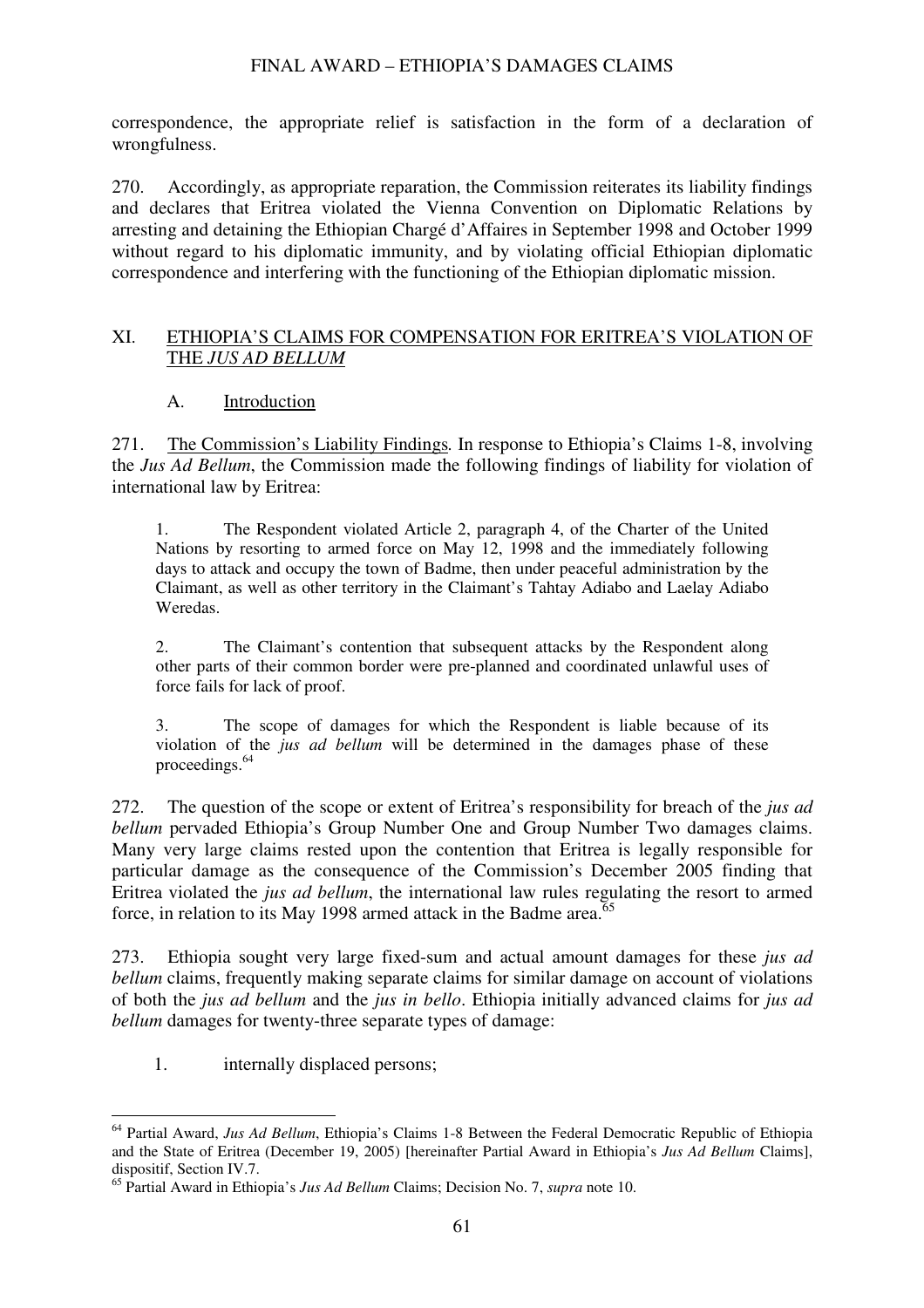- 2. civilian deaths on the war fronts;
- 3. civilian injuries on the war fronts;
- 4. civilian property damage, including religious institutions, primarily from shelling;
- 5. deaths and injuries caused by landmines;
- 6. property destruction and losses by businesses;
- 7. harm to natural resources and the environment;
- 8. strafing and bombing of the Mekele airport in 1998;
- 9. deaths of Ethiopian prisoners of war while in Eritrean camps;
- 10. costs of operating Ethiopian POW camps;
- 11. departures of Ethiopians from Eritrea;
- 12. losses of property at Eritrean ports by Ethiopian government entities, businesses, NGOs and persons;
- 13. loss of tax revenues, including loss of customs revenue related to property lost at Eritrean ports;
- 14. damage suffered by Ethiopian Airlines;
- 15. damage associated with loss of tourism;
- 16. declines in international development assistance (loss of foreign loans, grants and assistance);
- 17. loss of foreign and domestic investment;
- 18. costs of reconstructing and rehabilitating areas in Ethiopia damaged by the war;
- 19. costs of assisting internally displaced persons;
- 20. costs of assisting persons expelled or displaced from Eritrea;
- 21. loss, damage and injury suffered by Ethiopia's Road Authority;
- 22. loss of revenues from imports and exports due to disruption of trade through Ethiopia ports; and
- 23. losses due to harassment and intimidation of Ethiopian Embassy staff in Eritrea and visitors to the Embassy.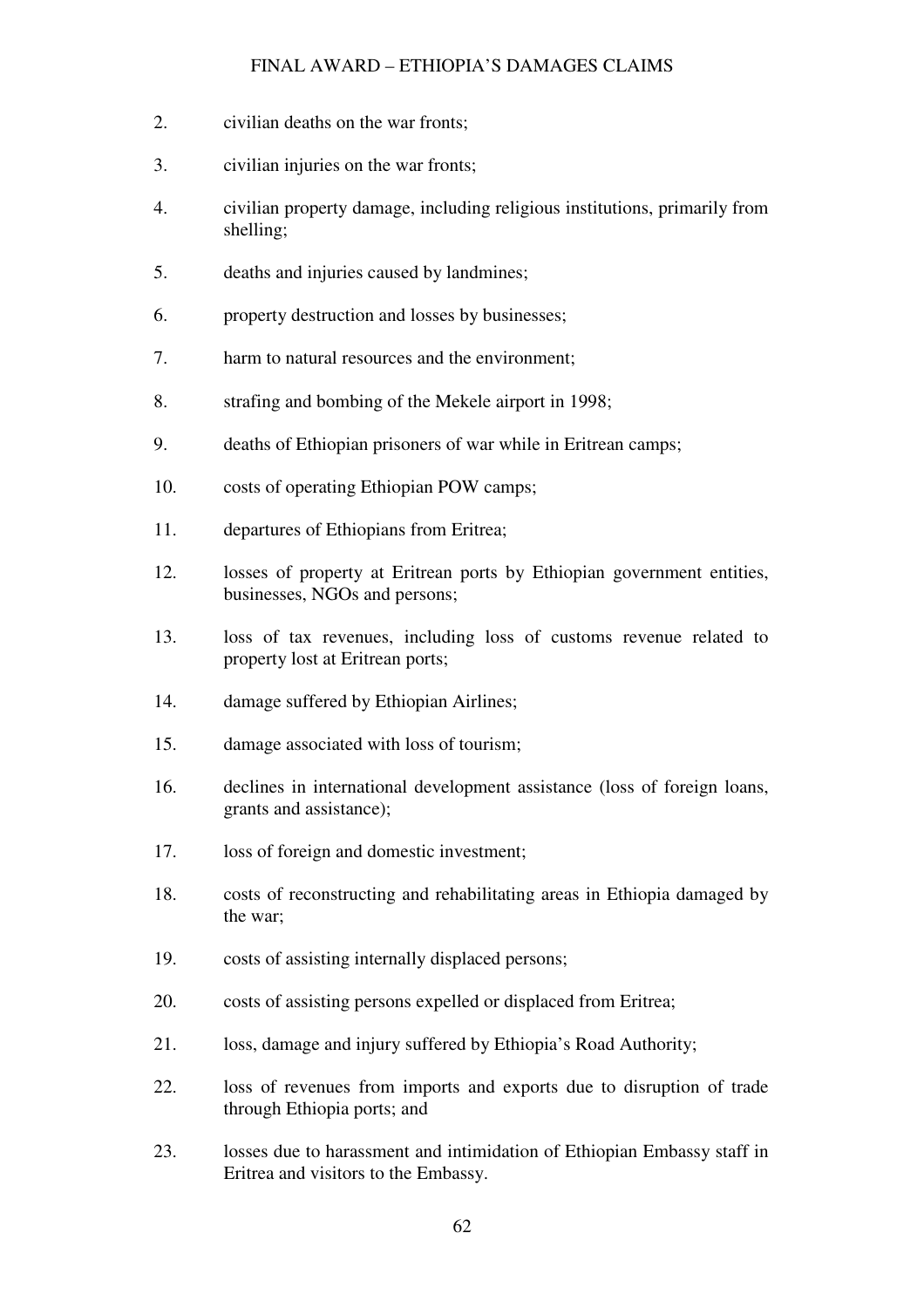274. Prior to the May 2008 hearing on Ethiopia's Group Number Two damages claims, Ethiopia withdrew a claim for migration or loss of wild animals previously included as part of its Claim 7 for environmental damage. It also withdrew Claims 10 (costs of administering prisoner of war camps), 13 (loss of tax revenues), 21 (loss by Ethiopia's Road Authority) and 22 (losses from disruption of international trade).

275. The Commission considers each of Ethiopia's separate categories of claims below. Before doing so, it must address two preliminary issues: (a) the geographical and temporal scope of liability following from the violation of the *jus ad bellum* identified by the Commission, and (b) the principles applicable to determining compensation for such a violation.

# B. Ethiopia's *Jus Ad Bellum* Claims – The Scope of Liability

# 1. The Parties' Positions

276. The Parties portrayed the potential extent of *jus ad bellum* liability in dramatically different terms. Ethiopia maintained that all of the types of injury listed above were proximately caused by Eritrea's May 1998 armed attack and Ethiopia's defensive responses. All were said to bear a reasonable connection to conduct that the Commission found to be unlawful, such that Eritrea should bear their full costs. In Ethiopia's view, the consequences of the Commission's *jus ad bellum* Partial Award could not be limited either temporally or spatially. Instead, "the *jus ad bellum* violation inescapably resulted in this wider condition [of wide scale hostilities] and, to the extent that there is loss, damage or injury associated with it, then that is compensable."

277. In a letter to the Commission dated December 26, 2005, Eritrea's President wrote that "despite strong reservations about the manner in which the facts and events of May 1998 were appraised and the subsequent judgment rendered," his Government would respect the Commission's adverse *jus ad bellum* ruling "in view of its prior commitments and treaty obligations to abide by all the rulings of the Commission established in accordance with the Algiers Peace Agreement," and Eritrea's counsel acknowledged Eritrea's responsibility to provide reparation for injuries proven to result from the specific violation the Commission identified. However, Eritrea contended that Ethiopia's claims far exceeded the scope of damages proximately caused by that violation, and that Ethiopia failed to prove many of the claimed injuries. Eritrea urged that, given these shortcomings, relief should be limited to satisfaction, perhaps in the form of a further declaration by the Commission that Eritrea had violated international law.

278. The Commission addressed the Parties' conflicting positions in informal guidance provided at a meeting following the April 2007 hearing, and in greater detail in Decision Number 7 of July 27, 2007.<sup>66</sup> It did not accept either Party's initial positions regarding the scope of compensation for the *jus ad bellum* violation. On the one hand, it did not accept Ethiopia's contention that Eritrea launched an aggressive war triggering financial responsibility for extensive liability for events throughout the two-year duration and wide geographic extent of the conflict (and after, in the case of Ethiopia's claims for the costs of operating its prisoner of war camps). On the other hand, it did not accept Eritrea's contention

<sup>66</sup> *Id*.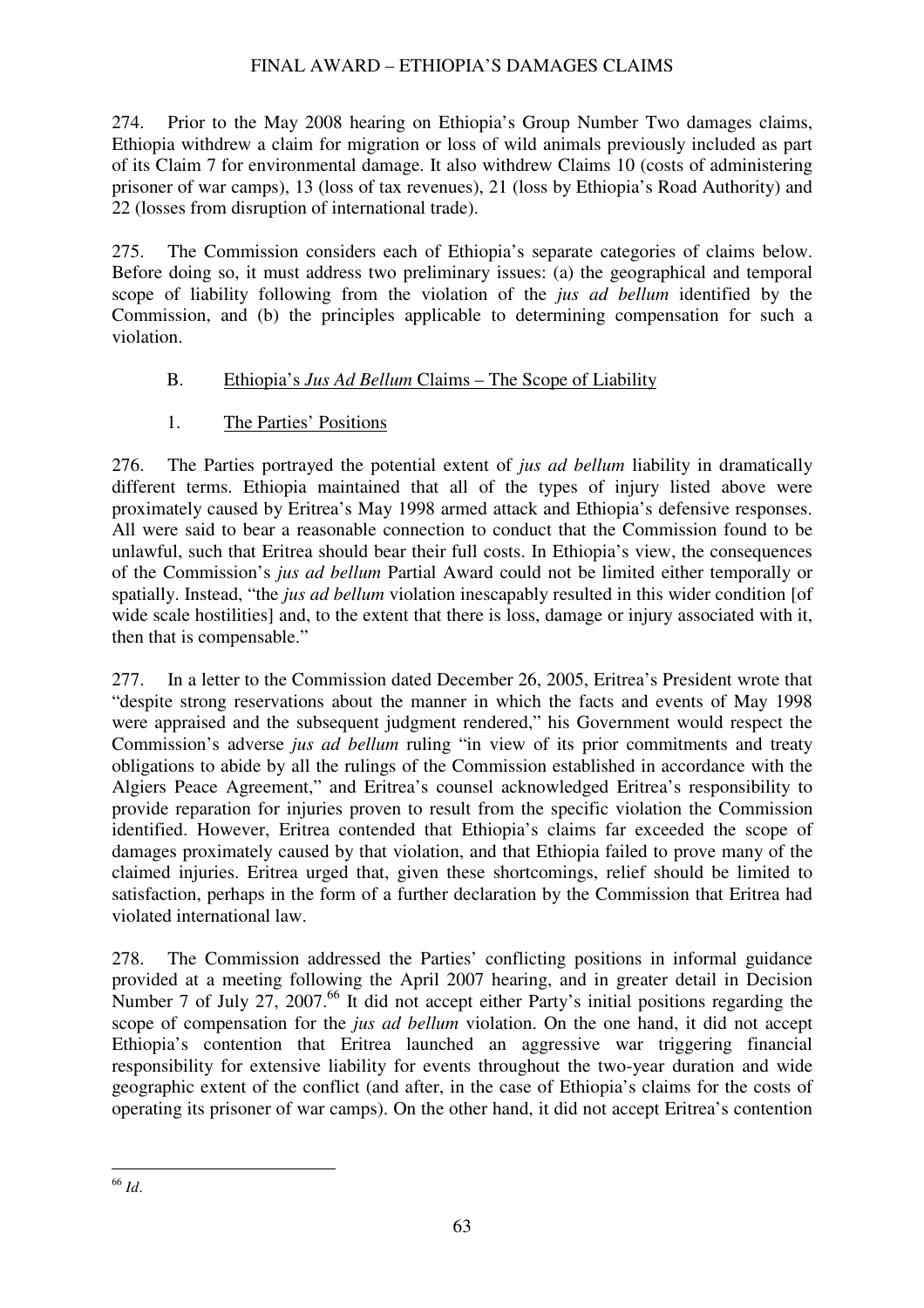that Ethiopia's claims for monetary compensation for the *jus ad bellum* violation should be dismissed.

279. In Decision Number 7, the Commission reviewed the tests proposed by the Parties and the views of tribunals and commentators regarding the legal connection between an international delict and the scope of compensable injury. It concluded that, notwithstanding the concept's limitations, this connection was best understood through the concept of proximate cause, informed by judgments on whether particular types of damage were foreseeable consequences of a delict. The Commission also reviewed past precedents involving compensation for uses of force, concluding that the historical record counseled caution. Because of the importance of the issue, and to allow further reflection by both Parties, the Commission reserved decision on most elements of Ethiopia's *jus ad bellum* compensation claims, resuming consideration of the issue in connection with Ethiopia's Group Number Two damages claims.

280. In its Damages Group Two Memorial and at the May 2008 hearing, Ethiopia again argued for broad *jus ad bellum* liability. In Ethiopia's view, the necessary import of the Commission's liability holding was that the entirety of the armed conflict between Eritrea and Ethiopia resulted from the May 1998 *jus ad bellum* violation. Ethiopia argued in this regard that there should be liability for the full range of a delict's potentially foreseeable consequences, not just those that appear most likely. In Ethiopia's view, the potentially foreseeable consequences of Eritrea's May 1998 actions included that which occurred – a costly two-year war along a long frontier. Accordingly, Eritrea should pay compensation for multiple types of damages, on all three fronts for the war, for the entirety of the war, as well as for various kinds of public expenditures related to the war, extensive economic damage to civilians, and other types of damage.

281. Eritrea responded by reaffirming arguments it made at the April 2007 hearing. In Eritrea's view, the scope of its liability should be confined to the specific areas and times identified in the Commission's *Jus Ad Bellum* Partial Award. Eritrea also contested the causal connection of several of the claimed types of damage to the Commission's liability finding, and maintained that Ethiopia frequently failed to prove the extensive injuries for which it sought compensation.

## 2. The Commission's Conclusions

282. The Commission's December 19, 2005 liability finding on Ethiopia's *jus ad bellum* claim was carefully drawn, and its meaning is illuminated by the explanations in the Partial Award and in Decision Number 7. Notwithstanding Ethiopia's characterization of the Partial Award, the Commission did not find that Eritrea bore sole legal responsibility for all that happened throughout the two years of the conflict. The Commission identified a breach of the *jus ad bellum* limited as to place and time.

The Respondent violated Article 2, paragraph 4, of the Charter of the United Nations by resorting to armed force on May 12, 1998 and the immediately following days to attack and occupy the town of Badme, then under peaceful administration by the Claimant, as well as other territory in the Claimant's Tahtay Adiabo and Laelay Adiabo Weredas.<sup>67</sup>

<sup>67</sup> Partial Award in Ethiopia's *Jus Ad Bellum* Claims, *dispositif*, Section IV.B.1.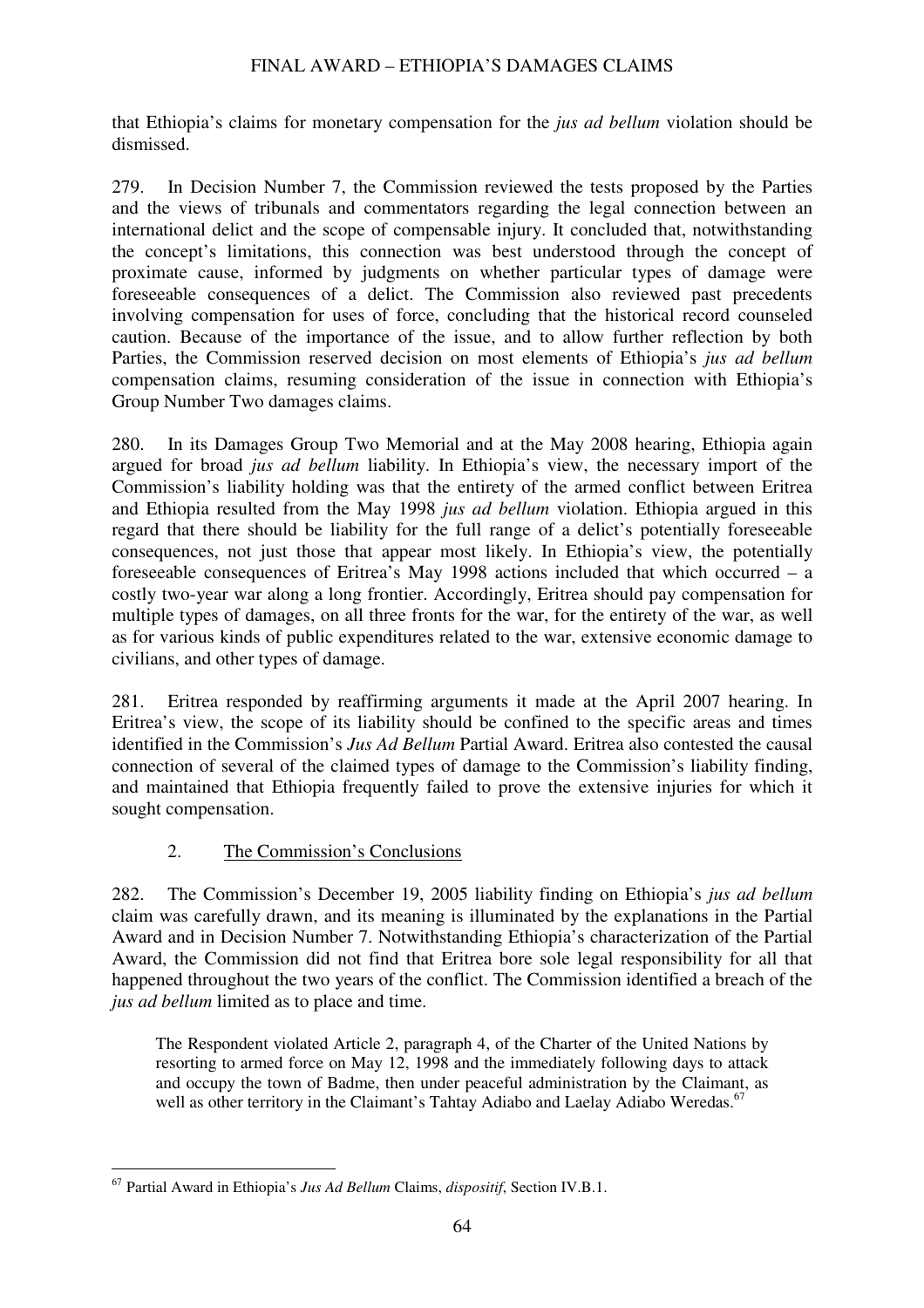283. In making this finding, the Commission dismissed as unproven Ethiopia's claim that the attack at Badme was part of a wider, pre-planned assault.

The Claimant's contention that subsequent attacks by the Respondent along other parts of their common border were pre-planned and coordinated unlawful uses of force fails for lack of proof.<sup>68</sup>

284. The Commission now must determine the extent of compensable damages following from the specific delict it identified. It is not the case (as Eritrea urges) that the Commission's finding limited the extent of damages to the specific places and periods it cited. Instead, the Commission must determine what injury was proximately caused by Eritrea's delict, informed by judgments regarding the consequences that should have been reasonably foreseeable to Eritrea's military and civilian leaders at the time of its unlawful action. This involves both legal and factual considerations.

285. Legal Considerations*.* The International Court of Justice has employed broad language to describe the reparation that should follow from a breach of the *jus ad bellum*, but its judgments have not addressed concretely the types or extent of damage to be regarded as proximately caused by a delict. Most recently, the Court in *Congo v. Uganda* affirmed in broad terms "that a State which bears responsibility for an internationally wrongful act is under an obligation to make full reparation for the injury caused by that act," but it left it to the parties to determine in the first instance what this meant through negotiations. 69 This process has not yet borne fruit. In *Cameroon v. Nigeria*, the Court found that Nigerian armed forces and police were present in large areas found to belong to Cameroon, but it denied further relief, concluding that "by the very fact of the present judgment and of the evacuation of the Cameroonian territory occupied by Nigeria, the injury suffered by Cameroon by reason of the occupation of its territory will in all events have been sufficiently addressed."<sup>70</sup> *Nicaragua v. United States* affirmed the United States' responsibility for unlawful uses of force, but the case was withdrawn by Nicaragua while the damages phase was underway.<sup>71</sup>

286. Some other international courts, tribunals and commissions have wrestled with whether particular types of damage have the requisite causal connection to a delict. Their decisions offer some guidance, at two levels. First, some decisions suggest the outer boundaries of compensable damage. Since at least the *Alabama* arbitration, panels have rejected claims for damages to generalized economic interests of the victorious State or its nationals, or to its expenses in waging war. The *Alabama* Commissioners thus concluded that the claims of the United States for the transfer of American merchant vessels to British registry, increased insurance costs, and the prolongation of the war and associated costs "do not constitute, upon the principles of international law applicable to such cases, good foundation for an award of compensation."<sup>72</sup> The United States-German Mixed Claims Commission, cited with approval by both Parties, emphasized the need for a direct causal connection between a loss and the actions of the defendant State, and rejected claims for "all

<sup>68</sup> *Id*., Section IV.B.2.

<sup>&</sup>lt;sup>69</sup> Armed Activities on the Territory of the Congo (Congo v. Uganda), Judgment, 2005 I.C.J. REP. p. 82, paras. 259-260 (Dec. 19).

 $^{70}$  Case Concerning The Land and Maritime Boundary Between Cameroon And Nigeria (Cameroon v. Nig.: Eq. Guinea Intervening), Judgment, 2002 I.C.J. REP. p. 153, para. 319 (10 Oct.).

<sup>&</sup>lt;sup>71</sup> Military and Paramilitary Activities in and against Nicaragua (Nicar. v. U.S.), Order of 26 Sept. 1991, 1991 I.C.J. REP. p. 47.

<sup>72</sup> Record of the Proceedings of the Tribunal of Arbitration, June 19, 1872, *reprinted in* III MARJORIE M. WHITEMAN, DAMAGES IN INTERNATIONAL LAW p. 1773 (1943).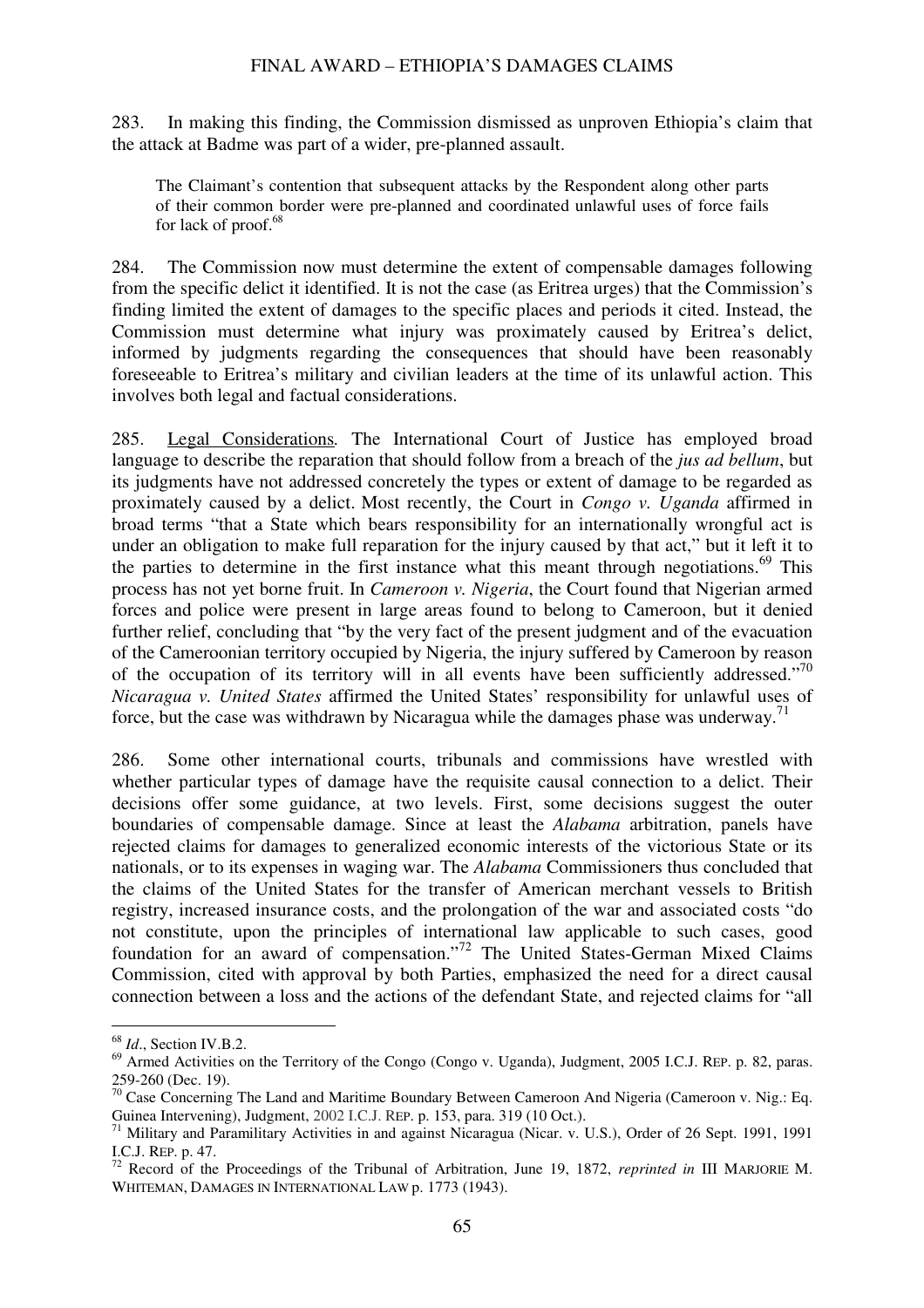damage or loss in consequence of the war."<sup>73</sup> More recently, in creating the United Nations Compensation Commission, the Security Council sought to limit the extent of compensable damage by confining jurisdiction to "direct" claims against Iraq.<sup>74</sup>

287. Most of Ethiopia's *jus ad bellum* damages claims respected the principles reflected in these past decisions, and Ethiopia has withdrawn some that arguably do not. Nevertheless, as discussed below, some of Ethiopia's claims involved types of damage to broader economic interests that were substantially removed from Eritrea's delict.

288. On a second level, past decisions offer informative precedents for some specific types of damage now claimed. Thus, in the case of post-conflict injuries from mines of unknown origin, the Commission found persuasive Umpire Parker's analysis in a claim before the U.S.-German Mixed Claims Commission.<sup>75</sup> The UNCC also addressed some questions and types of injury akin to those here; the Commission found persuasive the UNCC's practice of including damage resulting from actions by the forces of both parties to a conflict.<sup>76</sup> However, for several types of injuries claimed by Ethiopia, Whiteman's observation remains apt: "While there has been more or less agreement that certain types of damage are unreasonable, there has been no such agreement as to the reasonableness or unreasonableness of a wide variety of types of damage."<sup>77</sup>

289. Factual Considerations, Proximate Cause and Foreseeability. Past decisions and practice suggest elements of a legal framework for analyzing compensation claims for violation of the *jus ad bellum*, but they do not answer other basic questions. Like the U.S.- German Mixed Claims Commission before it, the Commission does not believe that a State's international responsibility in a case such as this extends to all of the losses and disruptions accompanying an international conflict. A breach of the *jus ad bellum* by a State does not create liability for all that comes after. Instead, there must be a sufficient causal connection. The Commission concluded in Decision Number 7 that this was best expressed through the concept of proximate cause. The nature and extent of the causal connection between Eritrea's conduct in May 1998 and ensuing events involves assessments of facts regarding the character and course of the armed conflict. This task has been complicated and uncertain. As time passed, the conflict was driven or shaped by both Parties' actions, by the actions of outside parties, and by the element of chance that pervades battlefields. Not surprisingly, the record rarely illuminated either Party's motivations and intentions.

290. In assessing causation, the Commission has tried, *inter alia*, to weigh whether particular consequences were, or should have been, foreseen by Eritrea's leaders in the exercise of reasonable judgment at the time of Eritrea's delict in May 1998. In this regard, Ethiopia urged a broad notion of foreseeability, contending that Eritrea should have foreseen, and should be held to account for, a wide range of results of its May 1998 actions, including

<sup>73</sup> *Id*., pp. 1793-94.

<sup>74</sup> *See* N. Wühler, *Causation and Directness of Loss as Elements of Compensability Before the United Nations Compensation Commission*, *in* THE UNITED NATIONS COMPENSATION COMMISSION p. 205 (R. Lillich ed., 1995).

<sup>&</sup>lt;sup>75</sup> Eisenbach Brothers & Company (U.S. v. Germ.), Administrative Decisions and Opinions of a General Nature and Opinions and Decisions in Certain Individual Claims pp. 857-858 (Parker, Umpire, 1933), *quoted in* WHITEMAN, *supra* note 72, at pp. 1796-97 (the loss when a cargo vessel struck a mine in 1919 was directly attributable to the hostile act of planting the mine, even if the loss occurred after hostilities ended, and the mine could have been placed either by Germany or by an opposing belligerent).

<sup>76</sup> *See, e.g.*, UNCC Decision 17, S/AC.26/1991/Rev/1 (March 17, 1992) (covered claims include "any loss suffered as a result of …[m]ilitary action or threat of military action by either side….").

<sup>77</sup> WHITEMAN, *supra* note 72, at p. 1767.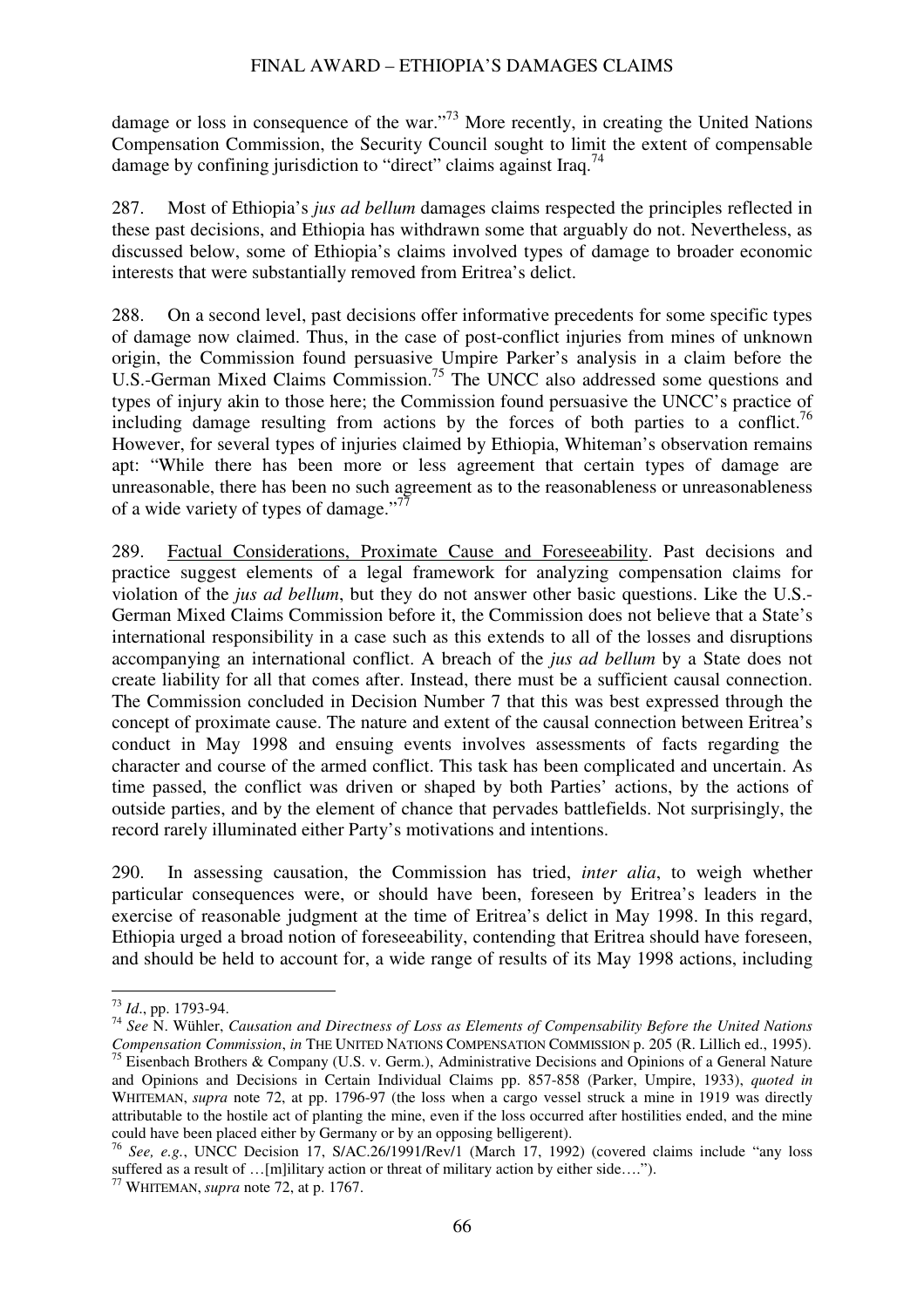each of the types of injury for which Ethiopia claimed compensation. The Commission believes that a more nuanced view is required. It agrees that the test of foreseeability should extend to a broader range of outcomes than might need to be considered in a less momentous situation. A substantial resort to force is a serious and hazardous matter. A party considering this course is bound to consider matters carefully, weighing the costs and possible bad outcomes, as well as the outcome it seeks. This is particularly so given the uncertainties of armed conflict.<sup>78</sup> At the same time, if a party is deemed to foresee too wide a range of possible results of its action, reaching too far into the future, or too far from the battlefield, foreseeability loses meaning as a tool to assess proximate cause. If all results are foreseeable, the test is meaningless.

# 3. The Temporal and Territorial Scope of Liability

291. Based on its assessment of the facts available, and as described more fully below, the Commission concludes that injuries involving Ethiopian civilians and civilian property connected with the conflict in the areas and during the periods described below were proximately caused by Eritrea's May 1998 delict.

292. The Western Front*.* The clearest case involves injury to civilians and damage to civilian property resulting from the conflict on the Western Front of the war, from May 1998 until Ethiopia's military success in its Operation Sunset, concluding in March 1999. During this period, Eritrean forces occupied areas on the Western Front that were claimed by Eritrea but previously peacefully administered by Ethiopia, as well as Ethiopian territory that was not in dispute. Given that the purpose of the operation at Badme was to gain control of territory Eritrea regarded as its own, it was, or clearly should have been, foreseeable to Eritrea's leaders that Eritrean forces would seize and occupy the areas involved in the initial attacks, as well as additional areas claimed by Eritrea or that were required to secure and hold territory occupied by Eritrean forces.

293. Moreover, it was, or should have been, readily foreseeable to Eritrea's leaders that Ethiopia would resist the invasion of Badme and associated areas. It was, or should have been, readily foreseeable that the result would be a substantial conflict on the Western Front for so long as Eritrean forces occupied Badme and other areas on that front either in Ethiopia or previously under Ethiopian administration. Indeed, the level of Eritrean forces initially deployed at Badme in May 1998 – which the Commission found involved several brigades supported by tanks and artillery – suggests that Eritrea's commanders did anticipate the possibility of significant Ethiopian resistance and of a substantial conflict.

294. It was, or clearly should have been, foreseeable that these military operations would result in Ethiopian civilian casualties and damage to Ethiopian civilian property, both in the areas on the Western Front occupied by Eritrea's forces, and on the Ethiopian side of the opposing armies' lines.

295. Operation Sunset involved extensive military operations through which Ethiopian forces retook the Badme area and other disputed or Ethiopian territory occupied by Eritrea on the Western Front. Thereafter, the principal lines of engagement on that front moved into

<sup>&</sup>lt;sup>78</sup> The Commission thus does not share the view of the British and American Commissioners assessing the Samoan claims who believed that, in a pre-Charter case involving resort to force, damages should be limited only to those "which a reasonable man in the position of the wrong-doer at the time would have foreseen as *likely* to ensue from his action." WHITEMAN, *supra* note 72, at p. 1780 (emphasis added).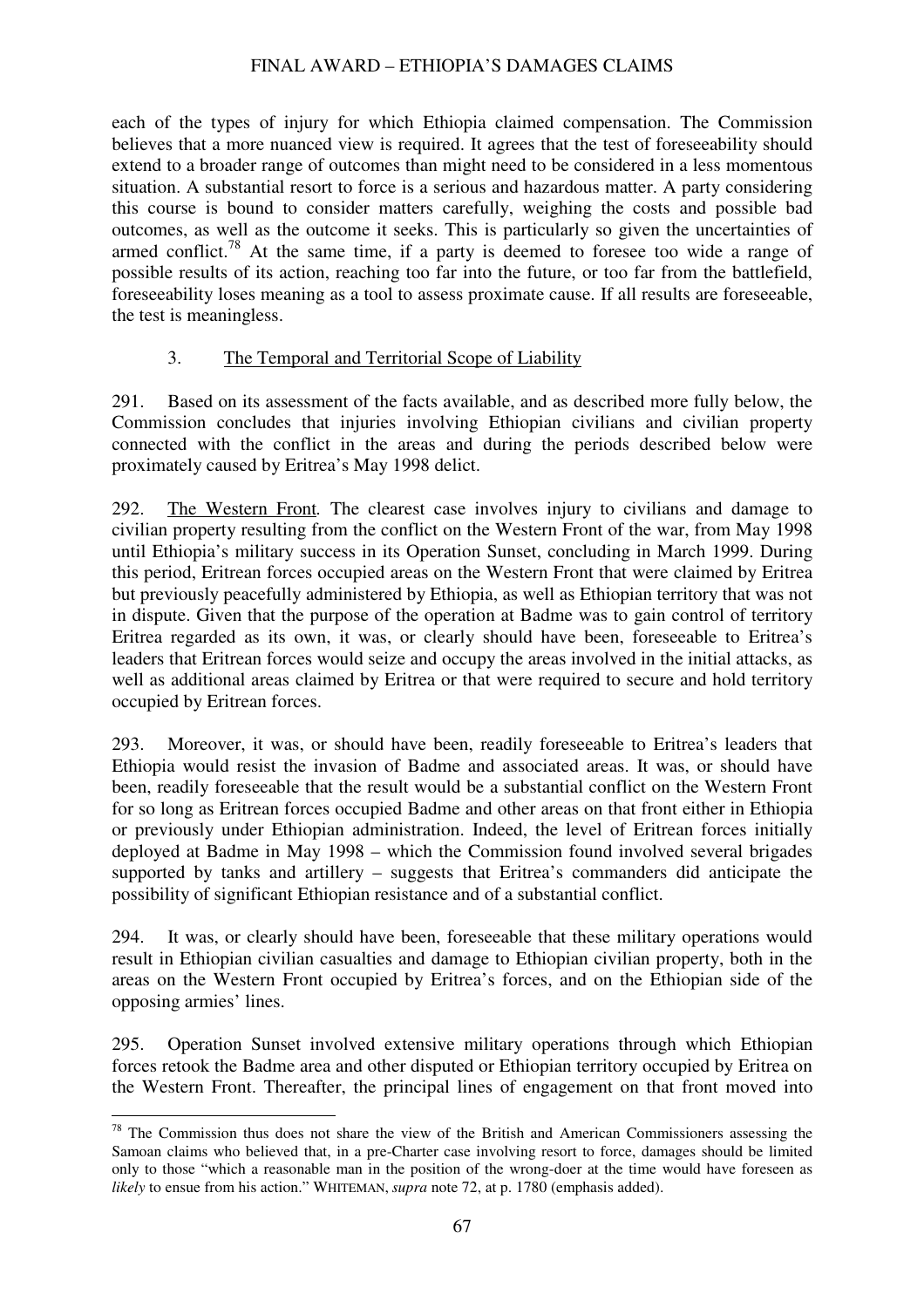territory that was unquestionably Eritrean.<sup>79</sup> After that time, many displaced civilians were able to return to their localities, although some returns were delayed by the need to clear landmines. However, as discussed more fully below, some additional casualties were caused by landmines planted while the conflict was active.

296. Eritrea is liable to provide compensation for injuries involving Ethiopian civilians and civilian property resulting from the military conflict (a) in the area including Badme and its environs, and (b) throughout all other areas on the Western Front where Ethiopian forces faced Eritrean forces occupying, or engaging in hostilities within, territory in Ethiopia or peacefully under Ethiopian administration prior to May 1998. Except for certain types of damage not subject to temporal limitation (notably injuries caused by landmines, and continuing costs of care for internally displaced persons unable to return to their homes), the relevant period extended from May 1998 until Ethiopia's Operation Sunset offensive ended in March 1999, bringing about the removal of Eritrean forces as described above.

297. Assessments of proximate causation and foreseeability become more complex and less certain as to injuries occurring at greater remove in space and time from the initial fighting in Badme and on the Western Front. In making these assessments, the Commission has given significant weight to the seriousness of a decision by a State to resort to the largescale use of force. Such a momentous decision places a heavy obligation on the acting State's leaders to analyze and weigh carefully the potential consequences of their intended action. In this regard, a State choosing to resort to force in violation of the *jus ad bellum* bears responsibility for the foreseeable results both that it desires, and those it does not.

298. The Central Front. The Commission rejected as unproven Ethiopia's contention that the large-scale clashes between Eritrean and Ethiopian forces as the conflict spread east in May and June 1998 reflected a pre-planned Eritrean campaign of attacks violating the *jus ad* bellum.<sup>80</sup> Nevertheless, following the attack on Badme, powerful new forces came into operation that should have been readily foreseen by Eritrea's leaders and military commanders at the time of the attack on Badme in May 1998: the imperatives of military strategy and geography. Zalambessa is located at a key strategic location on what became known as the Central Front. The principal road connecting Addis Ababa and Asmara – one of the few all-weather roads connecting Ethiopia and Eritrea, and the principal and most direct route between the two capitals – crosses the frontier there. It was, or should have been, readily apparent to Eritrea's leaders that, once a conflict began, neither Party could leave the principal avenue connecting their capitals open for control by the other Party.

299. Given this, the Commission believes that the rapid spread of the conflict along the general line of the border eastward towards Zalambessa, and the serious fighting that ensued at Zalambessa and at other locations on the Central Front, was the proximate result of Eritrea's breach of the *jus ad bellum*. It was, or should have been, readily foreseeable to Eritrea's senior leaders that, following the seizure of Badme, fighting would quickly spread eastward toward the Zalambessa area and into Irob Wereda, and that Ethiopia would mount a stiff resistance throughout the Central Front area.

<sup>&</sup>lt;sup>79</sup> On February 27, 1999, following significant reverses in the course of Operation Sunset, Eritrea sent letters accepting the Organization of African Unity ("OAU") Framework Agreement for settlement of the dispute. Ethiopia had previously accepted the agreement as well. That same day, the UN Security Council adopted a presidential statement welcoming Eritrea's action, and demanding that the parties cease hostilities. For reasons that are disputed between the Parties, hostilities continued.

<sup>80</sup> Partial Award in Ethiopia's *Jus Ad Bellum* Claims, para. 18.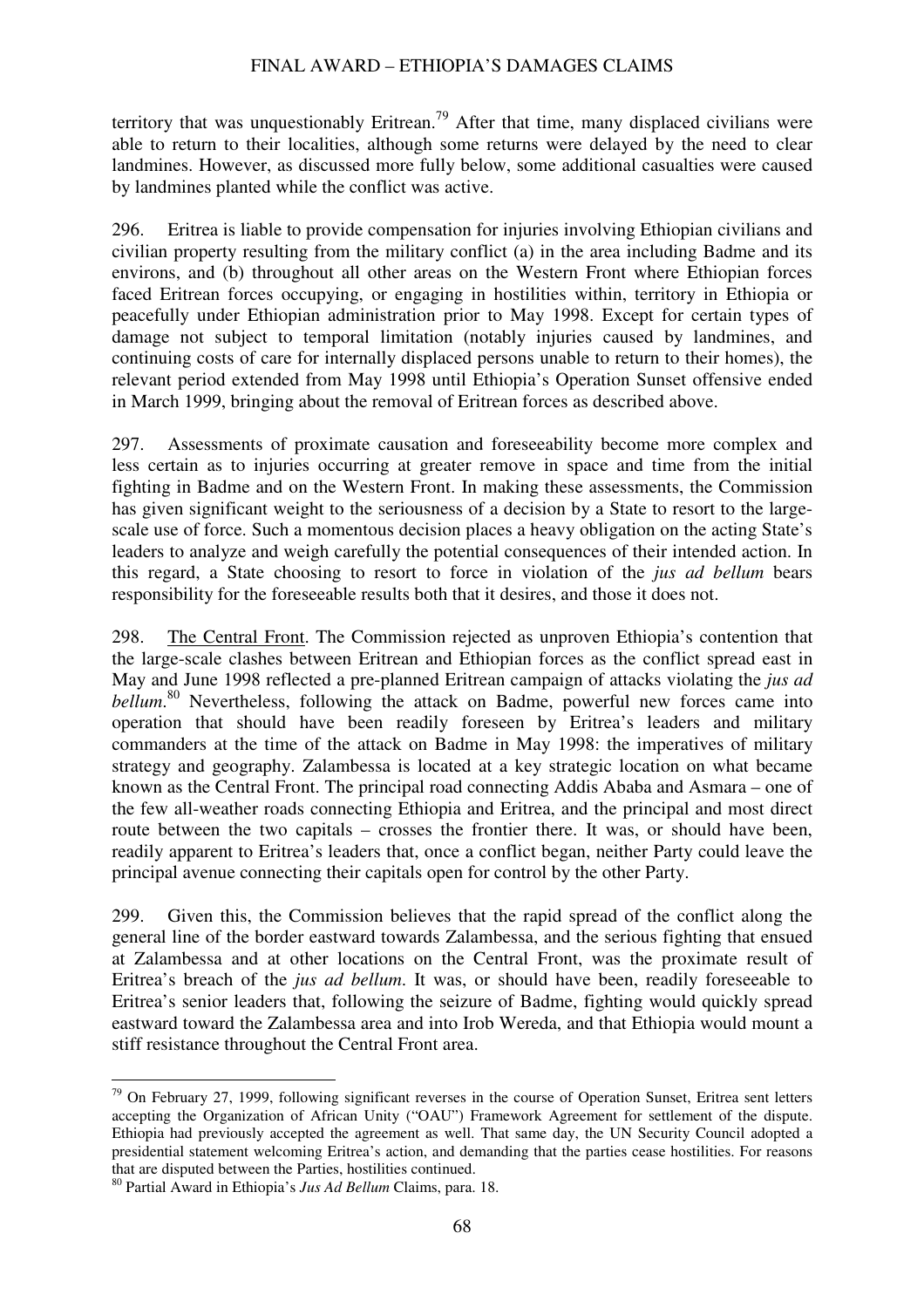300. On the Central Front, the Parties settled into lines of engagement that remained largely stable throughout the war. In many areas, Eritrean forces held positions in Eritrea north of the Mareb River, or in other areas unquestionably located within Eritrea. However, Eritrean forces also occupied or conducted shelling or otherwise engaged in hostilities in other territory that was either in Ethiopia or was under peaceful administration by Ethiopia prior to May 1998. In these areas, Eritrea is liable for injury to Ethiopian civilians or civilian property throughout the period of Eritrean forces' presence or operations, which in some cases extended until June 2000. Further, as in the case of the Western Front, Eritrea is liable for certain types of damage not subject to temporal limitation, notably injuries caused by landmines, and proven costs of care for internally displaced persons unable to return to their homes.

301. The Eastern Front. The Eastern Front of the war was the most geographically distant from Eritrea's initial attack on Badme. It was located in the sparsely populated Afar Region, which includes some of the hottest and harshest terrain on Earth, with few roads and little water. The fighting was most intense in Elidar Wereda in the east of the Afar Region, particularly around the Ethiopian border town of Bure. There was also fighting elsewhere, particularly in Dalul Wereda, a sparsely populated border area adjoining Irob Wereda in the northwest of the Region.

302. Bure is located near the tri-point of Ethiopia, Eritrea and Djibouti, on the road connecting Ethiopia to the Eritrean port at Assab. Assab was Ethiopia's primary outlet to the sea before Eritrea's attack on Badme in May 1998, and much of Ethiopia's ocean-borne export and import cargo traveled this road. As discussed in the Commission's Award in Ethiopia's Ports Claim, <sup>81</sup> those in Eritrea responsible for operating the port at Assab allowed significant amounts of valuable cargo to continue to move to Ethiopia for some time after the attack on Badme, perhaps hoping that the geographic scope of the conflict would somehow be contained.

303. Nevertheless, the Commission believes that it was, or should have been, readily foreseeable to Eritrea's leaders that the conflict could not be contained, and that it would spread to Elidar Wereda, particularly around Bure, with associated heavy costs to Ethiopian civilians and civilian infrastructure. Just as with Zalambessa, the imperatives of military strategy and geography gave rise to a situation that was likely to, and did, lead to intense fighting. In this harsh setting, the all-weather road connecting Assab in Eritrea with Ethiopia, and ultimately with Addis Ababa, had enormous strategic importance. A successful Ethiopian attack up the road into Eritrea toward the Red Sea might bring the capture of Assab, giving Ethiopia control of an ocean port and a great political and psychological victory. A successful Eritrean attack in the opposite direction might allow Eritrea to cut the road and rail links between Ethiopia and the port of Djibouti. This would deprive most of Ethiopia of access to a seaport for most of its imports and exports. Neither side could risk allowing the other such a victory, as Eritrea's leaders should have foreseen.

304. Accordingly, the Commission concludes that the causal connection between Eritrea's initial attack at Badme and the conflict that subsequently developed in Elidar Wereda is sufficiently clear and direct to hold Eritrea responsible for the ensuing injuries to Ethiopian civilians and civilian infrastructure in that wereda throughout the period of Eritrean forces'

<sup>&</sup>lt;sup>81</sup> Final Award, Ports, Ethiopia's Claim 6 Between the Federal Democratic Republic of Ethiopia and the State of Eritrea (December 19, 2005) [hereinafter Final Award in Ethiopia's Ports Claim].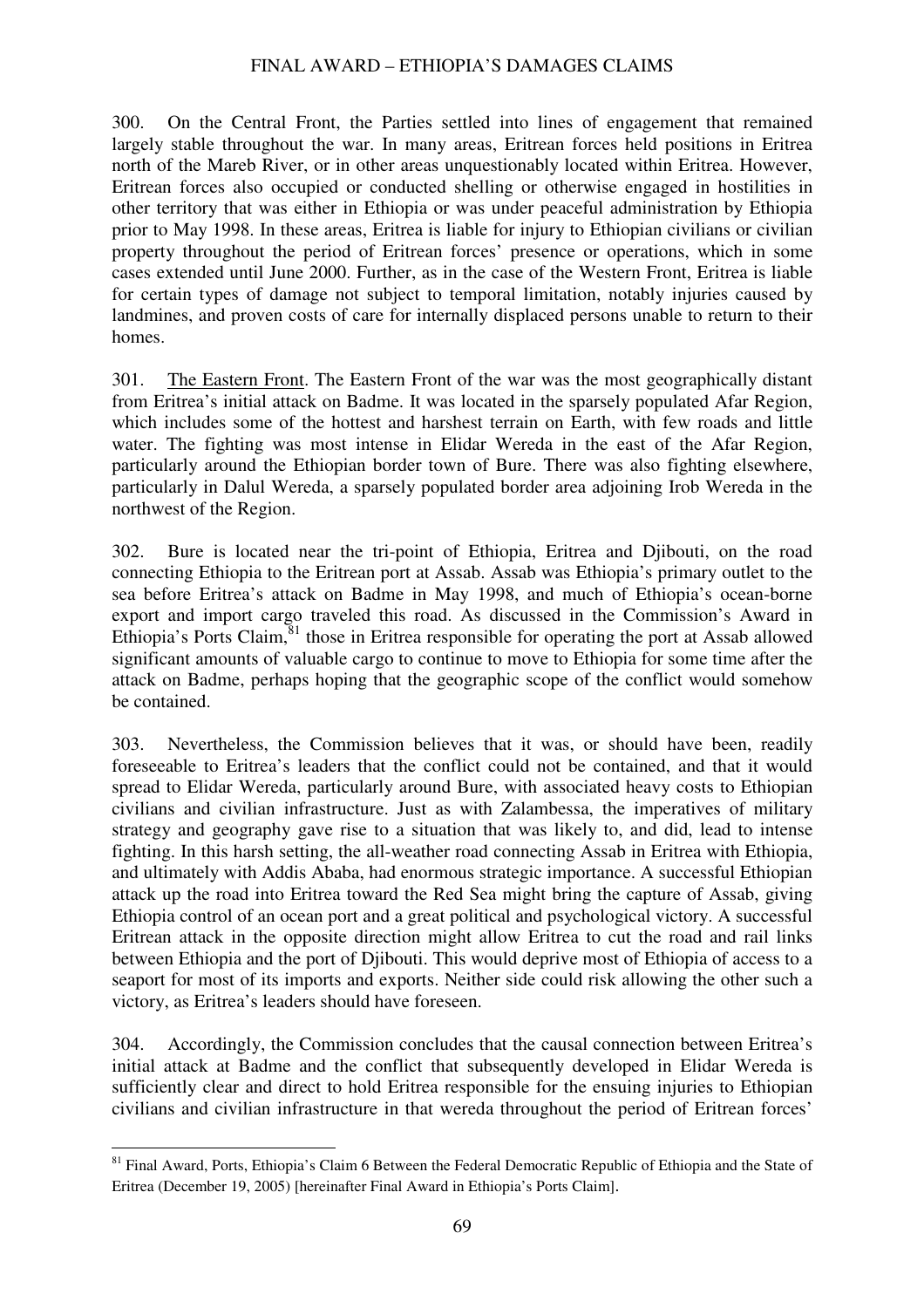presence or operations, which sometimes extended until June 2000. Further, as in the case of the Western and Central Fronts, Eritrea is liable for certain types of damage not subject to temporal limitation, notably injuries caused by landmines, and documented costs of care for internally displaced persons unable to return to their homes.

305. Dalul Wereda is an area largely populated by nomadic Afar People in the area of the scorching and arid Danakil Desert and Depression. Its geographic and strategic situation differs from that of Elidar Wereda. Nevertheless, the Commission believes that, given the Parties' past military encounters in the area, it should have been reasonably foreseeable to Eritrea's leaders that the conflict would spread here too, with ensuing injury to civilians. Eritrea had alleged that Ethiopia unlawfully intruded upon its territory in this region in July-August 1997<sup>82</sup> when Ethiopia purportedly sent troops in to deal with internal armed opposition of the Afar people, establishing bases on what Eritrea considered to be its territory. Given this history and Eritrea's territorial claims, it should have been foreseeable to Eritrean leaders that, if Ethiopia refused to accept the Eritrean occupation of Badme, then the conflict would inevitably spread even to the Afar area, in which event Eritrea would occupy its claimed territories in that area. Accordingly, as in the case of Elidar Wereda, Eritrea is liable for the resulting injury to Ethiopian civilians or civilian property.

# C. Determining the Amount of *Jus Ad Bellum* Compensation

306. The Commission faces difficult and unsettled questions regarding the principles to be applied in assessing the amount of compensation due on account of Eritrea's *jus ad bellum* violation.

307. Past judicial decisions and State practice offer limited guidance. While decisions provide some assistance in identifying types of damages that may be compensable in cases involving uses of force, they rarely examine questions relating to quantification. As noted earlier, a few International Court of Justice judgments have called for liability in broad terms in circumstances involving use of force, but the Court has only once determined compensation in a concrete situation. That case – *Corfu Channel* – involved damage claims much different from those here.<sup>83</sup>

308. Given the limited guidance available from past decisions, the Commission weighed several factors in assessing the amount of compensation that should follow from a breach of the *jus ad bellum*. A threshold question was whether any award of damages should be designed to serve the exceptional purpose of helping to deter future violations of Article 2, paragraph 4 of the Charter of the United Nations, or should, instead, serve the more conventional purpose of providing appropriate compensation within the framework of the law of State responsibility. As to this, the Commission understands the latter to be its responsibility, and it doubts that possible awards of monetary compensation would be likely to deter a State contemplating action in breach of the *jus ad bellum.* Under the Charter of the United Nations, the Security Council has primary responsibility for addressing (and deterring) violations of Article 2, paragraph 4 of the Charter, *inter alia*, by its authority to impose sanctions. Other deterrents are found in the rights of individual and collective selfdefense, and in the risk of criminal punishment of government officials responsible for

<sup>82</sup> *See* OAU Framework Agreement, *supra* note 79.

<sup>83</sup> *See* Corfu Channel, s*upra* note 63, at p. 244.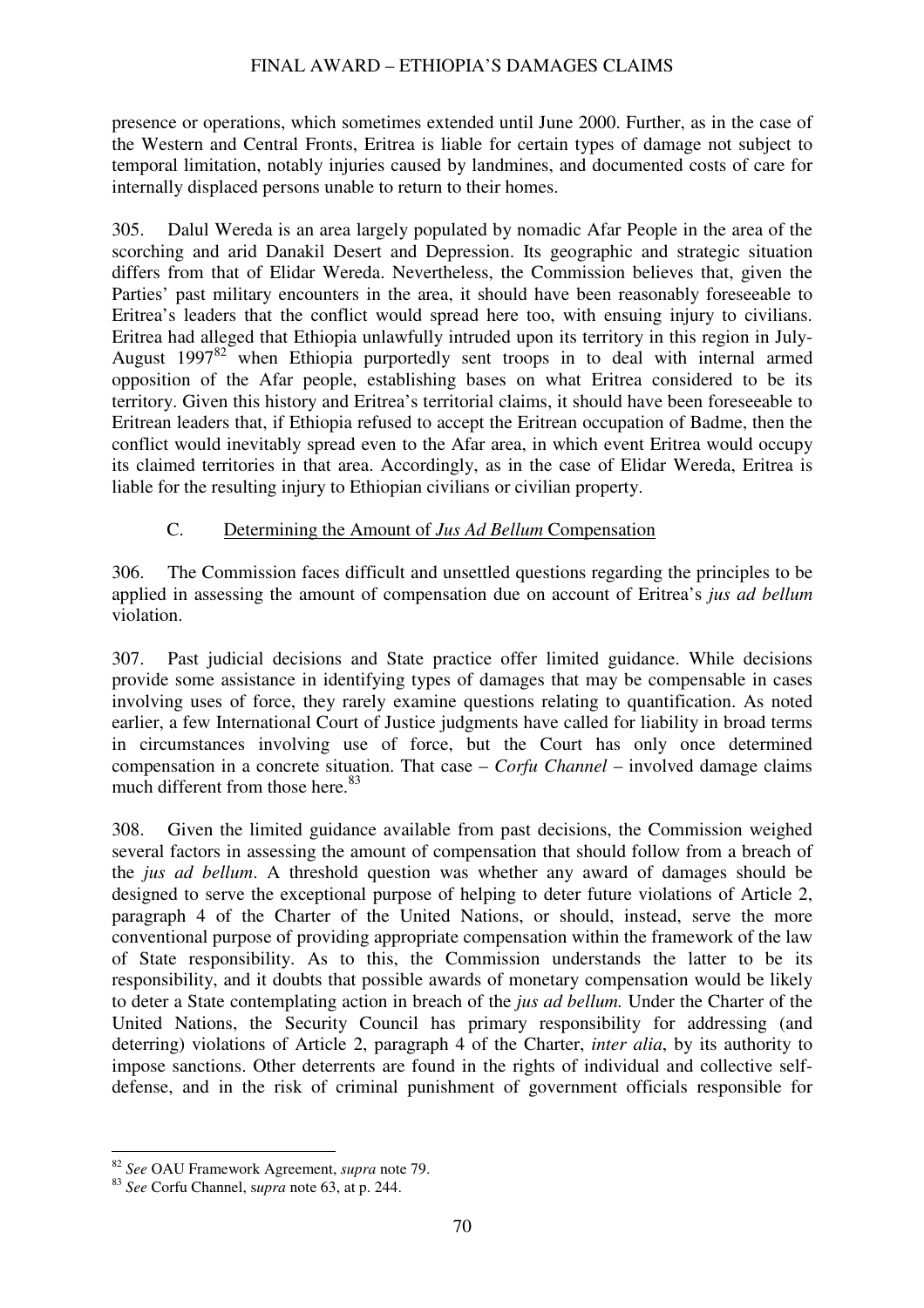deciding upon the unlawful resort to force. The prospect of potential monetary liabilities seems of little comparative weight.

309. The Commission considered whether an award of compensation should reflect a precise quantification of the amounts of particular physical, economic or other varieties of damage caused by Eritrea, not otherwise compensable under the *jus in bello*, or a more general assessment of the character of the injury inflicted upon the State of Ethiopia in light of the Commission's decisions regarding Eritrea's *jus ad bellum* liability.

310. The answer was dictated by the nature of the claims and of the underlying evidence. These claims often involved damage that was uncertain in extent and effect, and that occurred in remote locations. Clear proof of specific injury was often lacking, but requiring rigorous proof in the circumstances could both defeat the objective of providing compensation for injury and exceed the capacities of both the Parties and the Commission. Accordingly, as with other claims, the Commission made its best assessment, drawing upon a variety of indicators. The extent of compensable injury and damage, and the amount of appropriate compensation, frequently involved rough approximations.

311. In assessing compensation for violations of the *jus in bello*, the Commission sought to link the amount of compensation to the gravity of each type of violation. Such considerations have far less weight in assessing damages compensable solely on account of violation of the *jus ad bellum*. Ethiopia's *jus ad bellum* claims often alleged injury connected with military activities that the Commission earlier determined were not themselves unlawful. For example, Ethiopia claimed for damage to housing caused by artillery, civilian casualties from landmines, and damage and civilian casualties from Eritrea's 1998 bombing of the Mekele Airport. The Commission earlier determined that all of these actions did not violate the *jus in bello*. These underlying acts, by definition, were not themselves unlawful, and should not give rise to compensation on the same basis as violations of the *jus in bello*.

312. In a similar vein, the Commission believes that the law of State responsibility must maintain a measure of proportion between the character of a delict and the compensation due. Ethiopia strongly urged this principle in a different setting, in claiming huge moral damages, on the ground that Eritrea had committed egregious delicts meriting massive additional compensation. Eritrea's violation of the *jus ad bellum* in May 1998 as found by the Commission was serious, and had serious consequences. Nevertheless, that violation was different in magnitude and character from the aggressive uses of force marking the onset of the Second World War, the invasion of South Korea in 1950, or Iraq's 1990 invasion and occupation of Kuwait. The Commission believes that determination of compensation must take such factors into account.

313. The Commission also considered whether an award of compensation should be limited as necessary to ensure that the financial burden imposed on Eritrea would not be so excessive, given Eritrea's economic condition and its capacity to pay, as seriously to damage Eritrea's ability to meet its people's basic needs. As discussed previously, claims of compensation in claims of this magnitude may raise significant questions at the intersection of the law of State responsibility and fundamental human rights norms, notably those contained in common Article I(2) of the ICESCR and the International Covenant on Civil and Political Rights and in Article  $2(1)$  of the ICESCR.<sup>84</sup>

<sup>84</sup> *See* para. 19 *et seq*. *supra*.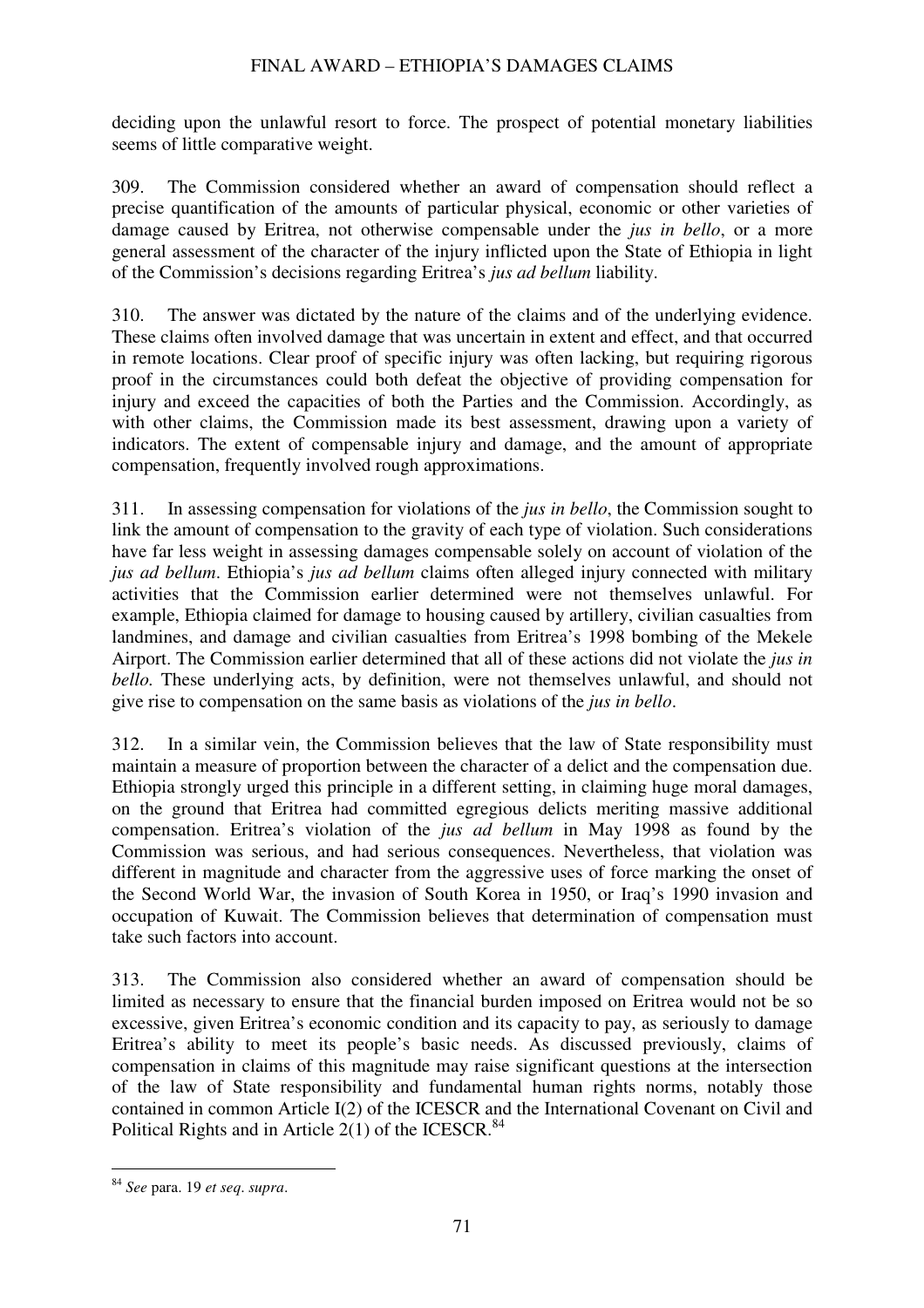314. In this regard, the Commission notes that, in situations involving unlawful use of force, States and the United Nations have created regimes or accepted outcomes involving compensation for far less than the damage caused by the unlawful use of force. Doubtless the experience of 1918 when the victors tried to extract substantial compensation from Germany was an important learning experience, as it contributed to dreadful consequences. Neither Germany nor Japan was made to bear financial responsibility for more than a fraction of the injury caused by their conduct in starting and waging the Second World War, although both suffered some mandated cession of territory. The experience of the UNCC, frequently cited by both Parties, is also instructive. Unlike the Parties in these proceedings, Iraq is a country with great natural wealth. Nevertheless, when the UNCC was created, the UN Secretary-General and the Security Council took pains to assure that any funds provided to the UNCC to pay claims were in excess of amounts required for Iraq's imports and debt service.<sup>85</sup>

315. The caution in setting levels of compensation reflected in these past experiences highlights another important concern. The process of moving from war to a stable and mutually beneficial peace often is difficult and uncertain, as the Parties' current relations show. Informed by the unhappy consequences of reparations under the Treaty of Versailles, most States have been concerned to ensure that programs for compensation or reparation do not themselves undermine efforts to accomplish a stable peace. The Commission would be greatly concerned if its efforts to carry out the mandate given it by the Parties led to a further deterioration of their relations, and impaired the prospects for a durable peace.<sup>86</sup>

316. Further considerations warrant caution. If compensation to a State for a violation of the *jus ad bellum* is to be calculated on the same basis as for the violation of the *jus in bello*, and if, as Ethiopia contends, a State initiating a conflict through a breach of the *jus ad bellum* is liable under international law for a wide range of ensuing consequences, the initiating State will bear extensive liability whether or not its actions respect the *jus in bello*. Indeed, much of the damage for which Ethiopia claims *jus ad bellum* compensation involves conduct that the Commission previously found to be consistent with the *jus in bello*. Imposing extensive liability for conduct that does not violate the *jus in bello* risks eroding the weight and authority of that law and the incentive to comply with it, to the injury of those it aims to protect. The Commission believes that, while appropriate compensation to a claiming State is required to reflect the severity of damage caused to that State by the violation of the *jus ad bellum*, it is not the same as that required for violations of the *jus in bello*.

317. As noted throughout this Award, determining compensation in cases such as these is often necessarily an imprecise and uncertain manner. This is particularly so in determining compensation for Eritrea's *jus ad bellum* violation. Guided by the principles described above, the Commission has used its best judgment in determining appropriate compensation for Eritrea's violation of the *jus ad bellum* in particular instances, which compensation is additional to that for the violations of the *jus in bello* dealt with in Sections VIII through X above.

<sup>&</sup>lt;sup>85</sup> Report of the Secretary-General pursuant to paragraph 10 of Security Council Resolution 687, S/22559 (May 2, 1991); Letter from the Secretary-General to the President of the Security Council, S/22661 (May 31, 1991). Over the years of its operation, the UNCC found liability against Iraq in a principal amount of about US\$52 billion dollars, roughly 15% of the amount claimed. Less than half of that amount has been paid, and further substantial payments through the UNCC mechanism do not appear likely. *See* Status of Processing and Payment of Claims, *available at* www2.unog.ch/uncc/status.htm (visited March 31, 2009).

<sup>86</sup> *See* Carsten Stahn, *"Jus ad Bellum," "Jus in Bello" ... "Jus post Bellum"?: Rethinking the Conception of the Law of Armed Force*, 17 EUR. J. INT'L L. pp. 921-943 (2006), *reprinted in* INTERNATIONAL LAW: CLASSIC CONTEMPORARY READING (Charlotte Ku & Paul F. Diehl eds., 3d ed. 2009).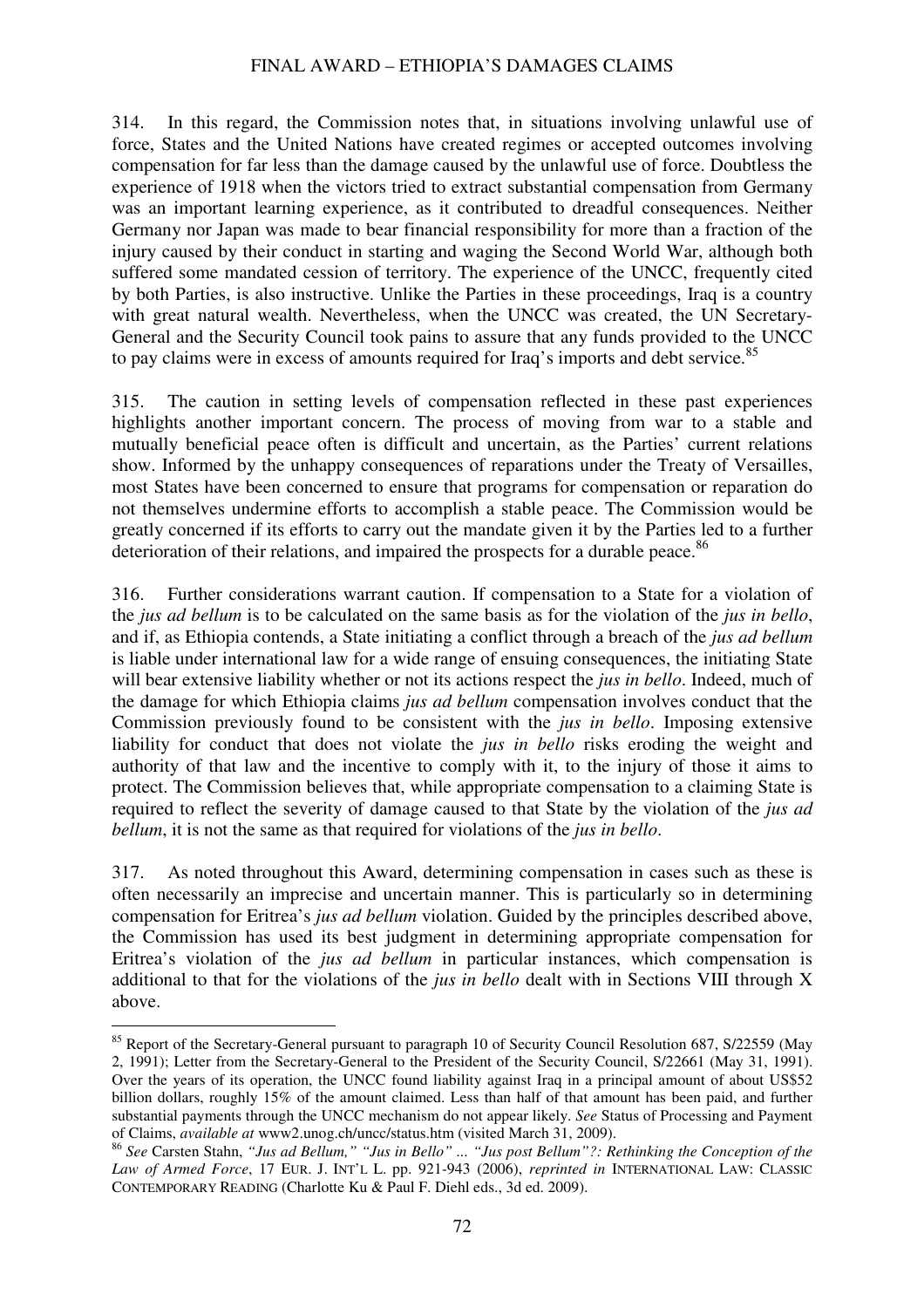# D. Fixed Amount Compensation (Ethiopia's Categories 1-5)

# 1. Introduction

318. Ethiopia claimed large amounts as fixed-sum compensation for several of the types of injury listed above. These claims all involved injuries said to have been suffered by large groups of people as the result of military operations – by both Parties – that the Commission found did not violate the *jus in bello*. Ethiopia brought such claims for internally displaced persons (category 1), civilian deaths and injuries on the war fronts (categories 2 and 3), civilian property damage (category 4), deaths and injuries attributed to landmines (category 5), deaths of Ethiopian prisoners of war in Eritrean camps (category 9) and departures of Ethiopians from Eritrea (category 11). This section addresses the first five of these; the other two (prisoners of war and departures from Eritrea) are discussed separately below.

319. The Commission agrees that most of these types of injuries are the proximate and foreseeable results of Eritrea's delict, and warrant compensation to Ethiopia. The challenge lies in identifying compensable damages, given the limitations of the evidence and the manner in which the claims were presented. Many of Ethiopia's written pleadings took the form of multi-page recitals of individual witnesses' allegations. The underlying witnesses' statements, however, often did not indicate when events occurred, or where they occurred in relation to places identifiable on either Party's maps.

320. The liability phase evidence often provided little information regarding the frequency of particular types of violations, and Ethiopia did not offer additional evidence on this at the damages phase. Moreover, the amounts claimed as damages often appeared excessive and unsupported by the evidence. Given these limitations, the Commission has had to make approximate judgments regarding the frequency of injury and the level of compensation.

# 2. Internally Displaced Persons (Category 1)

321. Military operations frequently result in civilians being internally displaced, often with great human and economic costs. At the liability phase, the Commission found that internal displacement was not itself a violation of the *jus in bello*. However, large-scale internal displacement in the areas and times indicated above was the direct and foreseeable result of Eritrea's breach of the *jus ad bellum*. Accordingly, Eritrea is liable for injury to Ethiopians who were internally displaced from those areas and during those times on account of the war.

322. The displacement of many thousands of persons on account of Eritrea's violation of the *jus ad bellum* was a most serious consequence of the conflict. Many displaced persons suffered the loss of shelter, animals and essential household and farming implements. Those losses produced destitution and dependency on the relief provided by their government and by international agencies. The food and health conditions in many relief camps were often inadequate to meet the basic needs of many families, particularly young children. The Commission believes it is peculiarly the office of the *jus ad bellum* to provide a basis for compensation in the case of IDPs whose displacement was proximately caused by a violation of the *jus ad bellum*.

323. Most of those displaced were women and children. IDPs included both persons who fled their homes to escape ongoing military operations nearby, and others who left areas near the border as a precaution. The record shows that Tigray officials encouraged extensive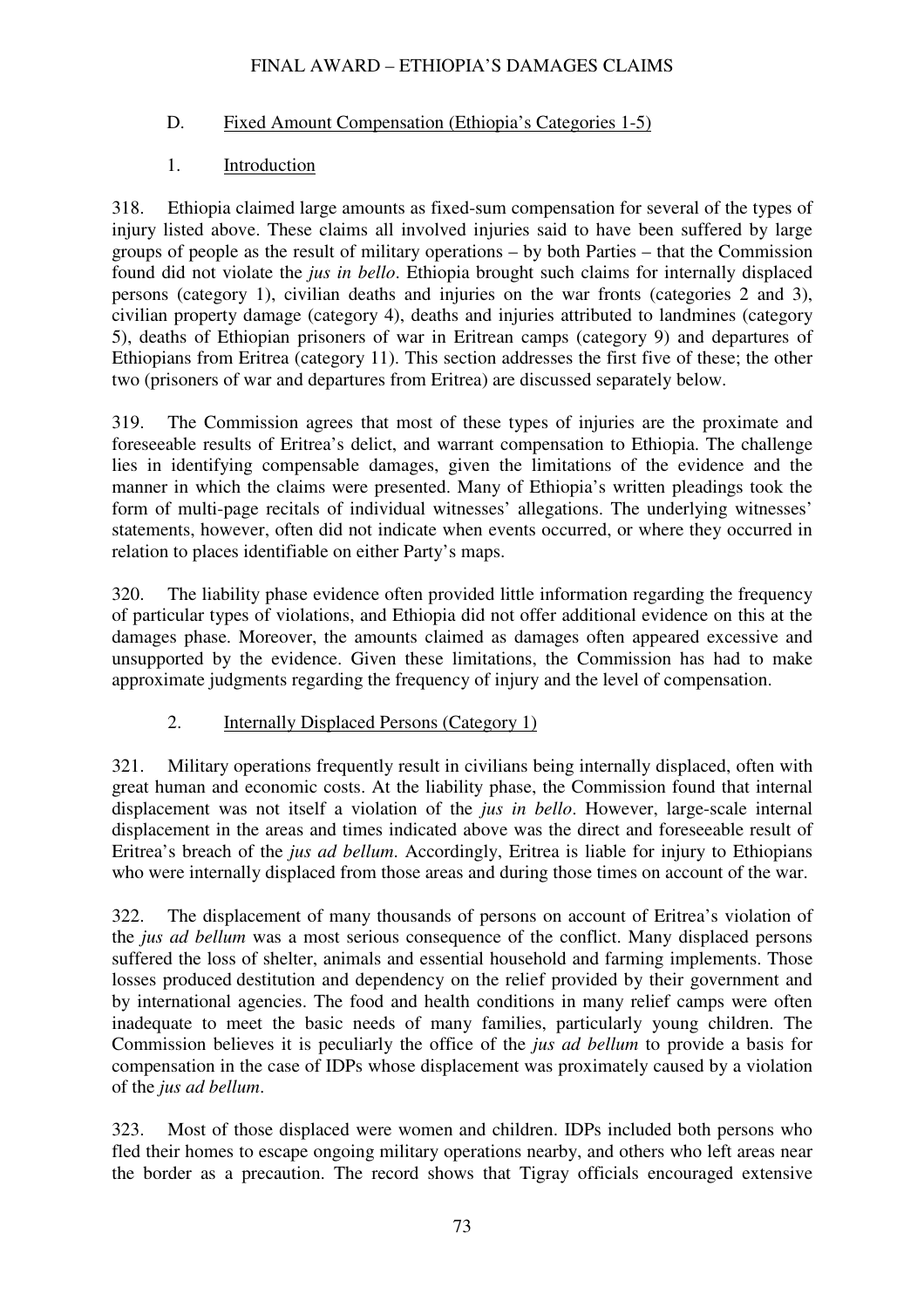evacuations from border areas in late 1998, when hostilities were at a comparatively low level, significantly increasing the number of IDPs. The record did not explain the circumstances leading to these evacuations, although Eritrea's October 1998 shelling of the town of Sheraro apparently was a factor.<sup>87</sup> The Commission views the evacuation of civilians from areas potentially affected by conflict at the urging of government authorities as a reasonable and foreseeable consequence of a breach of the *jus ad bellum*. Thus, the relevant population included both persons who fled their homes to escape nearby fighting, and others who left at the urging of government officials.

324. Ethiopia alleged that Eritrea's *jus ad bellum* violation caused the displacement of 349,837 Ethiopians, and claimed over US\$1.5 billion as compensation. The claimed amount included US\$209,913,910 in material damages (approximately US\$600 per individual) and over US\$1.3 billion in moral damages. Ethiopia calculated its material damages claim by multiplying the average annual income of persons in regions affected by the war by an elaborate calculation of the total number of "displaced persons years." Ethiopia also made separate claims that included (although they were not limited to) IDPs' property losses from looting and damage to their houses and real estate, as well as claims for expenditures in receiving and caring for IDPs. These additional claims are addressed below.

325. Eritrea did not directly join issue with the accuracy of Ethiopia's numbers of displaced persons. Rather, Eritrea used those figures to argue that the high proportions of people displaced from war-affected regions undermined the credibility of the figures Ethiopia provided for fixed amount damages incurred by the remaining population on the basis of *jus in bello* violations. In addition to disputing its *jus ad bellum* liability for internally displaced persons, Eritrea argued that Ethiopia sought to recover damages for harms caused by its own actions, contending that it was the presence of landmines and Ethiopia's military operations that prevented displaced persons from returning to their homes.

326. As noted previously, the Commission has rejected Ethiopia's claims for large additional increments of moral damages, and the claim for over US\$1.3 billion in additional moral damages will not be considered further here. However, it has taken into account the evidence of the nature of IDPs' injuries and experiences in considering the level of compensation.

327. The starting point for assessing this claim is the number of internally displaced persons falling within the scope of the Commission's *jus ad bellum* liability finding. The record included numerous documents, reports and briefings emanating from the Ethiopian government, the authorities in Tigray, and various UN and relief organizations regarding the numbers displaced on account of the war. These frequently cited a total proffered by the Government of Ethiopia of 349,837 displaced persons, 315,836 of whom were displaced in Tigray and 33,901 in Afar. These figures appeared to be the basis for Ethiopia's calculation of this claim.

328. The repetition by multiple sources of Ethiopia's estimated numbers of displaced persons did not necessarily make those numbers more reliable, and the evidence regarding internally displaced persons was not wholly consistent. Some reports by local officials suggested that the numbers of internally displaced persons in their areas of responsibility were significantly smaller than estimated by the national authorities. Ethiopia's numbers

<sup>87</sup> *See* para. 340 *infra*.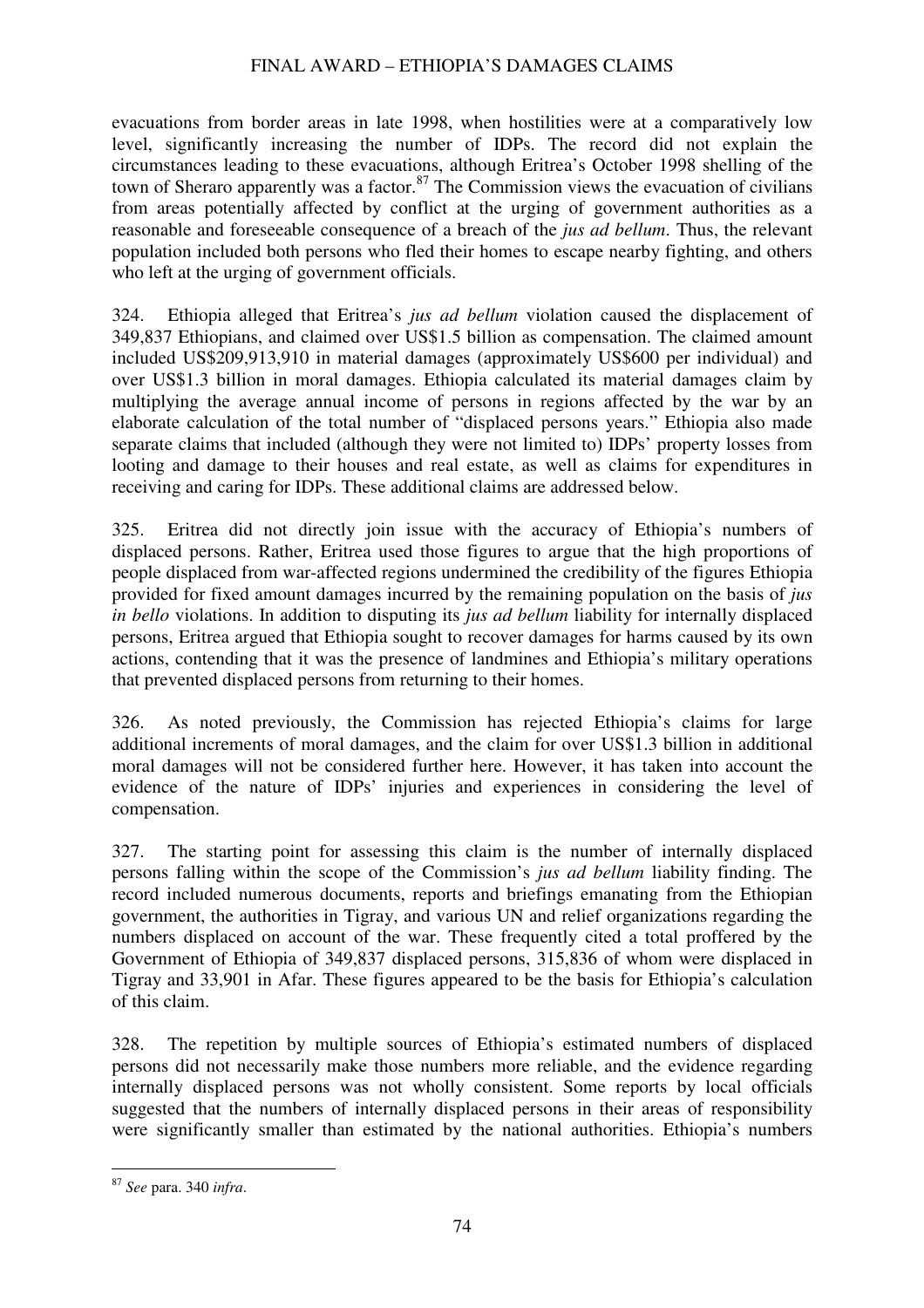appeared to be an aggregate of estimated peak numbers of displaced persons recorded at specific points in time, although the numbers of displaced persons and the length of their displacement varied over the period of the conflict, casting further uncertainty as to the accuracy of those numbers.

329. Documents in the record also indicated that the estimate of nearly 350,000 internally displaced persons included many thousands of Ethiopians who returned to Ethiopia from Eritrea. These people, said by Ethiopia ultimately to number about 120,000, were addressed in other substantial *jus ad bellum* and *jus in bello* claims by Ethiopia. 88 Including them for purposes of this claim would result in double counting. Consequently, the estimated numbers of IDPs must be reduced significantly to take account of persons leaving Eritrea for whom Ethiopia also claimed elsewhere.

330. A further complication is that some areas in Tigray were plagued at relevant times both by war and by drought, and both afflictions caused displacement. The evidence did not distinguish between persons who left their homes on account of the war, and those who left for other reasons. However, it was clear that the war was by far the most significant cause of internal displacement, and the Commission has not taken drought into account in seeking to assess the numbers of persons displaced on account of the *jus ad bellum* violation.

331. The Commission concludes that the number of persons whose displacement was proximately caused by Eritrea's May 1998 violation of the *jus ad bellum* is substantially less than the total claimed by Ethiopia, perhaps two thirds of that number, perhaps somewhat less. Periods of displacement varied. Some persons displaced on the Western Front were able to return to their homes following the success of Operation Sunset in early 1999, although some returns there were delayed by the need to remove landmines or other impediments to return. Other IDPs, such as those from the Zalambessa area, were displaced for much longer periods. These people could return to their homes only beginning in June 2000, or even later in areas affected by landmines or other impediments.

332. Ethiopia's claim for internally displaced persons sought redress for the human suffering and income loss associated with their displacement. (As noted, IDPs' property losses from looting, damage to their houses and real estate, and Ethiopia's expenditures in receiving and caring for IDPs, were all subject to separate claims by Ethiopia addressed elsewhere in this Award.) Taking account of, *inter alia*, the number of internally displaced persons falling within the scope of Eritrea's *jus ad bellum* liability, the varying durations of their displacement, the personal and economic consequences of displacement, and Ethiopia's other relevant claims, the Commission awards US\$45,000,000 to Ethiopia on account of this claim.

# 3. Civilian Deaths and Injuries (Categories 2 and 3)

333. Ethiopia's Claim*.* Ethiopia claimed US\$205,167,028 as *jus ad bellum* material damages with respect to 39,881 civilians whose deaths were said to result from the war on all three fronts, but who were not covered by Ethiopia's other claims. Ethiopia alleged these deaths included deaths from intentional and indiscriminate shootings on the Western Front and deaths throughout all three fronts from shelling and aerial bombardments. Ethiopia's claim reflects fixed amounts of more than US\$5,000 per capita for the alleged victims. It

<sup>88</sup> *See* Sections X.B *supra* and XI.K *infra*.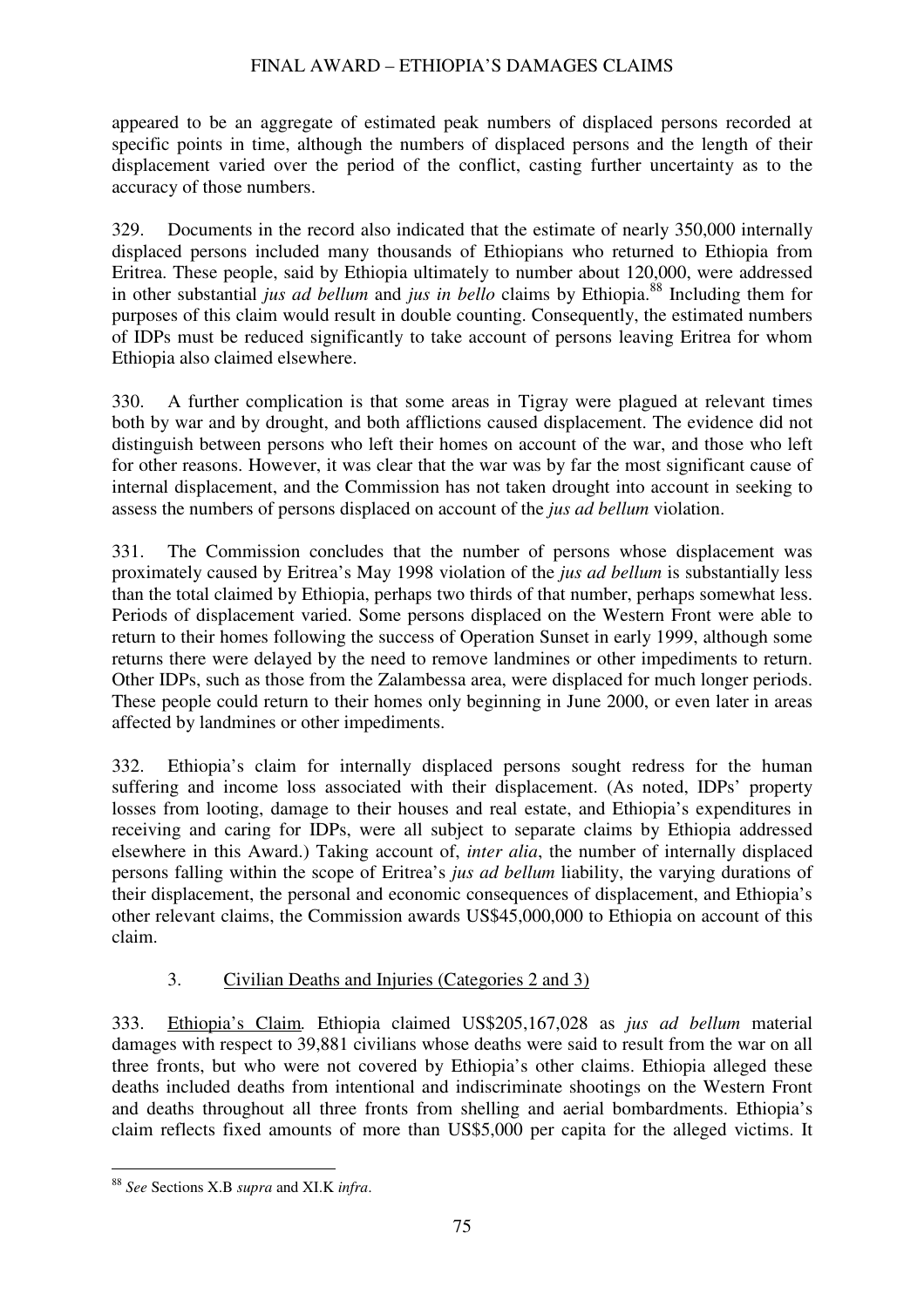claimed an additional US\$102,583,514 on account of an equivalent number of injuries, with a per capita amount for each injury equal to half the amount claimed for deaths.

334. At the liability phase, the Commission rejected as unproven both Parties' claims that the other engaged in shelling that was indiscriminate or otherwise contrary to the *jus in bello*. The Commission finds, however, that Eritrea is liable for deaths and injuries caused by shelling and gunfire in the regions for which there is *jus ad bellum* liability. Death and injury are particularly severe consequences of armed conflict; deaths and injuries caused by weaponry are the direct result of such conflict. While the Commission takes into consideration the seriousness of such harm in assessing compensation, the extent of such injury must be demonstrated by Ethiopia on the basis of credible evidence.

335. The evidence supporting this large claim for civilian deaths and injuries attributable to Eritrea's *jus ad bellum* violation was modest. Ethiopia calculated the number of additional deaths entirely on the basis of an Ethiopian government estimate reflected in a December 2000 World Bank loan document. This estimate indicated that 36,000 primary breadwinners, including both civilians and militia (but not including regular military), lost their lives during the war. Ethiopia increased this figure by 50%, contending that at least that many additional family members were killed. The resulting total – an estimated 54,000 deaths – then was reduced to reflect civilian deaths covered by Ethiopia's other claims. This gave the 39,881 deaths for which Ethiopia claimed *jus ad bellum* damages; the same figure was used for its claim for injuries. While the World Bank figures did not distinguish the geographic location of civilian deaths, Ethiopia "assigned" deaths to the regions of Tigray and Afar based on the relative populations of those regions. Based on an estimated population of 567,696 people in the war-affected weredas of Tigray and 106,526 people in Dalul and Elidar Weredas in Afar, Ethiopia concluded that 33,500 deaths occurred in Tigray and 6,381 occurred in Afar.

336. Although Ethiopia's Damages Group One Memorial regularly referred to the 36,000 figure as "the Bank's," the text of the cited paragraph makes clear that the figure was an estimate given to the World Bank by Ethiopia. Although the estimate was characterized as involving civilians and militia, a report in Ethiopia's evidence attributed the estimate of 36,000 deaths to the Ministry of Defense, creating ambiguity as to whether the number may in some way reflect military casualties.

337. The Commission has no means to assess the estimate of 36,000 deaths underlying this claim. There was no evidence showing how or by whom it was prepared, or whether it was borne out by later investigation. There was no indication whether the estimate included deaths due to disease or other natural causes not directly linked to the war. There was no basis in the record for the assumption that the estimate should be increased by 50% to reflect additional family members. There also was no basis for the assumption that the number of injuries was equal to the number of deaths.

338. Ethiopia's inclusion of the deaths and injuries of an unspecified number of militia members raised additional questions. Ethiopia's evidence showed that its militia forces were numerous, and frequently engaged in combat with Eritrean forces. There were frequent references to the deaths of militiamen in combat. Pursuant to the exclusion contained in the last sentence of Article 5(1) of the December 2000 Agreement, the Commission has no jurisdiction over claims for the combat deaths or injuries of militiamen.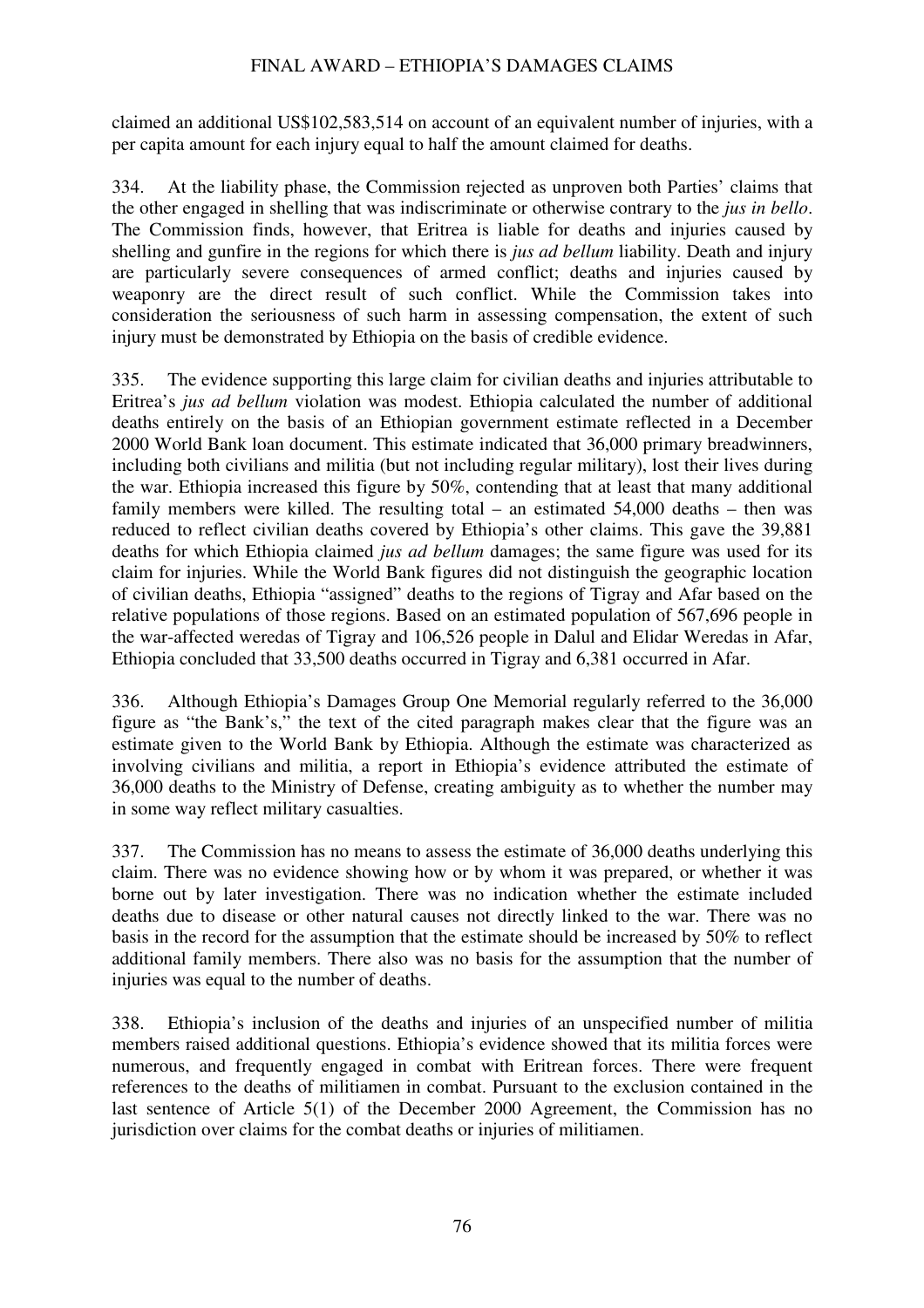339. Given these limitations, the Commission has reviewed Ethiopia's evidence from the earlier proceedings, in an effort to assess the extent of civilian deaths and injuries potentially attributable to Eritrea's *jus ad bellum* violation. The Commission paid particular attention to deaths from artillery fire, which Ethiopia described as a major cause of civilian deaths, and which indeed has caused the greatest proportion of casualties in modern international armed conflicts between organized armies. The evidence available to the Commission indicated that Eritrean artillery did cause many civilian deaths and injuries, but that these were far less numerous than Ethiopia contended.

340. For example, there were frequent references in these proceedings to artillery strikes in and around the town of Rama, located a few miles south of the Mereb River on one of the few north-south roads connecting Ethiopia and Eritrea. The declaration of Rama's town administrator spoke of considerable property damage from five shelling attacks on the town (two in February 1999 and three in May-June 2000), but he mentioned only two persons killed and six injured. A March 2001 U.S. AID report cited another local official referring to four killed and eight wounded by shelling at Rama. Whichever official was correct, these casualties were not extensive. Similarly, there were numerous references to Eritrea's artillery attack on Sheraro on October 21, 1998. (This attack apparently led Tigray officials to encourage civilians to evacuate from areas within artillery range of the front as a precaution.) However, a December 1998 report by the Relief Society of Tigray referred to eleven deaths and twenty-four injuries in the Sheraro attack. These casualties were tragic, but they did not support Ethiopia's claim of tens of thousands of civilian deaths from Eritrean guns.

341. Accounts by wereda officials in Tigray also suggested a much lower level of civilian casualties. An official in the Gulomakheda Wereda administration reported that in all of the wereda, ninety-five people were killed and ninety-two were injured by shelling or landmines. The administrator of Mareb Lekhe Wereda provided a table listing losses and damage in his wereda. The table identified just four deaths, three injuries and 505 damaged houses (170 described as "light," 147 as "medium," and 188 as "severe").

342. Accounts by Ethiopian and international non-governmental organizations were along similar lines. The Gulomakheda Wereda Farmer's Association provided a list of thirty people killed in Gulomakheda due to unlawful acts of Eritrea. The Norwegian Council for Refugees reported that, as of August 2000, some five hundred civilian deaths were reported in Tigray.

343. Ethiopia's evidence also contained multiple accounts by local officials describing casualties in their kebeles or tabias. Several did not mention any casualties, or mentioned a limited number of persons killed or injured, in communities of hundreds or thousands of people. A tabia chairman in Gulomakheda Wereda described a total of six deaths in his tabia from multiple shelling attacks during the war. Another described five deaths from artillery in his tabia of four villages. A third tabia chairman from Gulomakheda Wereda described five deaths. The chairman of a kebele of at least four thousand people in Mareb Lekhe Wereda described two farmers being shot by soldiers on one occasion, and others wounded by artillery on another. A kebele chairman from Ahferom Wereda described twelve people from his kebele of at least six thousand people being killed by artillery fire. Other reports by kebele and tabia officials were to similar effect.

344. A few accounts by local officials described civilian casualties from small arms fire. A tabia administrator in Mareb Lekhe Wereda referred to thirteen civilians shot and killed by Eritrean soldiers. However, this account also described active resistance to Eritrean forces by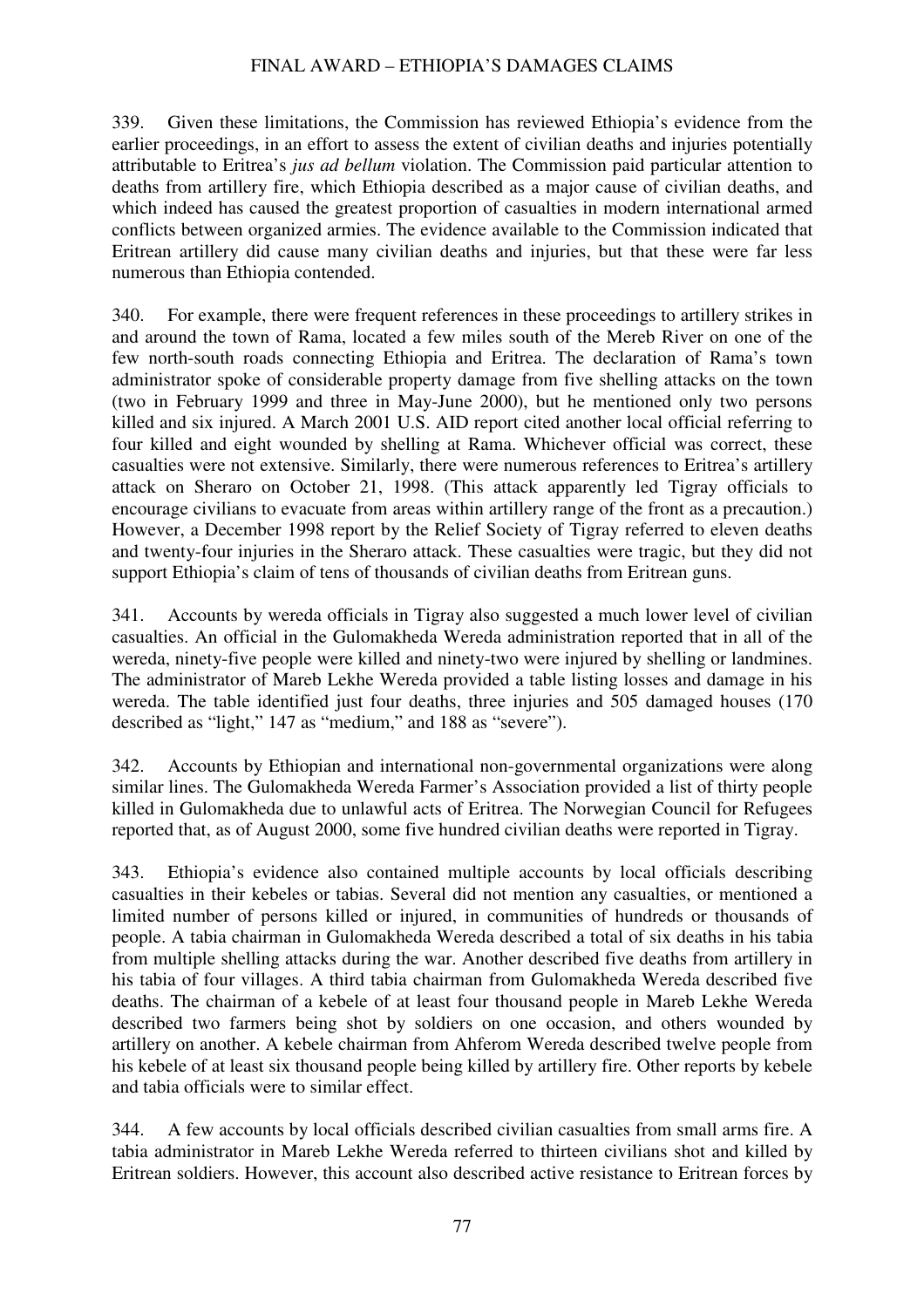local militia, raising questions as to whether some of these casualties may have involved militia.

345. A few accounts in the record reported more extensive deaths and injuries in particular locations. The administrator of a tabia in Ahferom Wereda claimed that a two-day artillery attack in May 1998 killed thirteen civilians and wounded twenty-one in a village in his tabia, and that twenty-four other persons were killed, 123 injured and 330 houses destroyed or damaged during the conflict. The administrator of a kebele in Gulomakheda reported nineteen deaths and three injuries from artillery. These reported casualties were very high in comparison with most accounts in the record.

346. On the Eastern Front, evidence of civilian casualties was even less clear. Civilian witness testimony offered at the liability phase indicated that intense shelling caused numerous deaths and injuries in Elidar Wereda, particularly in Bure and surrounding areas. The evidence offered by Ethiopia did not provide the Commission a reliable basis to determine a precise figure for those deaths, however. In Dalul Wereda, Ethiopian witnesses testified to significant though less extensive shelling than occurred in Bure, particularly at the commencement of hostilities prior to the period of Eritrean occupation. The witnesses Ethiopia offered for that region did not testify specifically as to shelling deaths, though the Commission accepts that it is likely that some occurred.

347. Although it appeared that substantial death and injury resulted from shelling in Bure, the evidence submitted did not fully support Ethiopia's claim for the Afar region.

348. Taken together, though, the cumulative weight of the reports in the record indicated levels of additional civilian deaths far below the 54,000 claimed on all three fronts.

349. Ethiopia's evidence did not permit a well-informed judgment regarding the number of civilian deaths or injuries attributable to Eritrea's *jus ad bellum* violation. There were such casualties, but the available evidence identified deaths and injuries numbering at most in the hundreds, not in the tens of thousands claimed here by Ethiopia. In addition, deaths and injuries resulting from some causes, such as landmines, unlawful conduct by Eritrean soldiers, and the June 1998 Mekele bombing, were covered by Ethiopia's other claims. Taking account of the available evidence, the casualties covered by Ethiopia's other claims, and the seriousness of the harm caused, the Commission awards US\$8,500,000 in respect of civilian deaths and injuries related to Eritrea's breach of the *jus ad bellum*.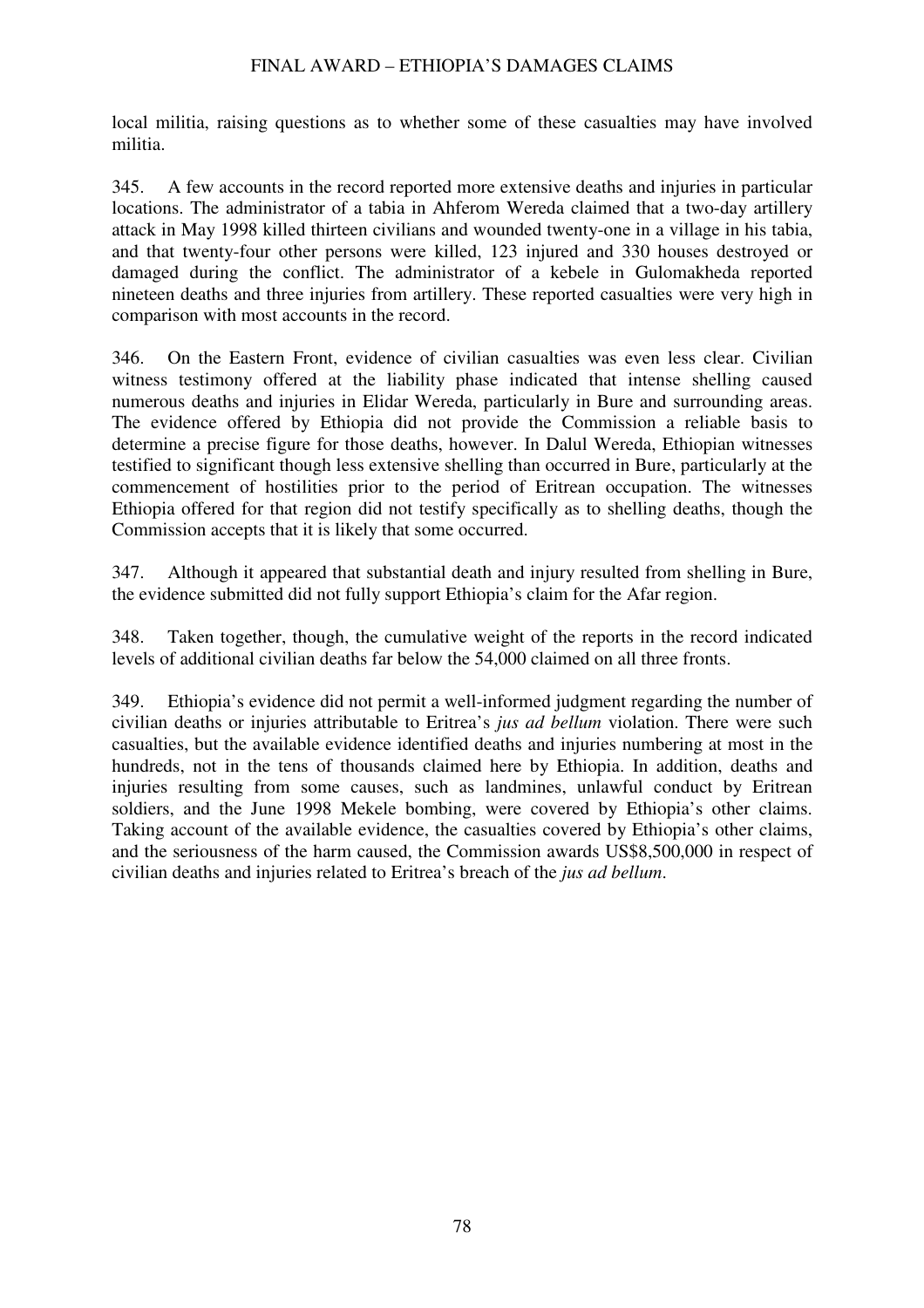## E. Damage to Civilian Property, Primarily From Shelling (Category 4)

# 1. Housing

350. The Commission previously addressed Ethiopia's claims for damage to housing and real property based on the Commission's *jus in bello* liability findings. 89 Ethiopia claimed an additional US\$77 million as *jus ad bellum* damages for such injury. It contended that, in addition to the houses allegedly damaged or destroyed due to Eritrea's *jus in bello* violations, thousands more were damaged or destroyed by Eritrean shelling, and that Eritrea is liable for this damage on *jus ad bellum* grounds. This claim was presented in slightly less than five pages of Ethiopia's Damages Group One Memorial.

351. In its *jus in bello* housing claim, Ethiopia alleged that 35% of the aggregate value of all houses in large areas in six weredas was lost due to actions by Eritrean forces. This claim appeared to allege that an additional 40% of the value of all houses in large areas of these six weredas hit by shelling at any time during the war, and in corresponding areas in three other weredas, was also lost. Thus, Ethiopia appeared to contend that in large areas in six weredas at least 75% of the aggregate value of all houses was lost on account of Eritrea's violation of either the *jus in bello* or the *jus ad bellum*. In three other weredas, it claimed for at least 40% of the value of all houses in large areas because of the *jus ad bellum* breach. (Ethiopia did not make fixed-sum *jus ad bellum* claims for property losses from looting or other similar causes.)

352. Ethiopia calculated the amount of its *jus ad bellum* housing claim utilizing the same numbers of houses and per capita amounts for alleged property damage in Tigray and Afar as were used in the corresponding *jus in bello* claim. These per capita amounts were multiplied by the populations of the kebeles and towns that Ethiopia stated in its Memorials during the liability phase were subjected to shelling. Thus, the *jus ad bellum* claim started with a universe of about 77,000 houses. The implication was that either 40% of these houses were destroyed by Eritrean shelling, or that a larger number suffered damage in amounts cumulatively equaling 40% of the 77,000 houses' total value.

353. In its earlier discussion of Ethiopia's *jus in bello* housing claim, the Commission noted the substantial amount of earlier evidence in the record showing wartime damage to houses far less extensive than Ethiopia claimed. This evidence included both reports from official Ethiopian sources, and damage assessments by international relief agencies.<sup>90</sup> Several post-war documents referred to a World Bank assessment identifying about 16,400 houses in Tigray as having been damaged or destroyed by all causes; other later assessments suggested that such initial estimates may have significantly overstated the level of damage.

354. The earlier evidence also indicated that the cost of repairing or replacing damaged housing was significantly less than claimed. The World Bank allocated US\$18.6 million for repair to damaged housing. This roughly corresponded to an Ethiopian agency's wartime estimate that repairing homes would cost about 120 million birr. A pilot World Bank project to repair four hundred damaged houses in Marta Tabia involved an outlay of 1.19 million birr for materials, about 3,000 birr per house. The Bank's housing reconstruction/rehabilitation package in Tigray ranged "from birr 3,000 for homes that sustained minor damage, birr 7,000

<sup>89</sup> Section VIII.C *supra*.

<sup>90</sup> *See* para. 132 *supra*.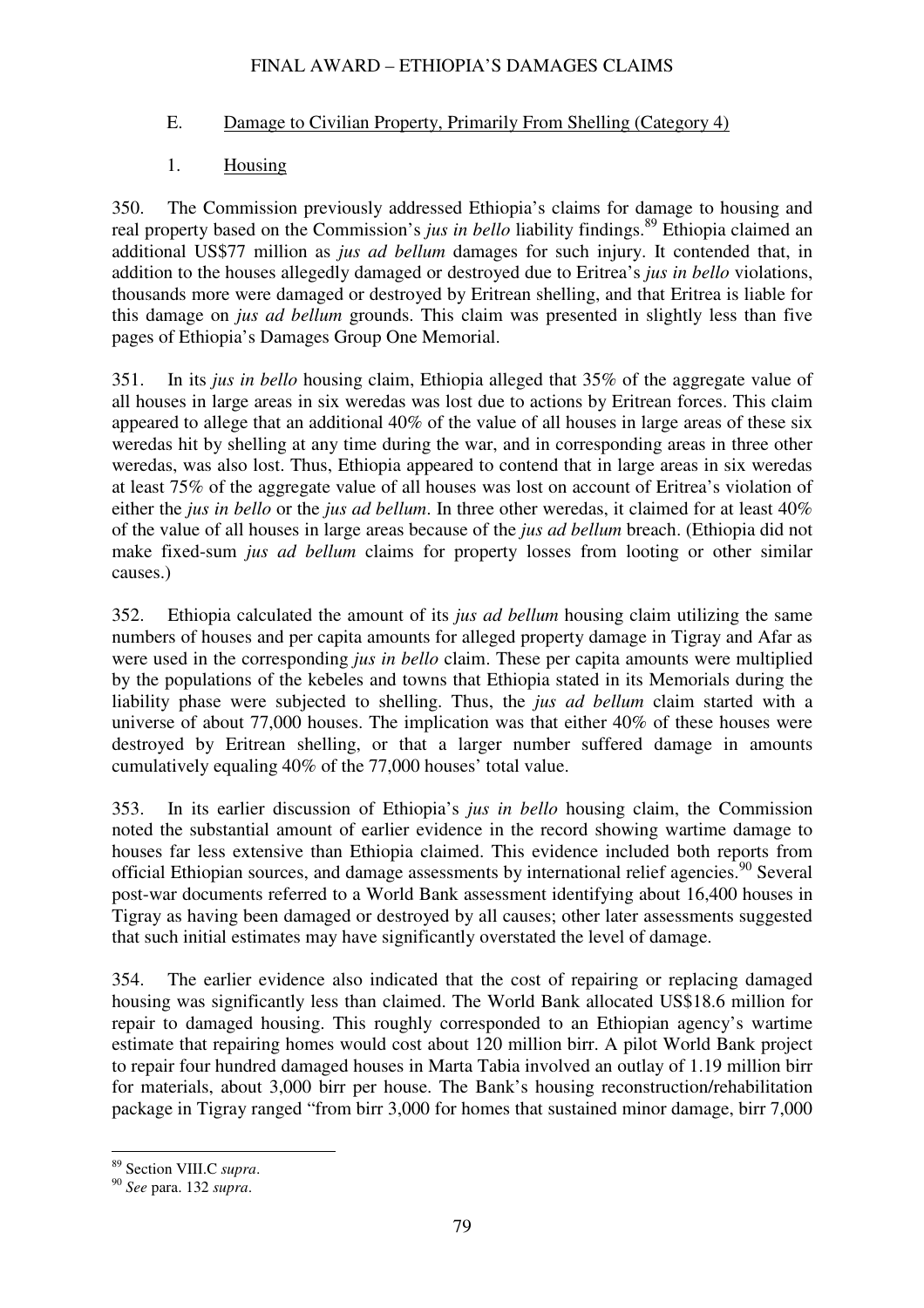for homes that were heavily damaged and birr 15,000 for homes that require reconstruction because they were completely destroyed." All of this evidence went to the costs of restoring housing damaged by all causes, including looting by soldiers of both armies and by civilians and natural decay. It was not limited to damage caused by artillery fire.

355. The World Bank did not identify similar housing rehabilitation costs in Afar, finding that "[t]he housing needs in Afar do not require reconstruction activities. As the beneficiaries are largely pastoralist, they will be provided with traditional mobile houses which are estimated to cost Birr 500 per unit." The Commission notes in this regard that the border town of Bure experienced heavy shelling and probably experienced substantial damage to housing and other structures. However, there was no evidence in the record regarding damage to Bure comparable to that submitted by Ethiopia for Zalambessa, and the Commission has no basis for assessing the extent or value of damage to Bure.

356. Taking account of the uncertainties and ambiguities in the evidence regarding the extent of damage to housing attributable to Eritrea's *jus ad bellum* violation, the Commission awards US\$6,000,000 for this claim.

# 2. Public Buildings and Infrastructure

357. Introduction*.* The Commission has addressed, in Section IX.D.1 of this Award, Ethiopia's claims for damage to public buildings and infrastructure based on the Commission's *jus in bello* findings. Ethiopia pleaded that it was entitled to compensation under either the Commission's *jus in bello* or its *jus ad bellum* liability findings and, accordingly, did not specify the liability basis of its claims for specific property. The Commission has therefore attempted to "deconstruct" Ethiopia's overlapping claims in order to assess the proper basis for an award of compensation.

358. Ethiopia claimed US\$13,963,982 in damages for the destruction and looting of government buildings and infrastructure on all three fronts. On the Central and Western Fronts in Tigray, Ethiopia claimed US\$11,397,980 for "at least" 331 administration buildings, schools, clinics, veterinary clinics, water supply systems and agricultural training centers, including US\$536,765 for moveable property allegedly looted from those locations.<sup>91</sup> In Afar on the Eastern Front, Ethiopia sought US\$2,566,002 for "at least" thirty-five schools, clinics, veterinary clinics and water supply systems, including US\$93,891 for moveable property allegedly looted from those locations. As explained in Section IX.D.1 of this Award, evidentiary problems and a lack of clarity in assessing the cause of damages led to the failure of most of Ethiopia's *jus in bello* claims for this property.

359. The *jus ad bellum* liability for these claims may in some cases duplicate and in some cases be broader than the types of damage compensable under the *jus in bello*. At the liability phase, the Commission rejected as unproven both Parties' claims that the other engaged in shelling that was indiscriminate or otherwise contrary to the *jus in bello*. Consequently, any compensation for shelling damage rests solely on Eritrea's violation of the *jus ad bellum*.

360. Ethiopia's Claim and Supporting Evidence*.* For its claim of damages to the 331 buildings on the Central and Western Front, Ethiopia produced in Annex 66 to its Damages

 $91$  Ethiopia claimed US\$5,938,314 of this amount for the destruction and looting of 162 buildings or pieces of infrastructure on the Central Front and US\$5,459,666 for 169 buildings or pieces of infrastructure on the Western Front.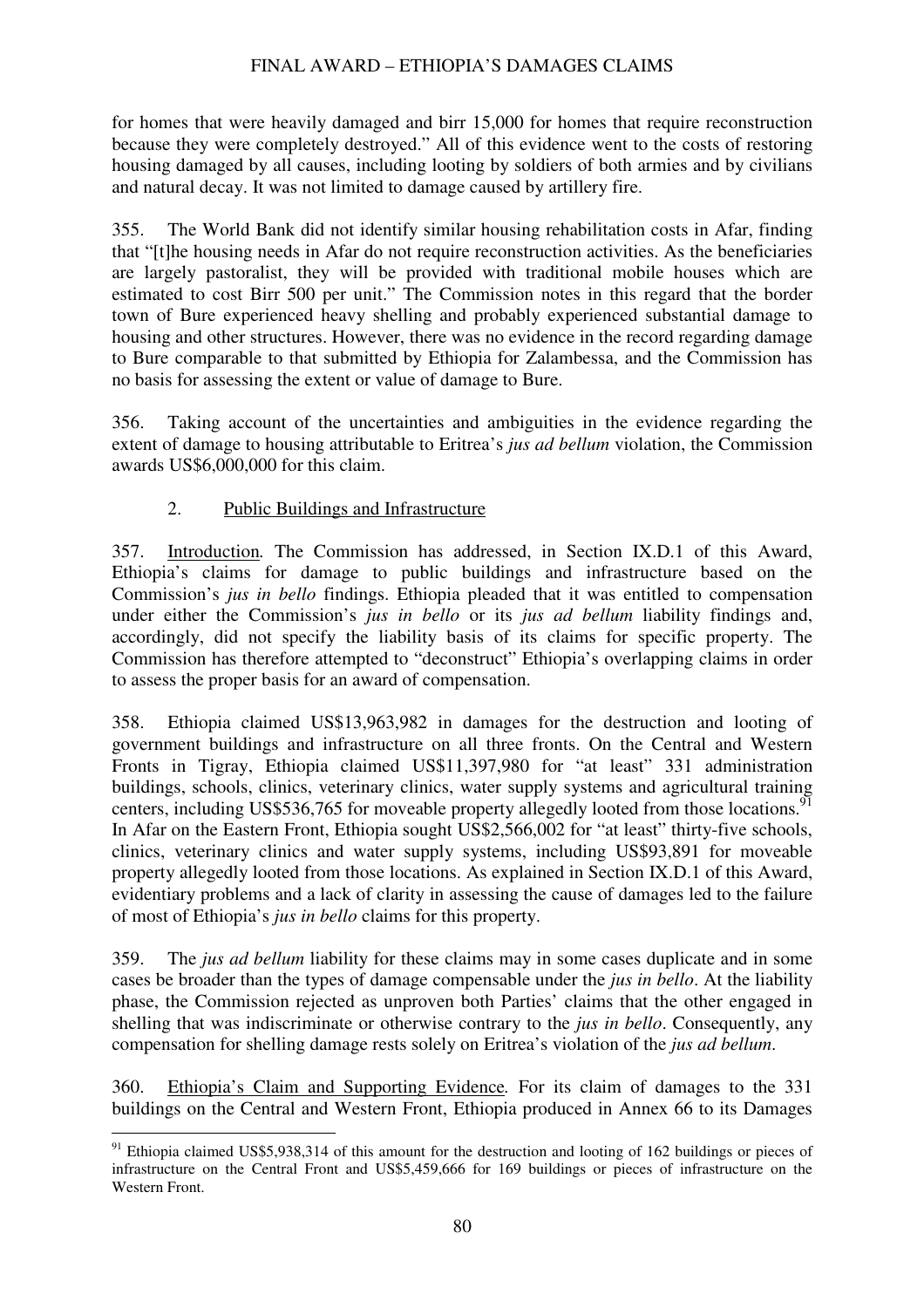Group One Memorial an itemized list of all the claimed government buildings and infrastructure. This identified the location by wereda and listed values of alleged damage and loss to structures and moveable property. Each entry on the list referred to a separate annex. These annexes contained varying amounts of supporting evidence, such as purchase orders, invoices and construction contracts. For the Eastern Front, Ethiopia produced a similar list in Annex 242 of its Damages Group One Memorial, itemizing alleged losses relating to thirtyfive buildings. Ethiopia also submitted evidence at the liability phase relating to the claimed damage.

361. In support of its damages phase annexes, Ethiopia introduced the declaration of the Regional Manager of the Ethiopian Social Rehabilitation and Development Fund ("ESRDF") for Tigray, attesting that the documentation in those annexes related to structures damaged or destroyed during the war for which the ESRDF handled reconstruction financing. Ethiopia's rebuttal evidence included a declaration of the ESRDF's Deputy General Manager, who declared that the purchases evidenced by these materials were made through an Emergency Recovery Program ("ERP") financed by a World Bank credit. He stated that a portion of that credit was earmarked (by whom is not indicated) to finance 523 infrastructure projects "in the weredas most affected" by the conflict, and that only infrastructure "damaged or destroyed as a result of the war" could receive these earmarked funds. However, he also indicated that "[m]any of the projects involved the construction of entirely new structures, since these infrastructures were totally destroyed."

362. The ERP Credit Agreement between Ethiopia and the World Bank defined the "emergency" to include both the conflict between Ethiopia and Eritrea and "the drought." Ethiopia contended, however, that for structures not related to water supply for which financing was approved, drought would not have been the cause of damage, and that every structure for which it claimed was damaged or destroyed during the war.

363. Ethiopia did not indicate whether such damage was caused by artillery fire or other acts. It instead argued that if a building was located in an area where there was *jus in bello* liability, there would be a presumption that it was damaged in that way, and that otherwise Eritrea could be liable under the Commission's *jus ad bellum* finding.

364. Eritrea's Reply*.* In addition to denying the breadth of Ethiopia's *jus ad bellum* claims generally, Eritrea made three principal assertions in response to Ethiopia's claim. First, Eritrea contended that the new construction contracts and invoices offered as evidence did not provide a reliable basis on which to determine that such damage in fact occurred or from which to derive a credible value for that damage. Second, Eritrea cited to internal ESRDF documents submitted by Ethiopia at the liability phase indicating that much of the damage for which Ethiopia claimed was for pre-war construction projects that did not exist or had not been damaged during the war. Third, Eritrea contended that the ERP involved funding for projects, in particular those that related to the drought, that did not involve war damage.

365. The Commission's Conclusions*.* Ethiopia's damages phase evidence for this claim was problematic in several regards. It did not provide a reliable basis to determine whether the claimed reconstruction costs related to war damage for which Eritrea was liable. Where the Commission could ascertain that damage was war-related, Ethiopia offered no evidence to distinguish the cause of that damage. The liability phase evidence that the Commission reviewed for corroboration of Ethiopia's claim, however, indicated that shelling was widespread during the war.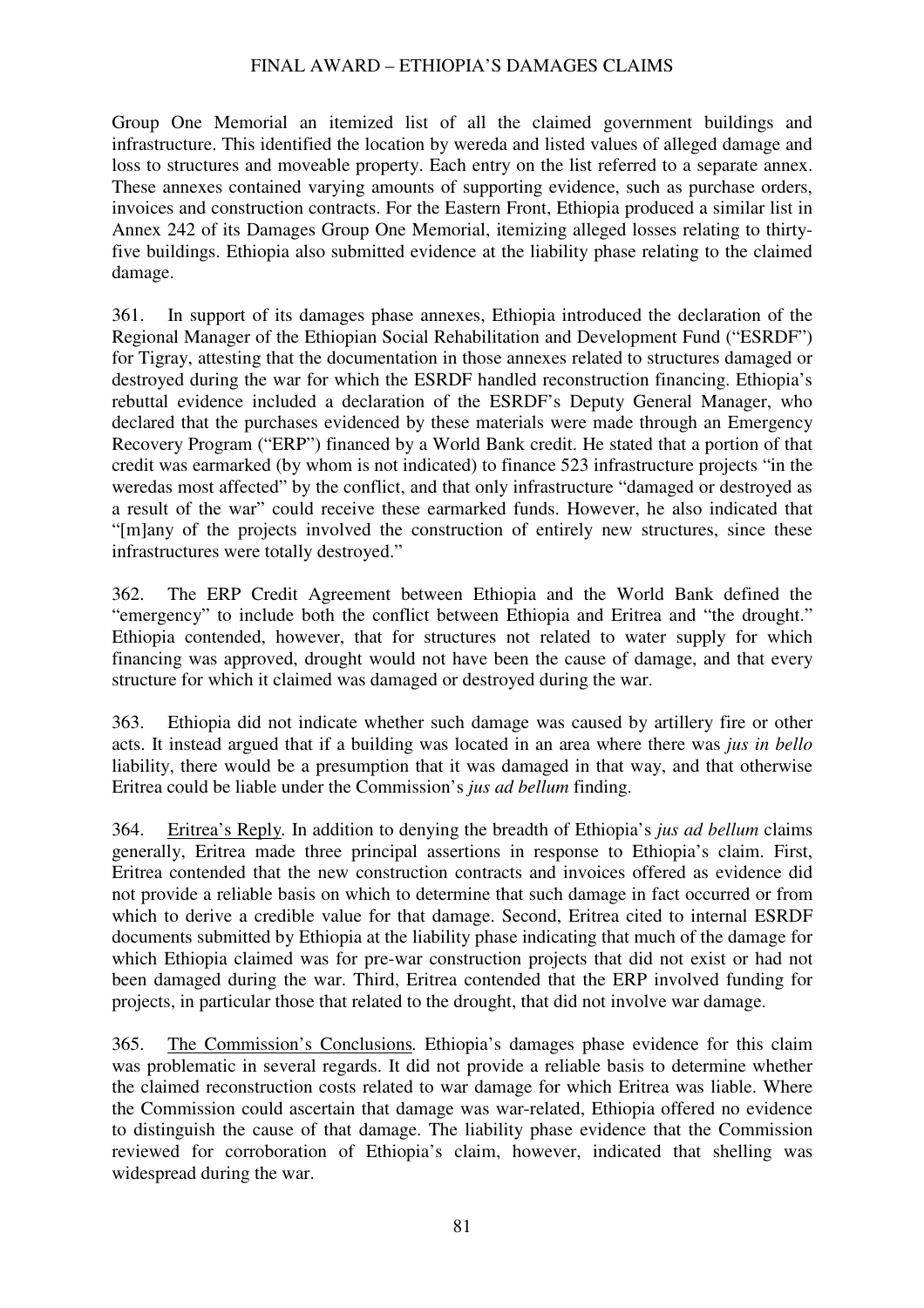366. While property destruction during the war might have involved acts other than shelling for which Eritrea was liable under the *jus in bello*, it can only be compensable on more general *jus ad bellum* grounds in the absence of proof of the cause of damage. Lacking a basis to distinguish the cause of damage, the Commission has reviewed most of this claim in the context of its *jus ad bellum* finding. Moreover, to the extent that Ethiopia recovered for looting of public property and infrastructure under the *jus in bello*, the Commission will not award double recovery here.

367. Ethiopia's damages phase evidence left unclear whether many of the buildings and pieces of infrastructure for which Ethiopia claimed involved wartime damage or were development projects unrelated to the war. Ethiopia asserted that all the new contracts, purchase orders and invoices for new property in its annexes were part of the ERP program and thus involved damage from the war. The World Bank Development Credit Agreement that funded the ERP, however, was drafted in broad terms. As noted above, the agreement targeted both areas affected by the war and by drought; it was not limited to buildings actually damaged in the war.<sup>92</sup> Notwithstanding the ESRDF officials' testimony, ESRDF internal documents in the record indicated that Ethiopia utilized this funding to do more than just repair properties destroyed or lost during the war.

368. In this regard, Ethiopia's liability phase evidence included a November 2001 internal impact assessment discussing the effect of the war on Ethiopia's pre-war development projects. This report stated that the ESRDF had constructed a number of basic infrastructure projects in the Tigray region, of which six had been damaged and destroyed due to the war. Another eight projects were simply described as being in war-affected weredas. Another 106 projects were described as having been planned prior to the war but not implemented because of the war. In the Afar region, the report noted that three schools and two clinics being constructed with ESRDF funds were destroyed due to the conflict, that twenty-three projects that would have been constructed were suspended due to the war, and that thirty-three projects were planned prior to the war but not implemented as a result of the war. The report indicated that ESRDF was also considering requests for financing from communities in waraffected areas for disbursement, estimating the total amount of "damage" based on these figures to be approximately 56,200,00 birr. For each of the Tigray and Afar regions, the report attached a "List of Projects Damaged, Suspended and Planned But Not Implemented Due to the War" providing an itemization for each development project in those regions.

369. Although the ESRDF projects discussed in the November 2001 report could have involved some activities that were not part of the ERP, dozens of the projects it listed as "planned but not implemented" or "suspended" because of the war were also included in Annexes 66 and 242 of Ethiopia's Damages Group One Memorial, listing projects for which Ethiopia claimed damages. Ethiopia argued at the April 2007 hearing that some buildings slated for construction under the pre-war development plans were existing buildings that were indeed destroyed during the war, but it did not provide a basis for the Commission to identify any such buildings. While the Commission understands that the war halted implementation of

 $92$  In the agreement, the World Bank undertook to provide financing for a program of actions relating to the "Emergency" that began in May 1998, which included both the conflict between Eritrea and Ethiopia and the drought. In order to receive such financing, Ethiopia affirmed that amounts borrowed would be committed to the objectives of the program, which included (i) "to assist the people affected by the Emergency rebuild their lived and resume economic activities," (ii) "rehabilitate and reconstruct social infrastructure," and (iii) "support macroeconomic stability."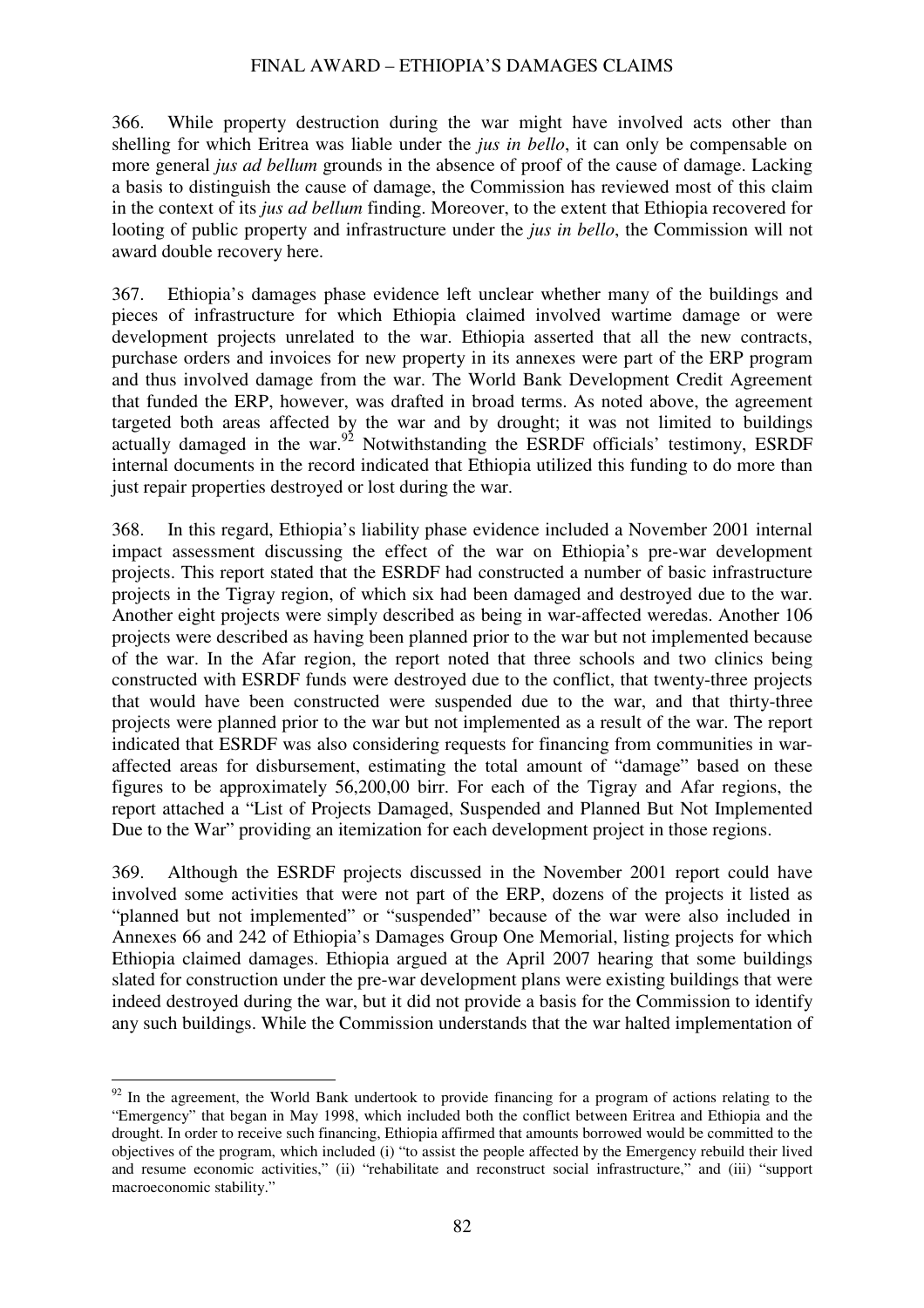many planned development projects, it cannot hold the State of Eritrea responsible for the costs of those projects after they were resumed.

370. Considering that the ERP was created in part to address a drought, the evidence relating to wells and reservoirs raised particular difficulties. The war clearly damaged such facilities. In a June 1999 Damage Assessment Report, submitted by Ethiopia at the liability phase, the Tigray Regional Bureau of Planning and Economic Development estimated that fifty-two hand pumps, twelve manually dug water wells, three motorized pumps, one generator and one 100-cubic meter reservoir, with a total value of 5,650,000 birr, were put completely out of use as a result of the war. This seems a plausible assessment, both in the number of facilities and the estimated amount of damage. However, most of the water points for which Ethiopia claimed in Annex 66 did not have this sort of corroborative support, and Ethiopia did not previously cite most of them as war damage. Moreover, many of the water points claimed by Ethiopia were cited as "planned but not implemented" by the ESRDF in 2001.

371. The damage claimed to public buildings and other public infrastructure was also much greater than Ethiopia's earlier evidence indicated. As discussed above, the ESRDF's November 2001 report stated that it had undertaken reconstruction of just six structures destroyed in the war in Tigray and three schools in Afar. Several reports of regional governmental entities offered by Ethiopia at the liability phase, as well as the declarations of several witnesses cataloguing destruction to schools, health clinics and water supply sources, also indicated levels of damage substantially less than Ethiopia claimed at the damages phase.

372. The new construction contracts offered by Ethiopia to show the amount of damage also gave rise to uncertainty. It was not apparent on the face of many whether the project involved repair or replacement of wartime damage, or a wholly new structure. Many contracts did not include site clearance or rubble removal, which would be a necessary step in reconstructing a war-damaged building. The contracts that did appear to involve wartime damage did not indicate its cause. Moreover, while contract prices might accurately reflect the value lost in a destroyed structure, Ethiopia is not entitled to the cost of a completely new structure to replace one that was partially damaged, or that was larger or more elaborate than its predecessor.

373. Given these uncertainties in the damages phase evidence, the Commission believes damage and impact assessment reports of local officials at the liability phase provide a more reliable basis to assess the extent of damage to the disputed buildings. These include the Damage Assessment Report of the Tigray Regional Bureau of Planning and Economic Development (June 3, 1999), the Tigray Regional Bureau of Education Planning and Programming Report of Damages to Educational Establishments (September 22, 2000), a Report of the Eastern Zone Education Department – Adigrat (September 15, 2001), the ESRDF List of Projects Damaged, Suspended and Planned But Not Implemented Due to the War in the Afar Region (November 2001), and other reports and eyewitness accounts relating to particular structures.

374. Most of these materials were not prepared for the purposes of litigation, and appeared to provide a reasonable indication of the value lost in damaged or destroyed governmental structures, generally less than Ethiopia claimed. While relying principally on the liability phase evidence may limit the compensation that can be awarded, the Commission cannot rely solely on the damages phase evidence, given the flaws and inconsistencies discussed above.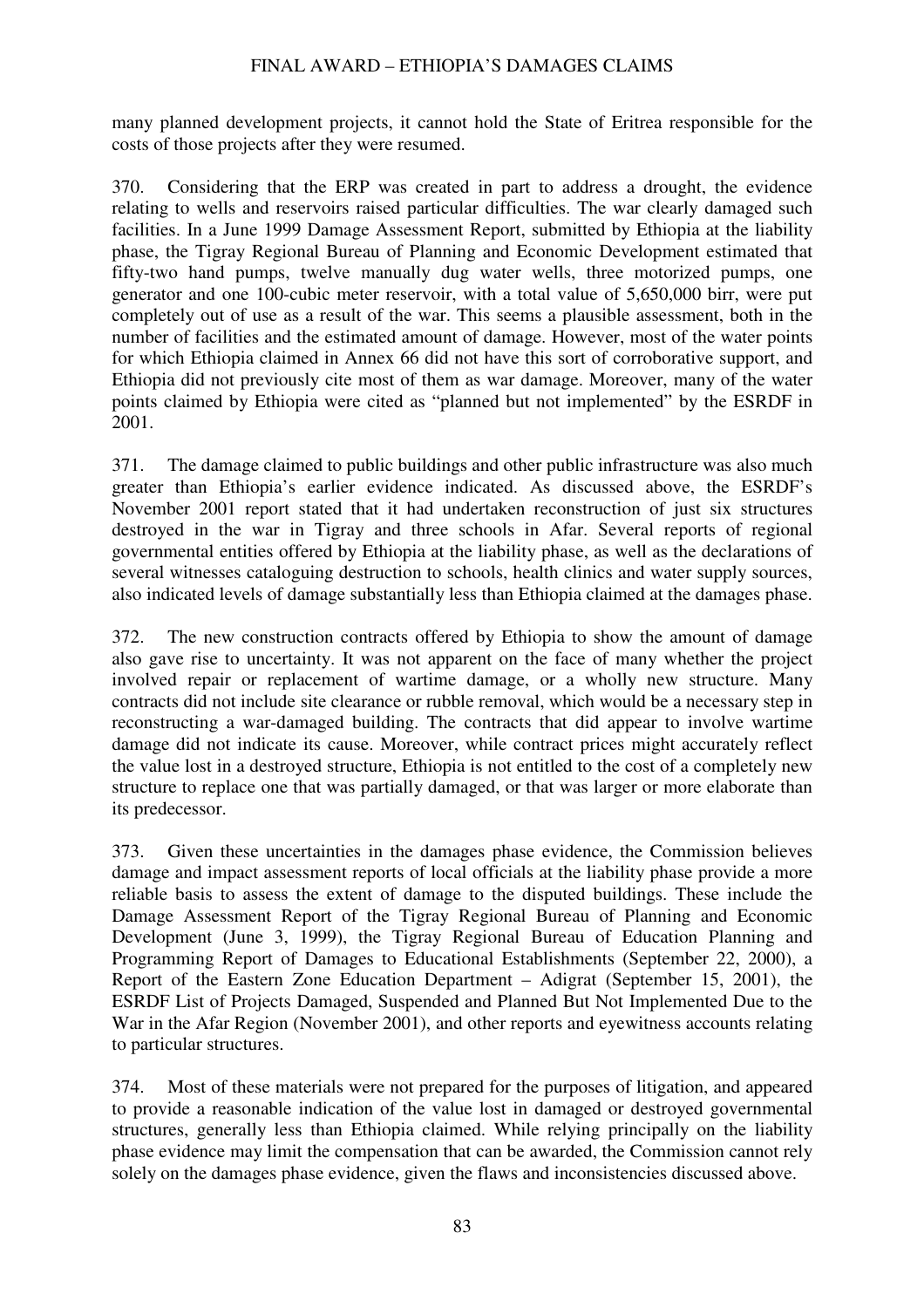375. The Commission has reviewed both the damages and liability phase evidence in search of sufficient proof of damages for each property claimed. It relied principally on the municipal and ESRDF damage assessments submitted at the liability phase and discussed above, but also considered the damages phase annexes where they contained information clarifying uncertainties in the earlier evidence. Where the amount claimed at the damages phase indicated an actual cost lower than the liability phase estimate, the Commission utilized the lower amount. Applying these criteria, the Commission reaches the following conclusions on the compensation.

376. For the Central Front, on the basis of all available evidence for property destruction caused to public buildings and infrastructure by the war, the Commission finds proof of substantial damage, mostly from artillery fire.

377. For the Western Front, on the basis of all available evidence for property destruction caused to public buildings and infrastructure by the war, the Commission finds proof of less damage than on the Central Front, but still significant damage, mostly from artillery fire.

378. For the Eastern Front, Ethiopian witness declarations indicated that extensive shelling occurred in the vicinity of Bure and more limited shelling occurred in Dalul Wereda. That evidence generally portrayed extensive property damage in the region, including damage to numerous water containers, schools and clinics in Bure and surrounding areas. The November 2001 ESRDF internal assessment report also cited the destruction of a clinic and two schools in Bure and Manda, although that report did not address the breadth of damage that occurred in the region. Ethiopia was limited by the fact that the liability phase testimony generally showing damage to Bure was not specific enough to corroborate claims for buildings listed for new construction at the damages phase. The Commission therefore finds proof of substantial damage to public buildings and infrastructure from shelling on the Eastern Front, particularly in Bure, although the Commission is restrained by the evidence Ethiopia offered at the damages phase and, as a result, the compensation awarded likely does not reflect the full extent of the *jus ad bellum* damage that actually occurred to public buildings and infrastructure in that region.

379. Considering that the amount of damages caused by Eritrea's violations of the *jus ad bellum* is subject to some uncertainty and that the causes of such damage are not themselves violations of the *jus in bello*, the total compensation for Eritrea's violation of the *jus ad bellum* with respect to public buildings and infrastructure is US\$3,500,000.

# 3. Religious Institutions

380. Ethiopia claimed US\$9,238,669 in compensation for material damage resulting from Eritrea's looting, destruction and damage to "at least 164" churches, monasteries, mosques, and parochial schools in the regions of Tigray and Afar. Ethiopia pleaded that it is entitled to compensation under either the Commission's *jus in bello* or its *jus ad bellum* findings, but did not specify the liability basis for its claims in specific instances.

381. The Commission awards US\$4,500,000 in compensation for looting and damage to religious institutions on all three fronts for the *jus in bello* component of this claim addressed in Section IX.D.2 of this Award. This section of the Award excludes those injuries for which the Commission awards compensation for breach of the *jus in bello*. The Commission reiterates the concerns about damage to religious institutions articulated in its *jus in bello*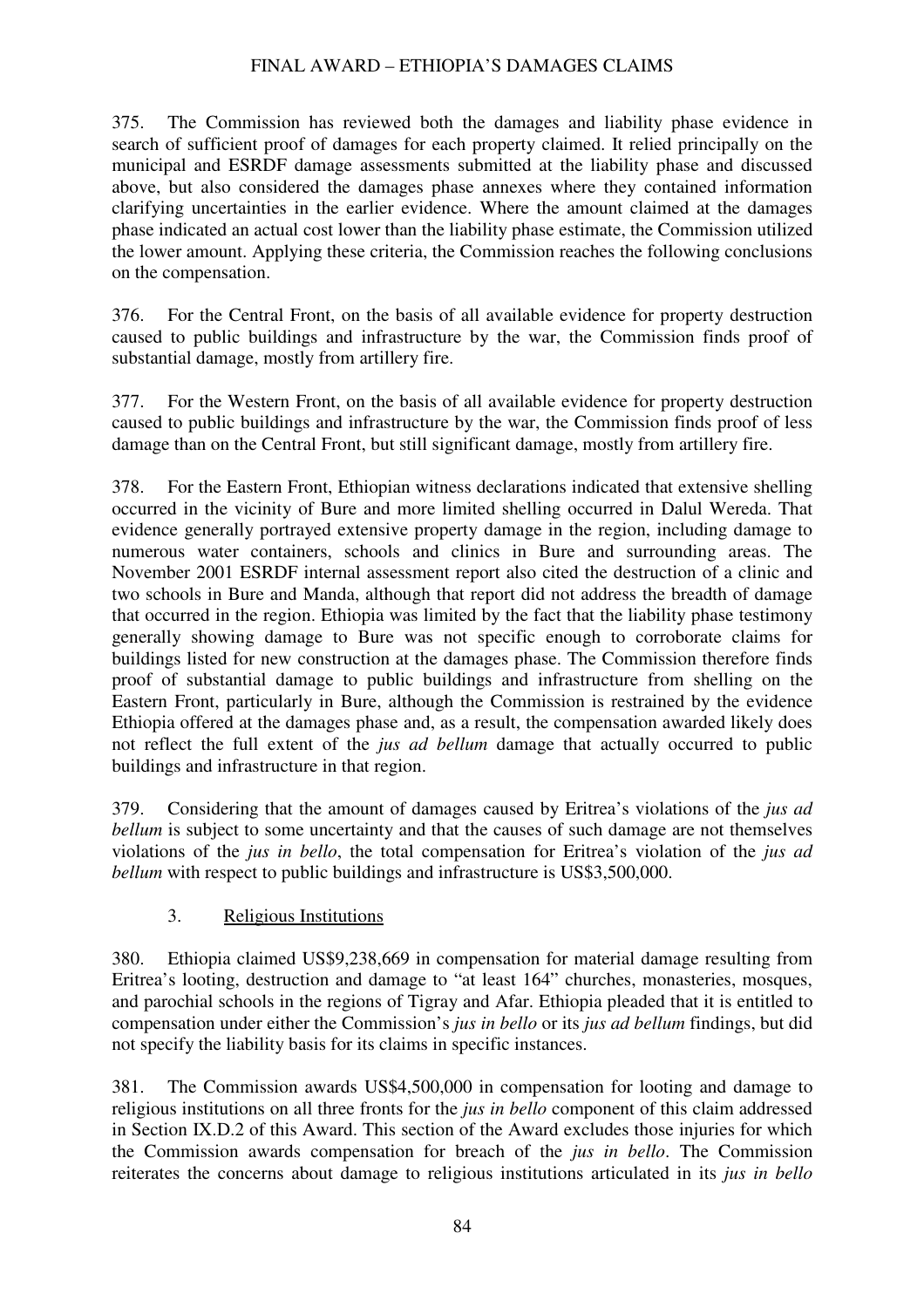finding. Damage to religious institutions is a particularly severe consequence of armed conflict that tears at the fabric of the affected communities and deprives them of safe places of worship.

382. On the Central Front, Ethiopia claimed US\$5,229,389 in compensation for looting, destruction and damage to religious institutions. In considering the *jus in bello* component of this claim, the Commission accepted as credible the evidence offered to show the extent of damage to religious institutions there. Some of that evidence, however, either indicated that the cause of particular damage was shelling or was unclear as to the cause. The Commission accepts that the damage occurred and was war related, but the proof was not adequate to award compensation for a *jus in bello* violation. In such instances, however, Ethiopia's claim of compensation for war damage survives under the *jus ad bellum*.

383. On the Western Front, Ethiopia claimed US\$3,956,528 in compensation for looting, destruction and damage to religious institutions in Tahtay Adiabo and Kafta Humera Weredas. In Kafta Humera, Ethiopia submitted a credible report sworn by local officials of the Setit Humera Office of Islamic Affairs claiming *jus ad bellum* damage to the Humera Mosque. Ethiopia also offered a report of the Humera Diocese itemizing losses associated with the looting and damage of various churches throughout the region. This property damage was not compensable under the *jus in bello* on the Western Front and is therefore incorporated as a component of the *jus ad bellum* compensation for that region.

384. In Tahtay Adiabo, Ethiopia submitted a letter of the Manager of the Northwestern Zone of Tigray Diocese to the Diocese Bishop Office of the Ethiopian Orthodox Church, listing destroyed and damaged church properties in the Shire Enda Selassie Diocese. This list did not contain sworn accounts of the local congregations to corroborate the damage or its value, as some of the other damages phase reports did. Some of the damage claimed for these institutions was, however, corroborated by the declarants who submitted testimony at the liability phase. The Commission has therefore incorporated consideration of damage to those properties for which liability phase corroboration was provided into its award of *jus ad bellum* compensation for this claim.

385. On the Eastern Front, Ethiopia claimed US\$52,752 in compensation for looting, destruction and damage to religious institutions in Elidar Wereda. Ethiopia's evidence consisted of a report of the Afar Diocese Secretariat that summarized its investigation into war damage and provided detailed reports of damage to and looting of churches in the region. Ethiopian witness declarations offered at the liability phase indicated that several mosques in Bure and the Dalul region were destroyed, though Ethiopia did not provide damages figures for those structures at the damages phase.

386. Having reviewed all of the evidence of *jus ad bellum* damage to religious institutions on all three fronts and taking into account the seriousness of the harm caused, the Commission awards compensation additional to what is awarded for *jus in bello* violations for this claim of US\$2,500,000.

# 4. Destruction in Zalambessa

387. In Section IX.A of this Award, the Commission awards US\$16,812,094 in compensation for physical destruction caused in Zalambessa on the basis that Eritrea is liable under the *jus in bello* for causing 75% of such destruction. The Commission finds that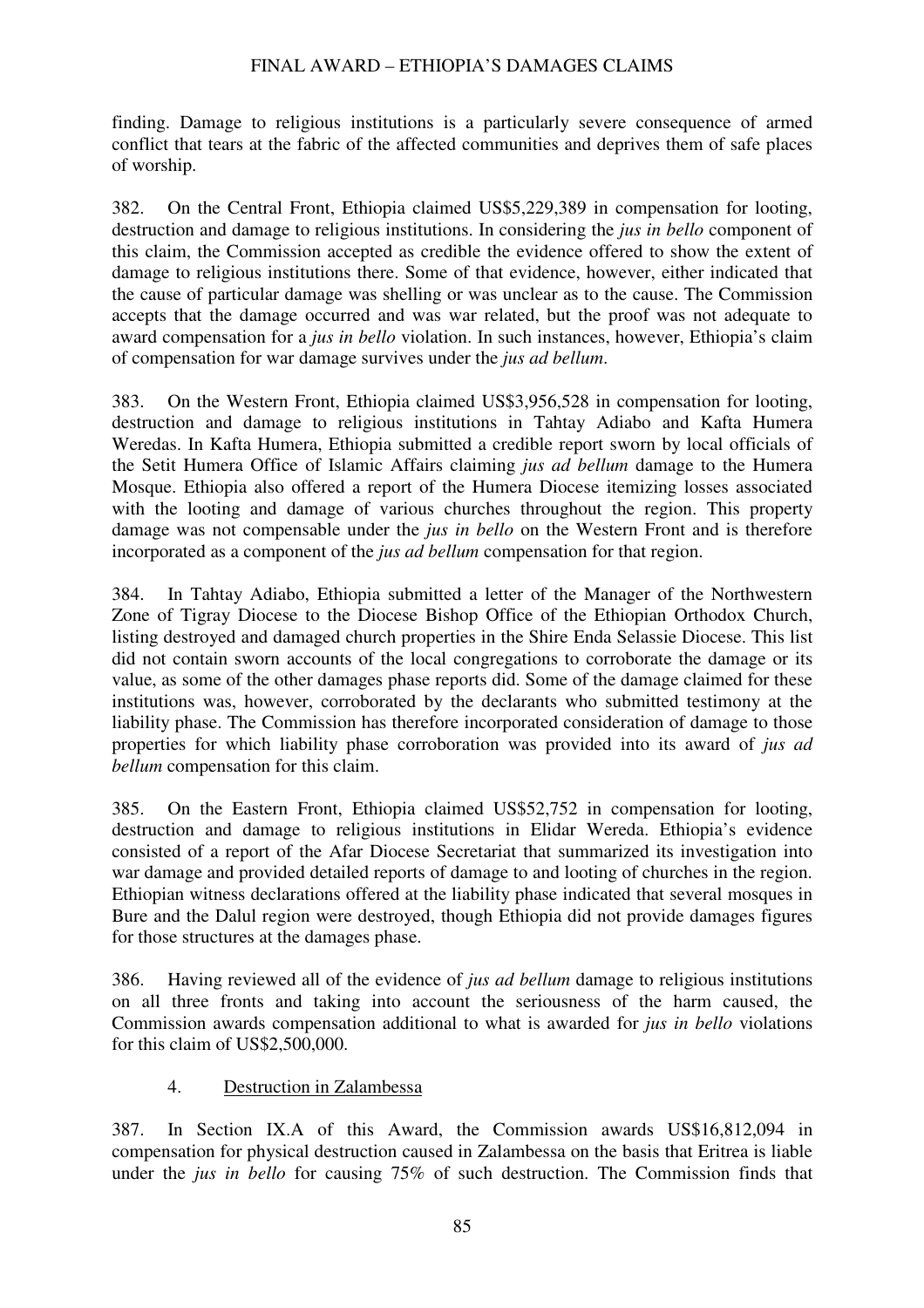Ethiopia is liable for the remaining 25% of such destruction under its liability for the *jus ad bellum*. As such, the Commission awards Ethiopia US\$5,605,000 in *jus ad bellum* compensation for the severe and well-documented physical damage in Zalambessa.

# F. Deaths and Injuries Caused by Landmines (Category 5)

388. The Commission previously rejected as unproven both Parties' claims that the other used landmines indiscriminately or otherwise contrary to international law. Ethiopia maintained, however, that Eritrea was responsible for deaths and injuries to Ethiopians caused by landmines laid by both Parties because of its *jus ad bellum* violation. It based this claim upon statistics developed by the Tigray Regional Office of the Rehabilitation and Development Organization reporting deaths and injuries from landmines and unexploded ordnance stemming from the conflict. These recorded 124 deaths (106 in Tigray and eighteen in Afar), and 340 physical injuries (264 in Tigray and seventy-six in Afar).

389. Ethiopia claimed US\$1,635,622 in respect of these deaths and injuries, calculated in the same manner as its other fixed amount claims for deaths and injuries. The calculations began with undiscounted estimates of victims' projected lifetime earnings in Tigray or Afar. Ethiopia claimed 100% of these projected earnings in the case of deaths, and 75% in the case of injuries. Ethiopia claimed either US\$598,966 or US\$559,594 as compensation for the deaths, reflecting either US\$4,859 or US\$4,495 (both figures were cited) for each of 104 deaths in Tigray, and US\$4,623 for the eighteen deaths in Afar. For the 340 injuries from mines, Ethiopia claimed US\$1,094,028.

390. The Commission will not repeat its earlier reservations regarding the use of undiscounted estimated lifetime earnings in determining compensation, which apply with equal force to their use here.

391. Civilian deaths and injuries from landmines are a direct and readily foreseeable consequence of the use of these weapons. The Commission holds that deaths and injuries caused by landmines justify compensation, if they resulted from mines that were laid in the areas and during the periods for which Eritrea bears *jus ad bellum* liability. This includes deaths and injuries resulting from detonations occurring after the liability periods, and to casualties resulting from mines laid by either Party.<sup>93</sup> Civilian injuries from these weapons often occur long after they are deployed. In this regard, the evidence suggested that landmine casualties were much more frequent in later periods of the war and in its immediate aftermath, particularly as displaced persons sought to return to their homes after Ethiopian military successes in February 1999 and May and June 2000.

392. The Tigray Regional Office of the Rehabilitation and Development Organization statistics cited by Ethiopia indicated levels of civilian casualties somewhat higher than those indicated in Ethiopia's earlier pleadings and evidence. For example, an earlier declaration of a senior official of the Rehabilitation and Development Organization responsible for mine clearance and education accompanying Ethiopia's Central Front Memorial indicated a total of 365 deaths and injuries through mid-2002. However, the evidence in the record was broadly consistent regarding the aggregate level of such casualties, and the Commission has given significant weight to the statistics cited by Ethiopia in assessing the frequency of landmine casualties.

<sup>93</sup> *See* Eisenbach Brothers & Company, *supra* note 75.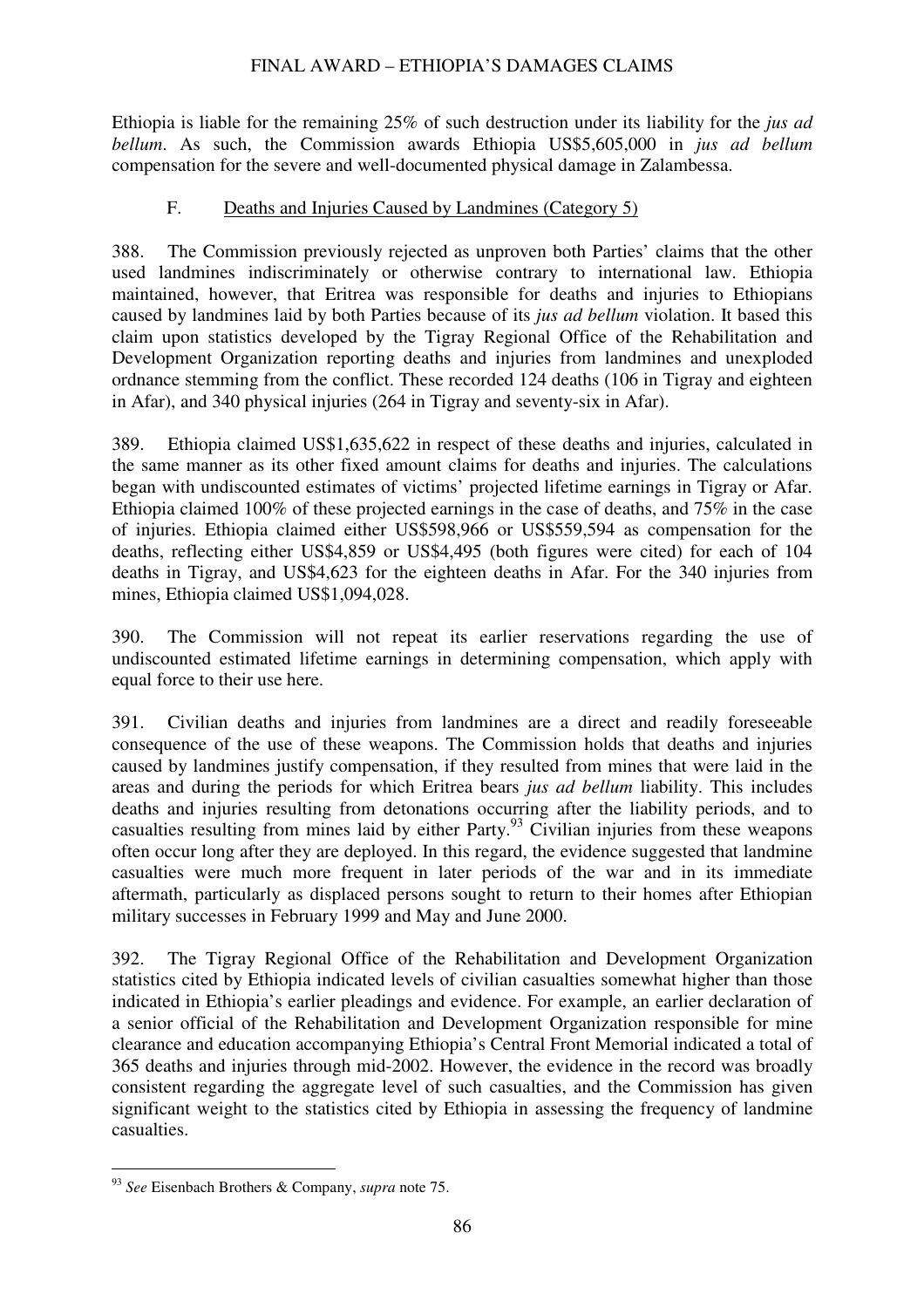393. Based on its appraisal of the evidence, the Commission awards Ethiopia US\$1,500,000 for deaths and injuries caused by landmines.

# G. Business Losses and Other Actual Amount Damages (Category 6)

394. Ethiopia claimed substantial damages in respect of injuries said to have been suffered by many businesses, government agencies and organizations. These claims, and their supporting documentation, often appeared to have been prepared by the affected entity, and they varied in clarity and detail. The claims' legal basis often was not stated, but most appeared to involve an assertion of *jus ad bellum* liability.

395. Some of these claims included elements that were highly speculative or outside the Commission's temporal jurisdiction; these are dismissed. Ethiopia also asserted some claims for damages involving production delays, interruptions of foreign consultants' services, and other types of damages resulting from the general disruption of the civilian economy in wartime. In general, the Commission finds these not compensable. Both Parties agreed that claims for generalized social or economic dislocation in wartime should not be compensable, and cited with approval decisions of the U.S.-German Mixed Claims Commission to this effect. No system of legal liability can address all of the economic consequences of war. Costs and delays happen; business is injured; plans and expectations are disrupted. International law does not impose liability for such generalized economic and social consequences of war.

396. Adigrat Pharmaceutical Factory Claim*.* Ethiopia claimed 32,104,655.25 birr (which it converted to US\$4,665,086) for damage allegedly suffered by Addis Pharmaceuticals Factory Share Company, which owned and operated a pharmaceutical plant in Adigrat, thirty kilometers south of Zalambessa. Ethiopia alleged that on account of "repeated artillery attacks on Adigrat," the plant suspended operations for six months, incurring 11,851,344 birr in lost profits, while continuing to pay its idle employees an additional 1.5 million birr. Ethiopia claimed another 5,355,000 birr for "value of profit that would have been acquired within two years," but that allegedly was lost due to the failure of a plan to recruit foreign professionals to help start a new product line. Smaller amounts were claimed for damage to a window and a wall allegedly caused by an Eritrean air aid; for the expenses of setting up a civil defense system; and for an employee killed in an artillery attack, whose life insurance would not pay a death benefit because the death resulted from war.

397. The only evidence cited in Ethiopia's Damages Group One Memorial to support this claim was the company's February 2001 claims form. This form described the amounts claimed in a summary manner, and provided no supporting documentation. It provided no evidence of the "heavy artillery fired repeatedly toward the factory" from Eritrean lines many kilometers away, and this allegation did not conform to other evidence in the record regarding the frequency and extent of artillery impacts in and around Adigrat. Beginning with its July 2003 Partial Award in Ethiopia's Prisoners of War Claims, the Commission has made clear its reservations about the adequacy of unsubstantiated claims forms as the principal support for damages claims.<sup>94</sup> This claims form was not sufficient evidence to support a claim for more than US\$4.5 million, and the claim is dismissed for failure of proof. Accordingly, the Commission need not consider whether these claims, or any of them, fall within the scope of Eritrea's *jus ad bellum* liability.

<sup>&</sup>lt;sup>94</sup> Partial Award in Ethiopia's POW Claims, paras. 40 & 41.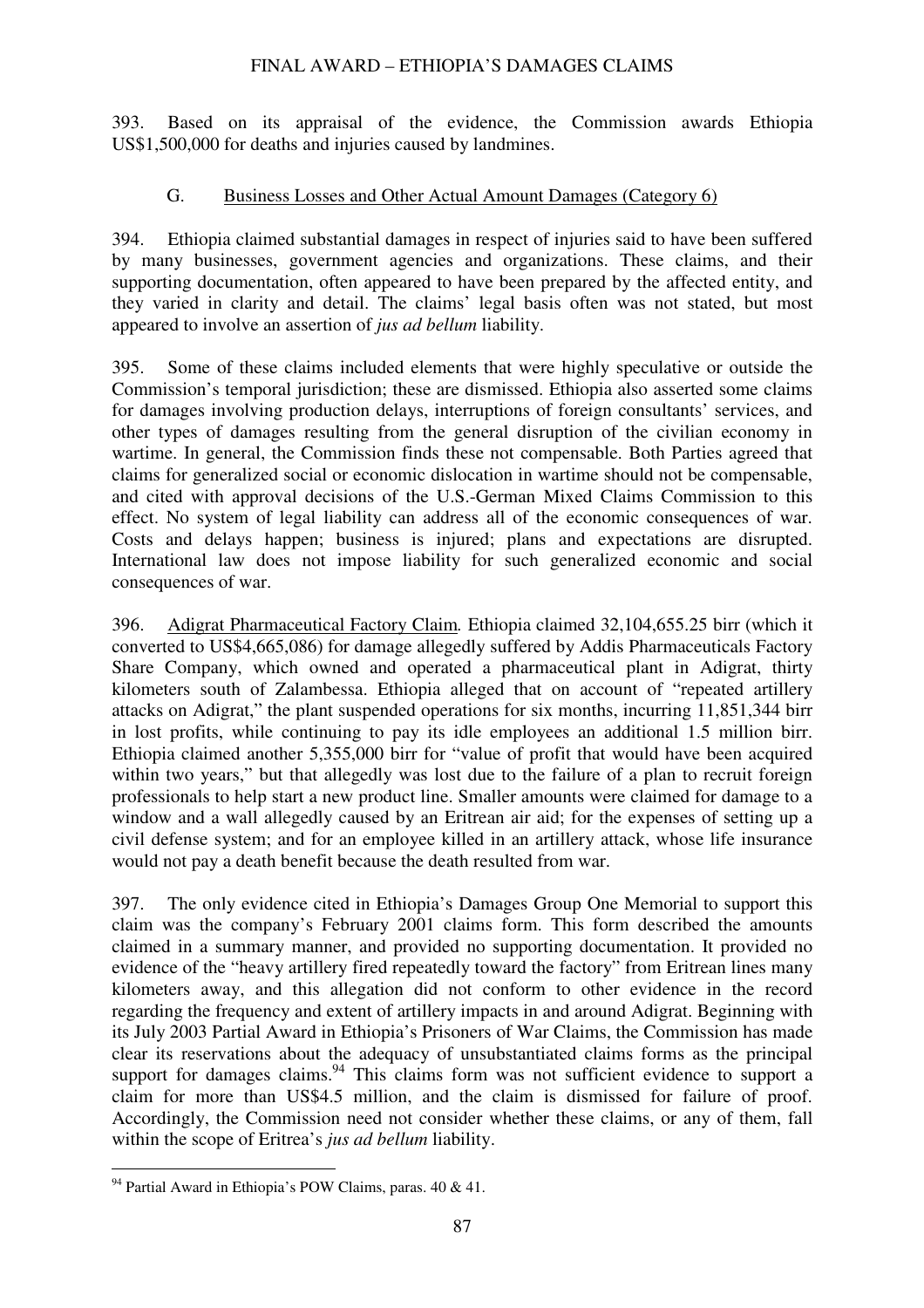398. Almeda Textile Factory. Ethiopia claimed US\$30,263,432 for losses sustained by the Almeda Textile Factory in Adwa due to the war. The supporting evidence consisted of the factory's February 2001 claims form and a November 2006 declaration of the firm's general manager. The claims form listed losses of 29,235,435.19 birr, of which about 28.6 million birr were characterized as "contract losses." These were primarily for export sales allegedly lost on account of the war; the claim was apparently for the value of lost sales, not lost profits. Other losses claimed on the form included the costs of painting the factory "with muddy colored paint," apparently to reduce its visibility to Eritrean aircraft; water damage to T-shirts stored in a "deserted area" to protect them; and salaries and travel expenses of textile experts from the Philippines, who did not remain in Ethiopia on account of the war.

399. The 2006 declaration of the firm's general manager significantly expanded the claim. The original claim for 29,000,000 birr in lost sales was increased to 104,547,532 birr for "lost income from sales." These very large losses were not further documented or explained. The declaration also added over ten million birr for delays in the construction of the firm's textile factory, ten million birr for payments to "unused labor," and fifteen million birr in property allegedly taken at the port of Massawa (and therefore also covered by Ethiopia's separate claim for property allegedly lost in Eritrean ports).

400. The evidence for this claim was inconsistent and insufficient to sustain a claim for more than 145 million birr. The claim is rejected for failure of proof.

401. Dedebit Saving and Credit Institution Share Company*.* Ethiopia claimed 36,634,212.38 birr (which it converted to equal US\$5,323,270) for losses allegedly incurred by the Dedebit Saving and Credit Institution Share Company, which provided unsecured short-term loans at 12.5% interest to low-income farmers and others in Tigray. About half of the amount claimed was for loans and accrued interest allegedly rendered uncollectible when the debtors were displaced (about eleven million birr) or joined the Ethiopian Army (about eight million birr). Most of the rest was for allegedly lost interest income from loans that were not made on account of the war. Ethiopia also claimed 100,077 birr for office property allegedly looted from five sub-offices in Zalambessa, Badme and other locations. The evidence for the claim consisted of the November 2006 declaration of the firm's general manager and a 2001 claims form; the descriptions of the claim in both were largely consistent.

402. The Commission finds that the lost profits portion of this claim (which assumed growth of past loan volumes and a favorable interest rate) was speculative and insufficiently supported by evidence. The evidence regarding the alleged losses on loans claimed to be uncollectible was also quite limited. In any case, that portion involved business losses stemming from generalized conditions of economic disruption in wartime. The Commission regards such losses as too remote from Eritrea's *jus ad bellum* violation, and as not compensable. The portion of the claim alleging looting of property from Zalambessa and other locations duplicates Ethiopia's other claims for looting damage, for which the Commission elsewhere awards compensation. The claim accordingly is dismissed.

403. Messebo Building Materials Production Share Company. This was a claim for over 116,635,279.35 birr and US\$2,405,832.35 (converted by Ethiopia to equal US\$18,033,631) attributable to several months of delays and additional costs in the construction of a large cement factory in Mekele, allegedly on account of the war. The claim was extensively described in the declaration of a project engineer who worked on the project and who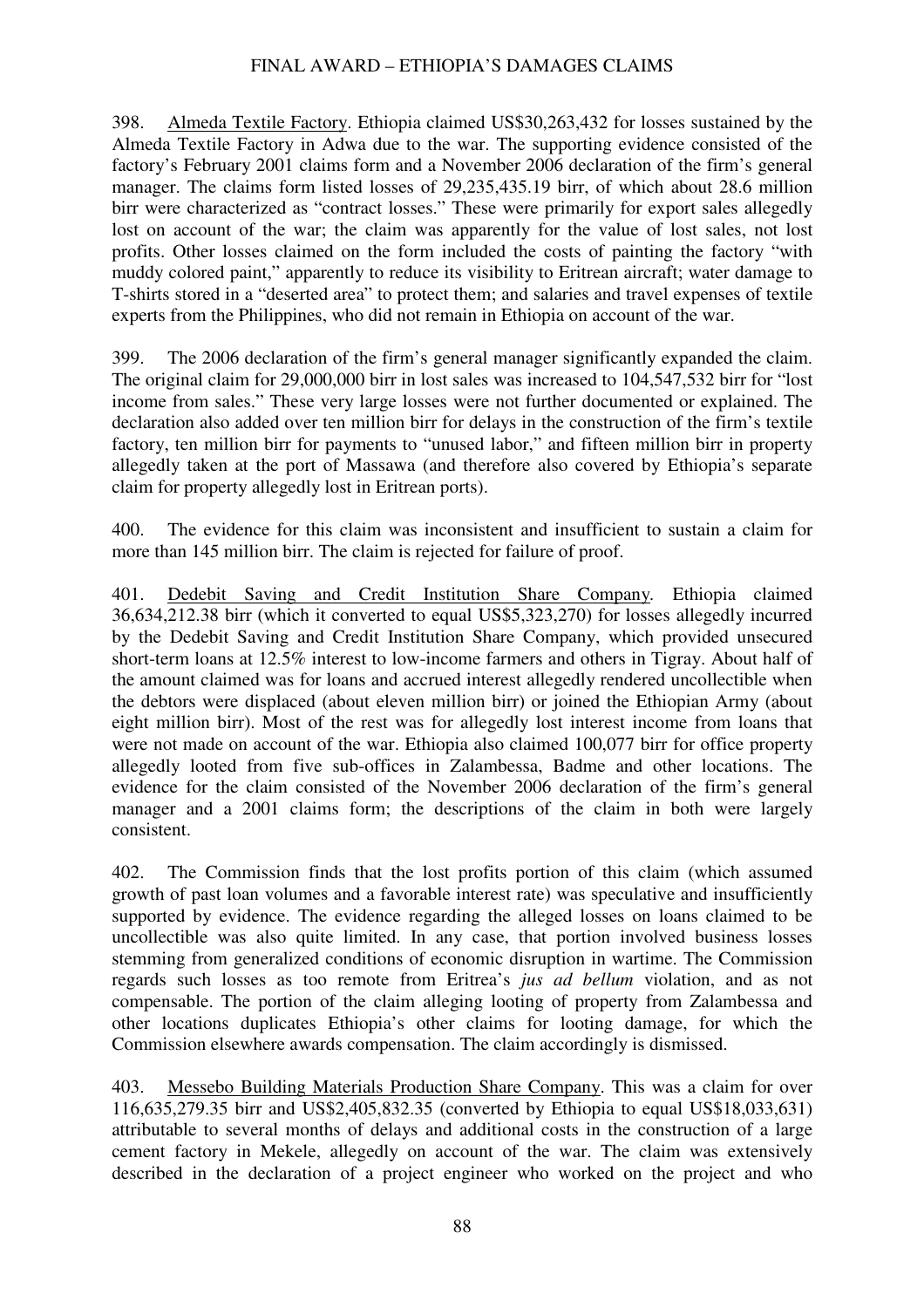prepared an earlier claims form in 2001. Ethiopia also submitted contracts, invoices, time sheets and other detailed and extensive supporting documentation.

404. The claim included multiple components. The largest – over 80% of the claim – was for 102,869,332.66 birr in additional loan costs said to result from delays in the project, including 22,300,000 million birr for lost interest on the funds the owners invested in the project. Ethiopia also sought US\$139,500.45 and 523,973.50 birr for about five weeks' interruption of construction following the June 1998 air bombings in Mekele. Most of this amount was for evacuation and idle labor costs for Turkish workers. It claimed US\$115,319 and 530,277.90 birr for similar costs incurred when work was delayed around the time of Ethiopia's Operation Sunset in early 1999. These delays generated additional insurance, site running and other similar costs said to total US\$416,824.41 and 2,020,943.47 birr. Ethiopia claimed US\$356,699 and 210,250 birr for additional consultants' fees and expenses on account of both delays. Other claims covered additional transportation costs stemming from use of the port of Djibouti and property allegedly lost at Eritrean ports (apparently duplicating Ethiopia's ports claim).

405. Ethiopia presented an elaborate account of the costs associated with the delay of this project, but did not demonstrate that those costs should be regarded as proximately caused by Eritrea's *jus ad bellum* violation. The claim for evacuation expenses and expenses relating to delays appeared to arise out of some expatriate employers' concern for the safety of their employees and consultants at the site. (Following the attacks on Mekele by three Eritrean aircraft in June 1998, the Danish, Turkish and Indian contractors involved in the project evacuated their own nationals from the site.) The claimed costs of evacuation, idle workers, expenses relating to resumption of work, and expenses associated with the delay of the contracting period appeared to have stemmed from generalized wartime economic conditions, including the desire of foreign contractors to remove their employees from an environment thought potentially to expose them to risk. Moreover, despite delays in the project, the evidence indicated that it was completed in October 2000. The claim for damage allegedly incurred by Ethiopia in respect of these costs is dismissed.

406. Ezana Mining*.* Ethiopia claimed US\$803,742 for losses allegedly sustained by Ezana, a private company based in Mekele that explored for gold and other metals, apparently in areas close to the war fronts. Almost 62% of the claim, US\$495,806, was for expenses allegedly incurred following the end of the war, after a foreign partner (which earlier agreed to pay these expenses) withdrew in December 2000, allegedly due to delays resulting from wartime conditions. Other claimed items included US\$19,297 for costs of the premature departure of a foreign expert; US\$96,000 in upgrades to an analysis laboratory that could not be used and were "rendered obsolete as a result of delays caused by the war;" 191,500 birr for income lost due to non-use of the laboratory; US\$105,857 in salary payments to unproductive workers; and US\$68,876 in assistance allegedly provided to displaced persons, apparently through charitable donations. (The only evidence for this last item was a voucher showing a 50,000 birr contribution to the Ethiopian Chamber of Commerce "to support victims of war on Tigray.")

407. The Commission concludes that this claim must fail. More than half of the claimed injuries followed from the departure of Ezana's foreign partner after the war ended. These injuries were causally far removed from Eritrea's delict and were incurred after the Commission's jurisdictional period. The other elements of the claim were either speculative (i.e., the claim for lost profits from non-use of the minerals laboratory) or involved decisions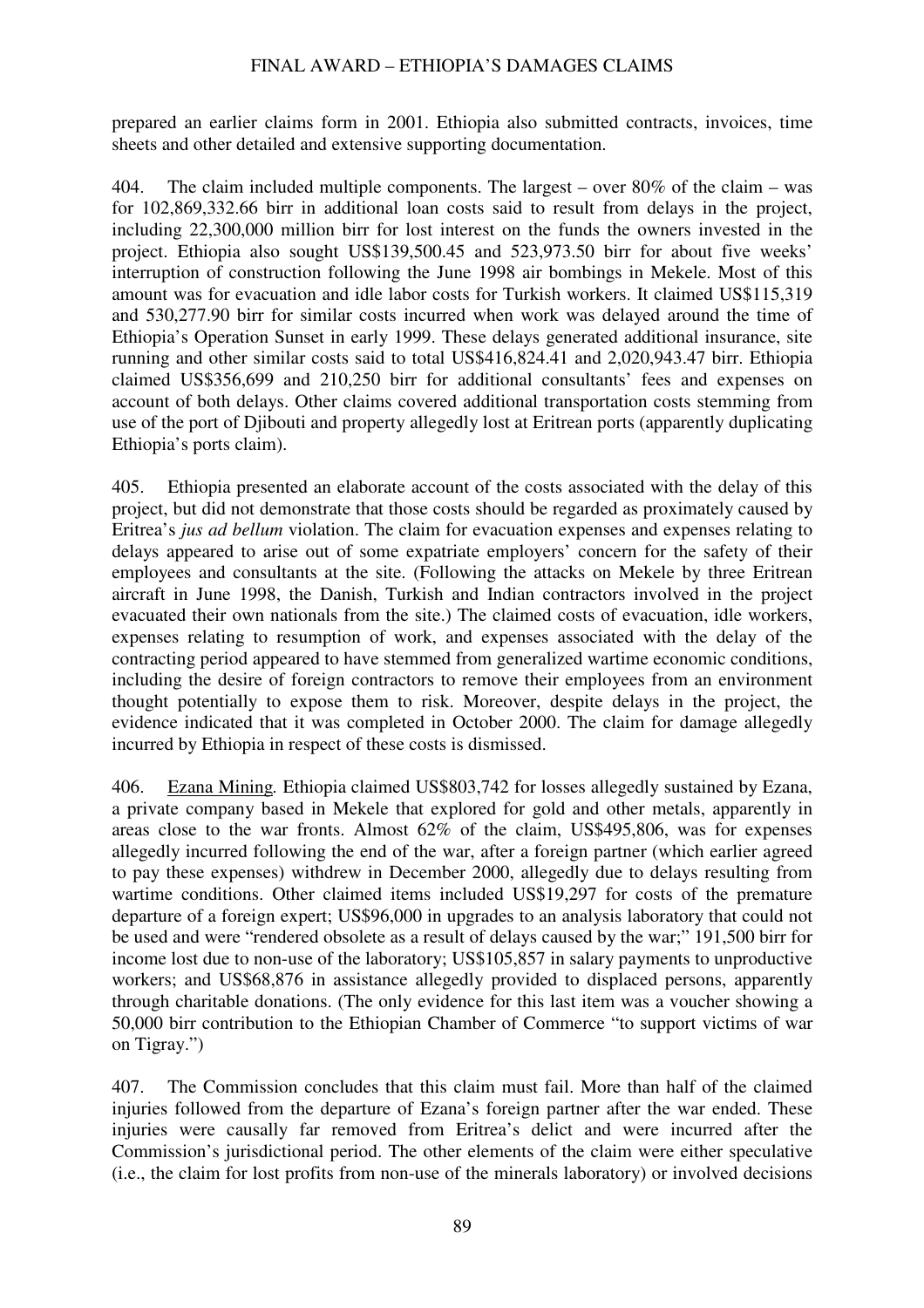or consequences that again were causally far removed from Eritrea's delict. The claim for providing assistance (apparently on a charitable basis) stemmed from a decision by the company, and is not compensable.

408. Rama Child Birth and Maternal Health Clinic. Ethiopia claimed 2,215,102 birr (converted to US\$321,874) for damage allegedly sustained by a new, privately owned clinic in Rama. Most of the claim was for 600,000 birr in allegedly lost capital and 1,530,150 birr for lost profits. An additional 33,000 birr was for damage to the building, 39,000 birr for building material that was "wasted," and 12,000 birr for lost medicine (including medicine with an estimated value of 10,000 birr).

409. The clinic was still under construction and just beginning to operate when its founders left Rama to seek safety elsewhere, so there was no record of past profitability. The handwritten statement of projected monthly revenues submitted to support the claim for lost future profits appeared significantly to understate expenses (for example, making no allowances for the costs of medicine, payments of principal and interest on loans, building maintenance, taxes and fees, etc.), and projected that almost 75% of estimated future revenues would go to profit. Given these limitations, Ethiopia's claim for 1.5 million birr for lost future profits is dismissed as speculative and unproven. The claim for 600,000 birr in allegedly lost capital is also dismissed, as the record showed that the daughter of the clinic's founders is in possession of the clinic building and is seeking to bring the clinic into operation. The remaining portion of the claim, for much smaller amounts for alleged shelling damage, was thinly documented and appeared to duplicate Ethiopia's separate *jus ad bellum* claim for damage to structures from shelling. The claim is dismissed.

410. Other Government Losses on the Central Front*.* Ethiopia claimed an amount it converted to US\$2,142,527 for several categories of *jus ad bellum* government losses on the Central Front not otherwise covered by its claims. Almost 75% of the claimed amount (an amount converted to US\$1,542,013) was for three warehouses, an office, 45,000 quintals of grain and other foodstuffs, a heavy truck and related property owned by the Tigray Regional Disaster Prevention and Preparedness Bureau ("DPPB") that was destroyed by the Eritrean air raid on Adigrat on June 11, 1998. The Commission referred to this attack in its Partial Award in Ethiopia's Central Front claims;<sup>95</sup> it occurred when there was intense fighting nearby in the area of Zalambessa. (Adigrat is about thirty kilometers from Zalambessa, and lies on the principal road leading there.) The Commission concludes that the destruction of the warehouses and related property in the June 1998 aerial attack was sufficiently connected in time and causal sequence with Eritrea's *jus ad bellum* violation, and that destruction of this nature was a foreseeable result of that violation.

411. Ethiopia provided persuasive evidence of the destruction, including a video of the aftermath of the June 11 attack clearly showing a large burning warehouse, burning sacks of grain, and a burning heavy truck inside the warehouse. However, the amount claimed is neither clearly explained nor supported. Ethiopia's Damages Group One Memorial claimed a total of 10,611,979 birr, which was almost twice the total amount of the losses described in the Memorial (5,711,114 birr), and appeared to reflect erroneous double-counting. The Commission also notes that the 850,000 birr claimed for the lost heavy truck greatly exceeds the amounts Eritrea claimed for similar trucks seized by Ethiopian authorities.

<sup>&</sup>lt;sup>95</sup> Partial Award in Ethiopia's Central Front Claims, para. 32.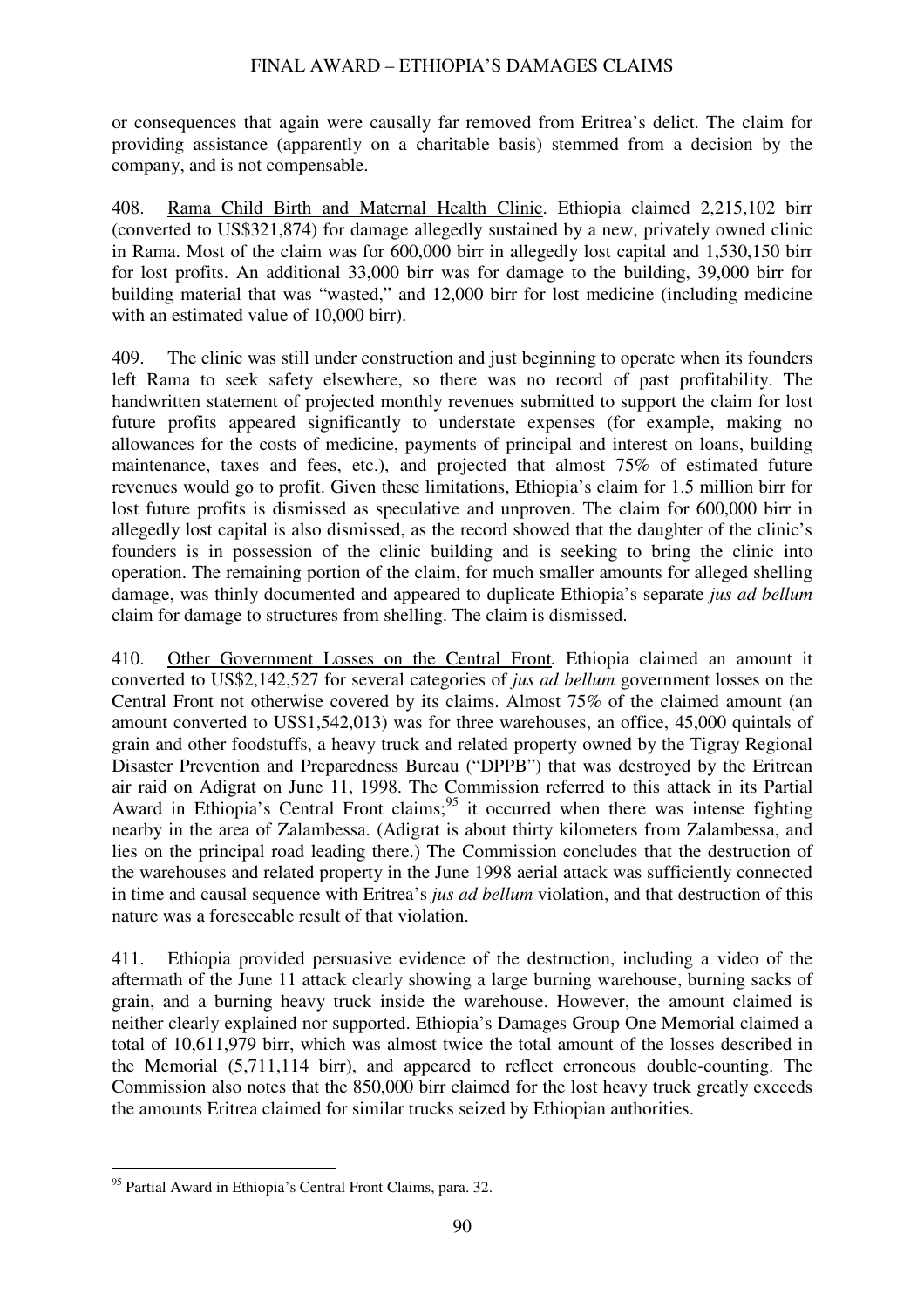412. Based on its assessment of the evidence, the Commission awards Ethiopia compensation of US\$250,000 for the destruction of the DPPB facilities in Adigrat.

413. In its other Central Front government claims, Ethiopia claimed: (a) 2,392,586 birr for property looted from facilities belonging to the Tigray Regional Agriculture Bureau in Badme and Zalambessa; (b) 57,830 birr for transportation, storage and office costs incurred by the Ethiopian Customs Authority to evacuate from Zalambessa, Sheraro and Bure to safer locations; (c) 120,162 birr for the destruction of a DPPB warehouse under construction in Dewhan in Irob Wereda; (e) 362,100 birr for grain and empty grain bags looted from the DPPB warehouse in Badme; (f) 1.2 million birr for DPPB loans to farmers in Gulomakheda Wereda, which became uncollectable when the farmers were displaced after Eritrea's invasion in June 1998; (g) 61,900 birr for damages to the Irob Wereda Police Station and its contents; and (h) 389,616 birr for destruction of the Mareb Lekhe Wereda Police Station in Rama.

414. The largest claim, namely that related to the looting of property from the Tigray Regional Agriculture Bureau facilities, was supported by detailed inventories of items looted from the Badme and Zalambessa facilities (from which Ethiopia segregated *jus in bello* claim amounts) valued at the time of the war. Similarly, the claims related to the destruction of the DPPB Dewhan warehouse and damages to the Police Station in Irob Wereda were reasonably supported by inventories and contract documents.

415. In comparison, the Commission finds little or no evidentiary support for the validity of or quantum for Ethiopia's claims for grain and grain bags looted from the DPPB warehouse in Badme, for the DPPB farmers' loans, or for damage to the Mareb Lekhe Wereda Police Station. The Commission also has concerns about the causative link as to certain claims, for example, the expenses of loading, moving and unloading 928 barrels of asphalt and various contraband goods between customs offices.

416. Based on its assessment of the evidence, the Commission awards Ethiopia compensation of US\$162,500 for the Central Front government claims other than the DPPB warehouses and property in Adigrat.

417. Other Government Losses on the Western Front*.* Ethiopia sought an amount said to equal US\$388,212 for three categories of government loss on the Western Front not covered by its other claims. The first claim was for 200,000 birr in cash allegedly looted from the Badme Kebele Administration Office following invasion of the town. In support of this claim, Ethiopia presented the declaration of the then head of the Economic Development Section of the Tahtay Adiabo Wereda Administration. His testimony was that the looted cash had been collected as tax revenue over the two months before the invasion, and that typical monthly tax revenue was between 100,000 and 200,000 birr. The second claim was for 1,481,631 birr for the looting of four police vehicles (1,400,000 birr) and other property (51,631 birr) from the Tigray Regional Police Commission in Badme, as well as damage to the police station itself (30,000 birr). As to police vehicles, the cumulative evidence supported the looting of at most three vehicles and the amounts claimed (averaging 350,000 birr for each of four vehicles) appeared excessive. The third and final government claim was for 990,000 birr in damages allegedly suffered by the Tigray Regional Justice Bureau: 240,000 birr to rebuild the Mareb Lekhe Wereda Justice Office in Rama, which was destroyed by an artillery attack on February 1, 1999; and 750,000 birr for the value of a looted Nissan patrol car and a Fiat truck. The three documentary attachments were missing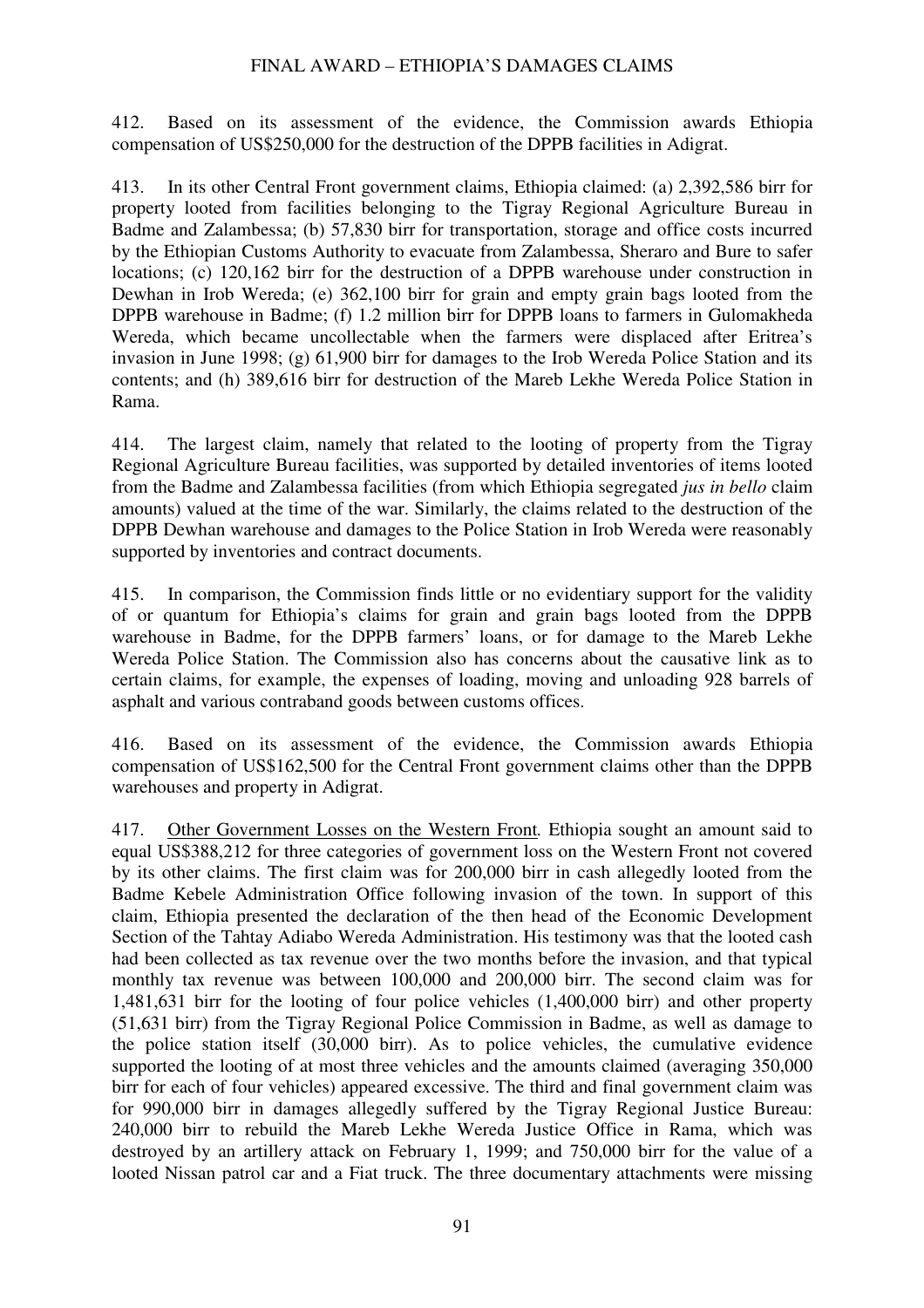from the sole declaration supporting the Justice Bureau claim, which left the numbers unsupported. On balance, the Commission awards Ethiopia US\$75,000 for its Western Front *jus ad bellum* government claims.

418. Other Civic and Non-Governmental Losses. Ethiopia also sought compensation under the *jus ad bellum* for two categories of losses sustained by non-governmental and civic organizations, specifically the Relief Society of Tigray and the Tigray Youth Association, on the Central Front. First, Ethiopia alleged that Eritrean forces looted a bulldozer, a motorcycle and other equipment, valued at a total of 2,345,459 birr, from Relief Society of Tigray project sites near Gerhusernay in Afherom Wereda and Alitena in Irob Wereda. Second, Ethiopia sought 748,327 birr for loans made by the Tigray Youth Association to trainees who could not repay because they went to the war front or otherwise, for the costs of training new leadership, and for lost contributions. The Commission considers the second claim, related to the Tigray Youth Association, too attenuated to allow for compensation. However, based on the documentary evidence submitted, the Commission awards Ethiopia compensation of US\$125,000 for the claim related to the Relief Society of Tigray.

419. Damage to Other Towns on the Western Front. Ethiopia also sought compensation for *jus ad bellum* damages to the towns of Adi Goshu in Kafta Humera Wereda and Sheraro in Tahtay Adiabo Wereda, not otherwise covered in its claims. As to Adi Goshu, Ethiopia claimed an amount said to equal US\$336,953 for losses allegedly incurred during an eighthour raid on December 20, 1998. The evidence reflected that Eritrean forces destroyed and looted the seven-room kebele administration building, took cash from the administrator and some twenty others, and looted or destroyed large quantities of grain and livestock. Based on the declaration of the representative of the head of the Kafta Humera Wereda and other supporting documentation in the liability and damages phases, the Commission awards Ethiopia compensation of US\$150,000 for damage to Adi Goshu.

420. As to Sheraro, which was the target of Eritrean artillery attacks in October 1998, Ethiopia claimed an amount said to equal US\$1,451,880 for shelling damage. The claim encompassed the destruction of several government buildings, including the Municipality Building and its two generators, three schools, a low-cost housing project, the municipal market, the kebele administration office, and the public recreation center; destruction of ninety-four residences and five businesses; and damage to the police station. To support its compensation claim, Ethiopia submitted the declaration of the head of the Sheraro Municipality Administration, who attached the construction contract for the rebuilding of the Municipality Building, showing total costs of 444,240 birr; specifications (other than price) for the two generators; and a list of the municipality engineer's estimated values for the other public buildings destroyed (total of 7,039,710 birr) and the homes and businesses destroyed (total of 2,493,941 birr, individually between 4,927 and 104,025 birr). Reviewing this evidence in the context of estimated valuation evidence for similar structures, the Commission awards Ethiopia compensation of US\$625,000 for shelling damage to Sheraro.

# H. Harm to Natural Resources and the Environment (Category 7)

421. Ethiopia claimed an amount said to equal more than one billion U.S. dollars (US\$1,028,862,444) for environmental damage in Tigray. At the liability phase, the Commission found that the evidence did not sustain Ethiopia's claim that Eritrea caused this damage in violation of the *jus in bello*. However, Ethiopia claimed Eritrea is responsible for these losses under the *jus ad bellum*.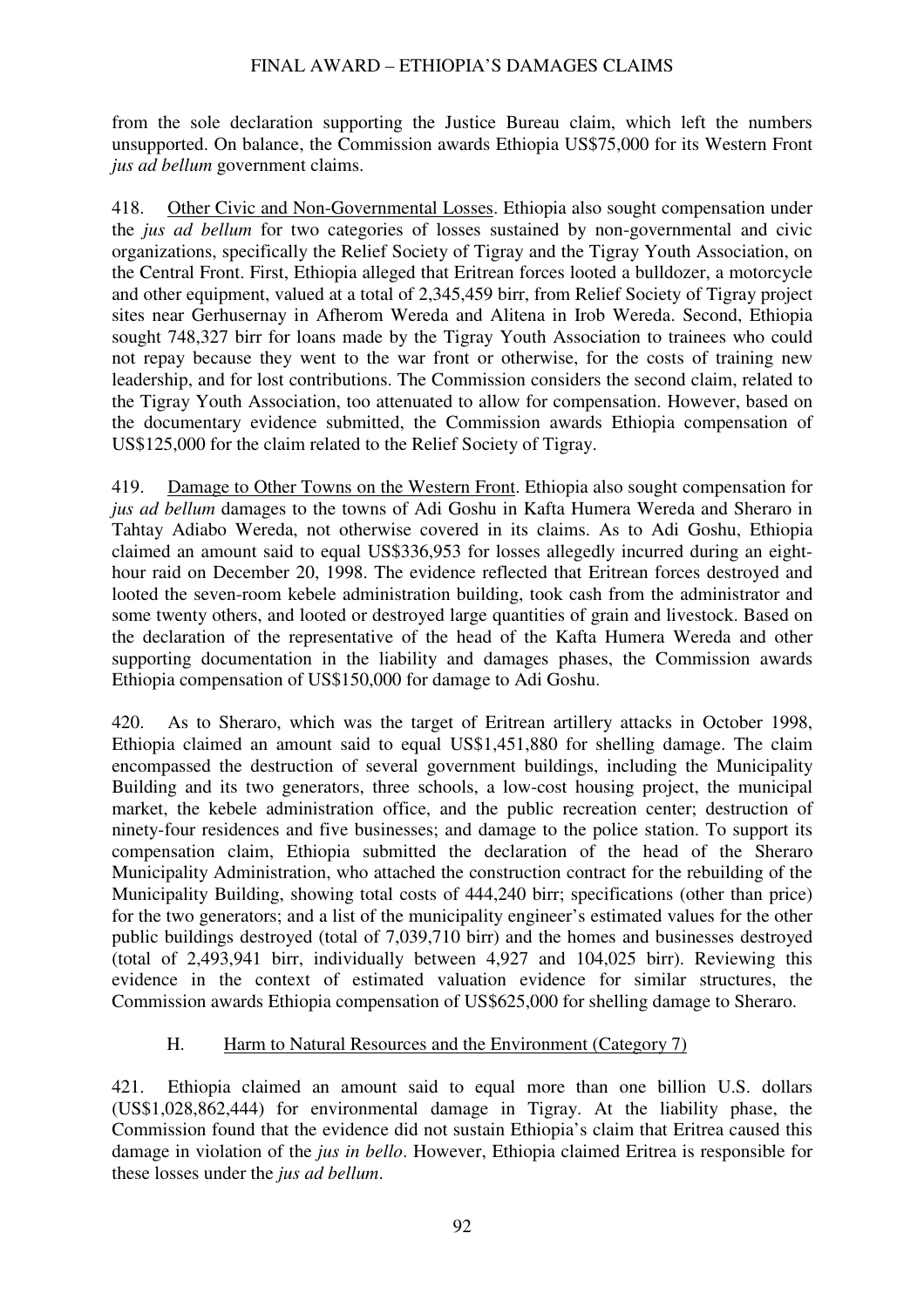422. Approximately 90% of the claim, about 6.4 billion birr, was for alleged loss of gum Arabic and resin plants. Other smaller claims were for loss of trees and seedlings, and damage to terraces. Ethiopia also initially claimed about 300 million birr for loss of wild animals, but that claim was withdrawn prior to the May 2008 hearing on Ethiopia's Group Number Two claims.

423. This huge claim was summarily presented in less than two pages of Ethiopia's Damages Group One Memorial. The supporting evidence consisted of a claims form prepared by the Tigray Regional Agricultural and Natural Resources Development Bureau. This form did not identify the location of the lost plants, or the circumstances of their destruction. The Damages Memorial did not address the possibility that Ethiopian forces or civilians may have played some role in environmental degradation during the war.

424. Eritrea maintained that the gum Arabic trees at issue were located west of Badme, and so were in Eritrea and not Ethiopia; Ethiopia did not respond to this contention, and the issue was not resolved. Eritrea stressed the very limited and conclusory evidence offered to support a claim for more than a billion U.S. dollars. It also pointed out, in considerable detail, that the calculation of the amounts claimed for loss of gum Arabic and resin plants involved recurrent double-counting and other substantial errors, including that the sums claimed by Ethiopia for lost profits from future production took no account of production costs, provided no evidence or assessment of future markets and prices, assumed unjustifiably long productive lives, and did not discount claimed future income to present value.

425. The Commission noted above its views regarding the insufficiency of claims forms as the principal support for claims. Taking account of the huge amount claimed, the lack of supporting evidence, the unanswered questions regarding the trees' location, and the manifold errors in calculating the claimed damages, Eritrea's *jus ad bellum* claim for environmental damage is dismissed.

# I. The Mekele Bombings (Category 8)

426. On June 5, 1998, the day that Eritrean military aircraft dropped cluster bombs near the Ayder School in Mekele, another Eritrean aircraft attacked the Mekele airport. This attack caused civilian and military casualties and some damage to a civilian airliner belonging to Ethiopian Airlines. The Commission previously concluded that the airport was a lawful target, and that the injury and damage there did not violate the *jus in bello*. Ethiopia claimed an amount said to equal US\$102,467, contending that the casualties and damage to the aircraft were proximate results of Eritrea's *jus ad bellum* violation.

427. Ethiopia claimed US\$19,998 for eighteen civilians injured in the attack, based on 50% of the projected lifetime earnings of persons of the age of the wounded. It also claimed US\$2,555 for the cost of medical treatment for the eighteen wounded persons, and US\$79,914 for the cost of repairing punctures, cracks and other damage to a Fokker-50 civilian aircraft. The Commission agrees that this attack was sufficiently linked to Eritrea's initial *jus ad bellum* violation to warrant compensation. An attack such as this is a foreseeable consequence of that violation. However, the Commission does not accept Ethiopia's calculation of the claim. As previously explained, it does not accept the use of undiscounted projected future earnings as a blanket method for calculating compensation for injuries. Based on its own review of the evidence, the Commission awards US\$65,000 for Eritrea's attack on the Mekele airport.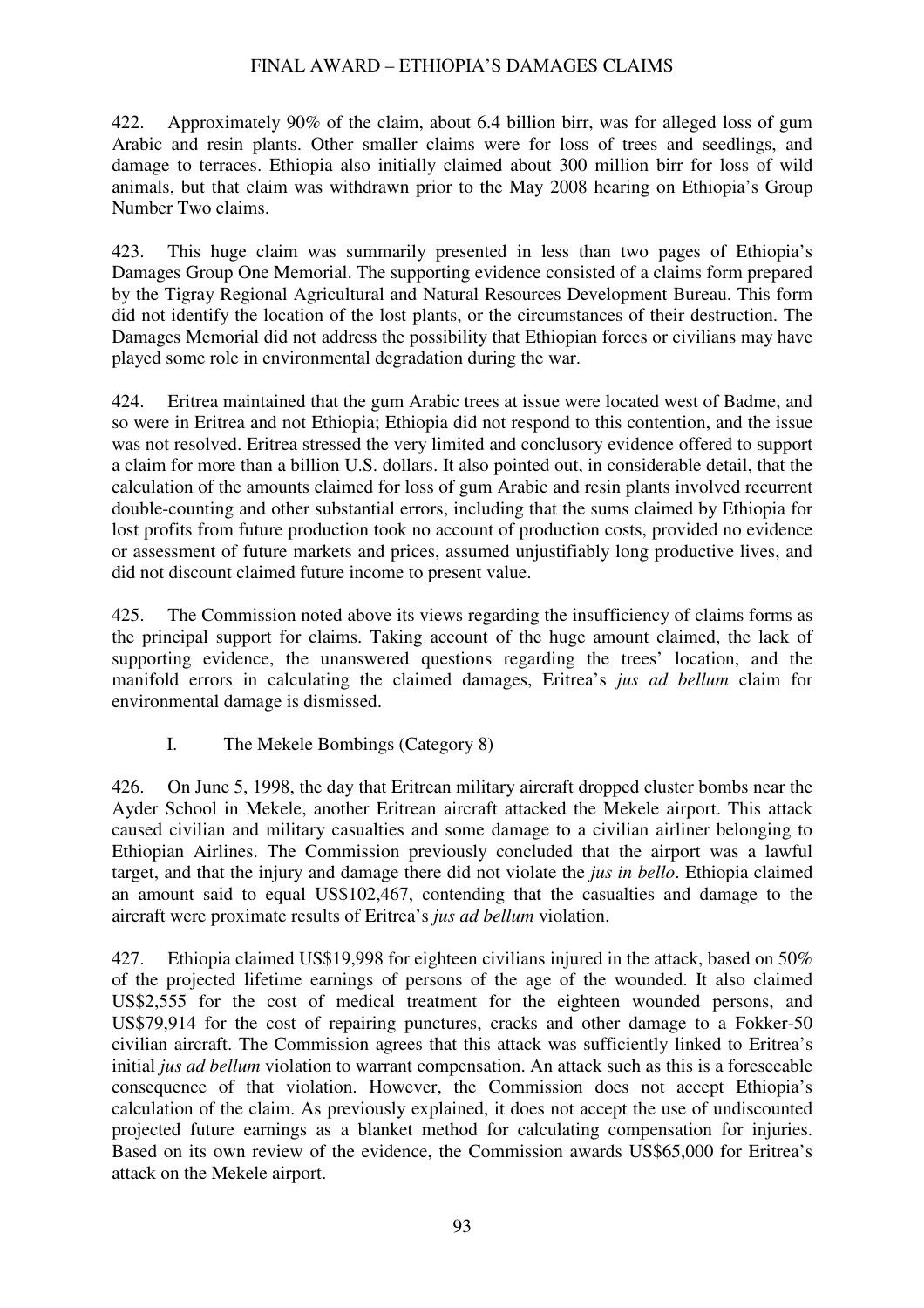### J. Prisoners of War (Categories 9 & 10)

428. Ethiopia filed a complex set of claims for injuries involving prisoners of war, combining claims for fixed amounts and for actual amount damages for violations of the *jus in bello* and the *jus ad bellum*, as well as substantial claims for moral damages. The *jus in bello* and moral damages elements of these claims have been addressed above.

429. In the *jus ad bellum* component of these claims, Ethiopia sought fixed-sum damages based on projections of lost lifetime earnings for fifty-one prisoners of war said to have died while in Eritrean POW camps.<sup>96</sup> Ethiopia maintained that the capture of POWs, their detention under harsh conditions, and the ensuing deaths of some prisoners were the natural and foreseeable result of Eritrea's actions initiating the conflict. Ethiopia did not cite evidence showing that the deaths of any of these fifty-one prisoners resulted from specific acts of negligence or misconduct by Eritrean personnel. Instead, it pointed in general terms to the Commission's earlier liability findings on Ethiopia's POW Claims, which identified harsh and abusive conditions in Eritrea's POW camps. (Ethiopia also initially claimed for expenses incurred in operating its POW camps, but this claim was withdrawn prior to the May 2008 hearing and will not be considered further.)

430. Eritrea contended that the connection between these deaths and the *jus ad bellum* violation for which it was found liable was too attenuated and indirect to lead to compensation. Eritrea also disputed the number of POW deaths alleged, maintaining that thirty-eight prisoners died while detained. In Eritrea's opinion, some of these deaths resulted from wounds suffered before capture, so that the Commission lacked jurisdiction over claims involving them.

431. The Commission need not resolve the disputed questions of how many POWs died while in Eritrean camps and the extent to which these deaths may have resulted from wounds prior to capture. It concludes that there is not a sufficiently clear and direct causal connection between the deaths of some POWs while in Eritrean custody and the events of May 1998 for which Eritrea has been found liable under the *jus ad bellum*. It is true that "but for" the war that began at Badme, Eritrea would not have taken POWs, but a clearer and more substantial degree of causal connection is required to establish liability for the deaths of a disputed number of disparate individuals based on Eritrea's *jus ad bellum* violation. The Commission recalls, however, that to the extent the Ethiopian POWs suffered the forms of abuse or mistreatment identified in the Commission's earlier Partial Award at the liability phase, Ethiopia is awarded compensation for *jus in bello* violations in Section X.A of this Award.

# K. Departures from Eritrea (Category 11)

432. Ethiopia claimed over US\$799 million in respect of thousands of Ethiopians who it said left Eritrea between May 1998 and December 2000 on account of Eritrea's breach of the *jus ad bellum*. (As discussed above, Ethiopia also claimed substantial amounts for injuries to Ethiopians in Eritrea involving Eritrea's *jus in bello* violations.) Ethiopia contended that 80,000 Ethiopians departed Eritrea between May 1998 and December 2000 "because of the harsh conditions caused by the war." Ethiopia claimed compensation with respect to each of these 80,000 persons, contending that (a) each one lost all income for four years following

<sup>96</sup> Ethiopia also claimed damages under the *jus in bello* for another 712 Ethiopia soldiers it estimated were killed at capture, based on its undocumented hypothesis that two-thirds as many surrendering soldiers were killed as were taken prisoner. Ethiopia's *jus in bello* claims involving POWs were considered in Section X.A above.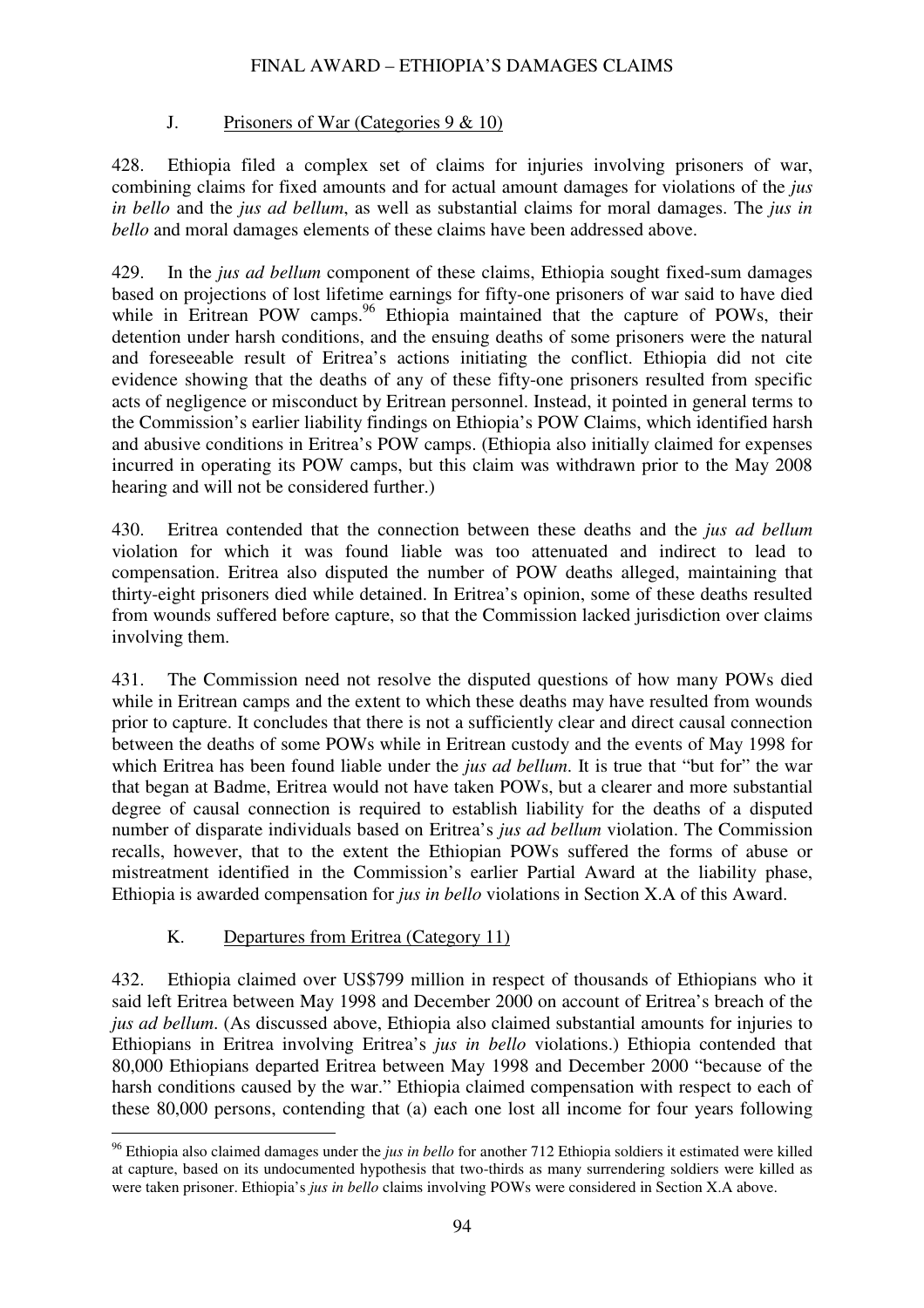departure from Eritrea, and (b) their subsequent lifetime earnings were much lower because they earned the low per capita rate prevailing in Ethiopia (US\$167), not the much higher average rates allegedly earned by Ethiopians in Eritrea (US\$1,684). These projected losses of lifetime earnings were not discounted to present value or otherwise adjusted. However, the amount calculated in this manner (about US\$2 billion) was reduced by amounts Ethiopia claimed for lost income on account of Eritrea's *jus in bello* violations, leaving a balance of US\$499,870,390. Ethiopia then added an additional US\$3,740 for each of the 80,000 persons for moral injury on account of "brutality, severe hardship, pain and emotional shock," giving a moral damages claim of US\$299,200,000.

433. Eritrea objected to this claim on multiple grounds, contending that the 1998 *jus ad bellum* violation was not the proximate cause of Ethiopians' subsequent departures from Eritrea. It also argued that the amounts claimed were excessive and based upon conjecture and invalid premises. In this regard, Eritrea presented Eritrean government records indicating that the actual incomes of many persons in the sample Ethiopia used to determine average earnings in Eritrea were far lower than these same persons later claimed. Ethiopia responded with twenty-two rebuttal declarations, most aimed at explaining the apparent discrepancies. Several of these explained why the declarants had previously lied to Eritrean officials regarding their incomes; for this and for other reasons, the Commission found these declarations largely unpersuasive.

434. The Commission doubts the assumptions underlying Ethiopia's computation of damages. No evidence was offered to support the contention that persons who returned to Ethiopia remained totally unemployed for four years; had such evidence existed, it should have been available to Ethiopia and in turn to the Commission. The Commission also doubts the contention that Ethiopians in Eritrea had earnings ten times those prevailing in Ethiopia. This is not consistent with other evidence indicating that many Ethiopians in Eritrea held low-paying jobs or worked intermittently as day laborers.

435. In any case, Ethiopia did not establish that the injuries claimed were proximately caused by Eritrea's May 1998 breach of the *jus ad bellum*. While the circumstances of Ethiopians in Eritrea during the war varied by location and time, the great majority of those who left Eritrea did so in the unsettled and difficult period following Ethiopia's successful May 2000 invasion of Eritrea and the end of hostilities, two years after the attack on Badme.<sup>97</sup> The principal factor in shaping this situation was the defeat of Eritrean forces by Ethiopia's army. It strains the chain of causality too much to contend that Eritrea should have foreseen in May 1998 that it would suffer this severe military defeat, the occupation of large portions of its territory, and the ensuing social and economic turmoil. Further, these claims fell well outside of the areas for which the Commission has determined Eritrea to be liable on account of the *jus ad bellum* violation. The claim is dismissed.

 $97$  Partial Award in Ethiopia's Civilians Claims, paras. 6 & 7.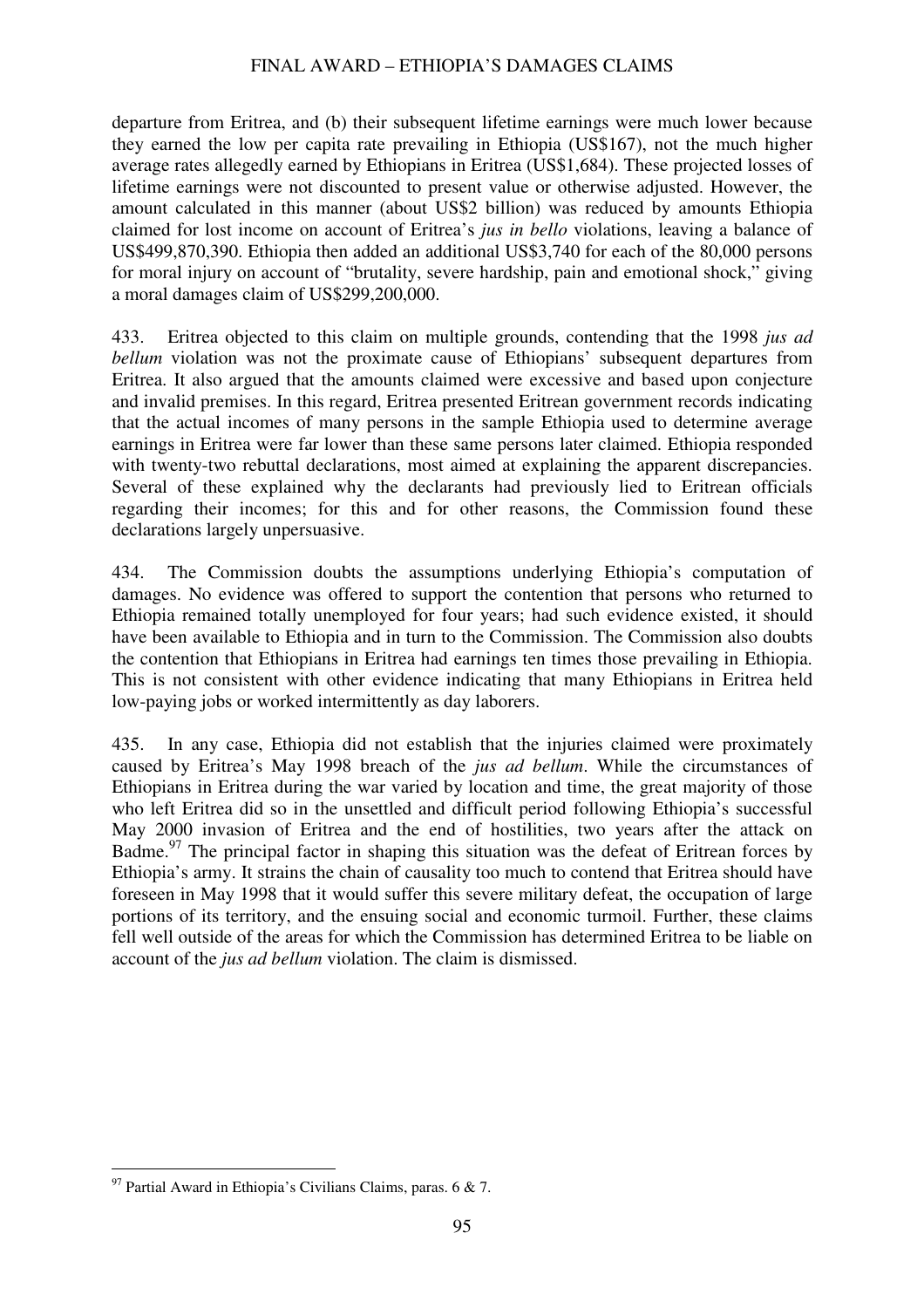### L. Ports Claim (Category 12)

436. Ethiopia next claimed an amount said to equal approximately US\$117 million for property lost at Eritrean ports (principally Assab) by Ethiopian government agencies, businesses, non-governmental organizations and individuals following the outbreak of the war. The primary evidence for the amount claimed was a list prepared by the Maritime Transit Services Enterprise ("MTSE"), the Ethiopian entity responsible for clearing and forwarding cargo and other cargo services.

437. The Commission dismissed Ethiopia's *jus in bello* claim for property lost in Eritrea's ports, finding that Ethiopia failed to prove a compensable taking of property during the relevant period.<sup>98</sup> The Commission noted the Parties' conflicting descriptions of the circumstances under which Ethiopian cargo stopped moving through Assab after fighting began at Badme, but concluded that the port of Assab remained open and continued to handle both Ethiopian export and import cargo for at least two weeks thereafter. The Commission also noted Eritrea's expressions of willingness to enter into a process to transfer to Ethiopia property still in storage in Eritrea and the proceeds derived from property sold or converted to Eritrean government use, subject to adjustments regarding costs incurred by Eritrea.

438. Eritrea contended that the Commission's liability Award effectively dismissed Ethiopia's port claims in their entirety, including any claim of *jus ad bellum* liability. The Commission does not share this interpretation. Its orders and directives to the Parties throughout these proceedings made clear that Ethiopia's *jus ad bellum* claims were all reserved to the final portion of the damages phase. As stated in its Decision Number 7, the Commission's earlier Partial and Final Awards "resolved the merits of all of the Parties' claims, *except for Ethiopia's claims relating to Eritrea's violation of the* jus ad bellum." 99

439. In the damages phase, both Parties renewed many arguments from the liability phase. Eritrea introduced copies of numerous waybills said to show that cargo continued to be loaded onto trucks bound for Ethiopia from Assab well into May 1998, until, as Eritrea contended, Ethiopia closed the border. Ethiopia responded with the witness declaration of an Ethiopian customs official contending that these documents at most proved Ethiopian goods were loaded onto trucks at the Eritrean port; proof of delivery required additional documentation from Ethiopian Customs or consignees in Ethiopia. (The Commission notes that these forms of evidence would be located in Ethiopia and would not likely be available to Eritrea.)

440. Ethiopia also maintained that the waybills did not prove delivery of all of the property at issue. It cited as an illustration a shipment of seventy-six coils of rolled steel; Eritrea's documents showed that only a few of these coils were loaded onto trucks at the port. Eritrea responded, *inter alia*, that its waybill evidence was not intended to be complete, but that it did prove that Ethiopian cargo, including some now claimed as lost, continued to move to Ethiopia until late May 1998, when Ethiopia closed the border.

441. The Parties also revisited the nationality of the owners of some cargo. At the liability phase, the Commission noted that some claimed cargo belonged to foreign donors, not to

<sup>&</sup>lt;sup>98</sup> Final Award, Ports, Ethiopia's Claim 6 Between the Federal Democratic Republic of Ethiopia and the State of Eritrea (December 19, 2005) [hereinafter Final Award in Ethiopia's Ports Claim], para. 19.

<sup>99</sup> Decision No. 7, *supra* note 10, para. 2 (emphasis added).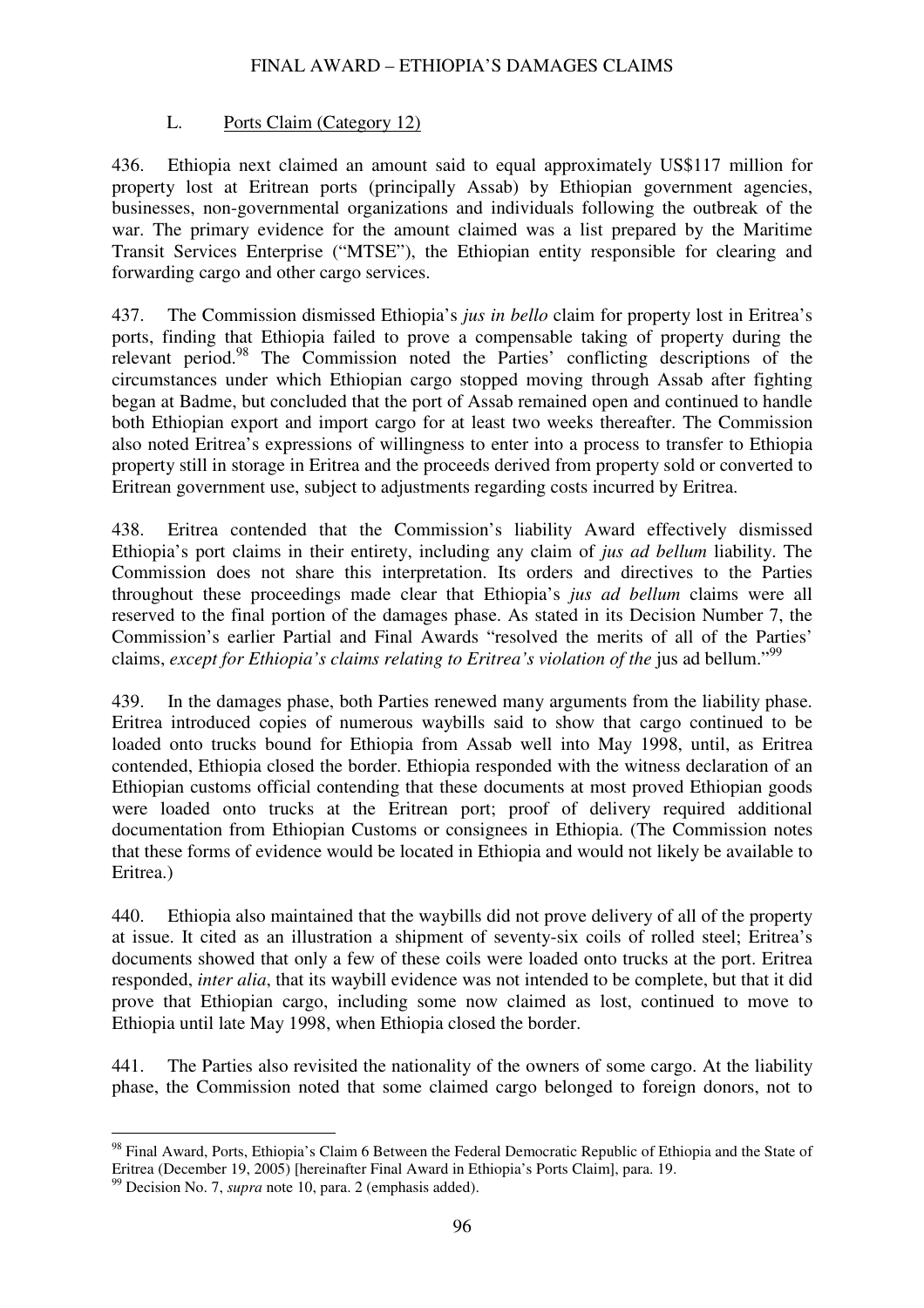Ethiopia or to Ethiopian nationals, so the Commission lacked jurisdiction.<sup>100</sup> Ethiopia returned to this issue at the damages phase, citing articles of its Civil and Maritime Code it interpreted to show that title to all ocean cargo passed to Ethiopian parties prior to arrival at the port. At the May 2008 hearing, however, it was determined that these established a default position, from which parties could, and often did, deviate by contract. The MTSE list of stranded property did not indicate the nationality of owners or consignees, but, at the hearing, Ethiopia emphasized substantial claims to property owned by several Ethiopian government agencies.

442. Ethiopia also invited the Commission to decide questions it saw as not settled at the liability phase, notably its claim for 46,000 tons of fuel allegedly due under contract to the Ethiopian Petroleum Enterprise, and other fuel said to belong to Ethiopian subsidiaries of international oil companies. Eritrea previously argued that the Ethiopian Petroleum Enterprise violated its contractual obligations by diverting fuel shipments from Eritrea, and that there was no real economic loss of the international oil companies' fuel, since it remained within the relevant corporate family. The evidence in support of this large claim was limited, but, for the reasons indicated below, the Commission need not revisit it.

443. Ethiopia contended that Eritrea was liable for property lost at Eritrea's ports because it unlawfully initiated a conflict "that proved impossible to keep from spreading along the border." In its view, Eritrea should have foreseen that its actions at Badme would end trade through the ports, and compel Ethiopia to curb commerce through them to protect its own interests. Thus, in Ethiopia's view, property loss – including property loss stemming from actions and decisions by Ethiopia – involved foreseeable injury for which Eritrea should bear full responsibility.

444. The Commission concludes that Ethiopia's ports claim for *jus ad bellum* damages fails, on several grounds. To begin, the Commission previously found that Ethiopia failed to prove a taking of property in violation of customary international law during the relevant period. Ethiopia also failed at the damages phase to prove such a taking. Eritrea made no claim to own much of the property at issue, and indicated willingness to transfer to Ethiopia property it still holds and the proceeds of perishable commodities or other property sold or put to Eritrean government use, subject to certain claims for storage and environmental costs. The Commission received no indication that Ethiopia ever responded to this offer. Ethiopia's pleadings suggested that it rejected it. In these circumstances, the Commission again concludes that Ethiopia has not proved a compensable loss of property.

445. Further, as noted, some undetermined amount of disputed property did not belong to Ethiopia or its nationals, and lies outside the Commission's jurisdiction. Other claims advanced were decided previously and are barred by *res judicata*. Finally, the record did not establish that Eritrea's actions at Badme were the proximate cause of any injury involving stranded property. The Commission found that much Ethiopian cargo continued to move through Assab to and from Ethiopia after hostilities began.<sup>101</sup> While the Commission did not expressly find that Ethiopia's actions, including the requisitioning of Eritrean-owned heavy trucks and the diversion of trucks to carry cargo to and from Djibouti, were a significant cause of property becoming stranded, the record would have supported such a finding.

<sup>&</sup>lt;sup>100</sup> Final Award in Ethiopia's Ports Claim, paras. 5 & 6.

<sup>101</sup> *Id*., paras. 19-20.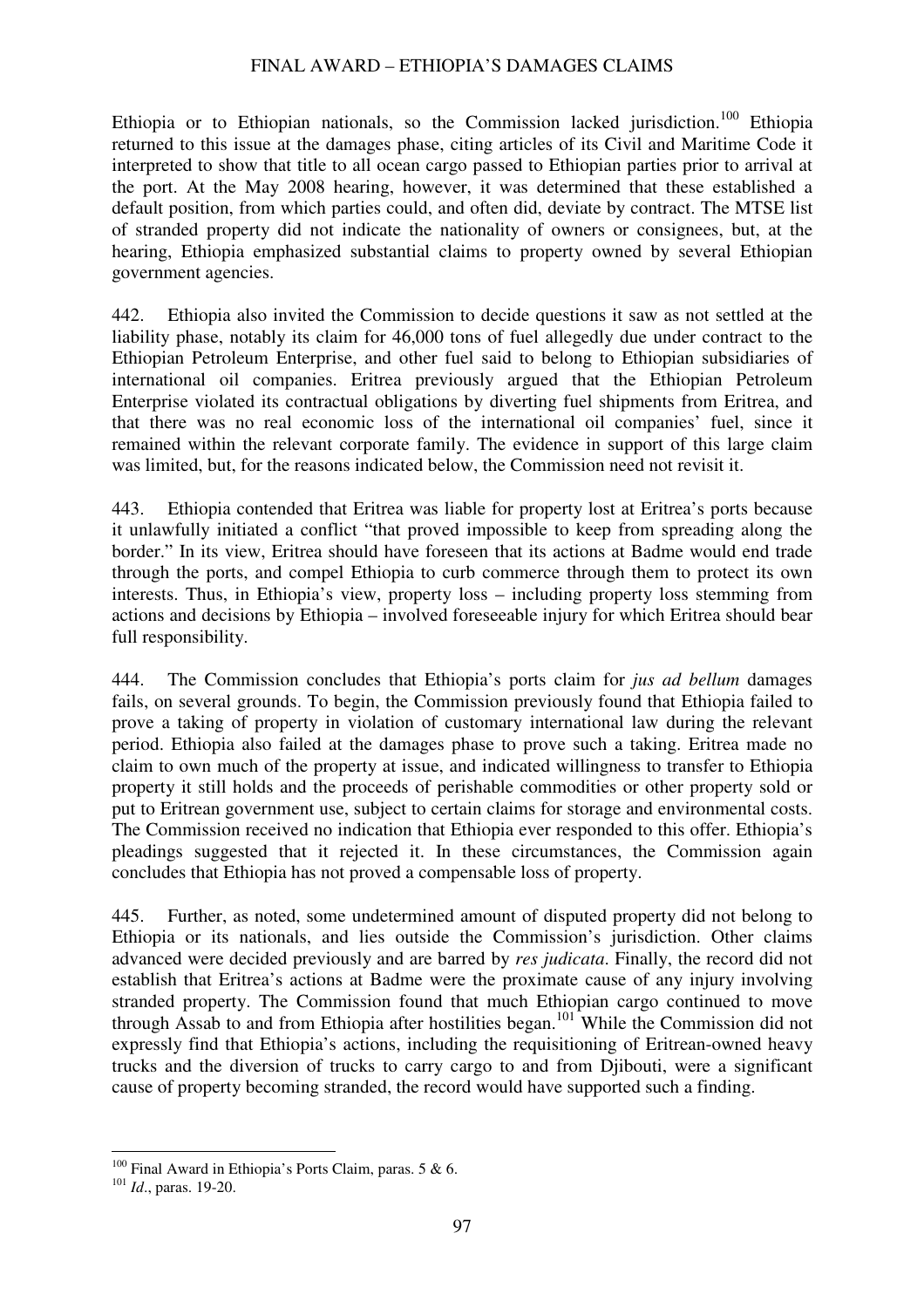#### M. Ethiopian Airlines (Category 14)

446. Ethiopia initially claimed an amount it converted to equal US\$45,700,000 for losses allegedly incurred by Ethiopian Airlines ("EAL") on account of Eritrea's violation of the *jus ad bellum*. This claim was significantly reduced, to an amount converted to equal US\$14,464,729, prior to the May 2008 hearing. The revised claim withdrew as duplicative approximately US\$23 million for "flight detouring and fuel purchase," and took account of reduced operating costs and other savings associated with wartime modifications in the airline's operations.

447. Most of the claim – converted to equal US\$10,951,465, almost 76% – was for lost profits (described as "estimated net losses") for "one year following the conclusion of service to and from Asmara." This amount was calculated based on operating revenue and expenses on the Asmara service during July 1997 to March 1998. Ethiopia also claimed US\$1,311,421 for additional "estimated net losses," apparently calculated in the same way, reflecting temporary suspensions of flights to destinations in north and northwestern Ethiopia during the war. Ethiopia also claimed: (a) US\$1,703,020 for bank accounts at the Bank of Eritrea; (b) US\$315,914 for costs associated with the airline's decision to relocate the operational base for its international fleet to Nairobi, Kenya from February 6 to 28, 1999, at the time of Ethiopia's Operation Sunset; and (c) US\$182,909 for unpaid air tickets provided to six Eritrean government agencies for official travel and for transporting the Eritrean Foreign Ministry's diplomatic pouches prior to the war.

448. Eritrea's Counter-Memorial contended, *inter alia*, that many of the losses initially claimed resulted from operational decisions taken by EAL itself, and that Eritrea could not be responsible for the consequences. Eritrea also objected to the amounts claimed, noting that claims for lost flight revenues took no account of the airline's reduced operating costs due to the suspension of flights, nor did the claim for relocation to Nairobi take account of savings associated with the move. Many of Eritrea's objections appeared to have been taken into account in the claim as reformulated and significantly reduced prior to the hearing.

449. Lost Profits. The Commission generally has not looked with favor on claims for businesses' lost profits said to be attributable to Eritrea's *jus ad bellum* violation. However, the claim for EAL's lost profits on account of the termination of its Addis Ababa–Asmara international service involved unusual considerations. Airline service between the two capitals was not a typical commercial endeavor, but was closely linked to the Parties' overall political and economic relationship. Ethiopian Airlines is Ethiopia's State-owned national carrier, and is for many a symbol of the State of Ethiopia. Its aircraft were valuable property, vulnerable both to the risks of seizure by Eritrea and to damage in the course of hostilities. Its insurers would be sensitive to these risks, and might suspend coverage or raise premiums to unsustainable levels. Moreover, EAL's operations depended upon a steady flow of passengers and cargo, both vulnerable to interruption during hostilities on account of government actions or individual decisions by passengers or shippers concerned about safety.

450. Given these special circumstances, the Commission concludes that documented lost profits from termination of the Addis Ababa–Asmara service were the proximate result of Eritrea's *jus ad bellum* breach. Clearly it was, or should have been, foreseeable to Eritrea's leaders that a likely result of Eritrea's action at Badme would be the interruption of commercial air service between the two capitals, with attendant economic injury to EAL.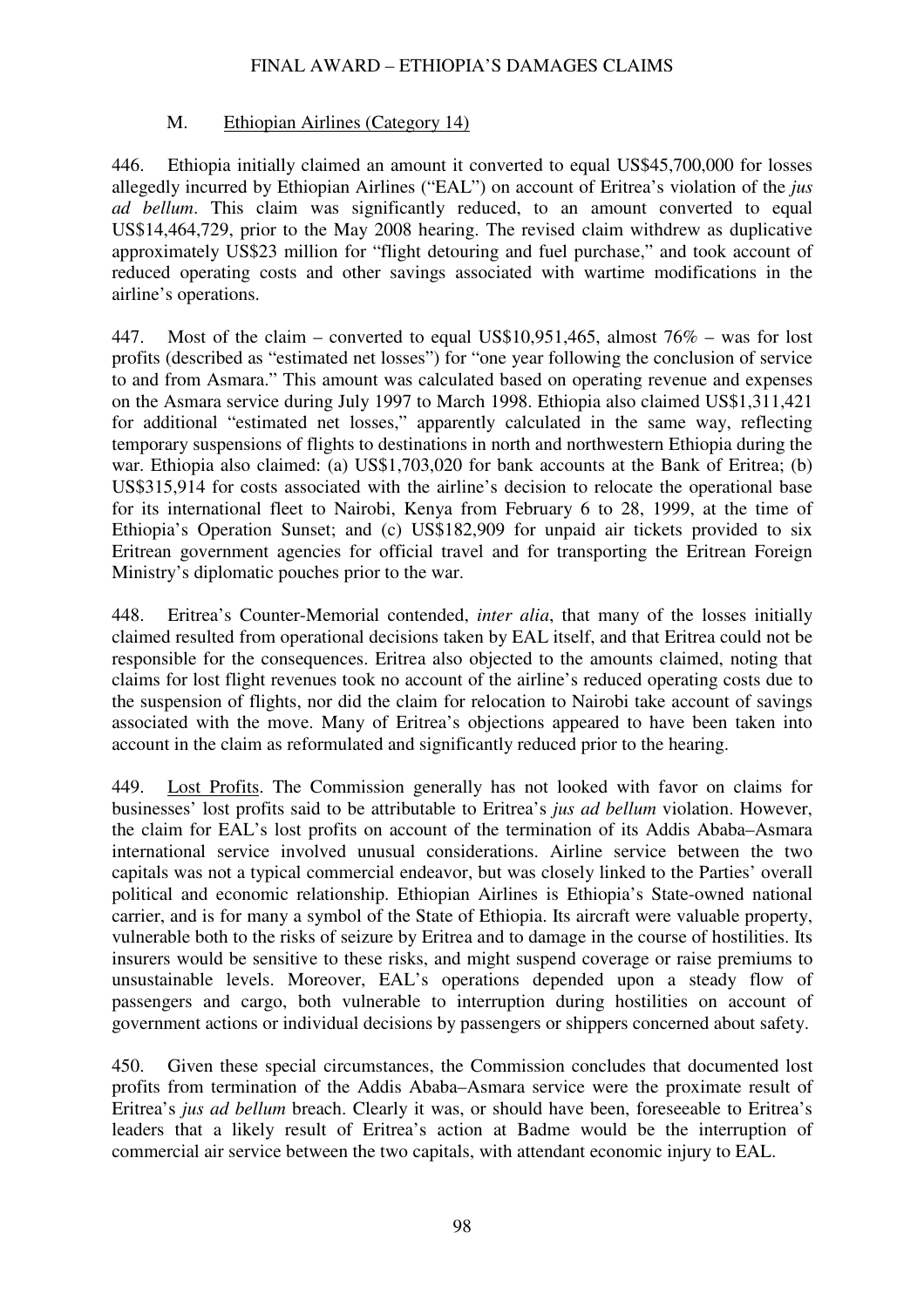451. In its revised claim, Ethiopia sought 75,366,844 birr as lost profits for one year on the Addis Ababa–Asmara service. (Ethiopia's liability phase evidence suggested a higher figure, but the underlying calculations did not appear to reflect significant reductions in costs associated with suspension of the service.) Ethiopia's choice of one year as the measuring period was not explained, but appears reasonable in the circumstances. (The choice of one year may have reflected the fact that the Parties' air services agreement, which authorized bilateral air service, was terminable on a year's notice.) The principal supporting evidence for the amount currently claimed was the declaration of EAL's Acting General Counsel, who described how the amount of the claim was computed by EAL's finance department. The Acting General Counsel's declaration was accompanied by a short document prepared by EAL's finance department reciting some of the claimed losses, but there was no other evidence explaining or substantiating the specific amounts claimed. Based on its review of the record, and taking account of the limited evidence adduced, the Commission awards US\$4,000,000 with respect to this claim.

452. There was little support in the record for Ethiopia's smaller claim for EAL's lost profits from temporary suspensions of some of its domestic services during the war. EAL's Acting General Counsel did not explain this portion of Ethiopia's claim or the services involved. The liability phase evidence contained a document suggesting the claimed losses, but the amounts were not explained or documented. This evidence also suggested that these interruptions may have involved services to regional airports at Axum, Mekele and a few other locations, primarily at the time of Ethiopia's successful attacks against Eritrean forces in Operation Sunset in 1999.

453. Ethiopia's claim for lost profits on interruptions of EAL's internal services is rejected for failure of proof. In addition, while it may have been reasonable for Ethiopia's state airline to decide not to operate to these locations during the period of Ethiopia's attacks, with ensuing revenue losses, EAL's decision to take that action is too causally remote from Eritrea's actions at Badme to be compensable.

454. Bank Accounts. Ethiopia next claimed US\$1,703,020 for Ethiopian Airlines' bank accounts at the Bank of Eritrea. The principal supporting evidence was bank statements showing amounts on deposit before the war. The declaration of EAL's Acting General Counsel stated that EAL has been unable to close these accounts and repatriate the funds to accounts abroad, implying (although not explicitly stating) that EAL made post-war attempts to gain access to the funds. During the hostilities, it was lawful under the *jus in bello* for Eritrea to hold or block those funds to prevent their transfer to the other belligerent.

455. Eritrea did not rebut Ethiopia's evidence indicating that EAL was unable to secure the repatriation of its funds during or after the war. As to the EAL bank accounts, Eritrea had a duty under the *jus in bello* to return these accounts after the war. While, as indicated in the Commission's Partial Award in Eritrea's Civilians Claims, 102 States involved in armed conflict have the right to freeze enemy assets within their jurisdiction and prevent their transfer to an enemy, it remains their obligation, as indicated in that Partial Award,<sup>103</sup> to protect such assets for their return to their owners or other agreed disposition.<sup>104</sup> The

<sup>&</sup>lt;sup>102</sup> Partial Award in Eritrea's Civilians Claims, para. 146.

<sup>103</sup> *Id*., paras. 151 & 152.

<sup>&</sup>lt;sup>104</sup> See also Article 46 of Geneva Convention Relative to the Protection of Civilian Persons in Time of War, Aug. 12, 1949, 6 U.S.T. p. 3516, 75 U.N.T.S. p. 287, requiring that restrictive measures affecting protected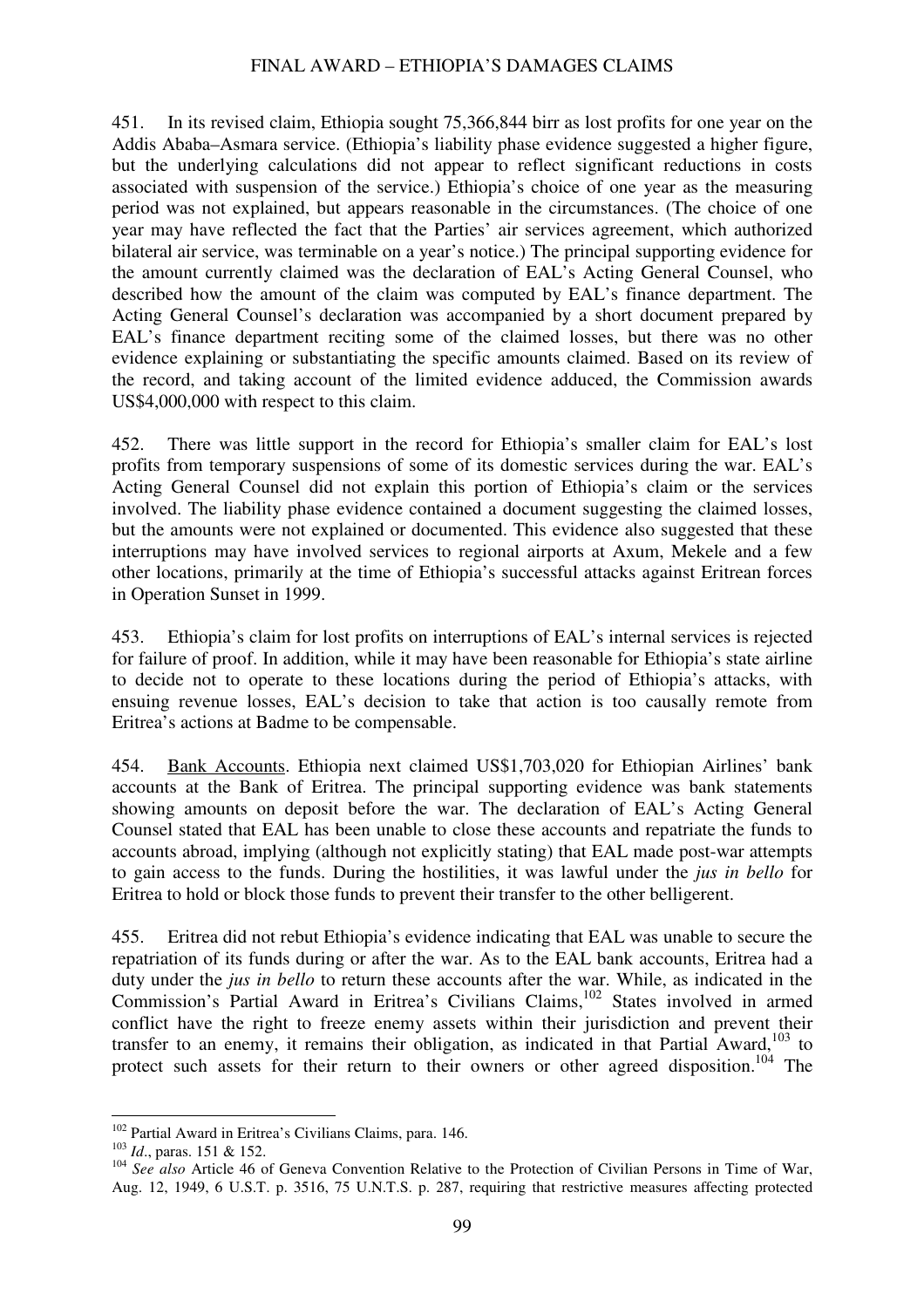appropriate remedy for the loss of those assets under these circumstances is compensation in the amount of funds lost in those accounts. The Commission therefore awards Ethiopia US\$1,703,020 for EAL's bank accounts at the Bank of Eritrea.

456. Expenses of Transfer. The Commission concludes that Eritrea is not responsible for Ethiopian Airlines' expenses of US\$315,914 related to the temporary transfer of its international operations to Nairobi for three weeks at the time of Ethiopia's Operation Sunset in 1999. The airline reportedly made this move on or about February 6, 1999. This was the day that Ethiopia initiated Operation Sunset and resumed its offensive air operations, ending the air moratorium established in June 1998. The temporary relocation to Nairobi was apparently a precautionary measure to avoid possible Eritrean air attacks on the Addis Ababa airport following the resumption of wide-scale fighting, including air attacks by Ethiopia. This action reflected too many intervening steps and decisions to be regarded as the proximate consequence of Eritrea's *jus ad bellum* violation.

457. Unpaid Passenger Tickets and Freight Charges. Finally, Ethiopia claimed US\$182,909 for unpaid Ethiopian Airlines' passenger tickets and for freight charges for transporting diplomatic pouches on behalf of Eritrea's Ministry of Foreign Affairs and other government agencies. This portion of the claim involved a commercial dispute involving prewar relationships, and is outside the Commission's jurisdiction.

- N. Loss of Tourism, International Development Assistance, and Foreign and Domestic Investment (Categories 15, 16 & 17)
- 1. Loss of Tourism

458. Ethiopia claimed slightly over US\$104 million for lost revenue from tourism, which it alleged was the direct and foreseeable consequence of Eritrea's action in initiating the war. Ethiopia's Damages Group Two Memorial calculated the amount of this claim based on estimates that: (a) but for the war, 125,941 additional tourists would have visited during the war years;  $^{105}$  (b) an additional 82,167 would have visited during the years 2001-2004; and (c) tourists spent an average of US\$500 per capita. These estimates of the numbers of tourists appeared to have been calculated on the assumption that the pre-war annual growth rate in the number of tourists (6.7% per annum during the years 1992-1997) would have continued uninterrupted.

459. The principal evidence submitted in support of the claim was a report prepared for purposes of the Commission's proceedings by the Ethiopian Tourism Council. This report observed that it was "very difficult to quantify the various injuries and to establish their accuracy with concrete evidence," and that "evidentiary substantiation of the war's adverse future effects on tourism has been problematic." While the report speculated that the war resulted in fewer post-war tourists, it acknowledged that "concrete evidence is hard to come by." The Tourism Council's cautious assessments appear correct to the Commission. Ethiopia's evidence did not provide any basis for concluding that it was reasonable to expect a continued average increase in tourist arrivals of 6.7%. Indeed, the Commission notes that Ethiopia computed this average based on a five-year period that included one year of very

persons' property "shall be cancelled, in accordance with the law of the Detaining Power, as soon as possible after the close of hostilities."

 $105$  Ethiopia's liability phase evidence estimated the wartime losses of tourists to be variously 100,753 and 125,941. The difference between the two estimates was not explained nor was it apparent to the Commission.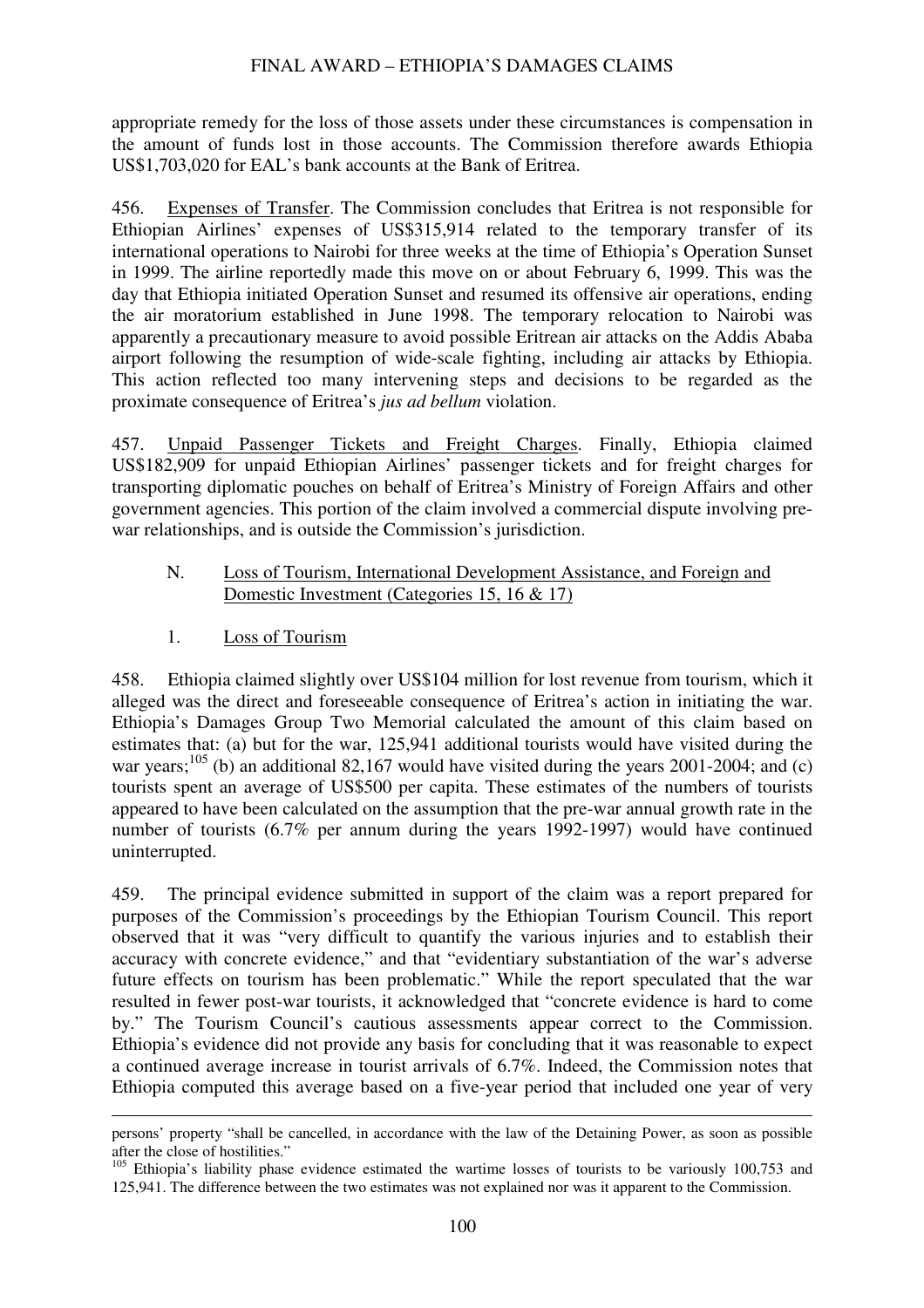strong growth in tourism soon after the defeat of the Dergue, followed by several years of less than 6.7% growth.

460. Moreover, the Council's estimates of tourism losses during the war and after were belied by other evidence submitted by Ethiopia at the liability phase. This included statistics collected by the World Travel and Tourism Council, an international organization of travel industry executives. These showed continuous increases in the value of Ethiopia's tourism from the 1997 level (as measured in both U.S. dollars and birr) during the war years of 1998 and 1999, with further significant increases estimated for 2000 and subsequent years. The record included a fax from the Council to Ethiopia's outside counsel regarding this discrepancy. The fax noted some possible reasons for the discrepancy, but did not convincingly rehabilitate the Council's estimates.

461. The evidence supporting the claimed amount essentially rested on assumptions and hypotheses that were uncorroborated and, indeed, were contradicted by Ethiopia's other evidence. The record was not sufficient to sustain a claim for US\$104 million. The claim is dismissed for insufficient evidence. The Commission, accordingly, does not address whether, or under what conditions, a breach of the *jus ad bellum* might be the proximate cause of a loss of tourism.

# 2. Declines in International Development Assistance

462. Ethiopia claimed US\$1.694 billion for foreign assistance allegedly frozen, suspended or terminated by multilateral and bilateral aid donors on account of Eritrea's attack on Badme and the subsequent war. This included US\$1,165,450,000 in grants and loans to Ethiopia allegedly denied by multilateral and bilateral donors; an amount identified as either US\$208,560,000 or US\$108,560,000 in development assistance from bilateral donors; and a reduction in US\$320,000,000 in foreign assistance withheld by the European Union.

463. The claim was presented in broad-brush terms. Ethiopia's 2004 Claim 7 Memorial and its Damages Group Two Memorial provided little information regarding specific loans, grants or programs allegedly affected, or regarding post-war developments. Ethiopia referred to some aid transactions as having been "delayed" or "suspended," and there was evidence in the record indicating that many transactions were resumed or restored after the war. However, it was not clear how or whether these resumed relationships were taken into account in the large amount claimed.

464. Eritrea objected that the claimed reduction in foreign assistance lacked sufficient causal connection with the Commission's liability finding. It stressed that any reduction resulted from decisions by third party donors, and that it could not be held responsible for decisions made by outside parties for their own reasons. Eritrea also contended that there were major shortcomings in the evidence, and that Ethiopia actually failed to prove any losses. Eritrea contended in this regard that some figures cited to support the claim either did not show pre-war levels of assistance or levels during the war, making comparisons impossible. Indeed, Eritrea urged that Ethiopia's evidence actually showed no reduction in assistance during the war, but rather an increase in grant aid.

465. Given the enormous size of this claim – almost US\$1.7 billion – the supporting evidence was extremely modest. The record was not sufficient to establish either the amount of the alleged loss, or a sufficient causal connection between that loss and Eritrea's violation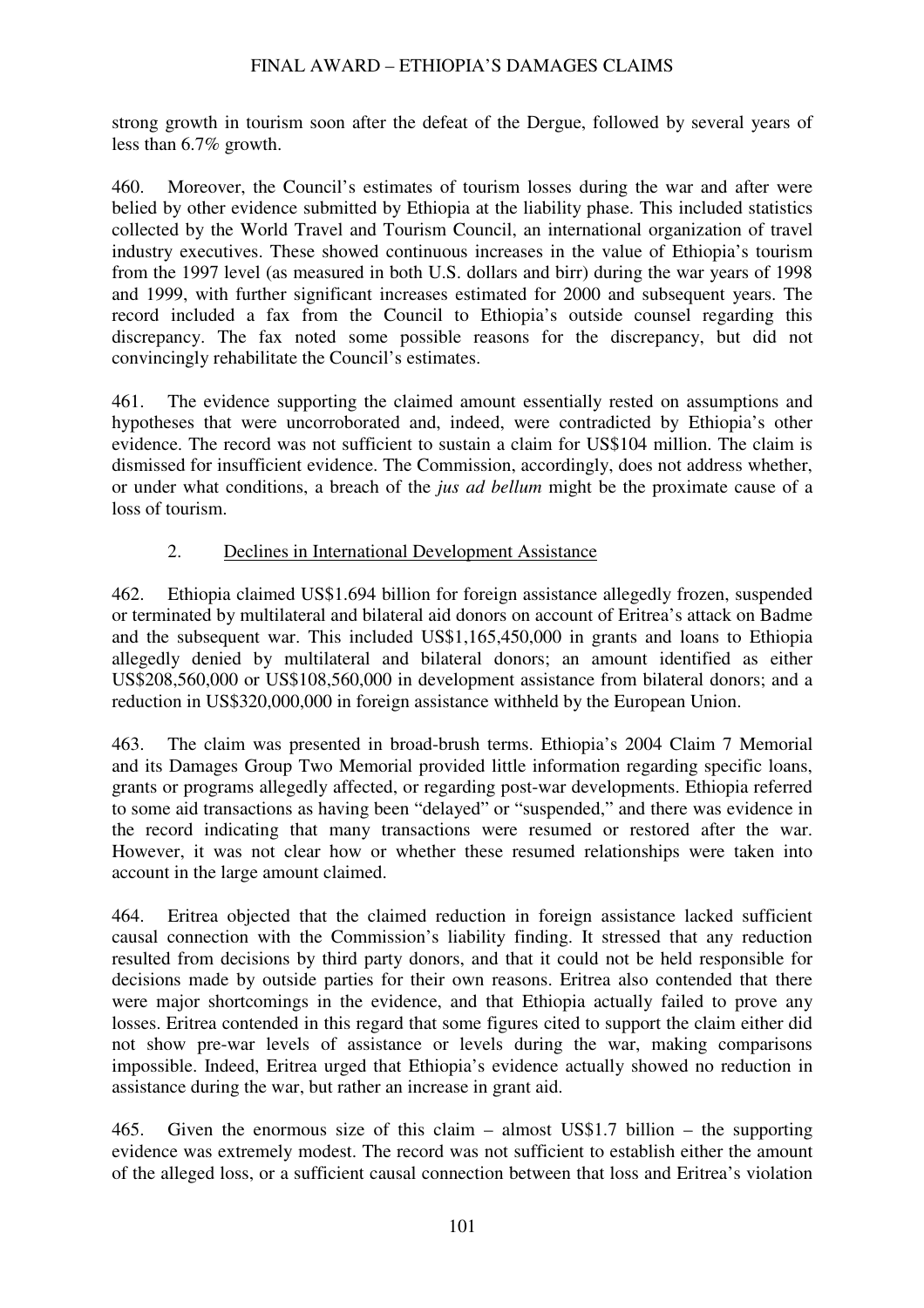of the *jus ad bellum*. In this connection, any reduction of development assistance to Ethiopia resulted from decisions taken by international financial institutions and foreign governments for their own reasons. Particularly where the immediate cause of the alleged injury was decisions made by third parties, much more compelling evidence would be required to show that the loss was attributable to Eritrea's *jus ad bellum* violation. The claim is dismissed.

# 3. Lost Foreign and Domestic Investment

466. Ethiopia claimed more than US\$2 billion for foreign and domestic investment in the Ethiopian economy that allegedly was not made during the war years because of Eritrea's *jus ad bellum* violation. This huge claim was presented in less than one page of Ethiopia's Damages Group Two Memorial, and two pages of its earlier Claim 7 Memorial. Ethiopia appeared to have estimated this amount by comparing the levels of foreign and domestic investment projects approved by the Ethiopian Investment Authority in 1997-1998, with the lower levels approved during the war years. (The record did not indicate patterns of investment in Ethiopia after the war ended.)

467. Eritrea vigorously disputed this claim, contending that Ethiopia failed to show a sufficient causal connection between the claimed losses and the attack on Badme. It also denied that Ethiopia had proved any loss. In Eritrea's view, Ethiopia's evidence did not prove a steady trend of increasing investment that would have continued in 1998-2000. There was a brief pre-war increase in foreign investment resulting from the Ethiopian government's 1995- 1996 privatization program, but Eritrea believed this trend would not have continued. It also contended that any fluctuations in investment levels by domestic and foreign investors involved decisions by third parties shaped by various political, economic and social factors, many unrelated to the war.

468. At the 2008 damages hearing, the Commission sought to clarify the theory underlying this claim. It asked how the claimed reduction in investment, which would not have gone directly to the Government of Ethiopia, and which might or might not have produced benefits for Ethiopia's domestic economy, translated into an equivalent amount of damage to the State. Counsel confirmed that the claim was not for any direct loss of property or funds by the State. Instead, Ethiopia invited the Commission to conduct its own economic analysis, to identify the extent of injury to the total Ethiopian economy resulting from the claimed reduction in investment.

469. Particularly given the huge amount claimed – over US\$2 billion – there was insufficient evidence to show the amount of any compensable injury to the State of Ethiopia. Of greater import, the evidence did not establish a sufficient causal connection between Eritrea's *jus ad bellum* delict and any injury to Ethiopia stemming from reductions in foreign and domestic investment during the war years. As with the decisions by foreign assistance agencies addressed above, decisions whether or not to invest were made by a myriad of private investors inside and outside of Ethiopia. Each decision reflected particular facts and considerations unique to the investor. The evidence simply did not show that their behavior, individually or in the aggregate, primarily resulted from Eritrea's actions in May 1998. The claim is dismissed.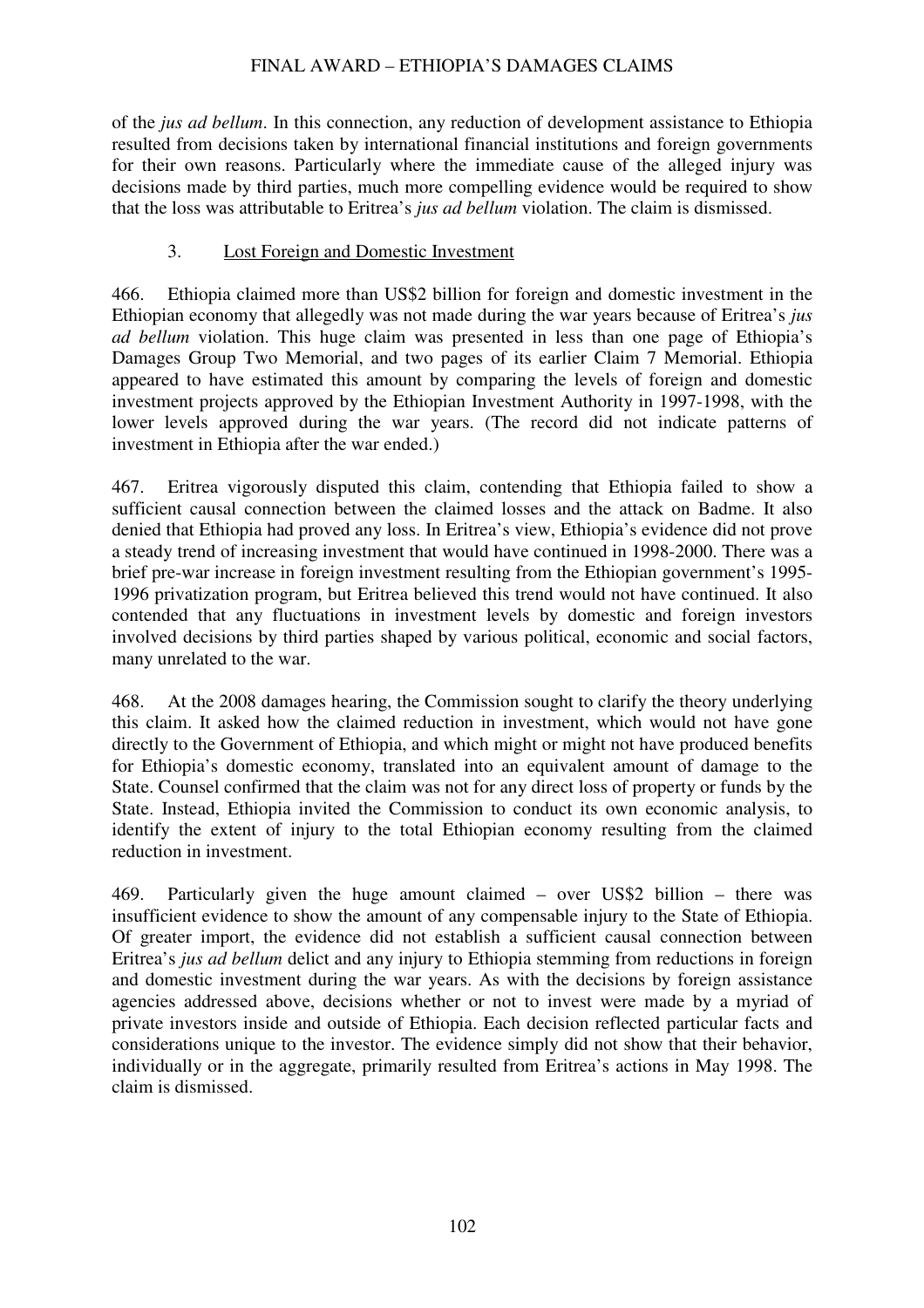## O. Reconstruction and Assistance (Categories 18, 19 & 20)

470. Ethiopia claimed a total amount it converted to equal US\$99,957,819 for expenses related to the Disaster Prevention and Preparedness Commission ("DPPC") (totaling US\$32,563,967) and the Relief Society of Tigray ("REST") (totaling US\$67,393,852) for assisting persons displaced on account of the war and returnees from Ethiopia. The presentation of these claims was extremely brief, both in Ethiopia's Claim 7 Memorial (just over two pages) and in its Damages Group Two Memorial (half a page). The supporting evidence for these claims was also quite limited, and the manner of their calculation and other significant details was often unclear.

471. The Commission holds above that Eritrea bears *jus ad bellum* liability for damages on account of the internal displacement of many thousands of Ethiopians during the war. Caring for internally displaced persons is an important responsibility of a State. Displaced people must have sustenance and support. It is readily foreseeable that in circumstances causing large-scale internal displacement, relief agencies will incur expenses to provide such help. The Commission concludes that Ethiopia is entitled to damages reflecting demonstrated expenses reasonably incurred by Ethiopia, or by Ethiopian public or private entities, to assist and support IDPs displaced on account of Eritrea's *jus ad bellum* violation.

472. The Commission holds above that Eritrea is not similarly liable for damages on account of the many Ethiopians who departed from Eritrea, either during the war or in the following months. As Eritrea is not legally responsible for the return of these Ethiopians to Ethiopia on account of its *jus ad bellum* violation, it likewise is not responsible for amounts expended by Ethiopia for their support and resettlement.

473. The DPPC Claim*.* The evidence for the DPPC portion of the claim was an October 2001 report prepared by the DPPC, which listed an amount of 404,033,230 birr as "costs incurred to undertake relief and rehabilitation activities for war affected people." . From this, Ethiopia subtracted approximately 92,000,000 birr expended to support Ethiopian military forces and rehabilitate demobilized veterans, because claims for support to Ethiopian military forces are outside the Commission's jurisdiction. It also subtracted approximately 67,000,000 birr, the cost of a "Household Rehabilitation Programme," as Ethiopia made separate *jus ad bellum* claims for damage to houses and households. Ethiopia claimed for 224,101,964 birr, converting this to US\$32,563,967.

474. The twenty-eight page October 2001 DPPC report was not sworn or corroborated. Nor was it detailed, with almost half its pages listing employees in various regions "engaged in the relief operation for IDPs" and their salaries. However, the Commission is prepared to give weight to the report because it was not prepared for litigation and, taken in the context of the circumstances and the entire record, the amounts do not appear unreasonable. Certain reductions are necessary, because the report did not distinguish between assistance to IDPs, which is compensable, and assistance to returnees from Eritrea, which is not. Moreover, some items cited fell outside the scope of Eritrea's liability or did not involve compensable damage to Ethiopia, including at least the value of shelter materials provided by foreign NGOs (about 21.3 million birr), and transportation of "expelled victims" from Eritrea (about one million birr).

475. After making the necessary reductions, the Commission awards US\$6,000,000 for the DPPC claim.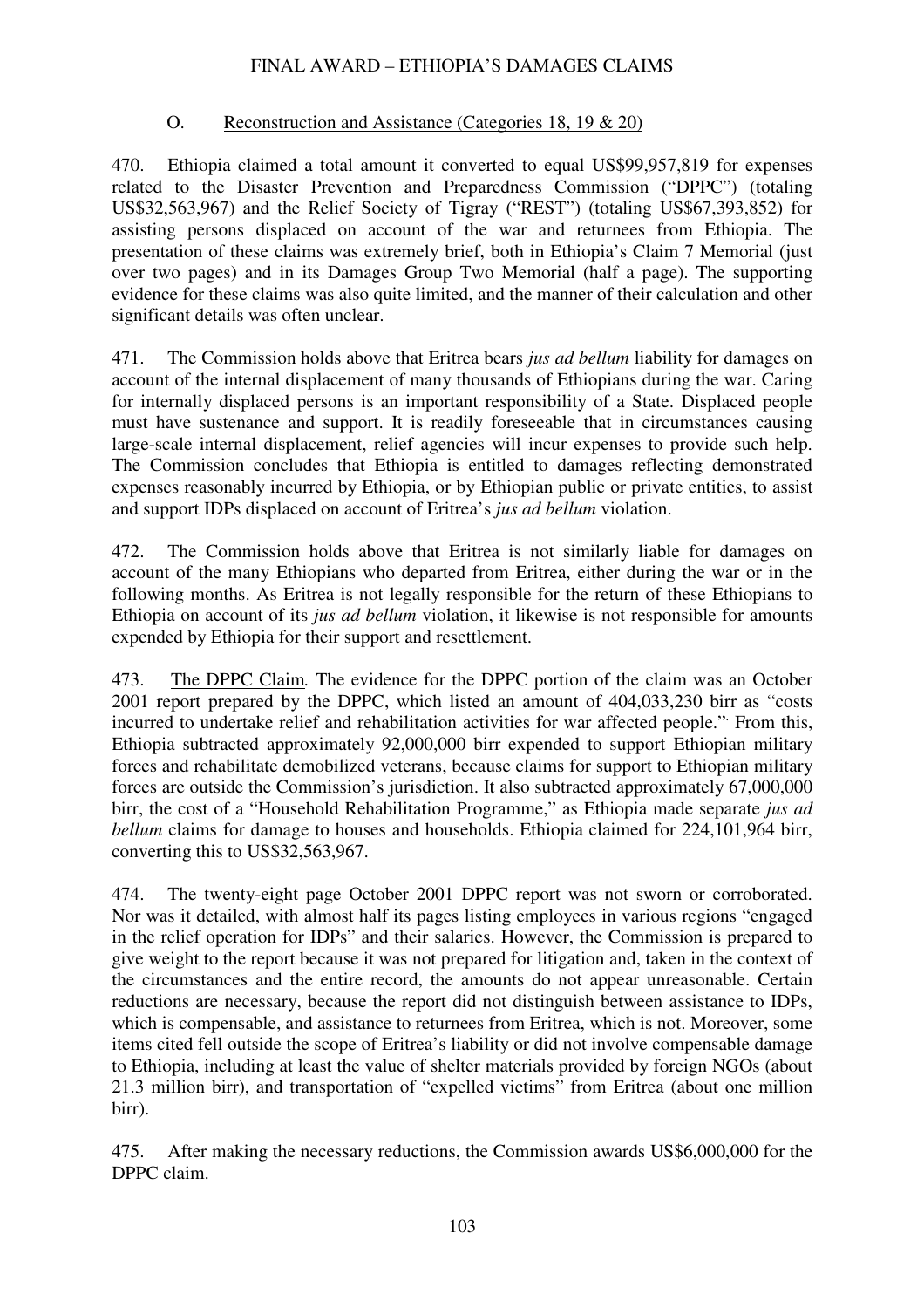476. The REST Claim. Ethiopia's Claim 7, which initially presented Ethiopia's claims for assistance to IDPs, did not refer to any outlays involving REST. The principal evidence in support of the current claim for US\$67,393,852 was a one-page declaration by the Society's head and an accompanying one-page table, which showed the amounts of various foodstuffs, bedding and shelter items, household items, and other supplies distributed, and their bottomline values. . As with the DPPC portion of the claim, the amounts appear to be reasonable in the context of the circumstances and entire record, but reductions are necessary. First, there was no distinction between the amounts attributable to assistance for IDPs and returnees. Second, a large percentage of the relief appeared to have been donated. The declaration does not assert that the food commodities distributed (valued at 407,106,000 birr, almost 90% of the total claim) were purchased by Ethiopia. Instead, the declaration stated that the value attributed to these commodities was that indicated in agreements among REST, *donors* and transporters, creating the clear implication that these goods were donated. This was reinforced by the "per unit values" allocated to bulk foodstuffs (cereals, pulses, vegetable oil, etc), which did not appear to be market prices, but rather round numbers used for estimation (i.e., as four, six or eight thousand birr per metric ton). In addition, the DPPC report described above clearly stated that food commodities for assistance were donated rather than purchased. . Other goods, such as plastic sheets worth over twenty million birr, were also likely donated.

477. The Commission does not regard the value of commodities donated by foreign aid donors, without any indication that repayment was required or expected, as constituting an element of damage to Ethiopia. Absent any evidence indicating that any of the food commodities involved in the REST claim involved some cost to Ethiopia (and with convincing evidence in the DPPC report that they did not), the approximately four hundred million birr portion of the REST claim relating to food commodities and the value of other donated goods is disallowed.

478. After making these and other necessary reductions, the Commission awards US\$1,500,000 for the REST claim.

479. Accordingly, the Commission awards a total of US\$7,500,000 for Ethiopia's *jus ad bellum* claim for reconstruction and assistance.

## XII. AWARD

A. The Commission awards Ethiopia the following compensation for Eritrea's violations of the *jus in bello*:

- 1. US\$11,000,000 for death, physical injury, disappearance, forced labor and conscription of Ethiopian civilians;
- 2. US\$2,000,000 for failing to prevent rape of known and unknown victims in Irob, Dalul and Elidar Weredas;
- 3. US\$13,900,000 for looting, and destruction of and damage to houses;
- 4. US\$20,195,000 for damage, destruction and looting in Zalambessa;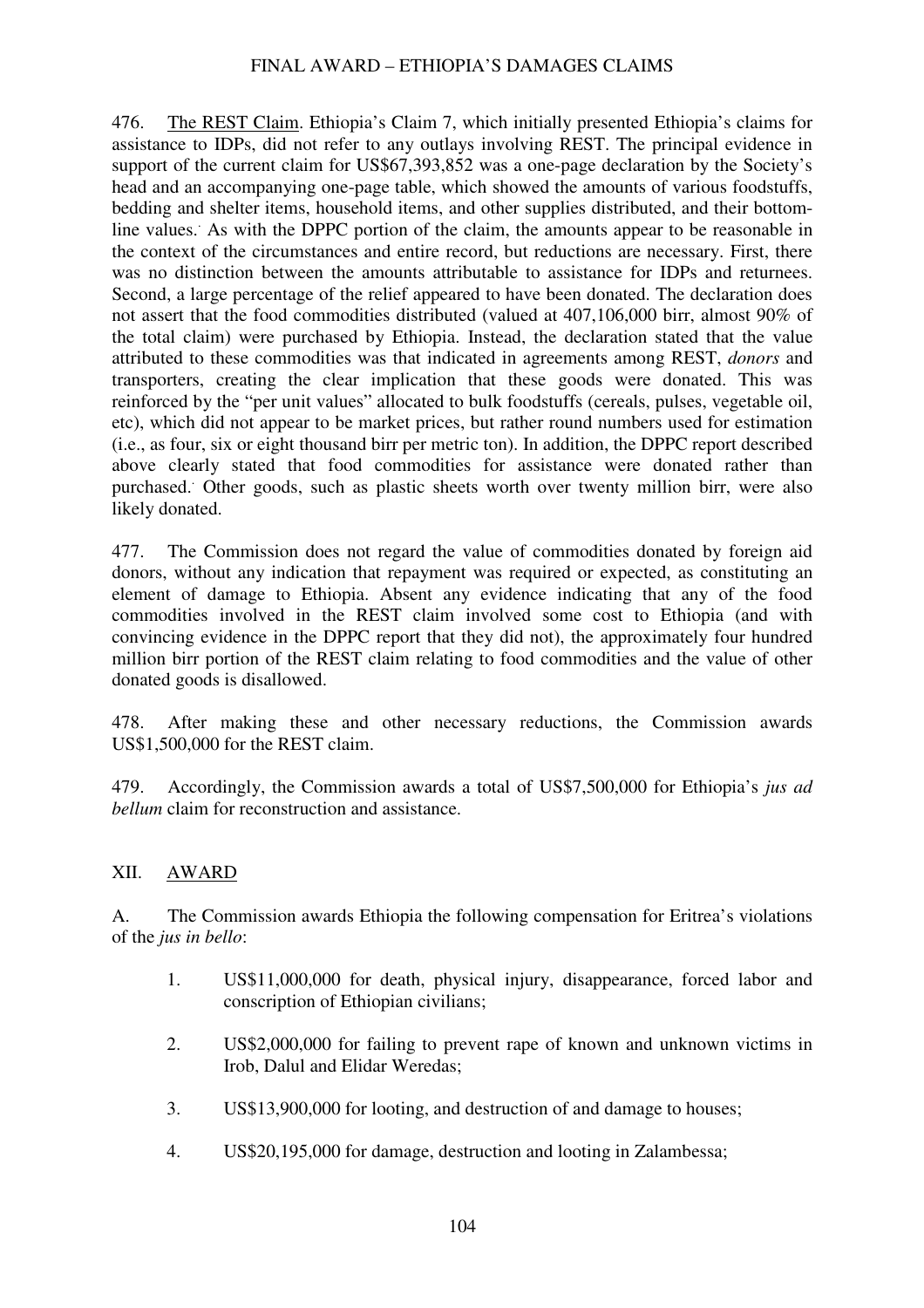- 5. US\$2,500,000 for death, injury and property damage in Mekele;
- 6. US\$315,000 for looting of and damage to government buildings and infrastructure;
- 7. US\$4,500,000 for looting, destruction and damage to religious institutions;
- 8. US\$3,216,000 for seizure and looting of the Saba Dimensional Stones Share Company;
- 9. US\$7,500,000 for mistreatment of Ethiopian prisoners of war;
- 10. US\$2,000,000 for failure to protect Ethiopian civilians in Eritrea from threats and violence;
- 11. US\$1,500,000 for failure to ensure Ethiopian civilians in Eritrea access to employment;
- 12. US\$50,000 for failure to ensure that Ethiopian civilians in Eritrea were able to receive medical care to the same extent as Eritrean nationals;
- 13. US\$2,000,000 for wrongful detention and abusive treatment of Ethiopian civilians in Eritrean custody;
- 14. US\$1,500,000 for harsh treatment of Ethiopian civilians at the Hawshaite detention camp;
- 15. US\$10,000,000 for detaining significant numbers of Ethiopian civilians under harsh conditions during and after May 2000;
- 16. US\$500,000 for deaths and injuries suffered by detainees at Wi'a Camp;
- 17. US\$2,000,000 for failure to protect the property of Ethiopian detainees expelled from Eritrea;
- 18. US\$1,000,000 for failure to protect the property of other departing Ethiopians; and
- 19. US\$1,100,000 for failing to ensure the safe and humane repatriation of departing Ethiopians in transports that were not conducted or supervised by the ICRC.

B. The Commission awards Ethiopia the following compensation for Eritrea's violations of the *jus ad bellum*:

- 1. US\$45,000,000 for human suffering and lost income associated with internal displacement of persons;
- 2. US\$8,500,000 for Ethiopian civilian deaths and injuries;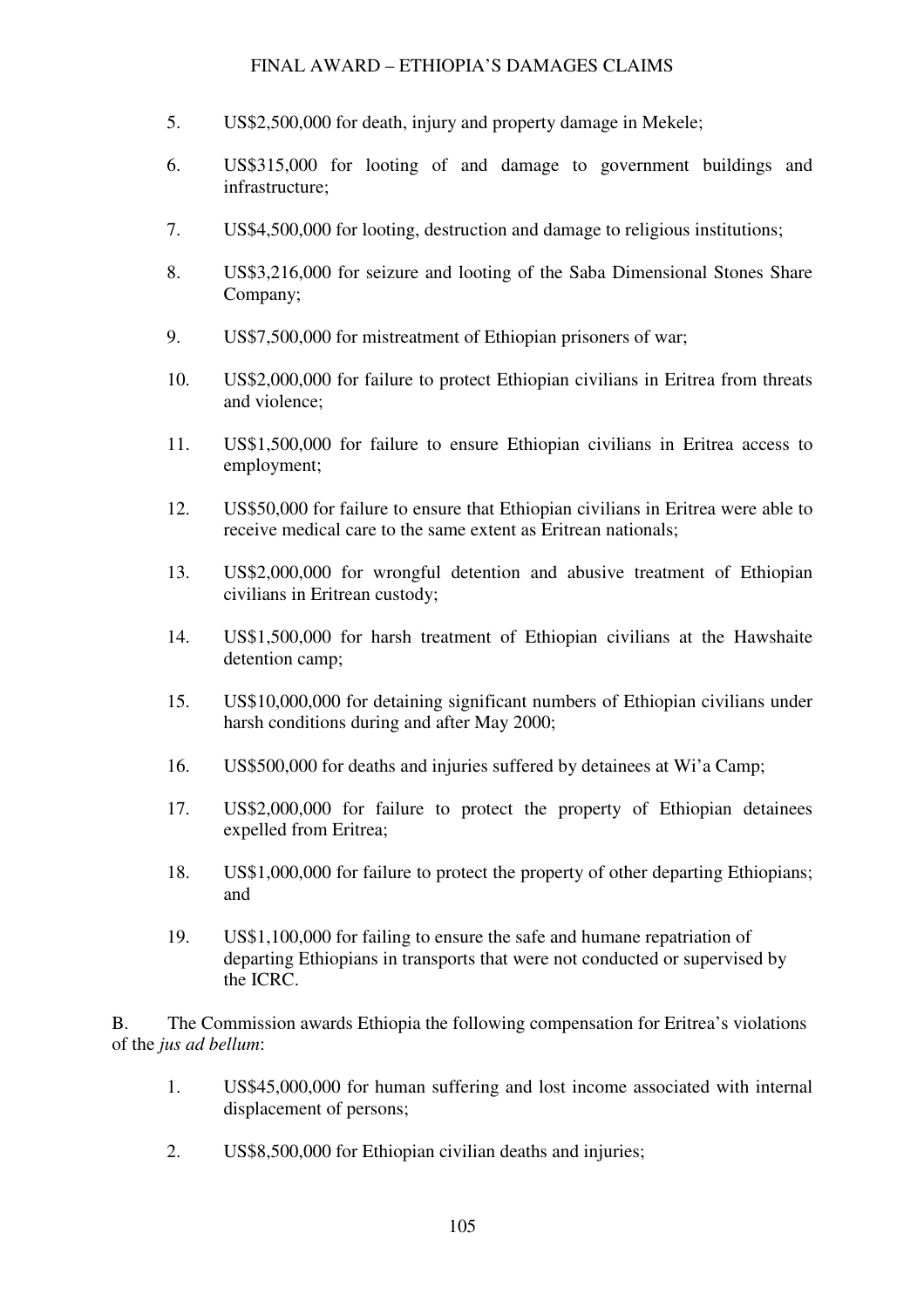- 3. US\$6,000,000 for damage to civilian property, primarily from shelling;
- 4. US\$3,500,000 for damage to public buildings and infrastructure;
- 5. US\$2,500,000 for looting, destruction and damage to religious institutions;
- 6. US\$5,605,000 for destruction in Zalambessa;
- 7. US\$1,500,000 for deaths and injuries caused by landmines;
- 8. US\$250,000 for destruction of Disaster Prevention and Preparedness Bureau facilities in Adigrat;
- 9. US\$162,500 for damage to other government facilities on the Central Front;
- 10. US\$75,000 for other government losses on the Central Front;
- 11. US\$125,000 for looting of property from the Relief Society of Tigray;
- 12. US\$150,000 for damage in Adi Goshu;
- 13. US\$625,000 for shelling damage in Sheraro;
- 14. US\$65,000 for damage caused by the attack on the Mekele airport;
- 15. US\$4,000,000 for profits lost by Ethiopian Airlines;
- 16. US\$1,703,020 for failing to provide Ethiopian Airlines access to its bank accounts at the Bank of Eritrea; and
- 17. US\$7,500,000 for reconstruction and assistance to internally displaced persons.
- C. As determined at the liability phase, the Commission considers its finding that Eritrea violated the Vienna Convention on Diplomatic Relations by arresting and detaining the Ethiopian Chargé d'Affaires and by violating official Ethiopian diplomatic correspondence and interfering with the functioning of the Ethiopian diplomatic mission to be appropriate reparation.
- D. All of Ethiopia's other claims are dismissed.

E. In addition to the award of satisfaction to Ethiopia for all of the Commission's liability findings, the total monetary compensation awarded to Ethiopia in respect of its claims is US\$174,036,520.

At the conclusion of these lengthy proceedings and the issuance of this Final Award, and the parallel Final Award in Eritrea's claims against Ethiopia, the Commission reiterates its confidence that the Parties will ensure that the compensation awarded will be paid promptly, and that funds received in respect of their claims will be used to provide relief to their civilian populations injured in the war.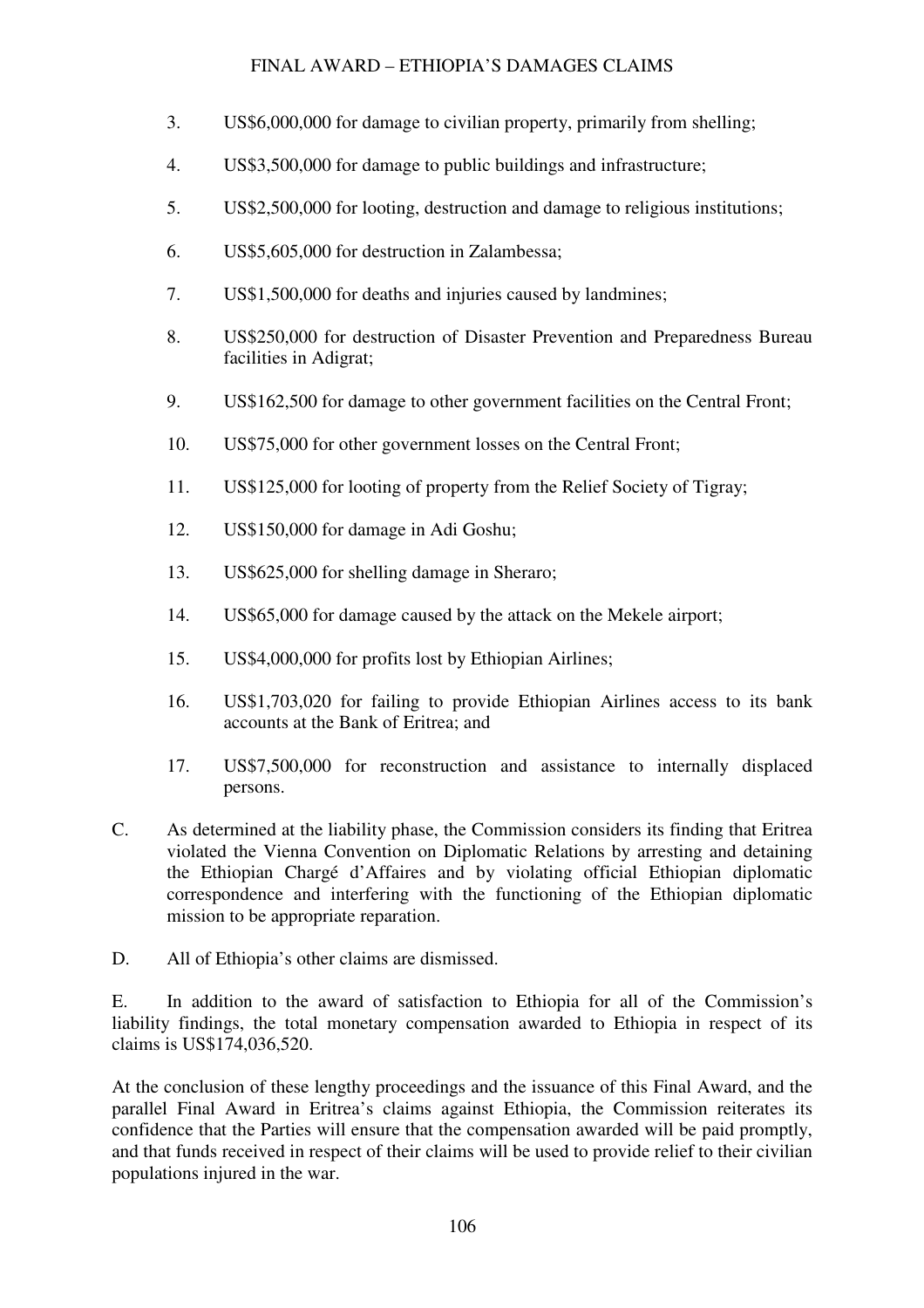[Remainder of page purposely left blank.]